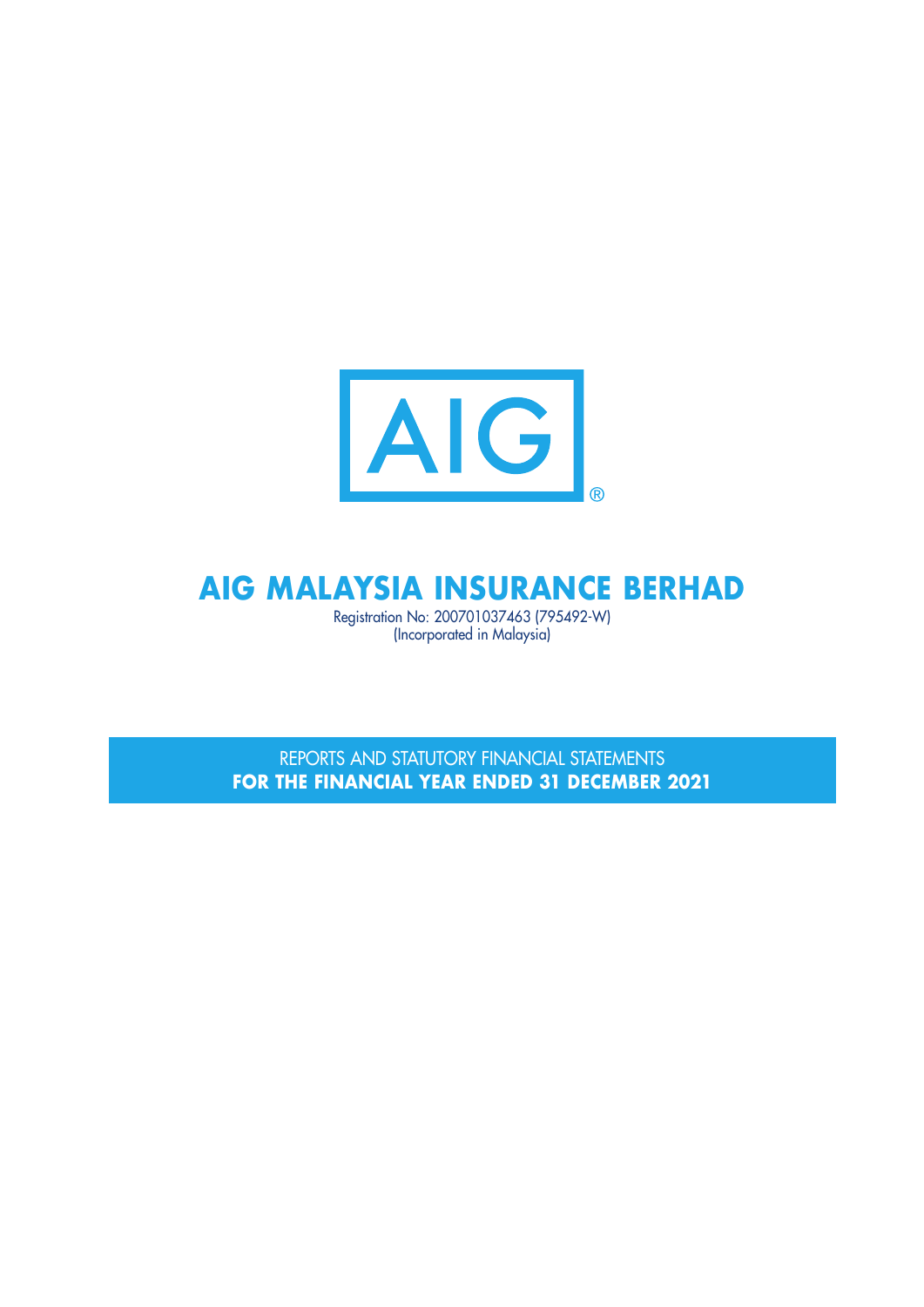# CONTENTS

| <b>DIRECTORS' REPORT</b>            | $1 - 12$  |
|-------------------------------------|-----------|
| STATEMENT BY DIRECTORS              | 13        |
| STATUTORY DECLARATION               | 14        |
| <b>INDEPENDENT AUDITORS' REPORT</b> | $15 - 18$ |
| STATEMENT OF FINANCIAL POSITION     | 19        |
| STATEMENT OF INCOME                 | 20        |
| STATEMENT OF COMPREHENSIVE INCOME   | 21        |
| STATEMENT OF CHANGES IN EQUITY      | 22        |
| STATEMENT OF CASH FLOWS             | $23 - 24$ |
| NOTES TO THE FINANCIAL STATEMENTS   | $25 - 94$ |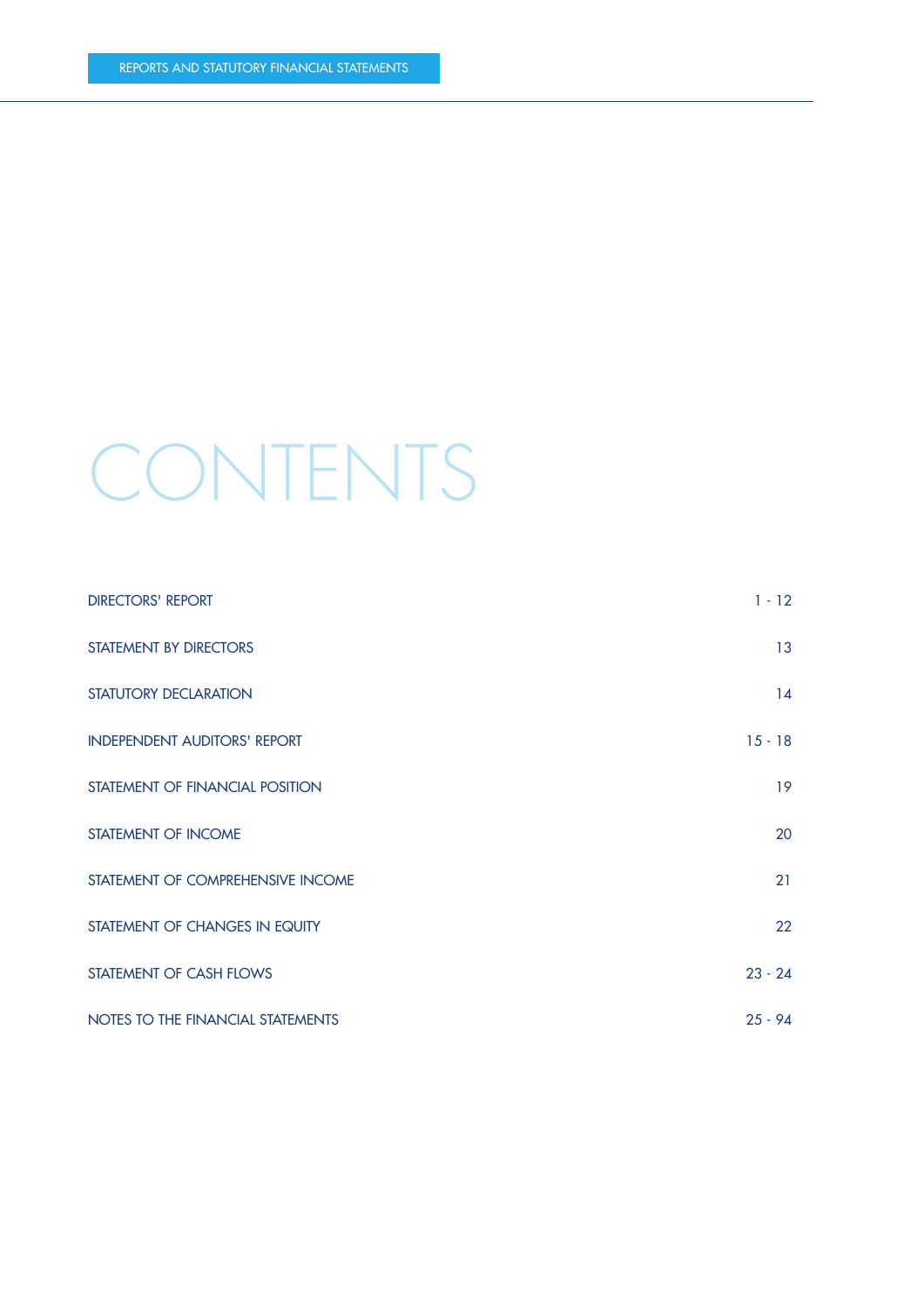### **DIRECTORS' REPORT**

The Directors have pleasure in submitting their report together with the audited financial statements of the Company for the financial year ended 31 December 2021.

#### **PRINCIPAL ACTIVITIES**

The Company is principally engaged in the underwriting all classes of general insurance business. There has been no significant change in the nature of these activities during the financial year.

| <b>FINANCIAL RESULTS</b>          | <b>RM'000</b> |
|-----------------------------------|---------------|
| Net profit for the financial year | 111,046       |
| _ _ __ __ __ __ _                 |               |

#### **DIVIDENDS**

A final single-tier dividend of 26.06% (RM0.2606 per share) on ordinary shares declared and paid in respect of financial year ended 31 December 2020 amounting to RM81 million on 26 July 2021.

The Directors have not recommended any final dividend to be paid for the financial year under review.

#### **RESERVES AND PROVISIONS**

There were no material transfers to or from reserves or provisions during the financial year other than those disclosed in the financial statements.

#### **PROVISION FOR INSURANCE LIABILITIES**

Before the financial statements of the Company were made out, the Directors took reasonable steps to ascertain that there were adequate provisions for its insurance liabilities in accordance with the valuation methods specified in Part D of the Risk-Based Capital Framework for Insurers.

#### **BAD AND DOUBTFUL DEBTS**

Before the financial statements of the Company were made out, the Directors took reasonable steps to ascertain that proper action had been taken in relation to the writing off of bad debts and the making of allowance for doubtful debts, and satisfied themselves that all known bad debts had been written off and that adequate allowance had been made for doubtful debts.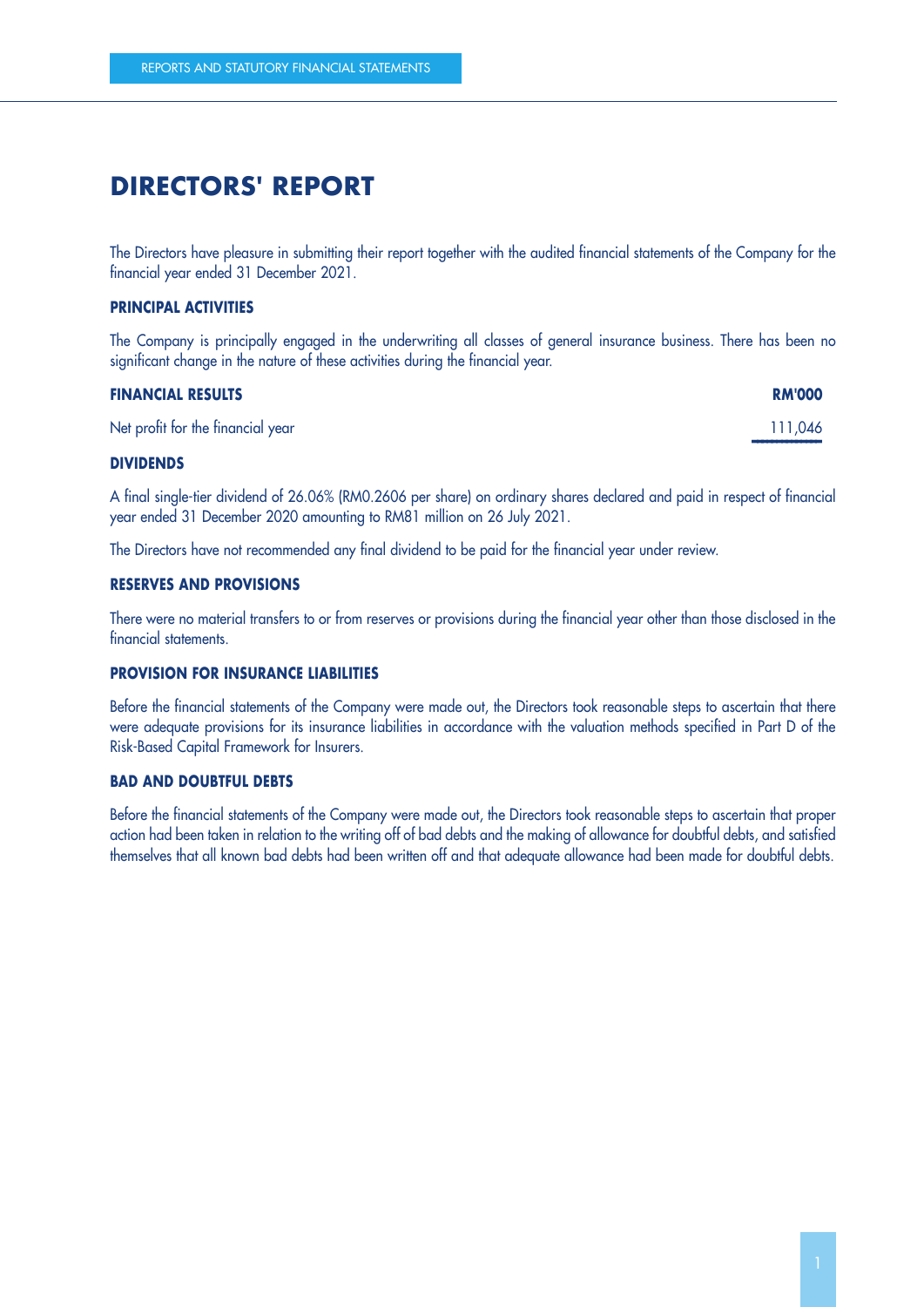#### **BAD AND DOUBTFUL DEBTS (CONTINUED)**

At the date of this report, the Directors of the Company are not aware of any circumstances which would render the amount written off for bad debts or the amounts of the allowance for doubtful debts in the financial statements of the Company inadequate to any substantial extent.

#### **CURRENT ASSETS**

Before the financial statements of the Company were made out, the Directors took reasonable steps to ensure that any current assets other than debts, which were unlikely to be realised in the ordinary course of business, their values as shown in the accounting records of the Company have been written down to an amount which they might be expected so to realise.

At the date of this report, the Directors are not aware of any circumstances which would render the values attributed to the current assets in the financial statements of the Company misleading.

#### **VALUATION METHODS**

At the date of this report, the Directors are not aware of any circumstances which have arisen which render adherence to the existing method of valuation of assets and liabilities of the Company misleading or inappropriate.

#### **CONTINGENT AND OTHER LIABILITIES**

At the date of this report, there does not exist:

- (a) any charge on the assets of the Company which has arisen since the end of the financial year which secure the liabilities of any other person, or
- (b) any contingent liability in respect of the Company which has arisen since the end of the financial year.

In the opinion of Directors, no contingent or other liability of the Company has become enforceable, or is likely to become enforceable within the period of twelve months after the end of the financial year which, in the opinion of the Directors, will or may substantially affect the ability of the Company to meet its obligations when they fall due.

For the purpose of this paragraph, contingent or other liabilities do not include liabilities arising from contracts of insurance underwritten in the ordinary course of business of the Company.

#### **CHANGE OF CIRCUMSTANCES**

At the date of this report, the Directors are not aware of any circumstances not otherwise dealt with in this report or the financial statements of the Company which would render any amount stated in the financial statements misleading.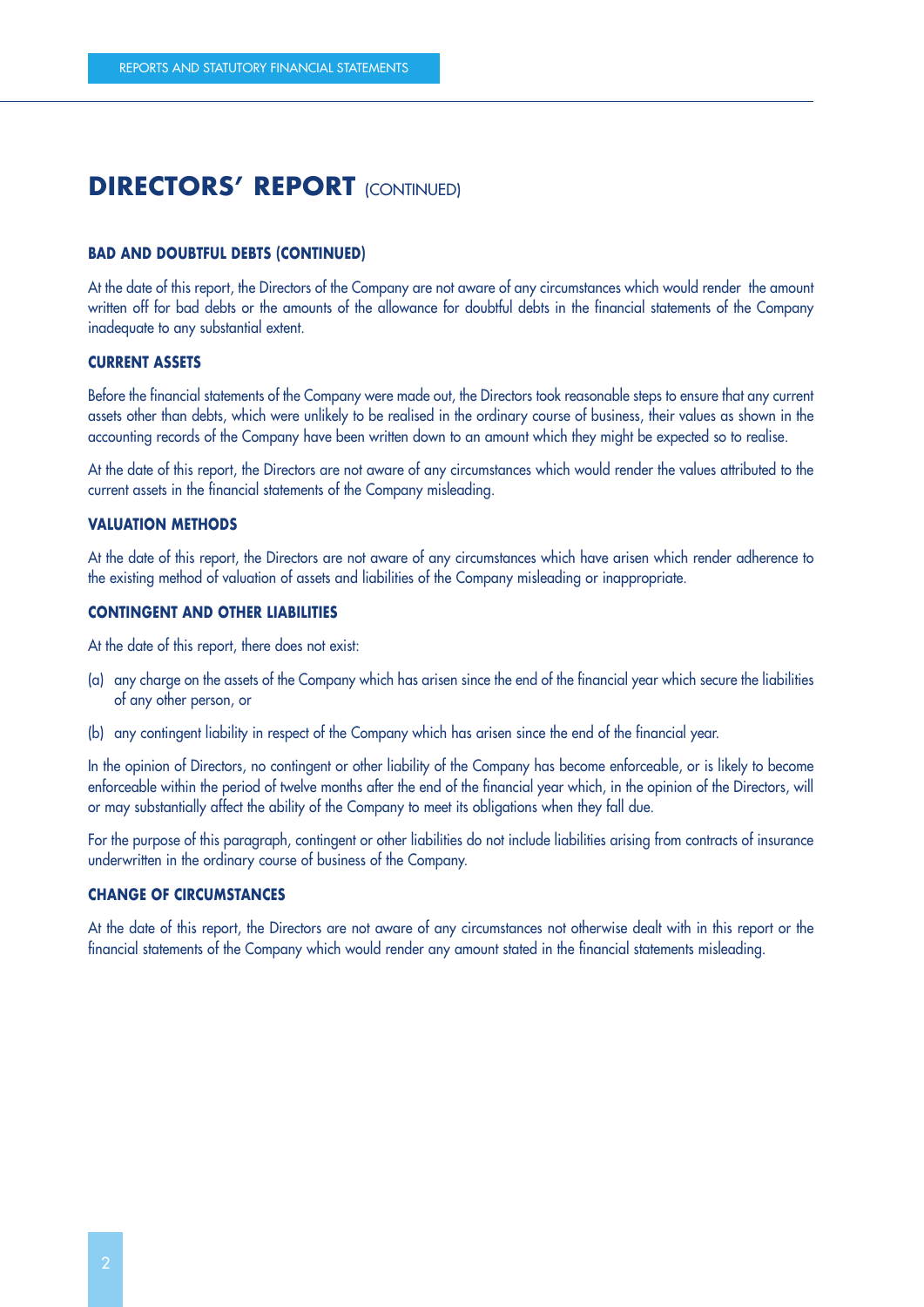#### **ITEMS OF AN UNUSUAL NATURE**

The results of the operations of the Company for the financial year were not, in the opinion of the Directors, substantially affected by any item, transaction or event of a material and unusual nature.

There has not arisen in the interval between the end of the financial year and the date of this report any item, transaction or event of a material and unusual nature likely, in the opinion of the Directors, to affect substantially the results of the operations of the Company for the financial year in which this report is made.

#### **DIRECTORS**

The Directors in office during the financial year and during the period from the end of the financial year to the date of the report are:

Raziyah binti Yahya Thayaparan s/o Sangarapillai Antony Fook Weng Lee Richard Lewis Bender

#### **DIRECTORS' BENEFIT**

During and at the end of the financial year, no arrangements subsisted to which the Company is a party with the object or objects of enabling Directors of the Company to acquire benefits by means of the acquisition of shares in or debentures of the Company or any other body corporate other than the Employee Share Option Scheme over ordinary shares of American International Group, Inc.

Since the end of the previous financial year, no Director has received or become entitled to receive any benefits (other than a benefit included in the aggregate amount of emoluments received or due and receivable by the Directors and professional fees paid to company in which a Director has interest as disclosed in Note 23(b) to the financial statements, and employee benefits of full-time employees of the Company and its related corporations) by reason of a contract made by the Company or a related corporation with any Director or with a firm of which the Director is a member or with a company in which the Director has a substantial financial interest.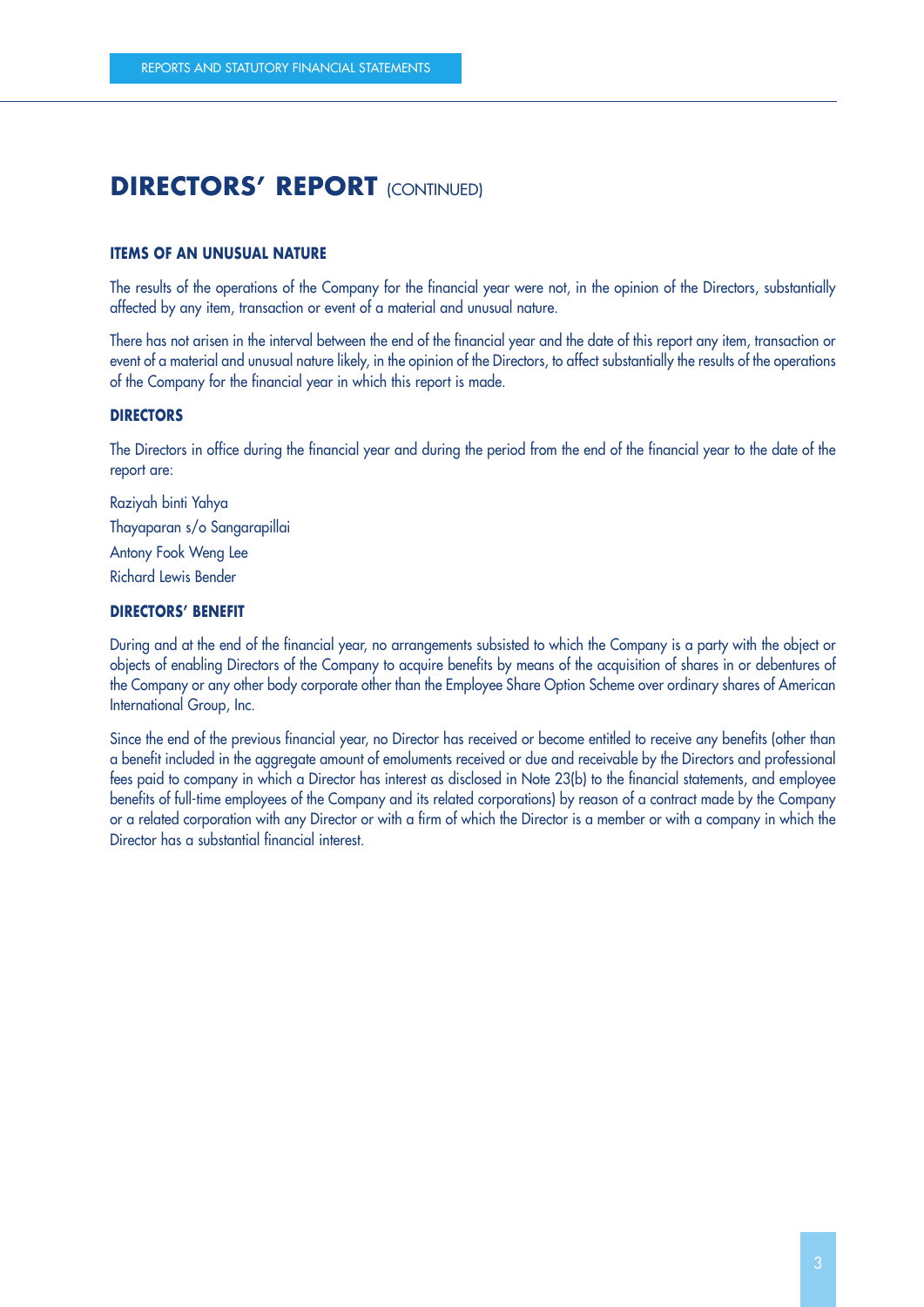#### **DIRECTORS' INTERESTS**

According to the register of Directors' shareholdings, the interests of Directors in office at the end of the financial year in shares and options over shares in its ultimate holding company during the financial year were as follows:

÷.

Ù.

| <b>American International Group, Inc.</b> | Number of stock options over ordinary shares of US\$2.50 each |         |           |            |
|-------------------------------------------|---------------------------------------------------------------|---------|-----------|------------|
|                                           | As at                                                         |         |           | As at      |
|                                           | 01.01.2021                                                    | Granted | Exercised | 31.12.2021 |
| Antony Fook Weng Lee                      | 4.390                                                         | 1.060   |           | 5.450      |

Other than as disclosed above, none of the Directors in office at the end of the financial year had any interest in shares in the Company or shares, options over shares and debentures of its related corporations during the financial year.

#### **DIRECTORS' REMUNERATION**

The details of remuneration receivable by Directors during the financial year are as follows:

| 2021          | 2020          |
|---------------|---------------|
| <b>RM'000</b> | <b>RM'000</b> |
| 500           | 571           |
| 1,837         | 1,898         |
|               |               |
|               |               |
| 58            | 57            |
| 2,395         | 2,526         |
|               |               |

 –––––––––––––––– –––––––––––––––– \* Included in directors' emoluments are benefits-in-kind (based on estimated monetary value) of RM82,323 (2020: RM5,117).

#### **IMMEDIATE AND ULTIMATE HOLDING CORPORATIONS**

The immediate holding company is AIG Asia Pacific Insurance Pte Ltd, a company incorporated in Singapore and the Directors regard American International Group, Inc, a company incorporated in the State of Delaware, USA as the Company's ultimate holding corporation.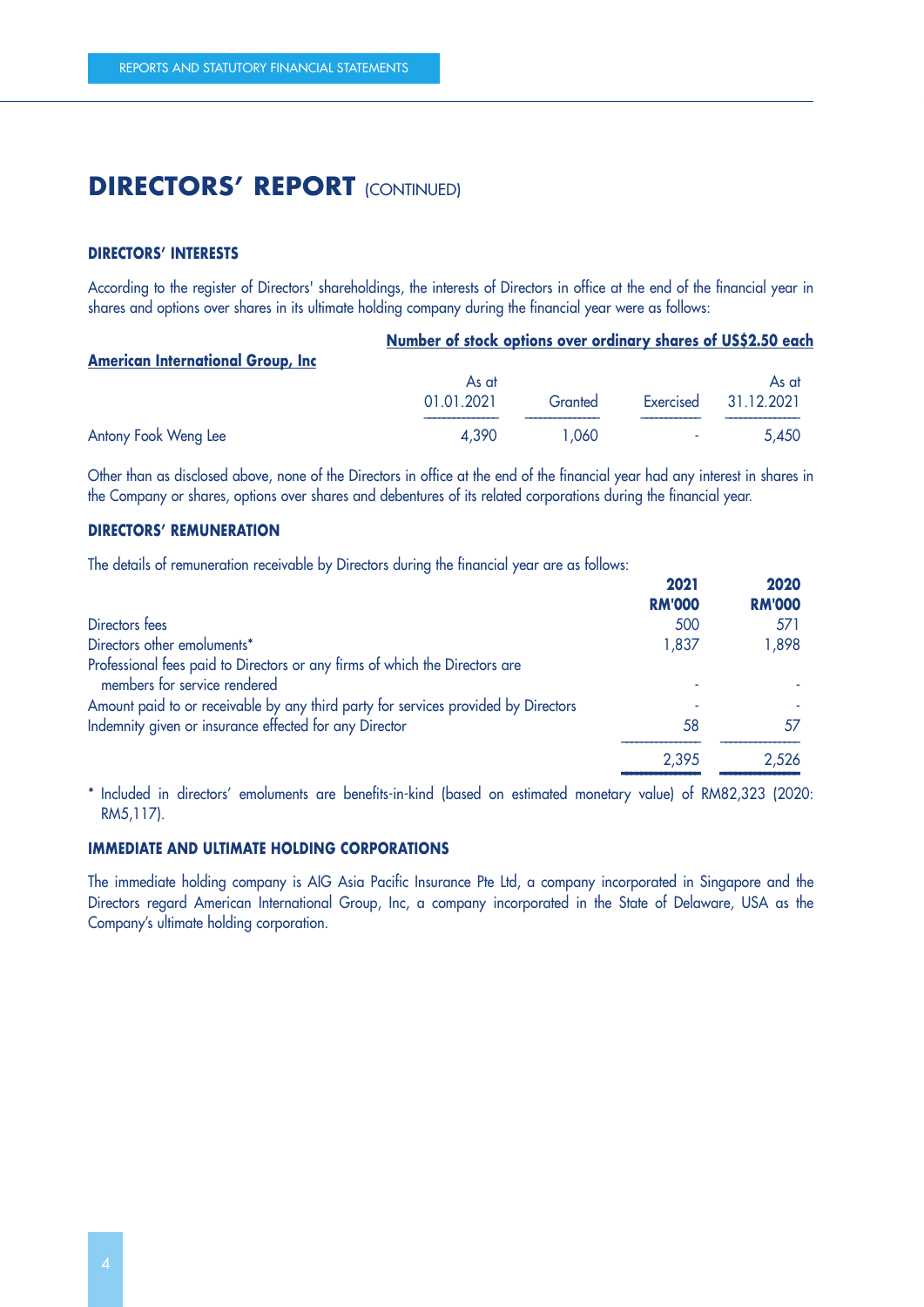#### **CORPORATE GOVERNANCE POLICY DOCUMENT**

The Company has taken concerted steps to ensure compliance with Bank Negara Malaysia's ("BNM") Policy Document on Corporate Governance ("Policy Document") and its best practice applications at all times.

#### **(A) BOARD RESPONSIBILITY AND OVERSIGHT**

The Board is ultimately responsible for the proper stewardship of the Company's resources, the achievement of corporate objectives and the adherence to good corporate governance practices in conformity with the Policy Document. The Company has complied with the prescriptive applications and adopted management practices that are consistent with the Policy Document.

The Board has an overall responsibility to lead the Company, include setting the strategic future direction, review viability of the corporate objective and overseeing the conduct and performance of business.

The Board comprised of 3 Independent Non-Executive Directors and 1 Executive Director for financial year 2021. The Board is qualified and has wide business and financial experience to effectively provide directions in terms of corporate objectives and business strategies.

There were 8 meetings held during the financial year. All Directors in office at the end financial year 2021 complied with the 75% minimum attendance requirement at such meeting.

The details of attendance of each Director at Board meetings held during the financial year are set out below:

| Name of Directors            | (Status of Directorship)             | <b>Total Meeting Attended</b> |
|------------------------------|--------------------------------------|-------------------------------|
| Raziyah binti Yahya          | (Independent Non-Executive Director) | 8/8                           |
| Thayaparan s/o Sangarapillai | (Independent Non-Executive Director) | 8/8                           |
| Antony Fook Weng Lee         | (Non-Independent Executive Director) | 8/8                           |
| <b>Richard Lewis Bender</b>  | (Independent Non-Executive Director) | 8/8                           |

To support sound corporate governance and processes, the Board formed various Board Committees namely Remuneration & Nominating Committee, Risk Management Committee and Audit Committee in accordance with the requirements of the Policy Document. The Policy Document requires full compliance with the Terms of Reference of these Committees. The Board had adopted the terms of reference of these Committees.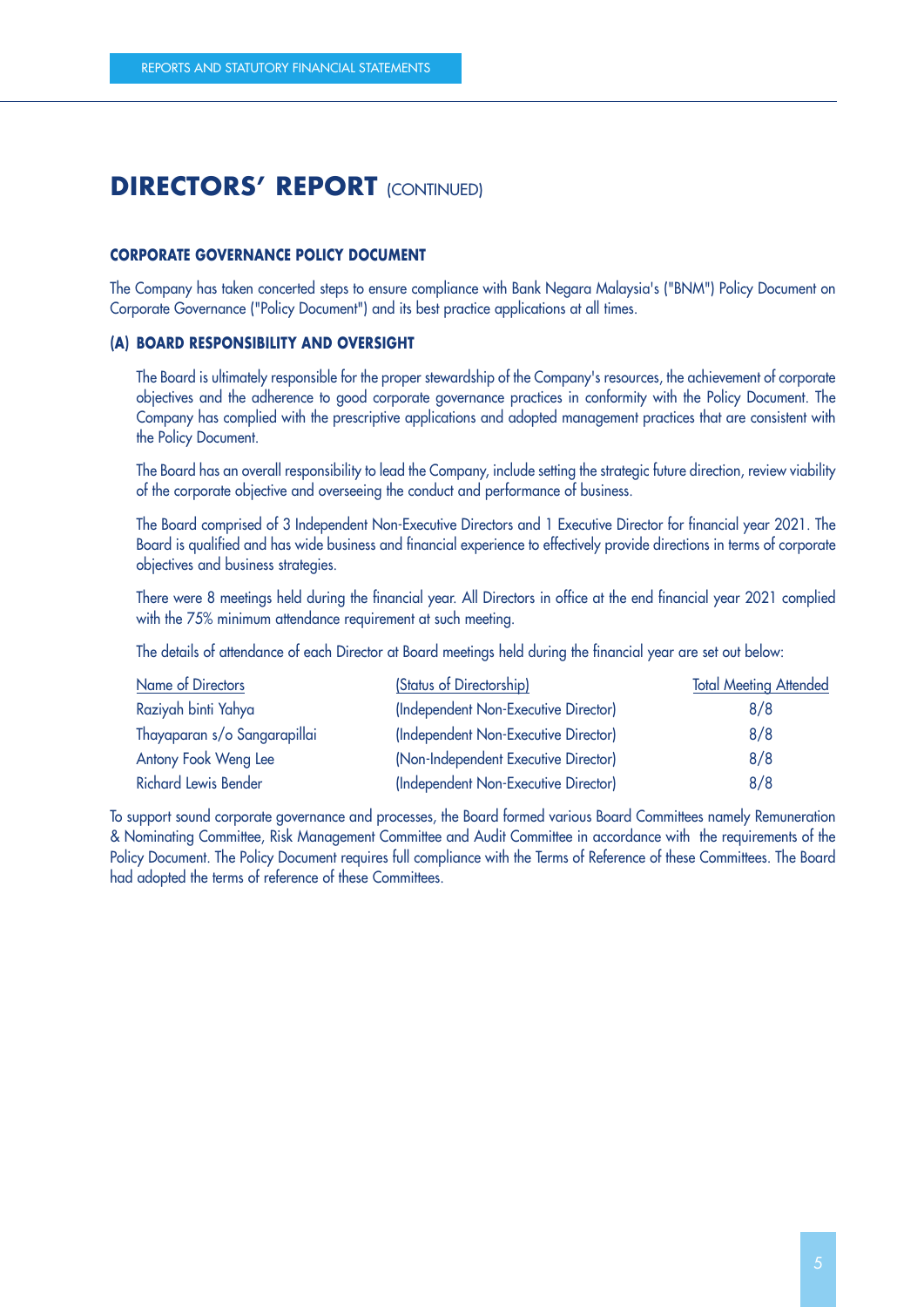#### **CORPORATE GOVERNANCE POLICY DOCUMENT (CONTINUED)**

#### **(A) BOARD RESPONSIBILITY AND OVERSIGHT (CONTINUED)**

The roles and members of the above Committees are as provided below.

#### **Remuneration & Nominating Committee**

The Remuneration & Nominating Committee ("RNC") comprises 3 members, appointed from the Board. The current members are as follows:

Raziyah binti Yahya Chairperson (Independent Non-Executive) Thayaparan s/o Sangarapillai eta alikuwa mwaka wa Member (Independent Non-Executive) Richard Lewis Bender Member (Independent Non-Executive)

The objective of the RNC is:

- to establish a documented formal and transparent procedure for the appointment of Directors, Chief Executive Officer ("CEO") and Key Senior Officers ("KSOs") and to assess the effectiveness of individual Directors, the Board as a whole (including various committees of the Board), CEO and KSOs on an on-going basis; and
- to provide a formal and transparent procedure for developing a remuneration policy for Directors, CEO and KSOs and ensuring that their compensation is competitive and consistent with the Company's culture, objectives and strategy.

The principal duties and responsibilities of RNC are:

- (a) establishing minimum requirements for the Board and the CEO to perform their responsibilities effectively. It is also responsible for overseeing the overall composition of the Board in terms of the appropriate size and mix of skills, the balance between executive, non-executive and independent Directors, and other core competencies required;
- (b) recommending and assessing the nominees for directorship, the Directors to fill Board Committees, as well as nominees for the CEO position. This includes assessing Directors and the CEO proposed for reappointment before an application for approval submitted to BNM;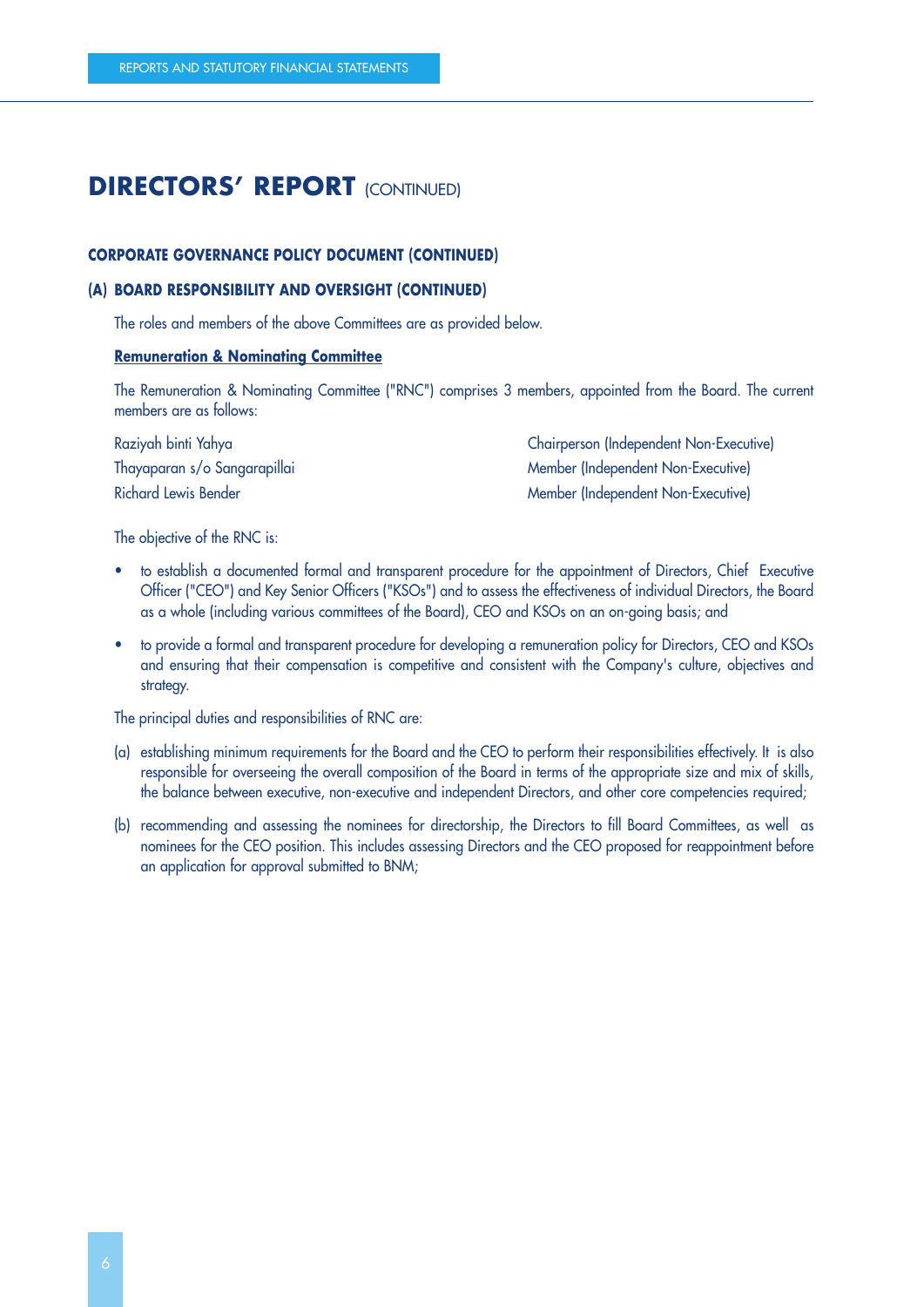#### **CORPORATE GOVERNANCE POLICY DOCUMENT (CONTINUED)**

#### **(A) BOARD RESPONSIBILITY AND OVERSIGHT (CONTINUED)**

- (c) establishing a mechanism for formal assessment and assessing the effectiveness of the Board as a whole, the contribution by each Director to the effectiveness of the Board, the contribution of the Board's various committees and the performance of the CEO. The assessments should also include ascertaining that the Director is not disqualified under the relevant law and fulfill the 'fit and proper' criteria;
- (d) recommending to the Board the removal of a Director or CEO if he is ineffective, errant or negligent in discharging his responsibilities;
- (e) ensuring that all Directors undergo appropriate induction programmes and receive continuous training;
- (f) overseeing the appointment, management succession planning and performance evaluation of KSO, and recommending to the Board the removal of KSOs if they are ineffective, errant and negligent in discharging their responsibilities; and
- (g) recommending a framework for the remuneration of Directors, the CEO and KSOs. The remuneration policy should:
	- be documented and approved by the full Board and any changes thereto should be subject to the endorsement of the full Board;
	- reflect the experience and level of responsibility borne by individual Directors, the CEO and KSOs;
	- be sufficient to attract and retain Directors, CEO and KSOs of calibre needed to manage the company successfully; and
	- be balanced against the need to ensure that the funds of the insurers are not used to subsidise excessive remuneration packages and should not create incentives for irresponsible behaviour or insider excesses.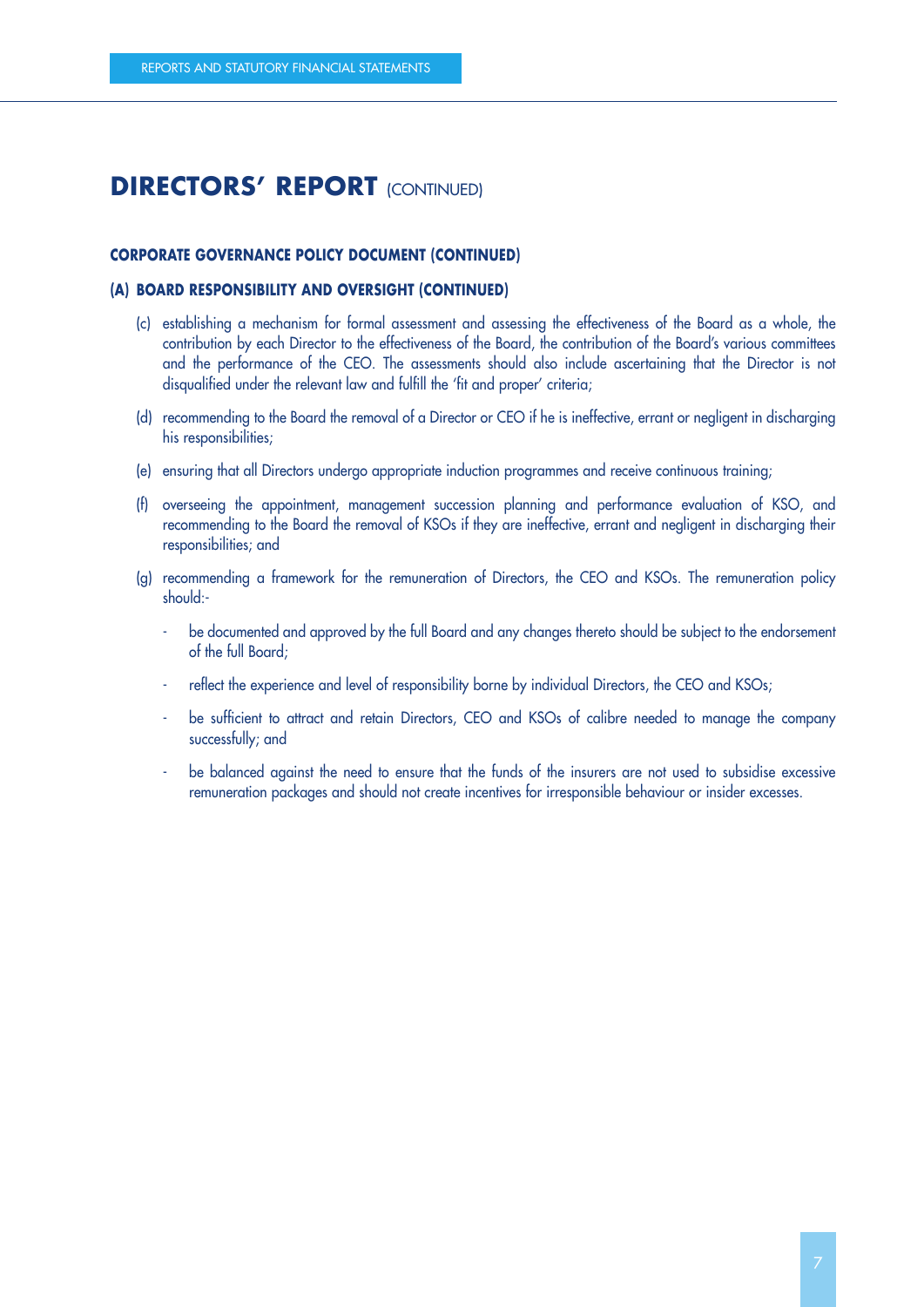#### **CORPORATE GOVERNANCE POLICY DOCUMENT (CONTINUED)**

#### **(A) BOARD RESPONSIBILITY AND OVERSIGHT (CONTINUED)**

- (h) recommending specific remuneration packages for Directors, CEO and KSOs. The remuneration packages should:
	- be based on objective considerations and approved by the full Board;
	- take due consideration of the assessments of the nominating committee of the effectiveness and contribution of the Directors, CEO or KSOs concerned;
	- not be decided by the exercise of sole discretion by any one individual or restricted group of individuals; and
	- be competitive and consistent with the Company's culture, objectives and strategy.

There were 2 RNC meetings held during the financial year ended 31 December 2021. All members of the RNC at the end of financial year complied with the minimum attendance requirement at such meeting.

#### **Risk Management Committee**

The Risk Management Committee ("RMC") comprises 3 Non-Executive Directors, appointed from the Board.

The current members are as follows:

Thayaparan s/o Sangarapillai Chairman (Independent Non-Executive) Raziyah binti Yahya Member (Independent Non-Executive) Richard Lewis Bender Member (Independent Non-Executive)

The objective of the RMC is to oversee the senior management's activities in managing the key risk areas of the Company and to ensure that an appropriate risk management process is in place and functioning effectively.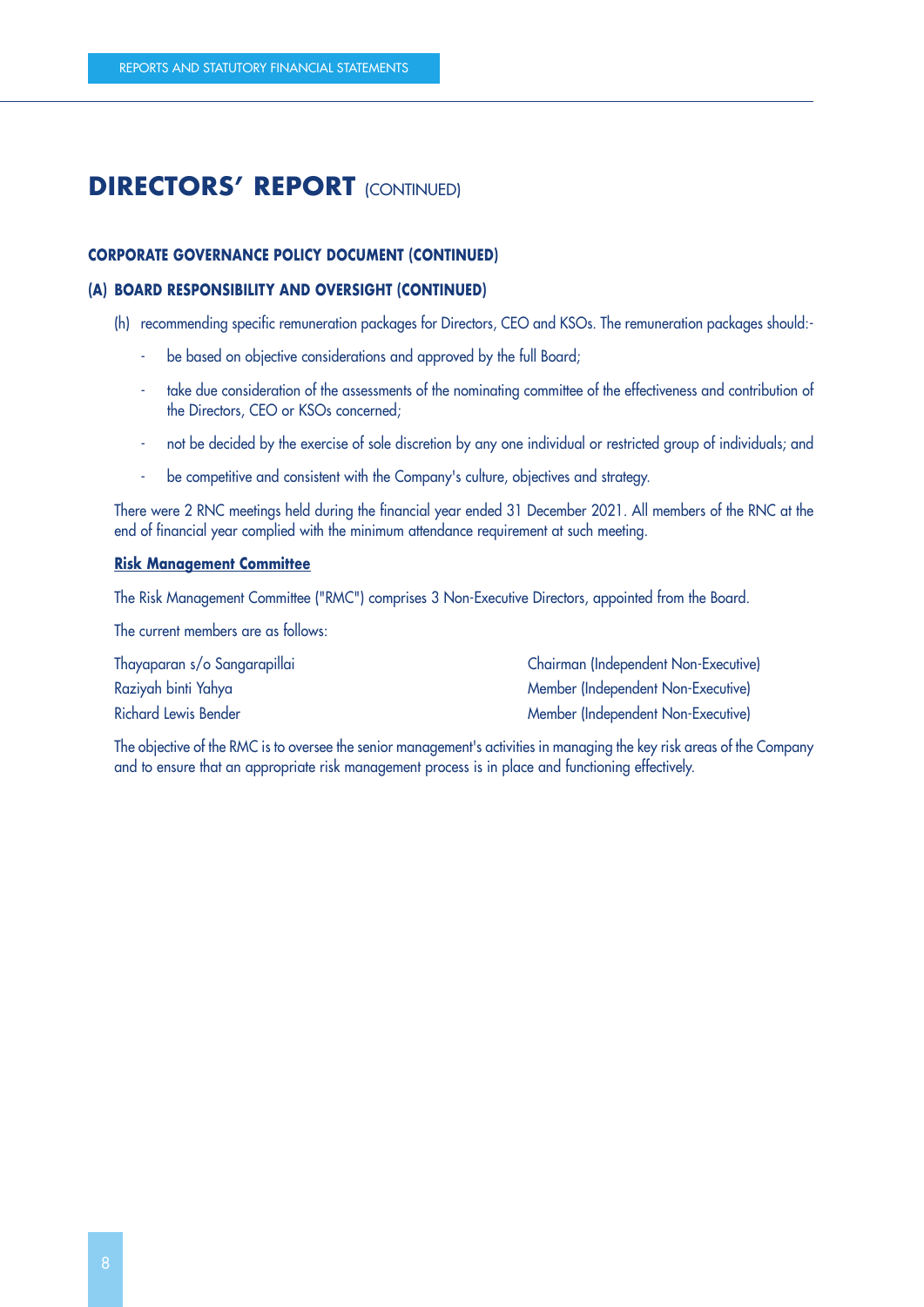#### **CORPORATE GOVERNANCE POLICY DOCUMENT (CONTINUED)**

#### **(A) BOARD RESPONSIBILITY AND OVERSIGHT (CONTINUED)**

#### **Risk Management Committee (continued)**

The principal duties and responsibilities of RMC are:

- (a) reviewing and recommending risk management strategies, policies and risk tolerance levels for the Board's approval;
- (b) reviewing and assessing the adequacy of the risk management policies and framework for identifying, measuring, monitoring and controlling risks as well as the extent to which these are operating effectively;
- (c) ensuring that adequate infrastructure, resources and systems are in place for effective risk management; e.g. ensuring that the staff responsible for implementing risk management systems perform those duties independently of the Company's risk taking activities; and
- (d) reviewing the management's periodic reports on risk exposure, risk portfolio composition and risk management activities.

There were 4 RMC meetings held during the financial year ended 31 December 2021. All members of the RMC at the end of financial year complied with the minimum attendance requirement at such meeting.

#### **Audit Committee**

The composition of the Audit Committee ("AC") is as follows:

| Thayaparan s/o Sangarapillai | Chairman (Independent Non-Executive) |
|------------------------------|--------------------------------------|
| Raziyah binti Yahya          | Member (Independent Non-Executive)   |
| Richard Lewis Bender         | Member (Independent Non-Executive)   |

The primary objective of the AC is to ensure the integrity and transparency of the financial reporting process.

The principal duties and responsibilities of the AC are:

- (a) To ensure that the internal audit department is distinct and has the appropriate status within the overall organisational structure for the internal auditors to effectively accomplish their objectives;
- (b) To review and concur the annual audit plan, audit charter and annual budget of the internal audit department and the appointment of the external auditors;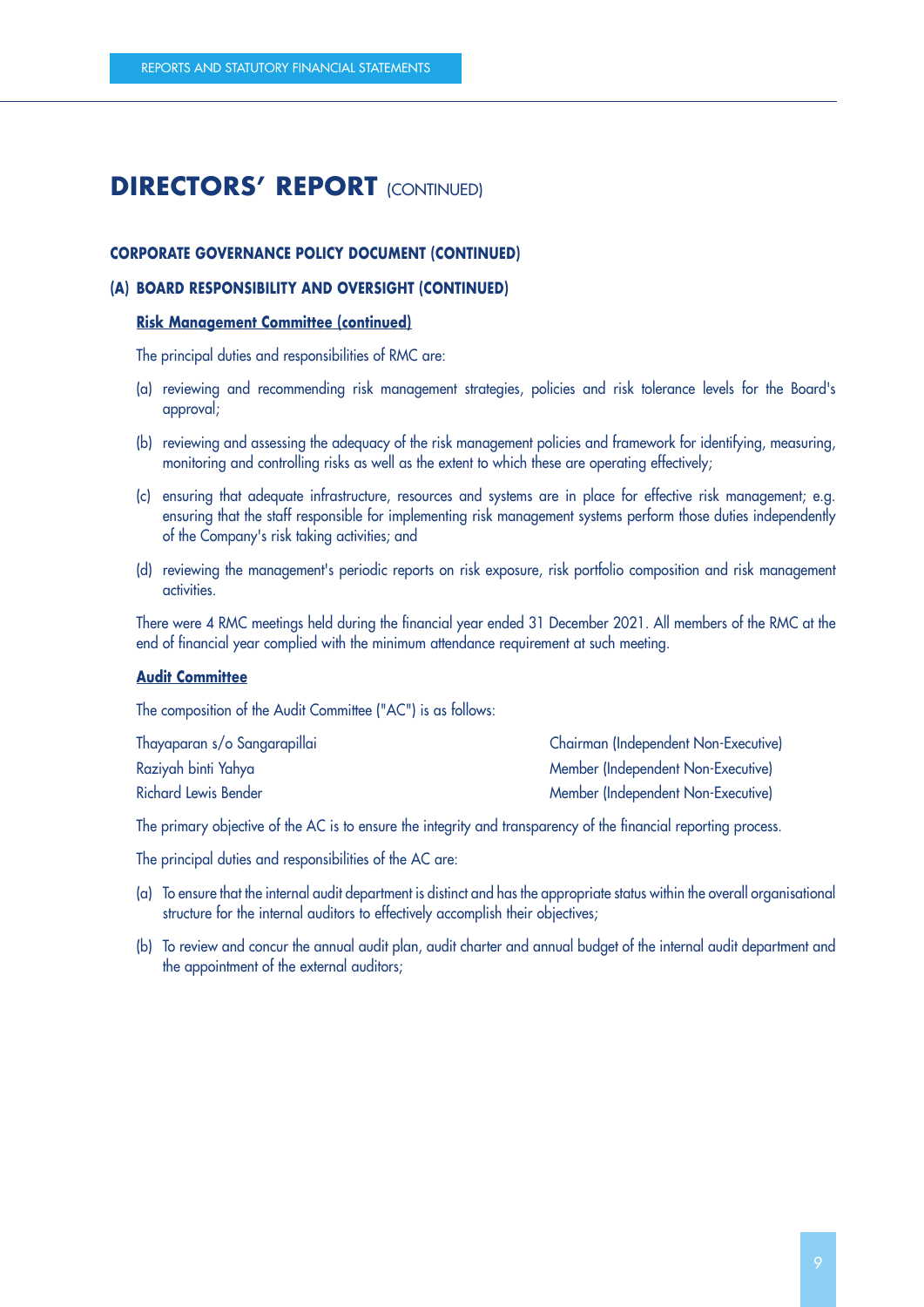#### **CORPORATE GOVERNANCE POLICY DOCUMENT (CONTINUED)**

#### **(A) BOARD RESPONSIBILITY AND OVERSIGHT (CONTINUED)**

#### **Audit Committee (continued)**

- (c) To ensure that internal audit staff have free and unrestricted access to the Company's records, assets, personnel or processes relevant to and within the scope of the audits;
- (d) To review various relationships between the external auditors and the Company or any other entity that may impair or appear to impair the external auditors' judgment or independence in respect of the Company;
- (e) To review with the external auditors that appropriate audit plans are in place and the scope of the audit plans reflect the terms of the engagement letter;
- (f) To review with the external auditors the financial statements, audit reports, including reports to BNM and discuss the findings and issues arising from the external audit;
- (g) To ensure that management's remediation efforts with respect to internal and external audit findings and recommendations are resolved effectively and in a timely manner;
- (h) To approve the provision of non-audit services by the external auditor and ensure that the level of provision of nonaudit services is compatible with maintaining auditor independence;
- (i) To review the Chairman's statement, interim financial reports, preliminary announcements and corporate governance disclosures in the Directors' Report;
- (j) To review any related-party transactions and conflict of interest situations that may arise including any transaction, procedure or conduct that raises questions of management integrity;
- (k) To ensure that the Company's accounts are prepared and published in a timely and accurate manner for regulatory, management and general reporting purposes; and
- (l) To report to BNM annually, on the material weaknesses in the internal control environment and the measures taken to address those weaknesses.

The AC has the authority to investigate any matter within its terms of reference and has unlimited access to all information and documents relevant to its activities, to the internal and external auditors, and to employees and agents of the Company.

There were 4 AC meetings held during the financial year ended 31 December 2021. All members of the AC at the end of financial year complied with the minimum attendance requirement at such meeting.

#### **AUDITOR REMUNERATION**

External auditors remuneration for statutory audit for the financial year amounts to RM 418,950, as set out in Note 23 to the financial statements. There were no indemnity given or insurance effected for the external auditors of the Company in their role as the statutory auditors.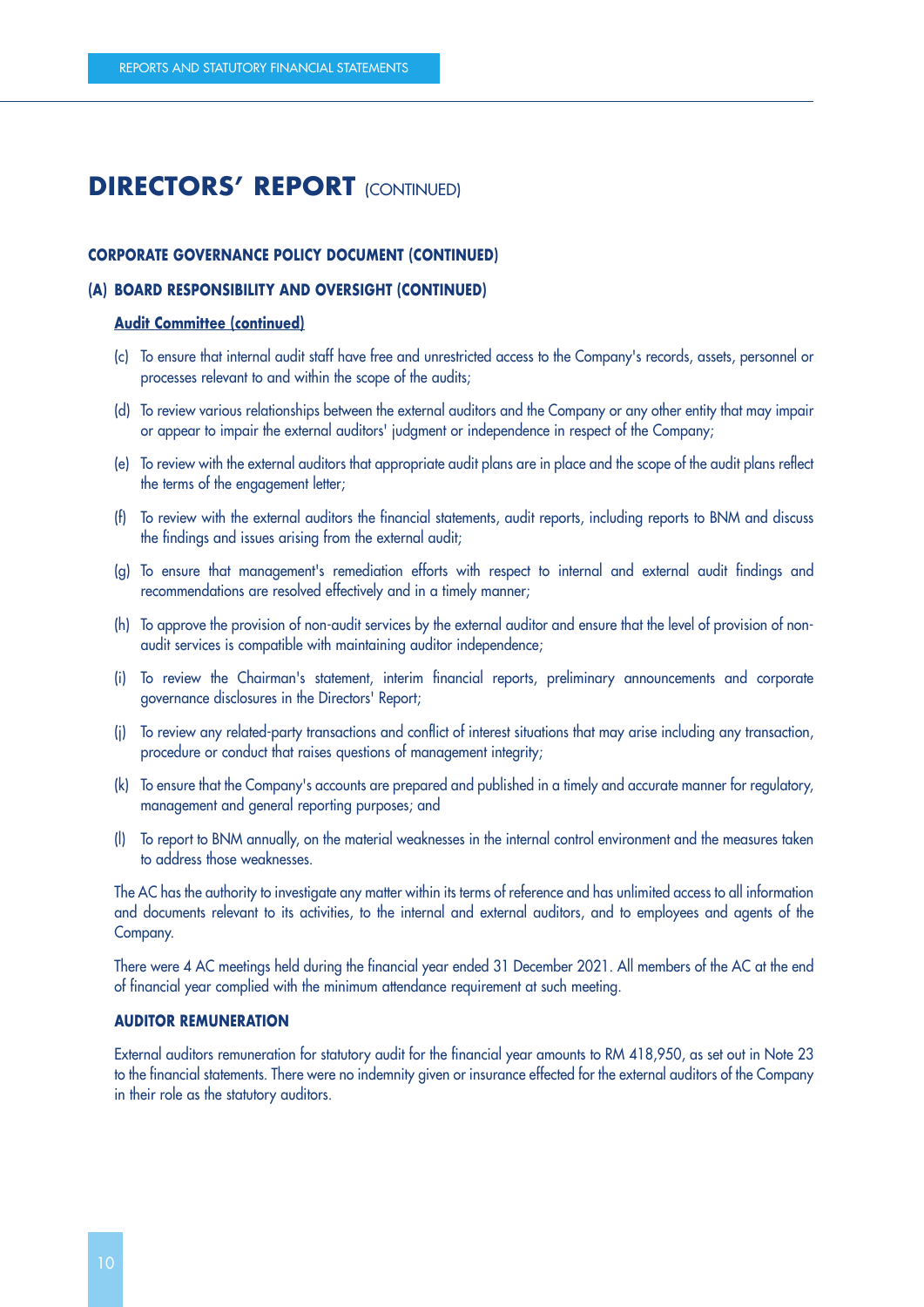#### **CORPORATE GOVERNANCE POLICY DOCUMENT (CONTINUED)**

#### **(B) MANAGEMENT ACCOUNTABILITY**

The Company has an organisational structure that clearly establishes the job descriptions, authority limits and other operating boundaries of each management and executive employee and formal performance appraisal is done annually. Information is effectively communicated to the relevant employee within the Company. The Company has a formal and transparent procedure for developing policy on executive remuneration. None of the Directors and senior management of the Company have, in any circumstances, conflict of interest in accordance to the provisions of the Financial Services Act, 2013.

The management meets all prescriptive requirements under these sections, and have already adopted best practices in the areas of organisational structure and allocation of responsibilities, conflict of interest, goal setting and the area of communication.

#### **(C) CORPORATE INDEPENDENCE**

All material related party transactions are conducted on the agreed terms as specified under BNM Guidelines, BNM/ RH/GL/018-6 on Related-Party Transactions and BNM Policy Document on Corporate Governance. Related parties transactions and balances have been disclosed in the financial statements in accordance with MFRS 124 Related Party Disclosure.

#### **(D) INTERNAL CONTROLS AND OPERATIONAL RISK MANAGEMENT**

There is an ongoing process for identifying, evaluating and managing the significant risks faced by the Company through designated management functions and internal controls, which includes the setting of operational risk limits for all core activities. The Company has established internal controls which cover all levels of personnel that are capable of recognising and continually assessing material risks, including underwriting risk, reinsurance risk, investment risk, operational and legal risk, that could affect its performance and financial condition.

Continuous review and assessment of the effectiveness and adequacy of internal controls, which includes an independent examination of controls by the internal audit function, ensures corrective action where necessary, is taken in a timely manner.

#### **(E) INTERNAL AUDIT**

The internal audit function is provided by the ultimate holding company, AIG. While the Group Internal Audit ("GIA") reports directly to AIG's Audit Committee, it will assist the Company's Audit Committee in discharging its duties and responsibilities.

The main function of the GIA includes assessment of effectiveness and adequacy of internal controls, which includes an independent examination of controls and ensure corrective actions, where necessary, are taken in a timely manner.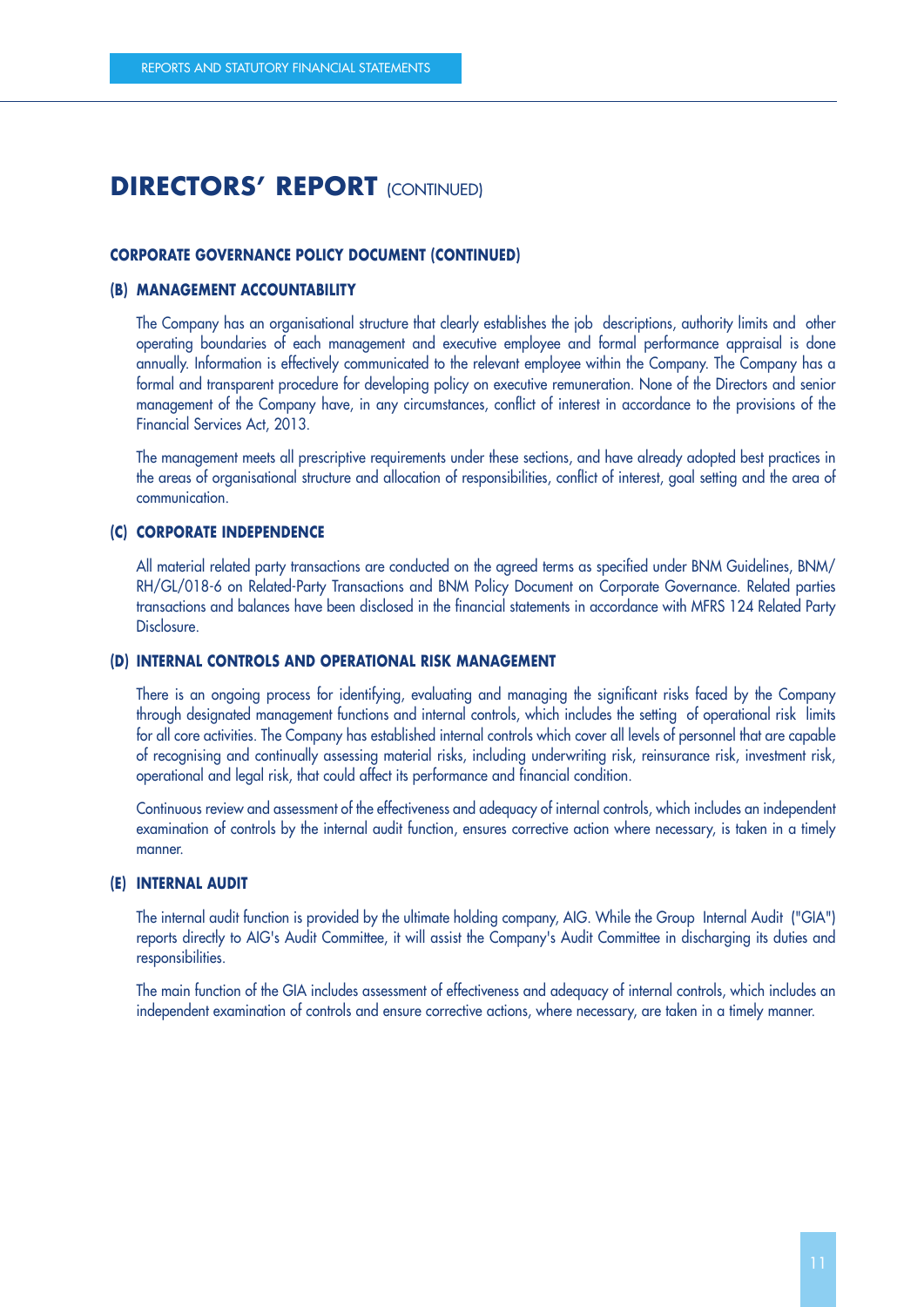#### **CORPORATE GOVERNANCE POLICY DOCUMENT (CONTINUED)**

#### **(F) PUBLIC ACCOUNTABILITY**

As a custodian of public funds, the Company's dealings with the public are always conducted fairly, honestly and professionally. The Company meets all prescriptive and best practice requirements under this section relating to unfair practices.

#### **(G) FINANCIAL REPORTING**

The Board has the overall responsibilities to ensure that accounting records are properly kept and that the Company's financial statements are prepared in accordance with Malaysian Financial Reporting Standards (MFRS), International Financial Reporting Standards, the provisions of the Companies Act, 2016 in Malaysia and relevant regulatory requirements. In addition, the Company also meets the best practice requirements relating to management reporting, where the key performance indicators are reported on a monthly basis.

#### **AUDITORS**

The external auditors, PricewaterhouseCoopers PLT (LLP0014401-LCA & AF 1146), have expressed their willingness to accept re-appointment as auditors.

Signed on behalf of the Board of Directors in accordance with their resolution dated 30 March 2022.

ANTONY FOOK WENG LEE RAZIYAH BINTI YAHYA DIRECTOR DIRECTOR

Kuala Lumpur 30 March 2022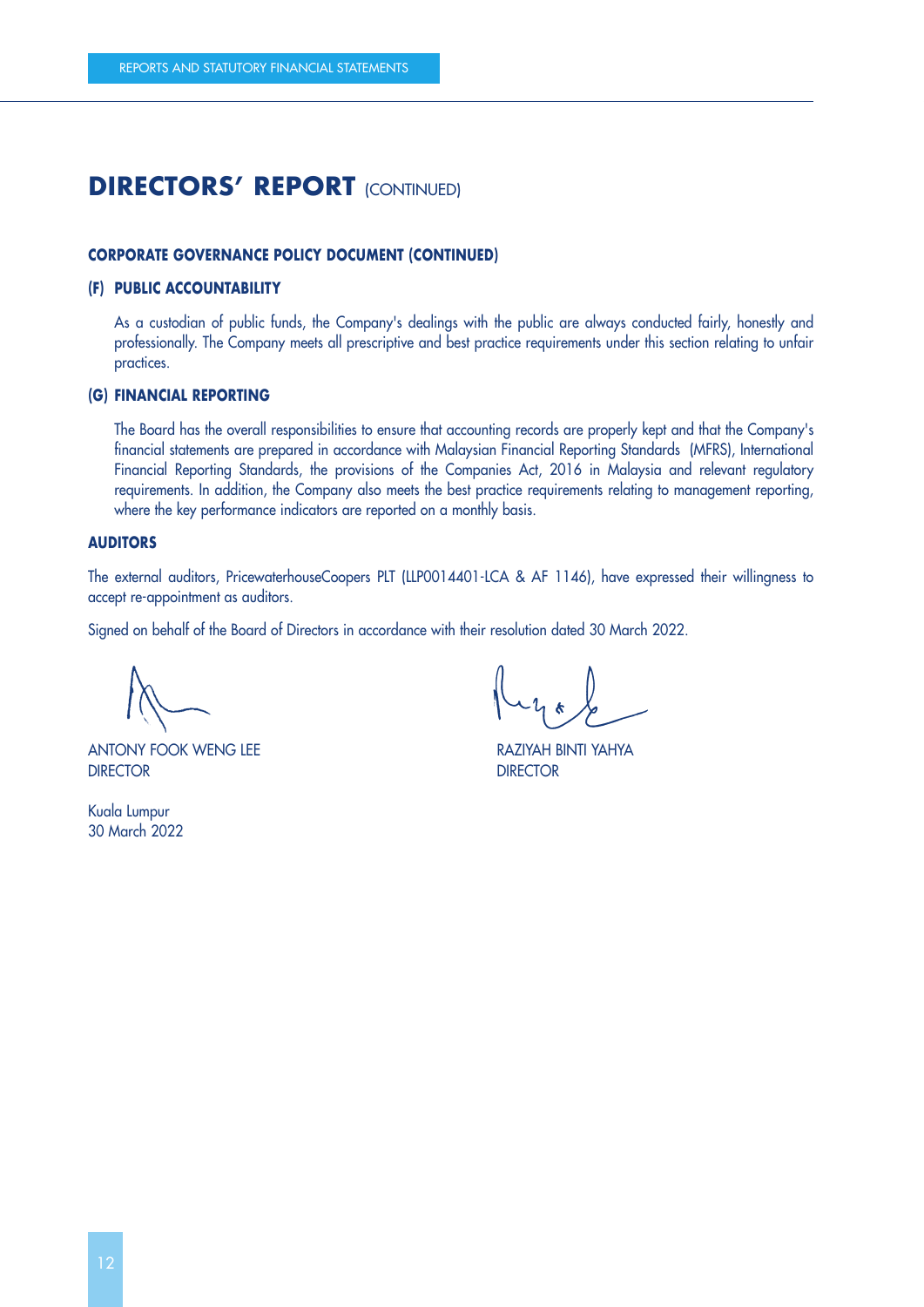### **STATEMENT BY DIRECTORS**

PURSUANT TO SECTION 251(2) OF THE COMPANIES ACT 2016

We, Antony Fook Weng Lee and Raziyah binti Yahya, two of the Directors of AIG Malaysia Insurance Berhad, state that, in the opinion of the Directors, the accompanying financial statements set out on pages 19 to 94 are drawn up so as to show a true and fair view of the financial position of the Company as at 31 December 2021 and financial performance of the Company for the financial year ended 31 December 2021 in accordance with Malaysian Financial Reporting Standards, International Financial Reporting Standards and the requirements of the Companies Act 2016 in Malaysia.

Signed on behalf of the Board of Directors in accordance with a resolution of the Directors dated 30 March 2022.

ANTONY FOOK WENG LEE RAZIYAH BINTI YAHYA DIRECTOR DIRECTOR

Kuala Lumpur 30 March 2022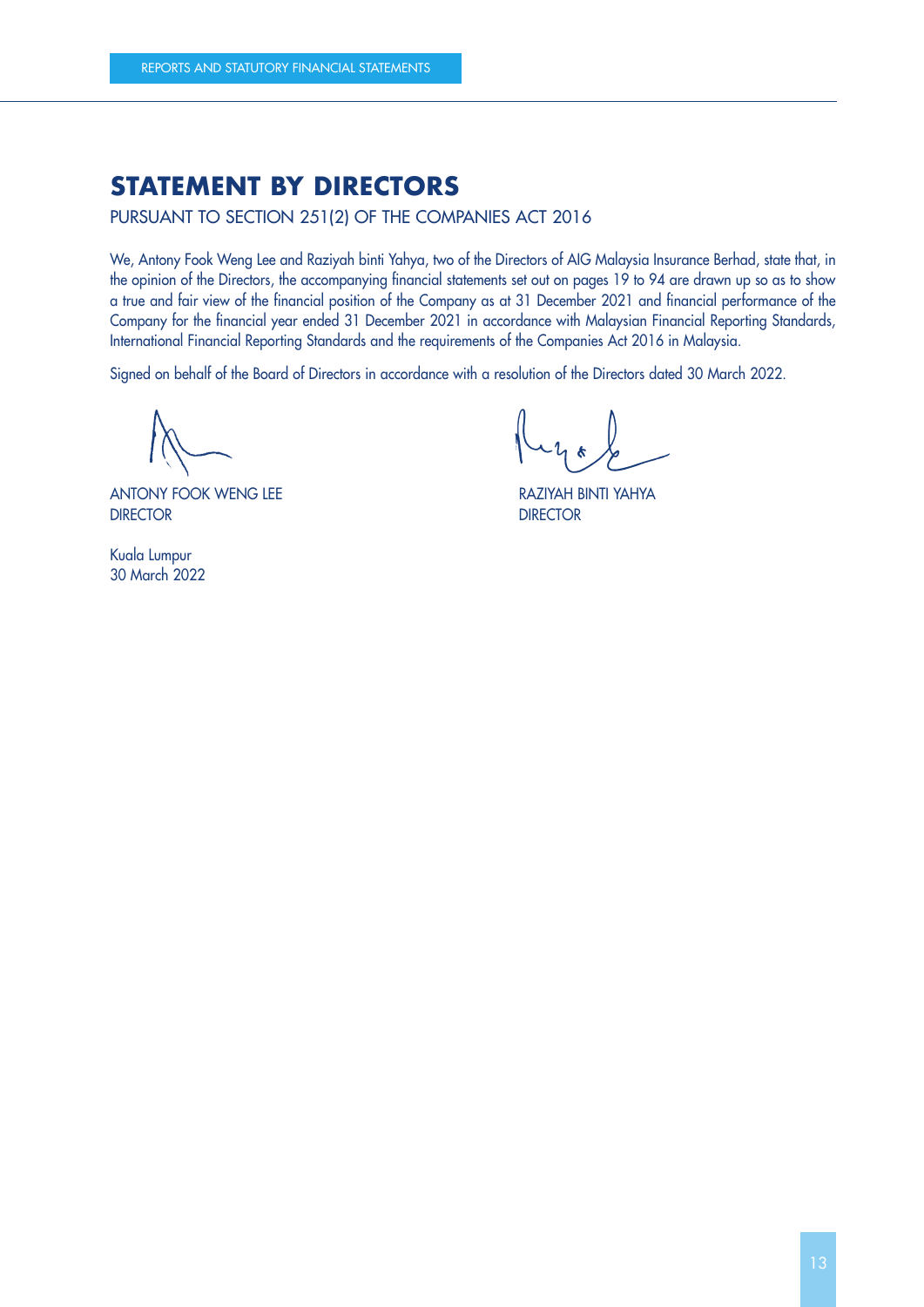### **STATUTORY DECLARATION**

PURSUANT TO SECTION 251(1) OF THE COMPANIES ACT 2016

I, Zawinah Bte Ismail, the Officer primarily responsible for the financial management of AIG Malaysia Insurance Berhad, do solemnly and sincerely declare that the financial statements for the financial year ended 31 December 2021 set out on pages 19 to 94 are drawn up in accordance with Malaysia Financial Reporting Standards, International Financial Reporting Standards and the requirements of the Companies Act 2016 and in my opinion, correct and I make this solemn declaration conscientiously believing the same to be true, and by virtue of the provisions of the Statutory Declarations Act, 1960.

ZAWINAH BTE ISMAIL

Subscribed and solemnly declared by the above named at Kuala Lumpur in the Federal Territory on 30 March 2022.

Before me,

COMMISSIONER FOR OATHS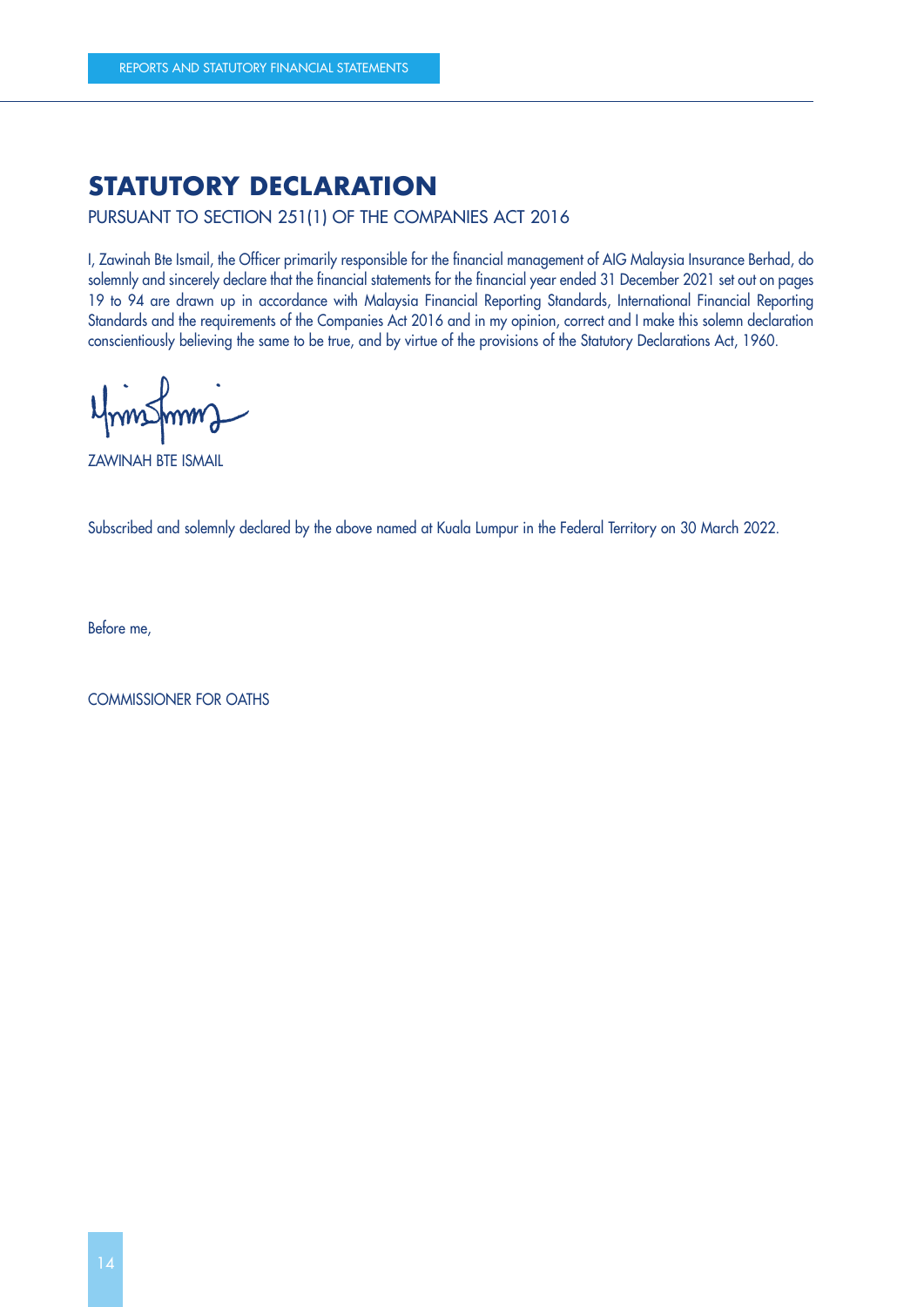TO THE MEMBER OF AIG MALAYSIA INSURANCE BERHAD (Incorporated in Malaysia) (Company No: 200701037463 (795492-W))

#### **REPORT ON THE AUDIT OF THE FINANCIAL STATEMENTS**

#### **Our opinion**

In our opinion, the financial statements of AIG Malaysia Insurance Berhad ("the Company") give a true and fair view of the financial position of the Company as at 31 December 2021, and of its financial performance and its cash flows for the financial year then ended in accordance with Malaysian Financial Reporting Standards, International Financial Reporting Standards and the requirements of the Companies Act 2016 in Malaysia.

#### **What we have audited**

We have audited the financial statements of the Company, which comprise the statement of financial position as at 31 December 2021, and the statement of income, statement of comprehensive income, statement of changes in equity and statement of cash flows for the financial year then ended, and notes to the financial statements, including a summary of significant accounting policies, as set out on pages 19 to 94.

#### **Basis for opinion**

We conducted our audit in accordance with approved standards on auditing in Malaysia and International Standards on Auditing. Our responsibilities under those standards are further described in the "Auditors' responsibilities for the audit of the financial statements" section of our report.

We believe that the audit evidence we have obtained is sufficient and appropriate to provide a basis for our opinion.

#### **Independence and other ethical responsibilities**

We are independent of the Company in accordance with the By-Laws (on Professional Ethics, Conduct and Practice) of the Malaysian Institute of Accountants ("By-Laws") and the International Ethics Standards Board for Accountants' International Code of Ethics for Professional Accountants (including International Independence Standards) ("IESBA Code"), and we have fulfilled our other ethical responsibilities in accordance with the By-Laws and the IESBA Code.

#### **Information other than the financial statements and auditors' report thereon**

The Directors of the Company are responsible for the other information. The other information comprises the Directors' Report, but does not include the financial statements of the Company and our auditors' report thereon.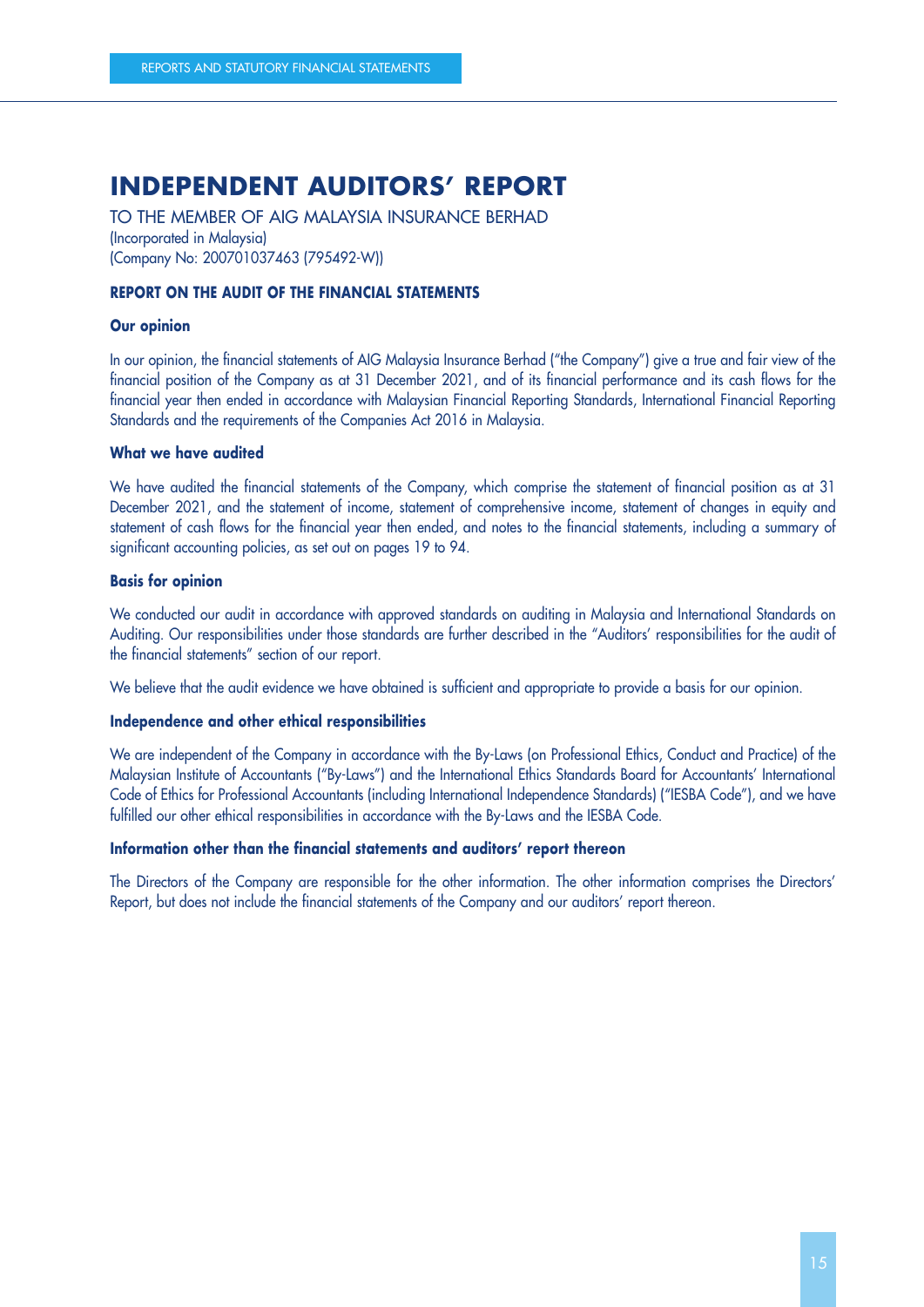TO THE MEMBER OF AIG MALAYSIA INSURANCE BERHAD (Incorporated in Malaysia) (Company No: 200701037463 (795492-W))

#### **REPORT ON THE AUDIT OF THE FINANCIAL STATEMENTS (CONTINUED)**

#### **Information other than the financial statements and auditors' report thereon (continued)**

Our opinion on the financial statements of the Company does not cover the other information and we do not express any form of assurance conclusion thereon.

In connection with our audit of the financial statements of the Company, our responsibility is to read the other information and, in doing so, consider whether the other information is materially inconsistent with the financial statements of the Company or our knowledge obtained in the audit or otherwise appears to be materially misstated.

If, based on the work we have performed, we conclude that there is a material misstatement of this other information, we are required to report that fact. We have nothing to report in this regard.

#### **Responsibilities of the Directors for the financial statements**

The Directors of the Company are responsible for the preparation of the financial statements of the Company that give a true and fair view in accordance with Malaysian Financial Reporting Standards, International Financial Reporting Standards and the requirements of the Companies Act 2016 in Malaysia. The Directors are also responsible for such internal control as the Directors determine is necessary to enable the preparation of financial statements of the Company that are free from material misstatement, whether due to fraud or error.

In preparing the financial statements of the Company, the Directors are responsible for assessing the Company's ability to continue as a going concern, disclosing, as applicable, matters related to going concern and using the going concern basis of accounting unless the Directors either intend to liquidate the Company or to cease operations, or have no realistic alternative but to do so.

#### **Auditors' responsibilities for the audit of the financial statements**

Our objectives are to obtain reasonable assurance about whether the financial statements of the Company as a whole are free from material misstatement, whether due to fraud or error, and to issue an auditors' report that includes our opinion. Reasonable assurance is a high level of assurance, but is not a guarantee that an audit conducted in accordance with approved standards on auditing in Malaysia and International Standards on Auditing will always detect a material misstatement when it exists. Misstatements can arise from fraud or error and are considered material if, individually or in the aggregate, they could reasonably be expected to influence the economic decisions of users taken on the basis of these financial statements.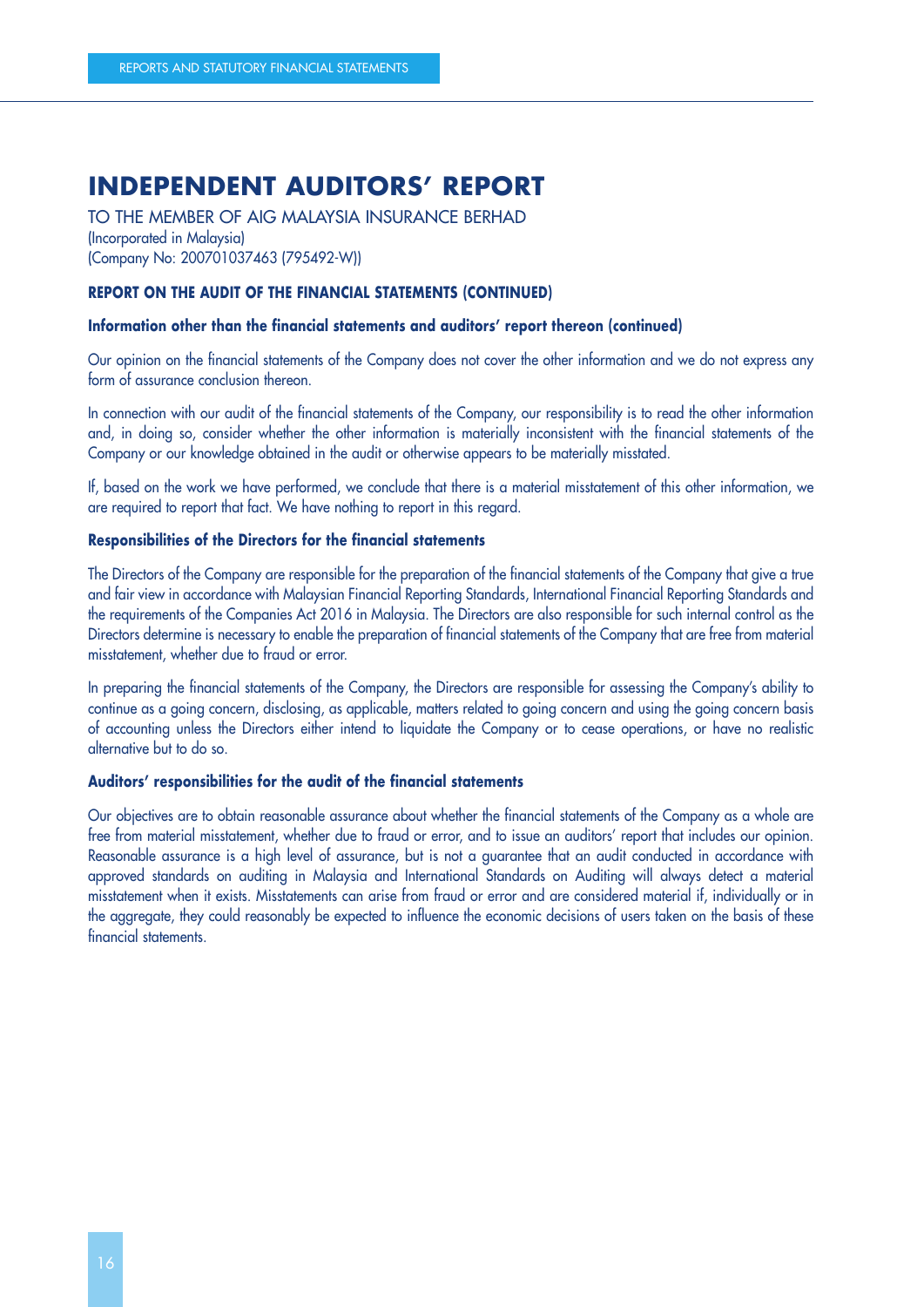TO THE MEMBER OF AIG MALAYSIA INSURANCE BERHAD (Incorporated in Malaysia) (Company No: 200701037463 (795492-W))

#### **REPORT ON THE AUDIT OF THE FINANCIAL STATEMENTS (CONTINUED)**

#### **Auditors' responsibilities for the audit of the financial statements (continued)**

As part of an audit in accordance with approved standards on auditing in Malaysia and International Standards on Auditing, we exercise professional judgement and maintain professional scepticism throughout the audit. We also:

- (a) Identify and assess the risks of material misstatement of the financial statements of the Company, whether due to fraud or error, design and perform audit procedures responsive to those risks, and obtain audit evidence that is sufficient and appropriate to provide a basis for our opinion. The risk of not detecting a material misstatement resulting from fraud is higher than for one resulting from error, as fraud may involve collusion, forgery, intentional omissions, misrepresentations, or the override of internal control.
- (b) Obtain an understanding of internal control relevant to the audit in order to design audit procedures that are appropriate in the circumstances, but not for the purpose of expressing an opinion on the effectiveness of the Company's internal control.
- (c) Evaluate the appropriateness of accounting policies used and the reasonableness of accounting estimates and related disclosures made by the Directors.
- (d) Conclude on the appropriateness of the Directors' use of the going concern basis of accounting and, based on the audit evidence obtained, whether a material uncertainty exists related to events or conditions that may cast significant doubt on the Company's ability to continue as a going concern. If we conclude that a material uncertainty exists, we are required to draw attention in our auditors' report to the related disclosures in the financial statements of the Company or, if such disclosures are inadequate, to modify our opinion. Our conclusions are based on the audit evidence obtained up to the date of our auditors' report. However, future events or conditions may cause the Company to cease to continue as a going concern.
- (e) Evaluate the overall presentation, structure and content of the financial statements of the Company, including the disclosures, and whether the financial statements of the Company represent the underlying transactions and events in a manner that achieves fair presentation.

We communicate with the Directors regarding, among other matters, the planned scope and timing of the audit and significant audit findings, including any significant deficiencies in internal control that we identify during our audit.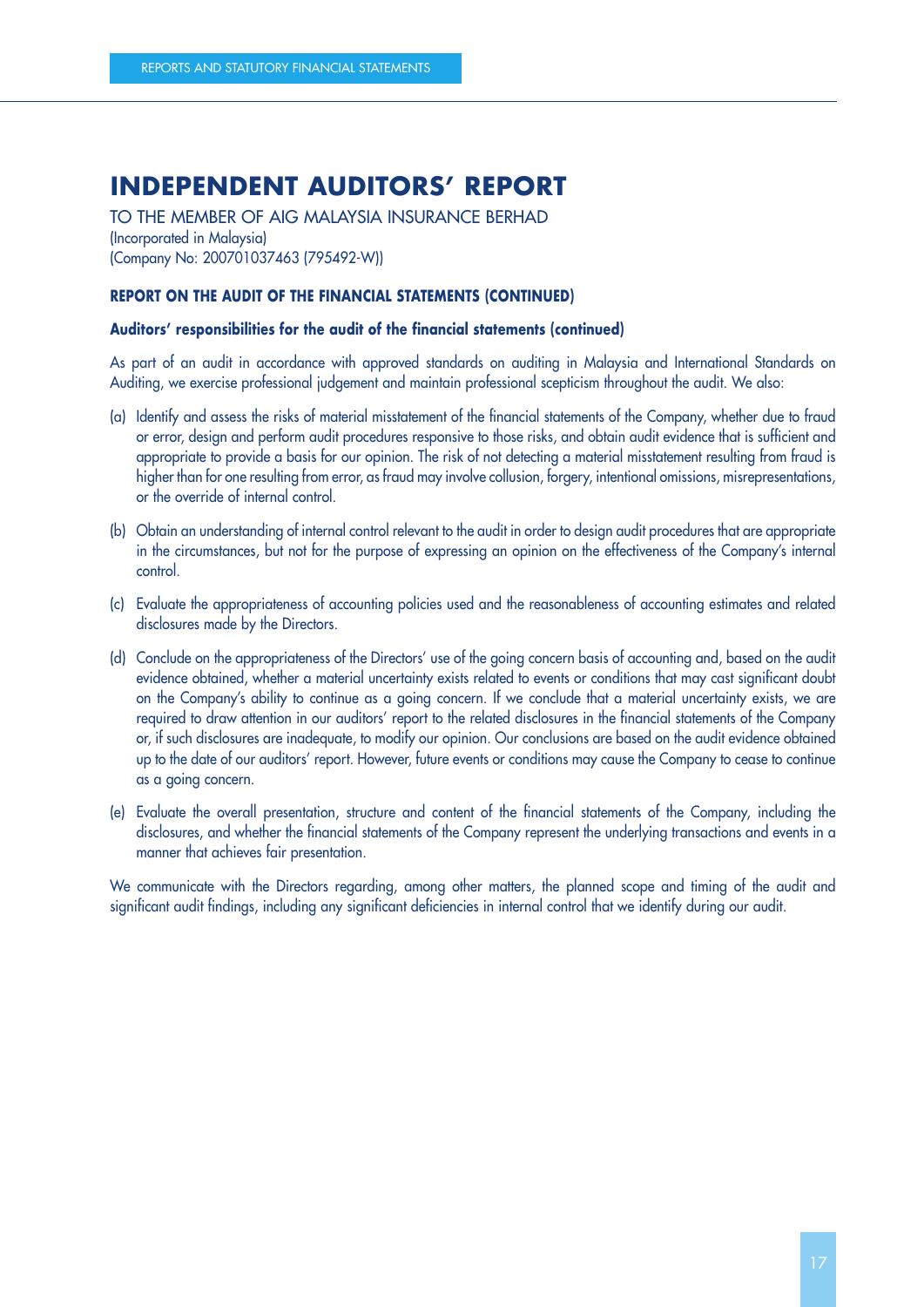TO THE MEMBER OF AIG MALAYSIA INSURANCE BERHAD (Incorporated in Malaysia) (Company No: 200701037463 (795492-W))

#### **REPORT ON THE AUDIT OF THE FINANCIAL STATEMENTS (CONTINUED)**

#### **OTHER MATTERS**

This report is made solely to the member of the Company, as a body, in accordance with Section 266 of the Companies Act 2016 in Malaysia and for no other purpose. We do not assume responsibility to any other person for the content of this report.

thlys PL7

PRICEWATERHOUSECOOPERS PLT **EXAMPLE AND RELEASE AND RELEASE PLT** LLP0014401-LCA & AF 1146 03529/09/2022 J Chartered Accountants Chartered Accountant

Kuala Lumpur 30 March 2022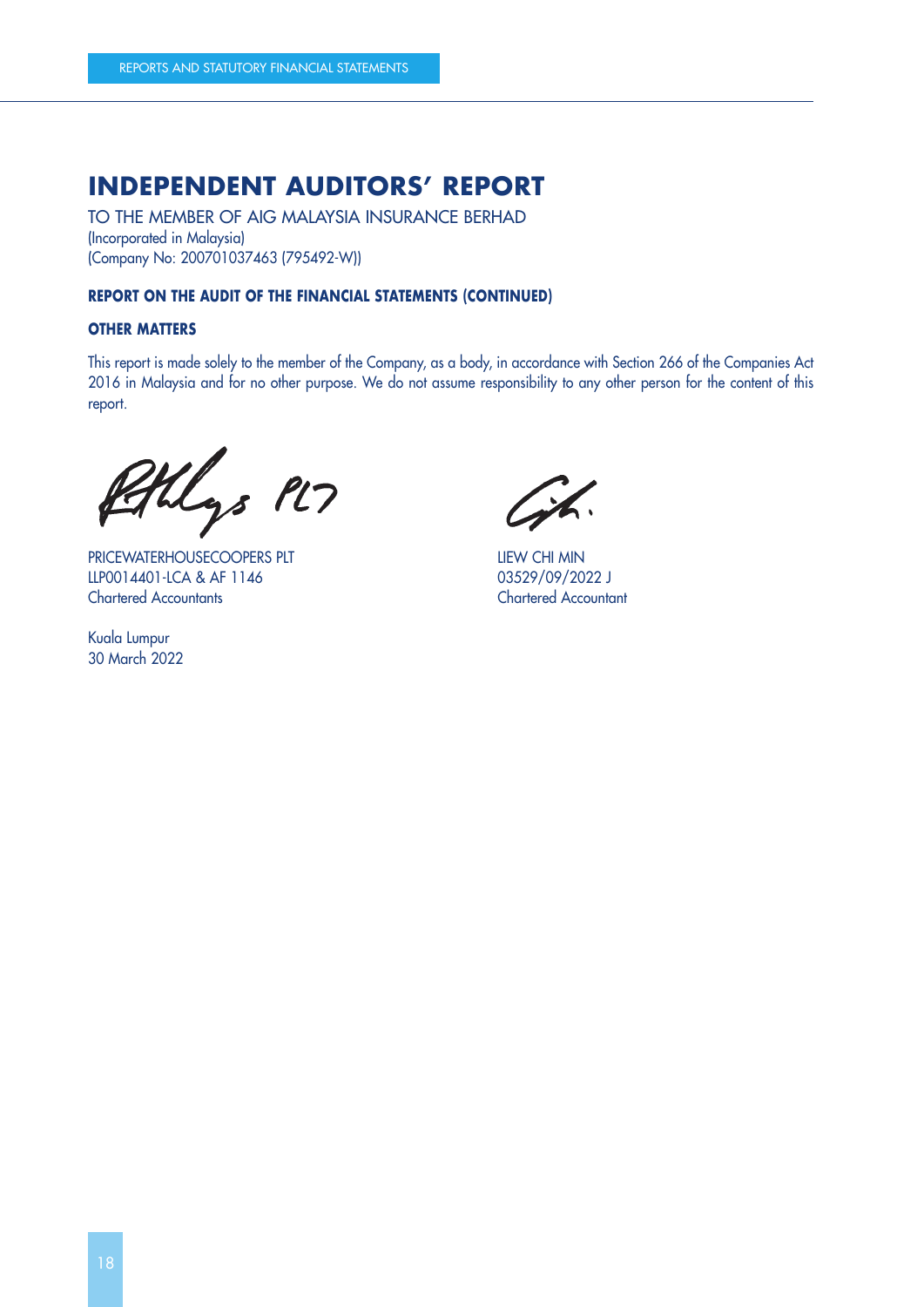### **STATEMENT OF FINANCIAL POSITION**

AS AT 31 DECEMBER 2021

|                                                        | <b>Note</b> | 2021<br><b>RM'000</b> | 2020<br><b>RM'000</b> |
|--------------------------------------------------------|-------------|-----------------------|-----------------------|
| <b>Assets</b>                                          |             |                       |                       |
| Property and equipment                                 | 4           | 810                   | 1,178                 |
| Intangible assets                                      | 5           | 2,148                 | 2,710                 |
| Available-for-sale financial assets                    | 6           | 1,180,415             | 943,507               |
| Reinsurance assets                                     | 7           | 436,873               | 383,268               |
| Loans and receivables, excluding insurance receivables | 8           | 67,359                | 183,853               |
| Insurance receivables                                  | 9           | 92,948                | 84,834                |
| Deferred acquisition costs                             | 10          | 39,692                | 41,193                |
| Right-of-use assets                                    | 13          | 7,220                 | 2,441                 |
| Deferred tax assets                                    | 14          | 7,384                 | 1,640                 |
| Cash and bank balances                                 |             | 70,813                | 97,072                |
| <b>Total assets</b>                                    |             | 1,905,662             | 1,741,696             |
| <b>Equity and liabilities</b>                          |             |                       |                       |
| Share capital                                          | 11(a)       | 310,800               | 310,800               |
| Retained earnings                                      | 11(b)       | 217,154               | 187,108               |
| Available-for-sale reserve                             | 11(c)       | 7,936                 | 19,676                |
| <b>Total equity</b>                                    |             | 535,890               | 517,584               |
| Insurance contract liabilities                         | 12          | 1,162,686             | 1,062,899             |
| Insurance payables                                     | 15          | 138,980               | 92,797                |
| Other payables                                         | 16          | 56,728                | 56,963                |
| Lease liability                                        | 17          | 6,638                 | 2,591                 |
| <b>Current tax liabilities</b>                         |             | 4,740                 | 8,862                 |
| <b>Total liabilities</b>                               |             | 1,369,772             | 1,224,112             |
| <b>Total equity and liabilities</b>                    |             | 1,905,662             | 1,741,696             |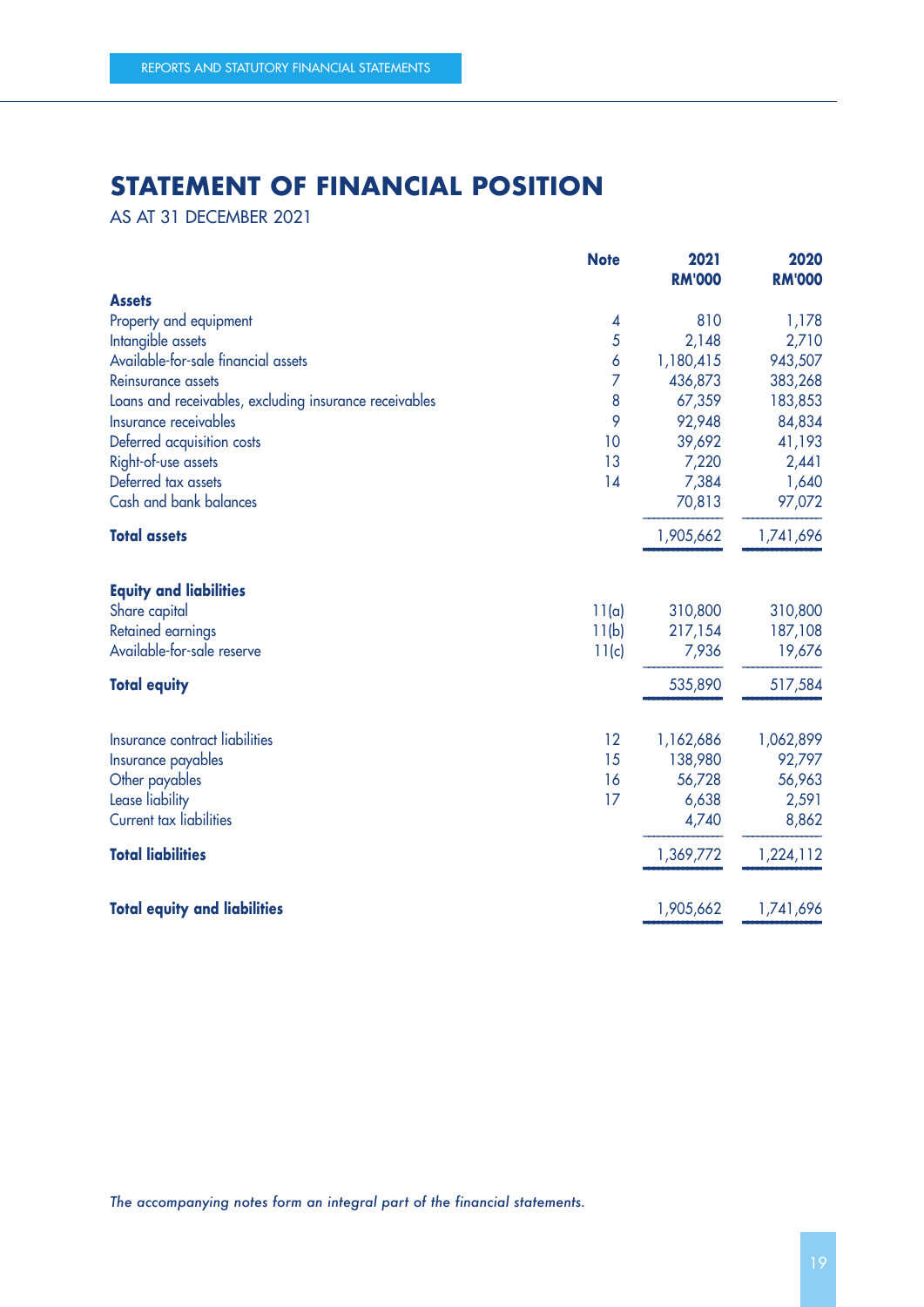### **STATEMENT OF INCOME**

FOR THE FINANCIAL YEAR ENDED 31 DECEMBER 2021

|                                                                                                                                                 | <b>Note</b>                      | 2021<br><b>RM'000</b>                        | 2020<br><b>RM'000</b>                       |
|-------------------------------------------------------------------------------------------------------------------------------------------------|----------------------------------|----------------------------------------------|---------------------------------------------|
| Gross earned premiums<br>Premiums ceded to reinsurers                                                                                           | 18(a)<br>18(b)                   | 711,321<br>(203, 017)                        | 655,591<br>(157, 109)                       |
| <b>Net earned premiums</b>                                                                                                                      |                                  | 508,304                                      | 498,482                                     |
| Investment income<br>Realised gains and losses<br>Commission income<br>Other operating revenue                                                  | 19<br>20<br>21(a)                | 34,292<br>512<br>47,240<br>10,117            | 34,585<br>254<br>40,750<br>4,636            |
| <b>Total revenue</b>                                                                                                                            |                                  | 600,465                                      | 578,707                                     |
| Gross claims paid<br>Claims ceded to reinsurers<br>Gross changes in contract liabilities<br>Changes in contract liabilities ceded to reinsurers | 22(a)<br>22(b)<br>22(c)<br>22(d) | (220, 184)<br>64,267<br>(107, 198)<br>42,525 | (252,768)<br>39,385<br>(146,707)<br>116,928 |
| <b>Net claims incurred</b>                                                                                                                      |                                  | (220, 590)                                   | (243, 162)                                  |
| <b>Commission expense</b><br>Management expenses<br><b>Other expenses</b>                                                                       | 21(b)<br>23                      | (76, 130)<br>(155, 755)<br>(231, 885)        | (75,051)<br>(151, 579)<br>(226, 630)        |
| <b>Finance cost</b>                                                                                                                             |                                  | (66)                                         | (143)                                       |
| <b>Profit before taxation</b><br>Income tax expense                                                                                             | 24                               | 147,924<br>(36, 878)                         | 108,772<br>(27, 801)                        |
| <b>Profit for the financial year</b>                                                                                                            |                                  | 111,046                                      | 80,971                                      |
| <b>Earnings per share</b><br><b>Basic</b>                                                                                                       | 25                               | 36 sen                                       | 26 sen                                      |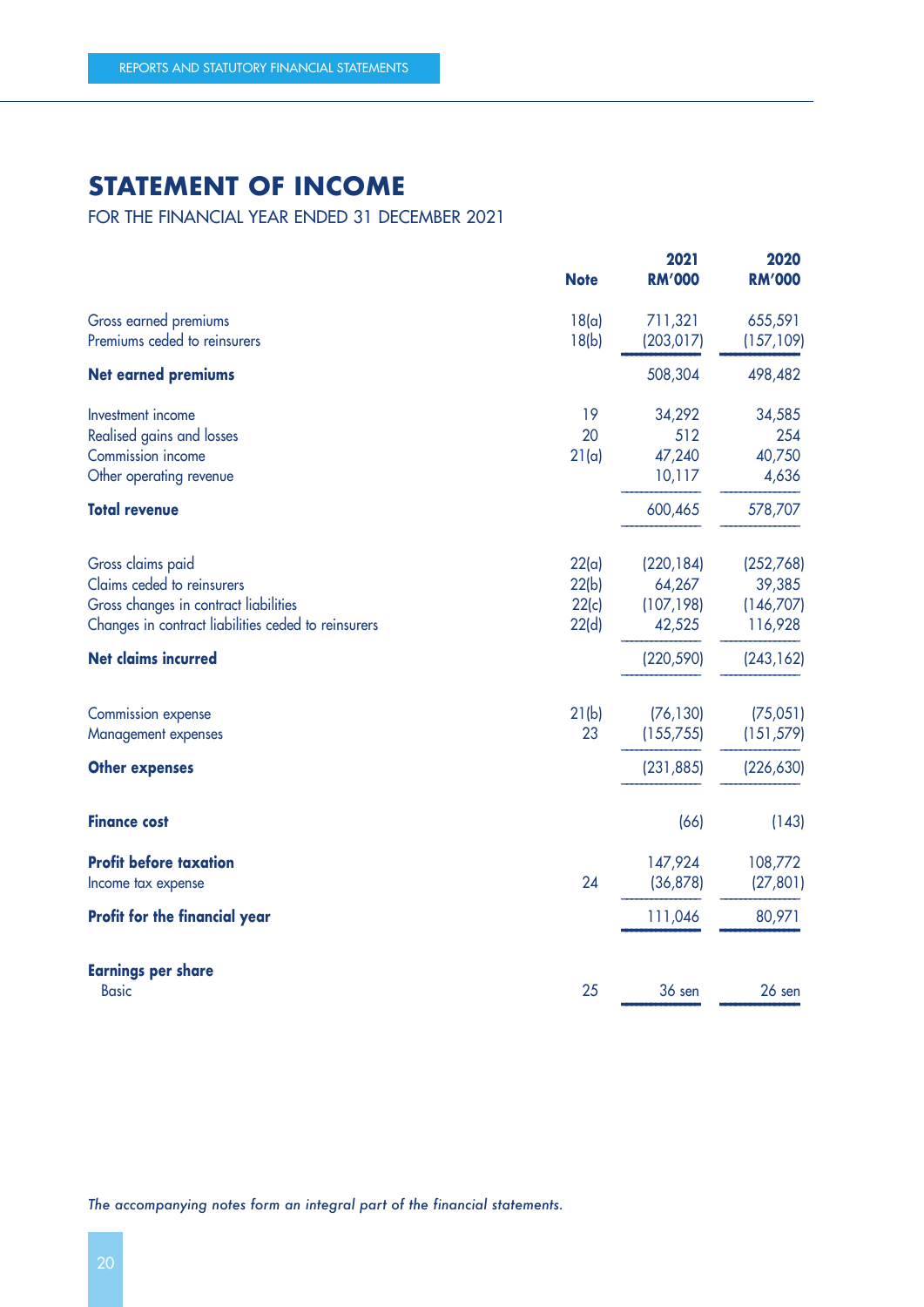### **STATEMENT OF COMPREHENSIVE INCOME**

FOR THE FINANCIAL YEAR ENDED 31 DECEMBER 2021

|                                                                                                                                                                                                            | <b>Note</b> | 2021<br><b>RM'000</b> | 2020<br><b>RM'000</b> |
|------------------------------------------------------------------------------------------------------------------------------------------------------------------------------------------------------------|-------------|-----------------------|-----------------------|
| <b>Profit for the financial year</b>                                                                                                                                                                       |             | 111,046               | 80,971                |
| <b>Other comprehensive income:</b><br>Items that may be subsequently reclassified to profit or loss<br>Changes in available-for-sale reserves:<br>- Fair value (loss)/gain arise during the financial year | 6(b)        | (14,936)              | 10,253                |
| - Fair value realised gain transferred to Statement of Income<br>- Tax effect on changes in fair value reserves                                                                                            | 20          | (512)<br>3,708        | (254)<br>(2, 399)     |
|                                                                                                                                                                                                            |             | (11,740)              | 7,600                 |
| Total comprehensive income for the financial year                                                                                                                                                          |             | 99,306                | 88,571                |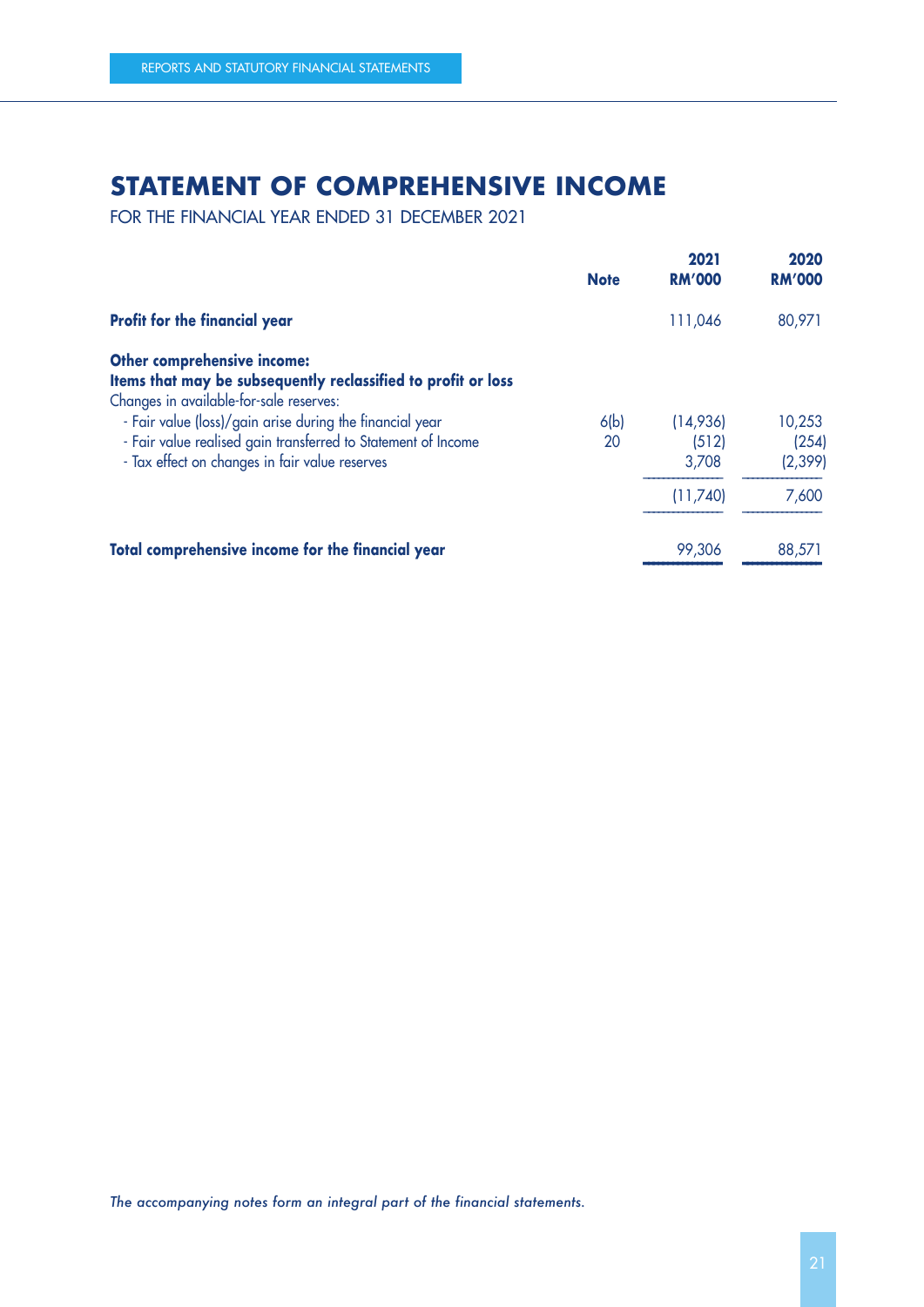### **STATEMENT OF CHANGES IN EQUITY**

FOR THE FINANCIAL YEAR ENDED 31 DECEMBER 2021

|                                                                                                        | --- Non Distributable ---<br><b>Share Available-for-</b><br>capital sale reserves |               | <b>Retained</b><br>earnings | <b>Distributable</b><br><b>Total</b> |
|--------------------------------------------------------------------------------------------------------|-----------------------------------------------------------------------------------|---------------|-----------------------------|--------------------------------------|
|                                                                                                        | <b>RM'000</b>                                                                     | <b>RM'000</b> | <b>RM'000</b>               | <b>RM'000</b>                        |
| At 1 January 2020                                                                                      | 310,800                                                                           | 12,076        | 106,137                     | 429,013                              |
| Profit for the financial year<br>Other comprehensive income for the financial year                     |                                                                                   | 7,600         | 80,971                      | 80,971<br>7,600                      |
| Total comprehensive income for the financial year                                                      |                                                                                   | 7,600         | 80,971                      | 88,571                               |
| At 31 December 2020                                                                                    | 310,800                                                                           | 19,676        | 187,108                     | 517,584                              |
| At 1 January 2021                                                                                      | 310,800                                                                           | 19,676        | 187,108                     | 517,584                              |
| Profit for the financial year<br>Other comprehensive income for the financial year                     |                                                                                   | (11,740)      | 111,046                     | 111,046<br>(11,740)                  |
| Total comprehensive income for the financial year<br>Dividend paid during the financial year (Note 26) |                                                                                   | (11,740)      | 111,046<br>(81,000)         | 99,306<br>(81,000)                   |
| At 31 December 2021                                                                                    | 310,800                                                                           | 7,936         | 217,154                     | 535,890                              |
|                                                                                                        | Note $11(a)$                                                                      | Note $11(c)$  | <b>Note 11(b)</b>           |                                      |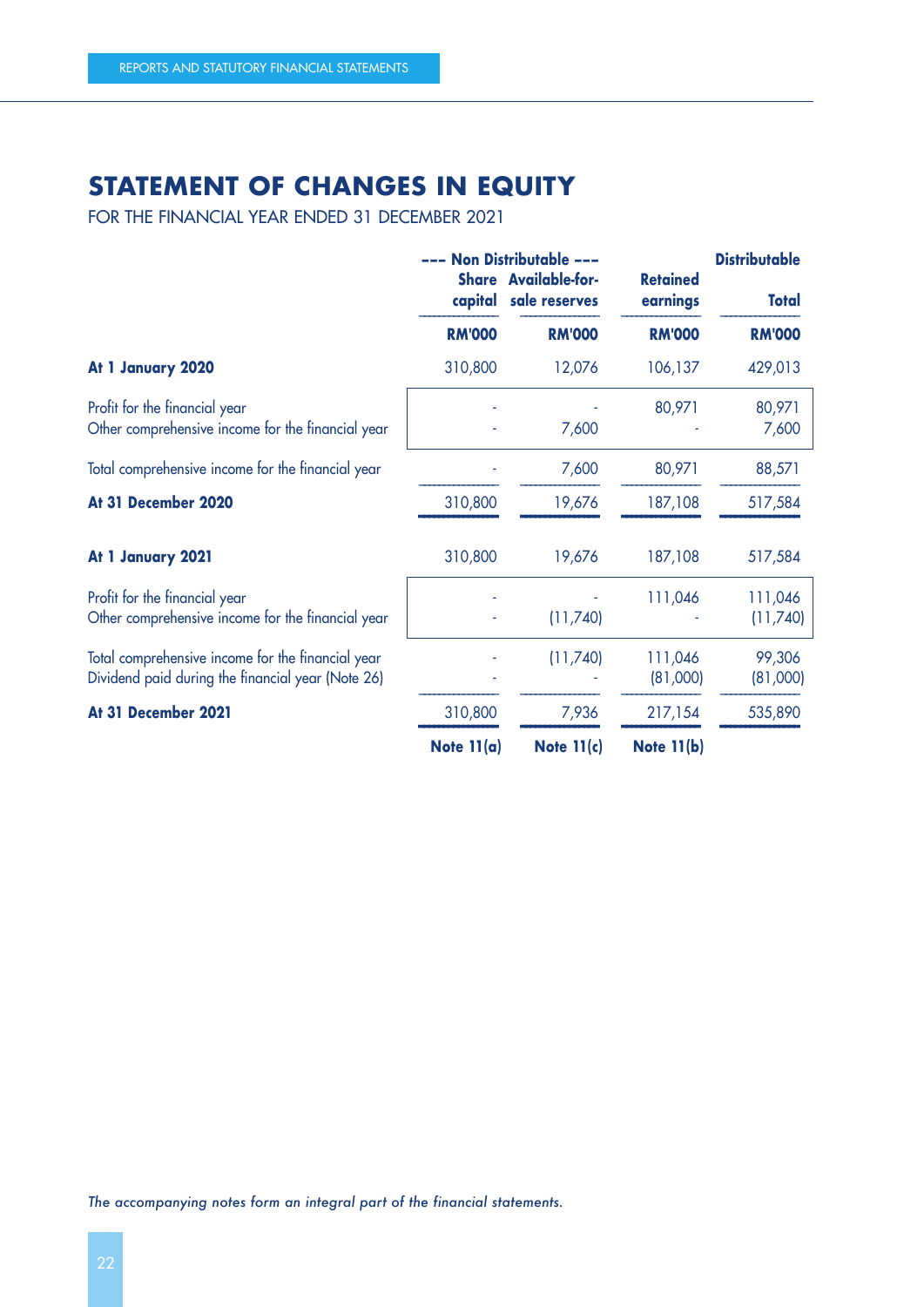### **STATEMENT OF CASH FLOWS**

FOR THE FINANCIAL YEAR ENDED 31 DECEMBER 2021

|                                                                    | 2021<br><b>RM'000</b> | 2020<br><b>RM'000</b> |
|--------------------------------------------------------------------|-----------------------|-----------------------|
| <b>CASH FLOWS FROM OPERATING ACTIVITIES</b>                        |                       |                       |
| <b>Profit for the financial year</b>                               | 111,046               | 80,971                |
| <b>Adjustments for:</b>                                            |                       |                       |
| Depreciation of property and equipment                             | 552                   | 858                   |
| Amortisation of intangible assets                                  | 1,185                 | 1,427                 |
| Depreciation of right-of-use assets                                | 3,272                 | 2,811                 |
| Finance cost on lease liabilities                                  | 66                    | 143                   |
| Investment income                                                  | (34, 292)             | (34, 585)             |
| Reversal of impairment loss on LAR                                 |                       | (151)                 |
| Impairment loss on AFS financial assets                            | 6,018                 | 1,898                 |
| Realised (gains)/losses on AFS recorded in Statement of Income     | (512)                 | (254)                 |
| Income tax expense                                                 | 36,878                | 27,801                |
| Bad debts written off on insurance receivables                     | 239                   | 760                   |
| Bad debts recovery on insurance receivables                        | (264)                 | (188)                 |
| Allowance for impairment on insurance receivables                  | 3,714                 | (1,472)               |
|                                                                    | 127,902               | 80,019                |
| <b>Changes in working capital:</b>                                 |                       |                       |
| Increase in reinsurance assets                                     | (53,605)              | (139, 528)            |
| Increase in insurance receivables                                  | (11,803)              | (2, 427)              |
| Decrease in deferred acquisition costs                             | 1,501                 | 2,082                 |
| Increase in insurance contract liabilities                         | 99,787                | 151,224               |
| Increase in insurance payables                                     | 46,183                | 13,423                |
| Decrease in other payables                                         | (235)                 | (453)                 |
| Decrease in loans and receivables, excluding insurance receivables | 113,791               | 138,949               |
| Cash generated from operations                                     | 323,521               | 243,289               |
| Tax paid                                                           | (43,036)              | (19,600)              |
| Net cash inflows from operating activities                         | 280,485               | 223,689               |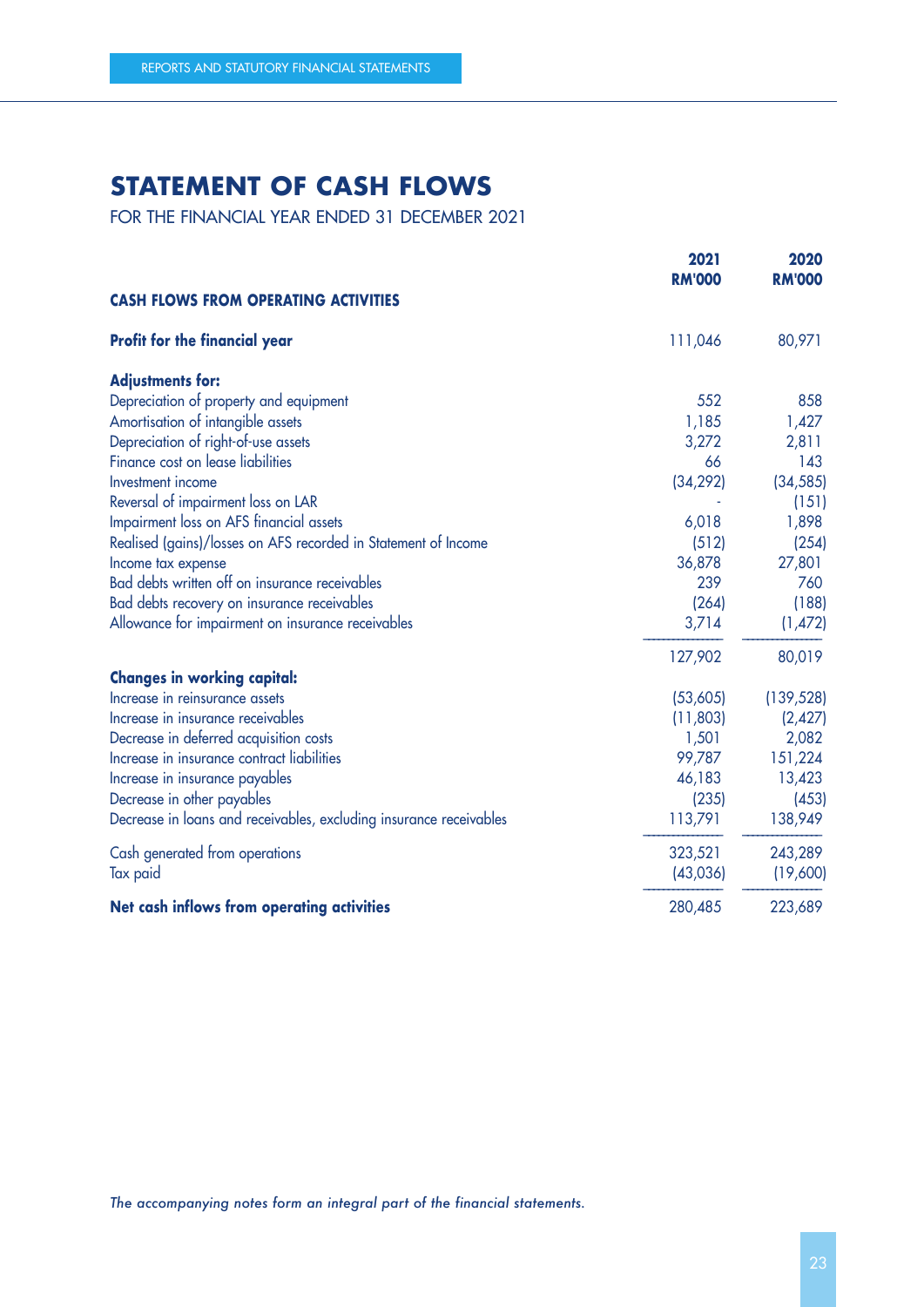### **STATEMENT OF CASH FLOWS**

FOR THE FINANCIAL YEAR ENDED 31 DECEMBER 2021

|                                                             | 2021<br><b>RM'000</b> | 2020<br><b>RM'000</b> |
|-------------------------------------------------------------|-----------------------|-----------------------|
| <b>CASH FLOWS FROM INVESTING ACTIVITIES</b>                 |                       |                       |
| Purchase of property and equipment                          | (184)                 | (71)                  |
| Purchase of intangible assets                               | (623)                 | (438)                 |
| Interest income received                                    | 36,814                | 33,773                |
| Dividend income received                                    | 4,324                 | 1,597                 |
| Purchases of AFS financial assets                           | (510, 859)            | (350, 462)            |
| Proceeds from disposal and maturity of AFS financial assets | 247,620               | 142,997               |
| Net cash outflows from investing activities                 | (222,908)             | (172, 604)            |
| <b>CASH FLOWS FROM FINANCING ACTIVITIES</b>                 |                       |                       |
| Payment of lease liabilities                                | (2,836)               | (2,885)               |
| Dividend paid                                               | (81,000)              |                       |
| Net cash outflows from financing activities                 | (83, 836)             | (2,885)               |
| NET (DECREASE)/INCREASE IN CASH AND CASH EQUIVALENTS        | (26, 259)             | 48,200                |
| CASH AND CASH EQUIVALENTS AT 1 JANUARY                      | 97,072                | 48,872                |
| CASH AND CASH EQUIVALENTS AT 31 DECEMBER                    | 70,813                | 97,072                |
| Cash and cash equivalents comprise:                         |                       |                       |
| Cash and bank balances                                      | 14,077                | 16,115                |
| Fixed and call deposits with maturity of less than 3 months | 56,736                | 80,957                |
|                                                             | 70,813                | 97,072                |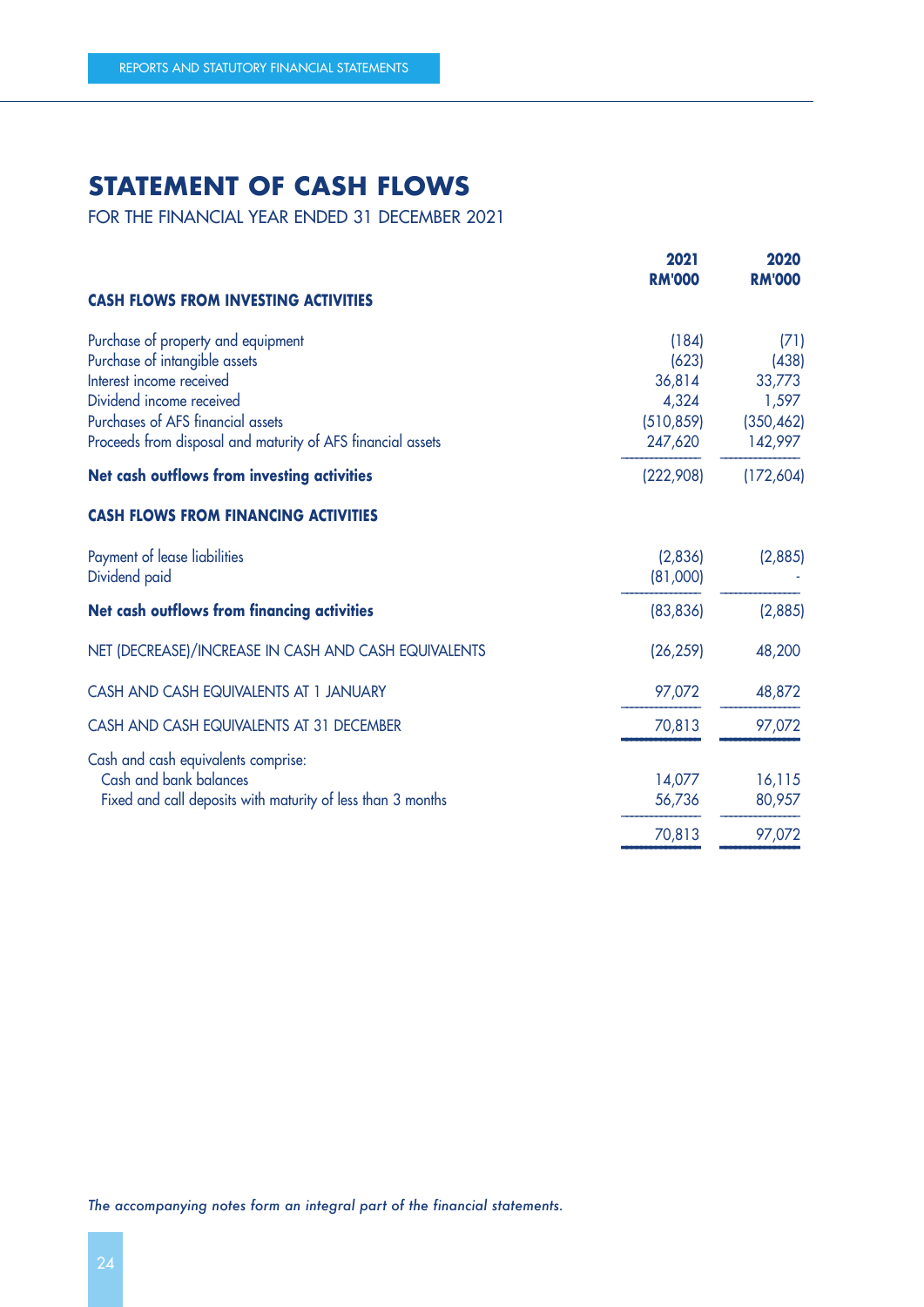- 31 DECEMBER 2021

#### **1. PRINCIPAL ACTIVITY AND GENERAL INFORMATION**

The Company is a public limited liability company, incorporated and domiciled in Malaysia. The registered office and principal place of business of the Company is located at Level 18, Menara Worldwide, 198 Jalan Bukit Bintang, 55100 Kuala Lumpur.

The Company is principally engaged in underwriting all classes of general insurance business. There has been no significant change in the nature of this activity during the financial year.

The immediate holding company is AIG Asia Pacific Insurance Pte Ltd, a company incorporated in Singapore and the directors regard American International Group, Inc, a company incorporated in State of Delaware, USA as the Company's ultimate holding corporation.

These financial statements were authorised for issue by the Board of Directors in accordance with their resolution on 30 March 2022.

#### **2. SIGNIFICANT ACCOUNTING POLICIES**

The following accounting policies have been used consistently in dealing with items which are considered material in relation to the financial statements.

#### **(a) Basis of preparation**

The financial statements of the Company have been prepared in accordance with the Malaysian Financial Reporting Standards ("MFRS"), International Financial Reporting Standards, the requirements of the Companies Act 2016 in Malaysia.

The financial statements of the Company have been prepared under the historical cost convention, except for items specified in the summary of significant accounting policies.

The Company has met the minimum capital requirements as prescribed by the RBC framework as at the statement of financial position date.

Financial assets and financial liabilities are offset and the net amount reported in the statement of financial position only when there is a legally enforceable right to offset the recognised amounts and there is an intention to settle on a net basis, or to realise the assets and settle the liability simultaneously. Income and expense will not be offset in the statement of income unless required or permitted by any accounting standard or interpretation, as specifically disclosed in the accounting policies of the Company.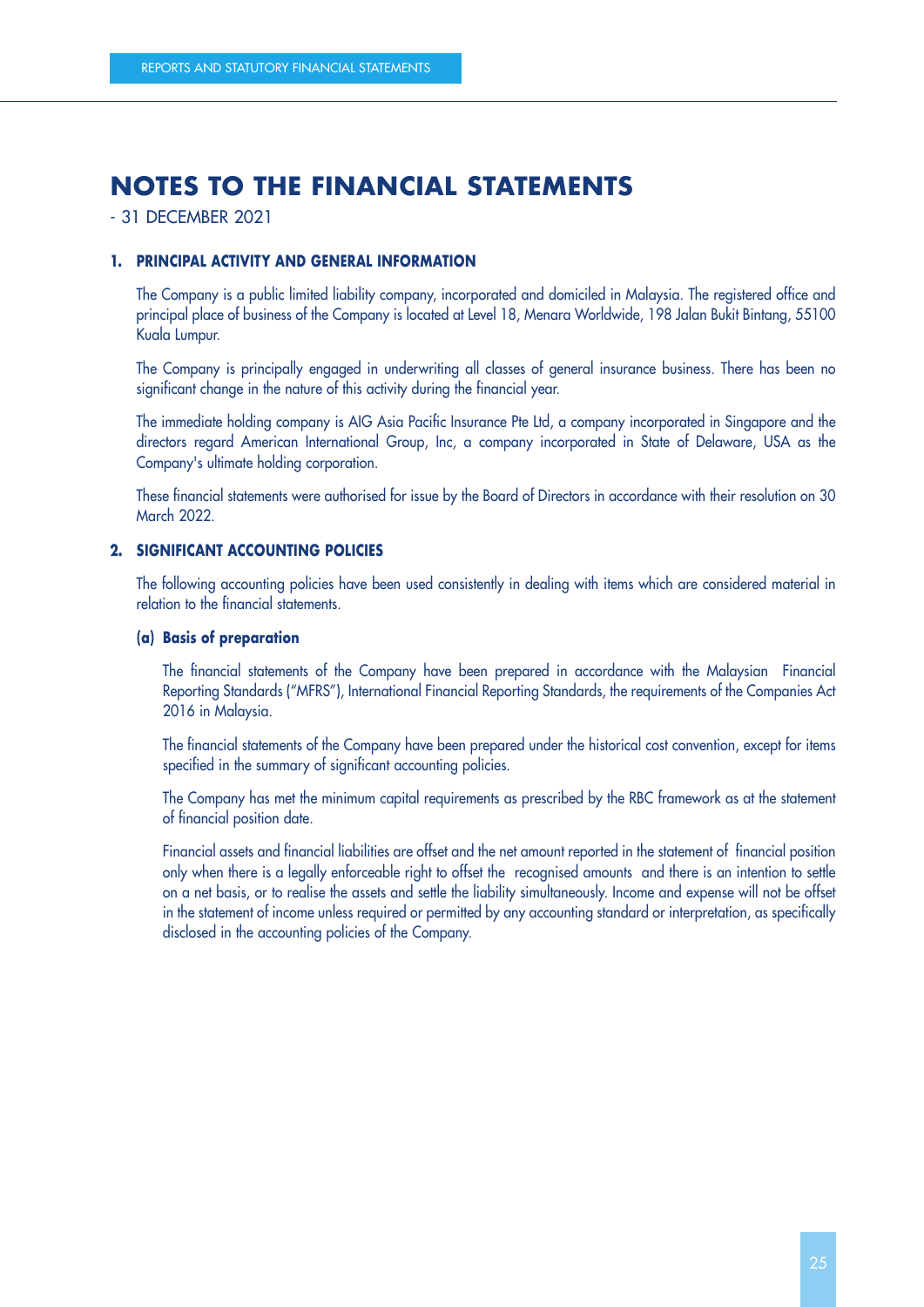#### - 31 DECEMBER 2021 (CONTINUED)

#### **2. SIGNIFICANT ACCOUNTING POLICIES (CONTINUED)**

#### **(a) Basis of preparation (continued)**

The preparation of financial statements in conformity with MFRS requires the use of certain critical accounting estimates and assumptions that affect the reported amounts of assets and liabilities and disclosure of contingent assets and liabilities at the date of the financial statements, and the reported amounts of revenues and expenses during reported financial year. It also requires Directors to exercise their judgement in the process of applying the Company's accounting policies. Although these estimates are based on the Directors' best knowledge of current events and actions, actual results may differ from estimates.

The areas involving a higher degree of judgement or complexity, or areas where assumptions and estimates are significant to the financial statements are disclosed in Note 3 to the financial statements.

#### **The following standards have been adopted by the Company for the first time for the financial year beginning on 1 January 2021:**

- Amendments to MFRS 16 'COVID-19-Related Rent Concessions'
- Amendments to MFRS 9, MFRS 139, MFRS 4 and MFRS 7 'Interest Rate Benchmark Reform Phase 2'

There is no significant impact on the adoption of the amendments except for enhanced disclosures to the financial statements.

#### Amendments to MFRS 16 'COVID-19-Related Rent Concessions' (MFRS16 amendment)

On adoption of the MFRS 16 amendment, the Company is not required to assess whether a rent concession for payments due on or before 30 June 2021 that occurs as a direct consequence of the COVID-19 pandemic and meets specified conditions is a lease modification.

The Company accounts for such COVID-19-related rent concessions as a variable lease payment in the period(s) in which the event or condition that triggers the reduced payment occurs.

In accordance with the transitional provisions provided in the MFRS 16 amendment, the comparative information for December 2020 was not restated and continued to be reported under the previous accounting policies in accordance with the lease modification principles in MFRS 16. The cumulative effects of initially applying the MFRS 16 amendment were adjusted against retained earnings as at 1 January 2021.

#### Amendments to MFRS 9, MFRS 139 and MFRS 7 'Interest Rate Benchmark Reform - Phase 2'

The Company adopted the Phase 2 amendments and applied the practical expedient to update the effective interest rate (insert as applicable: for instruments measured at amortised cost, lessees and insurers applying the temporary exemption from MFRS 9) to account for the changes in contractual cash flows that is a direct consequence of interbank offered rate ('IBOR') reform. As a result, no immediate gain or loss is recognised in profit or loss.

The amendments also provide reliefs that enable and require the Company to continue the MFRS 139 hedge accounting in circumstances when the Company updates the hedge documentation to reflect changes in hedged items and hedging instruments which are required by IBOR reform.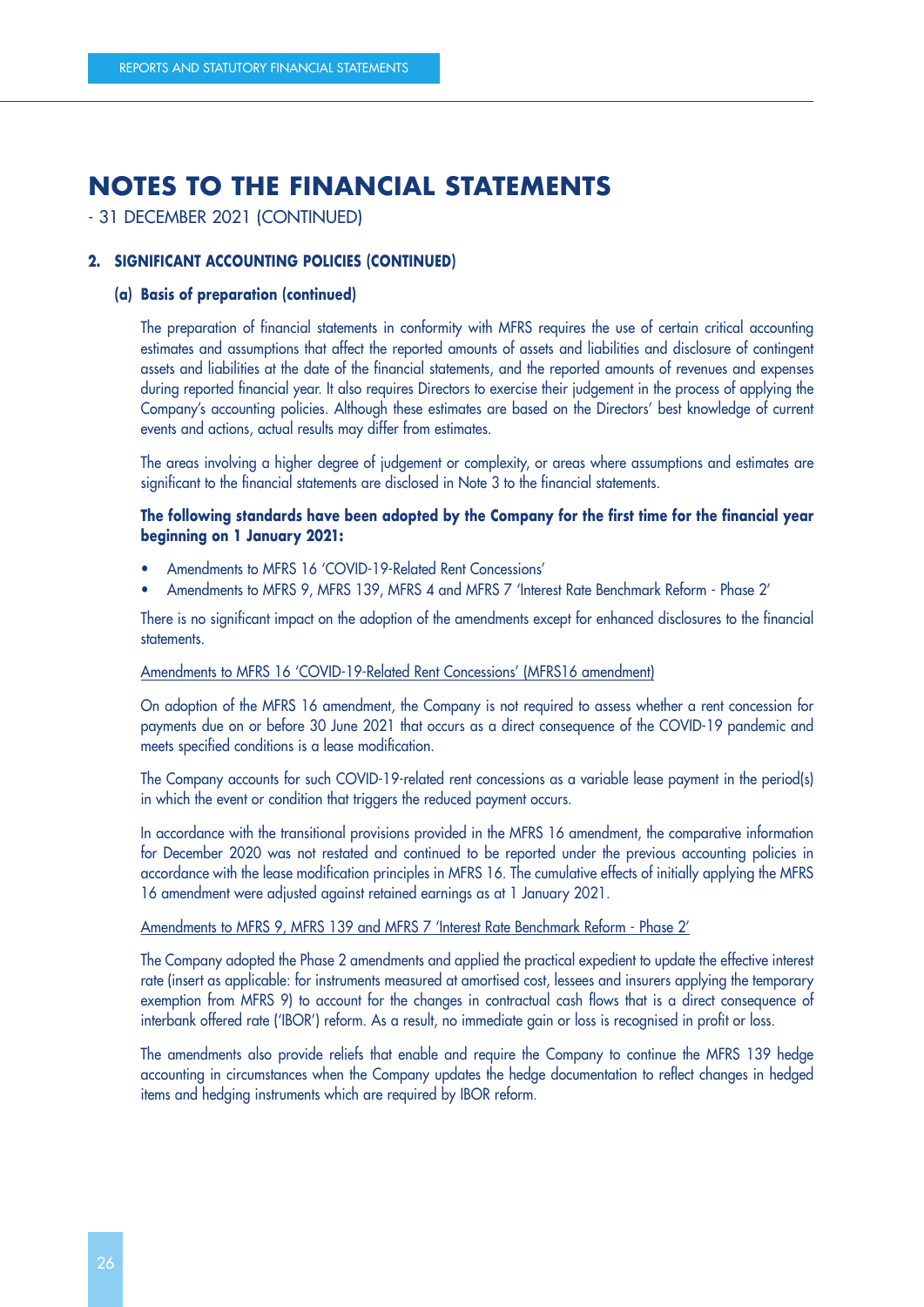- 31 DECEMBER 2021 (CONTINUED)

#### **2. SIGNIFICANT ACCOUNTING POLICIES (CONTINUED)**

#### **(a) Basis of preparation (continued)**

#### **Standards, amendments to published standards and interpretations to existing standards that are applicable to the Company but not yet effective**

The Company will apply the new standards, amendments to standards and interpretation in the following period:

#### **Financial year beginning on/after 1 January 2021**

• MFRS 9, 'Financial Instruments' will replace MFRS 139 "Financial Instruments: Recognition and Measurement". MFRS 9 retains but simplifies the mixed measurement model in MFRS 139 and establishes three primary measurement categories for financial assets: amortised cost, fair value through profit or loss and fair value through other comprehensive income ("OCI"). The basis of classification depends on the entity's business model and the contractual cash flow characteristics of the financial asset. Investments in equity instruments are always measured at fair value through profit or loss with an irrevocable option at inception to present changes in fair value in OCI (provided the instrument is not held for trading). A debt instrument is measured at amortised cost only if the entity is holding it to collect contractual cash flows and the cash flows represent principal and interest.

For liabilities, the standard retains most of the MFRS 139 requirements. These include amortised cost accounting for most financial liabilities, with bifurcation of embedded derivatives. The main change is that, in cases where the fair value option is taken for financial liabilities, the part of a fair value change due to an entity's own credit risk is recorded in other comprehensive income rather than the income statement, unless this creates an accounting mismatch.

MFRS 9 introduces an expected credit losses model on impairment for all financial assets that replaces the incurred loss impairment model used in MFRS 139. The expected credit losses model is forward-looking and eliminates the need for a trigger event to have occurred before credit losses are recognised.

Although MFRS 9 has an effective date for accounting periods beginning on or after January 1, 2018, the Company has elected to take advantage of the provisions in 'Applying MFRS 9, Financial Instruments with MFRS 4 Insurance Contracts (Amendments to MFRS 4) and will defer its application until the date the Company first adopts MFRS 17 – tentatively expected to be the accounting period commencing January 1, 2023.The basis for Company's eligibility for electing to defer the application of MFRS 9 and associated required disclosures are set out in more detail in Note 33.

On the adoption of MFRS 9, the Company will be required to consider the business model objective for holding financial instruments and the nature of the cash flow characteristics of the financial instruments held. These may be impacted by the basis of measurement of the Company's insurance liabilities at the time when MFRS 9 is adopted, the exact nature of which is currently uncertain.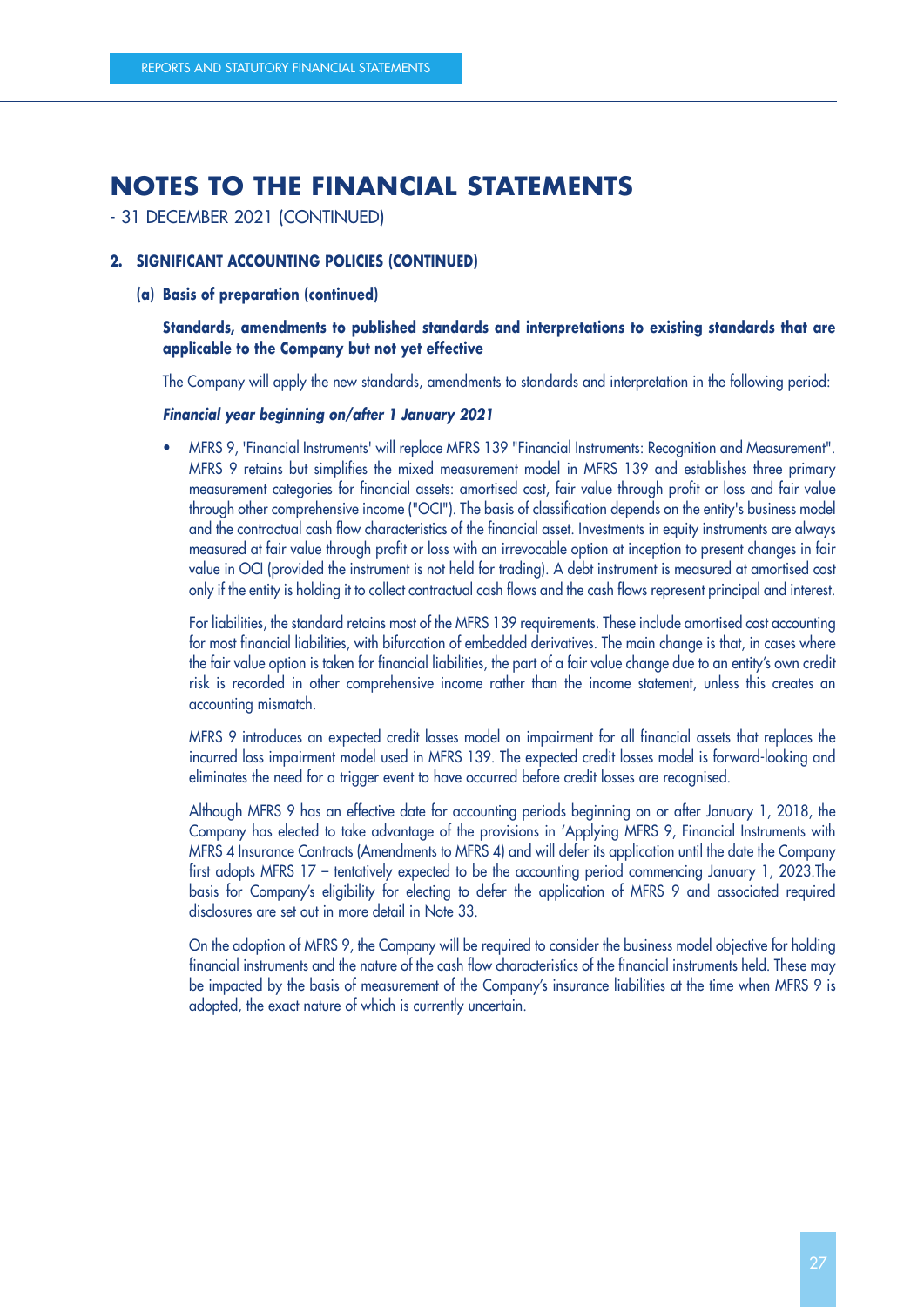- 31 DECEMBER 2021 (CONTINUED)

#### **2. SIGNIFICANT ACCOUNTING POLICIES (CONTINUED)**

**(a) Basis of preparation (continued)**

#### **Standards, amendments to published standards and interpretations to existing standards that are applicable to the Company but not yet effective (continued)**

#### **Financial year beginning on/after 1 January 2021**

• MFRS 17 "Insurance Contracts (effective from 1 January 2021) replaces MFRS 4 "Insurance Contracts".

MFRS 17 applies to insurance contracts issued, to all reinsurance contracts and to investment contracts with discretionary participating features if an entity also issues insurance contracts. For fixed-fee service contracts whose primary purpose is the provision of services, an entity has an accounting policy choice to account for them in accordance with either MFRS 17 or MFRS 15 "Revenue". An entity is allowed to account financial guarantee contracts in accordance with MFRS 17 if the entity has asserted explicitly that it regarded them as insurance contracts. Insurance contracts, (other than reinsurance) where the entity is the policyholder are not within the scope of MFRS 17. Embedded derivatives and distinct investment and service components should be 'unbundled' and accounted for separately in accordance with the related MFRSs. Voluntary unbundling of other components is prohibited.

MFRS 17 requires a current measurement model where estimates are remeasured at each reporting period. The measurement is based on the building blocks of discounted, probability- weighted cash flows, a risk adjustment and a contractual service margin ("CSM") representing the unearned profit of the contract. An entity has a policy choice to recognise the impact of changes in discount rates and other assumptions that related to financial risks either in profit or loss or in other comprehensive income.

Alternative measurement models are provided for the different insurance coverages:

- a) Simplified Premium Allocation Approach if the insurance coverage period is a year or less; and
- b) Variable Fee Approach should be applied for insurance contracts that specify a link between payments to the policyholder and the returns on the underlying items.

Insurers are required to disclose information about amounts, judgements and risks arising from insurance contracts.

The Company has not fully assessed the impact of MFRS 17 on its financial statements.

The International Accounting Standards Board has proposed to amend the effective date of IFRS 17 'Insurance Contracts' to 1 January 2023.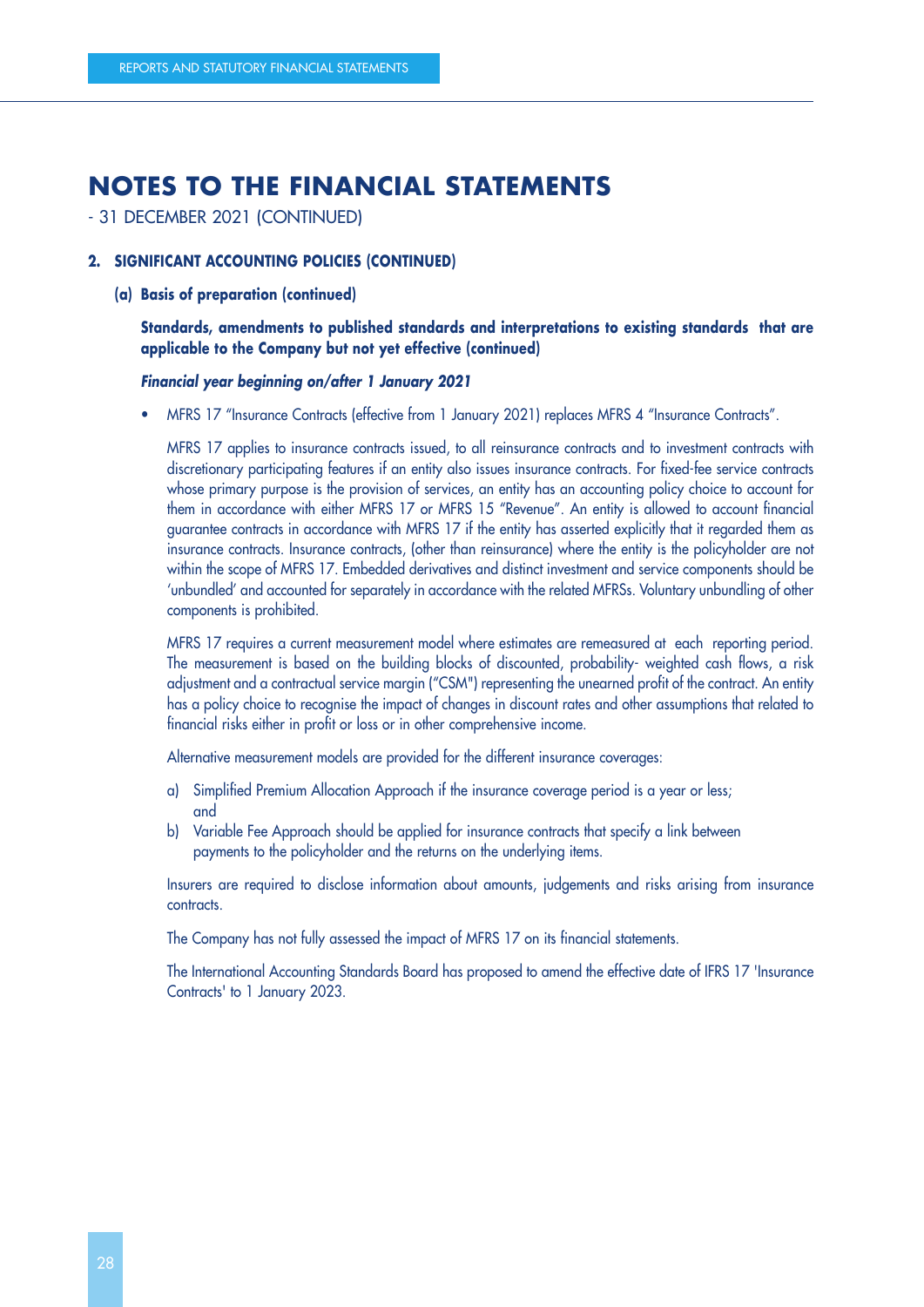#### - 31 DECEMBER 2021 (CONTINUED)

#### **2. SIGNIFICANT ACCOUNTING POLICIES (CONTINUED)**

#### **(b) Property and equipment**

Property and equipment are stated at cost less accumulated depreciation and accumulated impairment losses.

Subsequent costs are included in the asset's carrying amount or recognised as a separate asset, as appropriate, only when it is probable that future economic benefits associated with the item will flow to the Company and the cost of the item can be measured reliably. The carrying amount of the replaced part is derecognised. All other repairs and maintenance are charged to the statement of income during the financial year in which they are incurred. The cost of major renovations is included in the carrying amount of the asset when it is probable that future economic benefits in excess of the original assessed standard of performance of the existing asset will flow to the Company.

Property and equipment are depreciated on the straight line basis to write off the cost of assets to their residual values over the estimated useful lives, summarised as follows:

| Furniture and equipment | 5 years |
|-------------------------|---------|
| Computer equipment      | 2 years |
| <b>Renovation</b>       | 5 years |

Residual values and useful lives of assets are reviewed and adjusted, if applicable, at each date of the statement of financial position.

At each date of the statement of financial position, the Company assesses whether there is any indication of impairment. If such indications exist, an analysis is performed to assess whether the carrying amount of the asset is fully recoverable. A write down is made if the carrying amount exceeds the recoverable amount. See accounting policy Note 2(d) to the financial statements on impairment of non-financial assets.

Gains and losses on disposals are determined by comparing proceeds with carrying amounts and are credited or charged to the statement of income.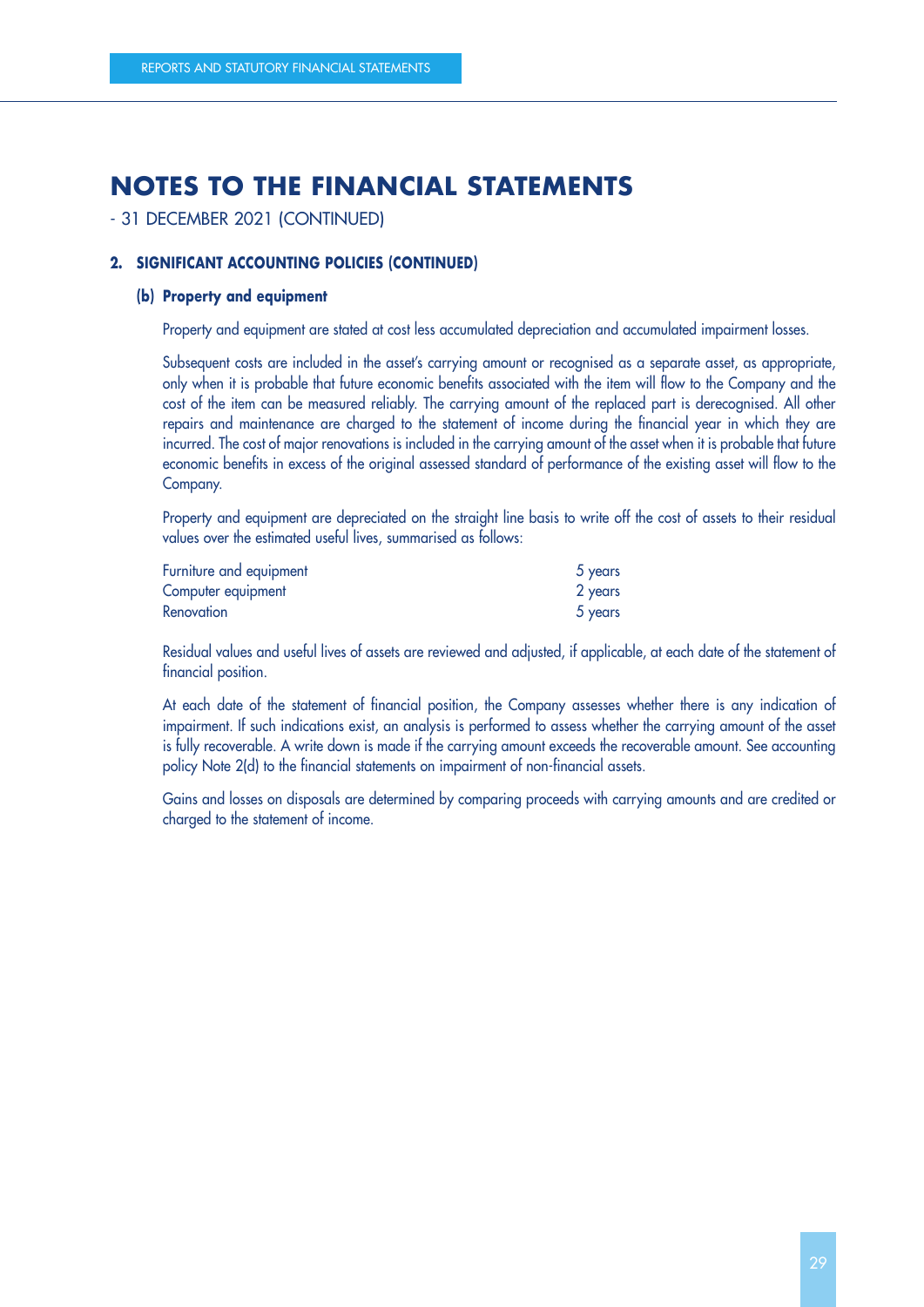#### - 31 DECEMBER 2021 (CONTINUED)

#### **2. SIGNIFICANT ACCOUNTING POLICIES (CONTINUED)**

#### **(c) Intangible assets – computer software**

Acquired computer software licenses are capitalised on the basis of the costs incurred to acquire and bring to use the specific software. These costs are amortised over their estimated useful lives.

Costs associated with maintaining computer software programs are recognised as an expense when incurred. Costs that are directly associated with identifiable and unique software products controlled by the Company, and that will probably generate economic benefits exceeding costs beyond one year, are recognised as intangible assets. Costs include employee costs incurred as a result of developing software and an appropriate portion of relevant overheads.

Computer software development costs recognised as assets are amortised using the straight line method over their estimated useful lives not exceeding 3 years.

#### **(d) Impairment of non-financial assets**

The carrying values of assets are reviewed for impairment at each reporting date and when there is an indication that the assets might be impaired. Impairment is measured by comparing the carrying values of the assets with their recoverable amounts. The recoverable amount is the higher of the asset's fair value less cost of sell and the value in use, which is measured by reference to discounted future cash flows. Recoverable amounts are estimated for individual assets, or, if it is not possible, for the cash-generating unit.

An impairment loss is charged to the statement of income immediately. A subsequent increase in the recoverable amount of an asset is treated as reversal of the previous impairment loss and is recognised to the extent of the carrying amount of the asset that would have been determined (net of amortisation and depreciation) had no impairment loss been recognised. The reversal is recognised in the statement of income in the period incurred.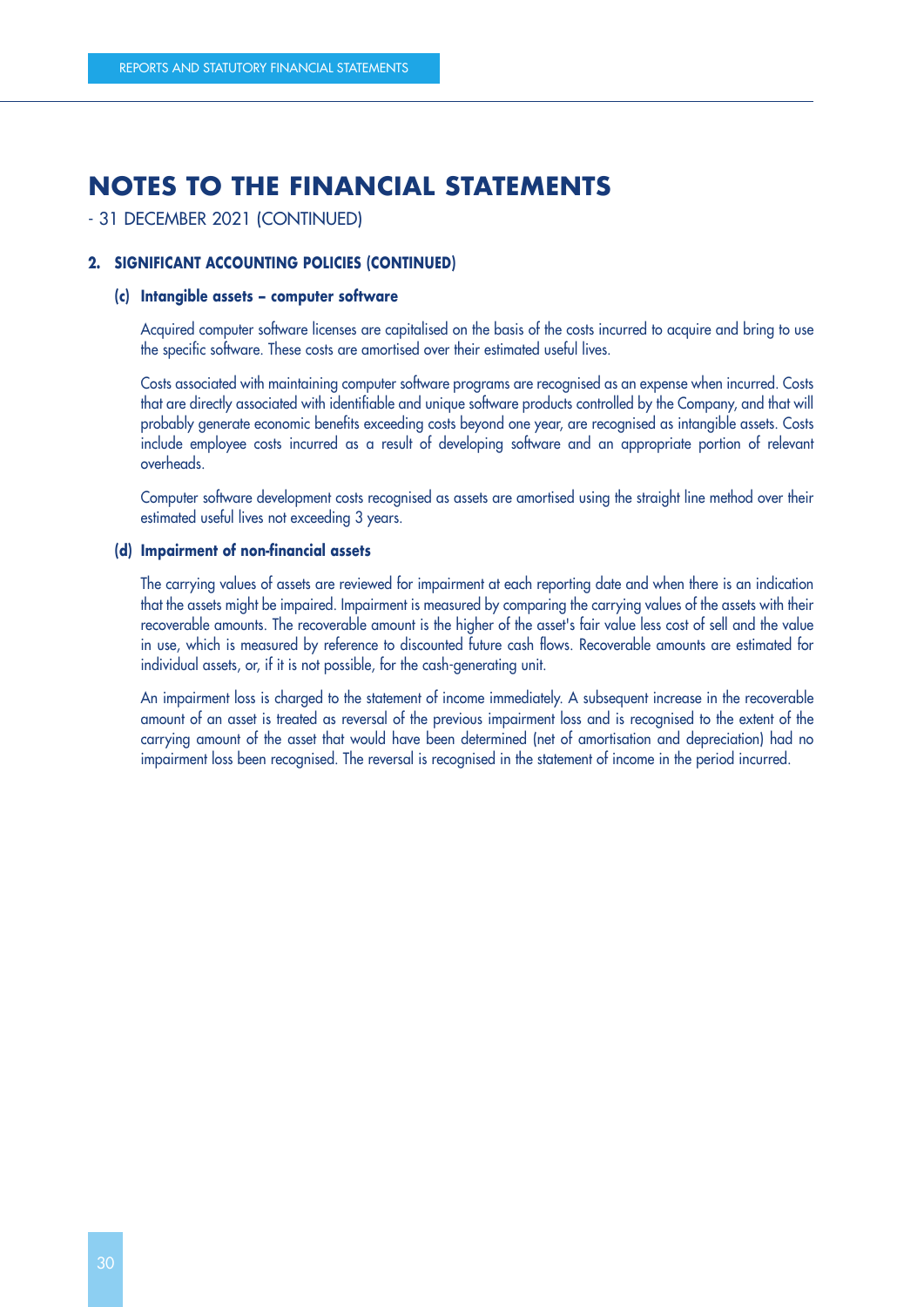#### - 31 DECEMBER 2021 (CONTINUED)

#### **2. SIGNIFICANT ACCOUNTING POLICIES (CONTINUED)**

#### **(e) Financial Assets**

The Company classifies its financial assets into loans and receivables ("LAR") and available-for-sale ("AFS"). The classification is determined by management at initial recognition and depends on the purpose for which the investments were acquired or originated.

All regular way purchases and sales of financial assets are recognised on the trade date which is the date that the Company commits to purchase or sell the asset. Regular way purchases or sales of financial assets require delivery of assets within the period generally established by regulation or convention in the market place.

#### **LAR**

LAR are non-derivative financial assets with fixed or determinable payments that are not quoted in an active market.

These financial assets are initially recognised at cost, being the fair value of the consideration paid for the acquisition of the financial assets. All transaction costs directly attributable to the acquisition are also included in the cost of the financial assets. After initial measurement, LAR are measured at amortised cost, using the effective yield method, less impairment losses.

Gains and losses are recognised in the statement of income when the LAR are derecognised or impaired, as well as through the amortisation process.

#### **AFS**

AFS securities are non-derivative financial assets that are designated as available for sale or are not classified as LAR. AFS securities are initially recorded at fair value plus transaction costs that are directly attributable to their acquisition. After initial measurement, AFS securities are remeasured at fair value.

Fair value gains or losses of AFS securities are reported as a separate component of equity until the AFS securities are derecognised or determined to be impaired. Fair value gains and losses on AFS securities denominated in foreign currency are analysed between translation differences resulting from changes in amortised cost of the security and other changes in the carrying amount of the security.

The translation differences on monetary securities are recognised in the statement of income; translation differences on non-monitory securities are reported as a separate component of equity until the AFS securities are derecognised.

On derecognition or impairment, the cumulative gain or loss previously reported in equity is transferred to the statement of income.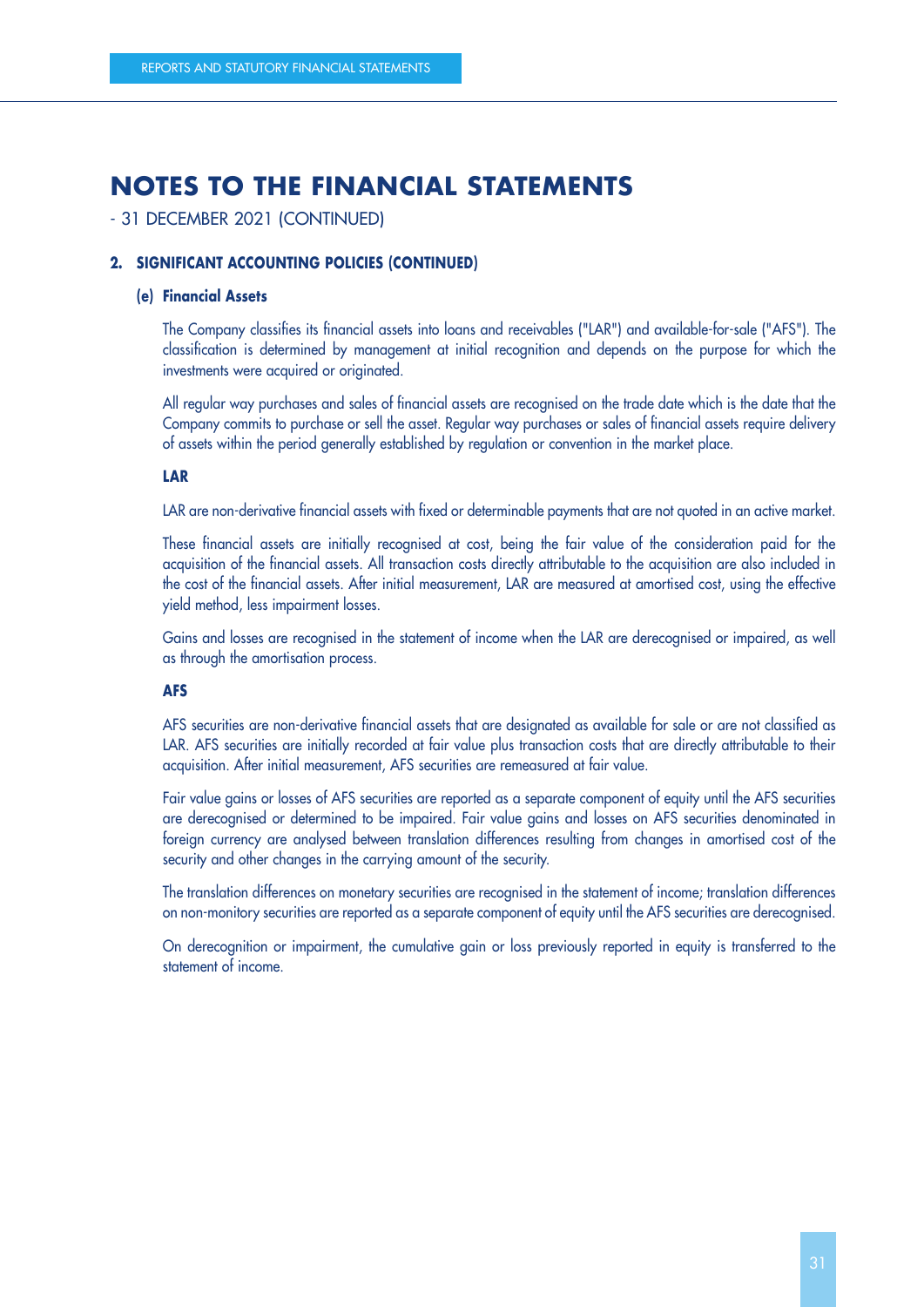#### - 31 DECEMBER 2021 (CONTINUED)

#### **2. SIGNIFICANT ACCOUNTING POLICIES (CONTINUED)**

#### **(f) Determination of fair value**

The Company's basis of estimation of fair value for financial instruments is as follows:

- (i) Malaysian Government Securities Indicative market prices
- 
- (iii) Quoted equity securities Quoted market prices
- (iv) Other financial assets and liabilities with a maturity period of less than one year
- Component Component Component Component Component Component Component Component Component Component Component Component Component Component Component Component Component Component Component Component Component Component Co (ii) Unquoted corporate debt securities Price quoted by pricing agencies and brokers Carrying values assumed to approximate their fair value

#### **(g) Impairments of financial assets**

#### **Assets carried at amortised cost**

The Company assess whether objective evidence if impairment exist individually for the financial assets. If there is objective evidence that an impairment loss on financial asset carried at amortised cost has been incurred, the amount of the loss is measured as the difference between the asset's carrying amount and the present value of estimated future cash flows discounted at the financial asset's original effective interest rate. The carrying amount of the asset is reduced through the use of an allowance account and the amount of the loss is recognised in the statement of income.

When a financial assets is uncollectible, it is written off against the related allowance for impairment losses.

If, in a subsequent period, the amount of the impairment loss decreases and the decrease can be related objectively to an event occurring after the impairment was recognised, the previously recognised impairment loss is reversed by adjusting the allowance account. The amount of the reversal is recognised in the statement of income.

#### **AFS**

The Company assess at each date of the statement of financial position whether there is objective evidence that financial asset is impaired. For equity investments classified as AFS, a significant or prolonged decline in the fair value of the financial asset below its cost is an objective evidence of impairment resulting in the recognition of an impairment loss.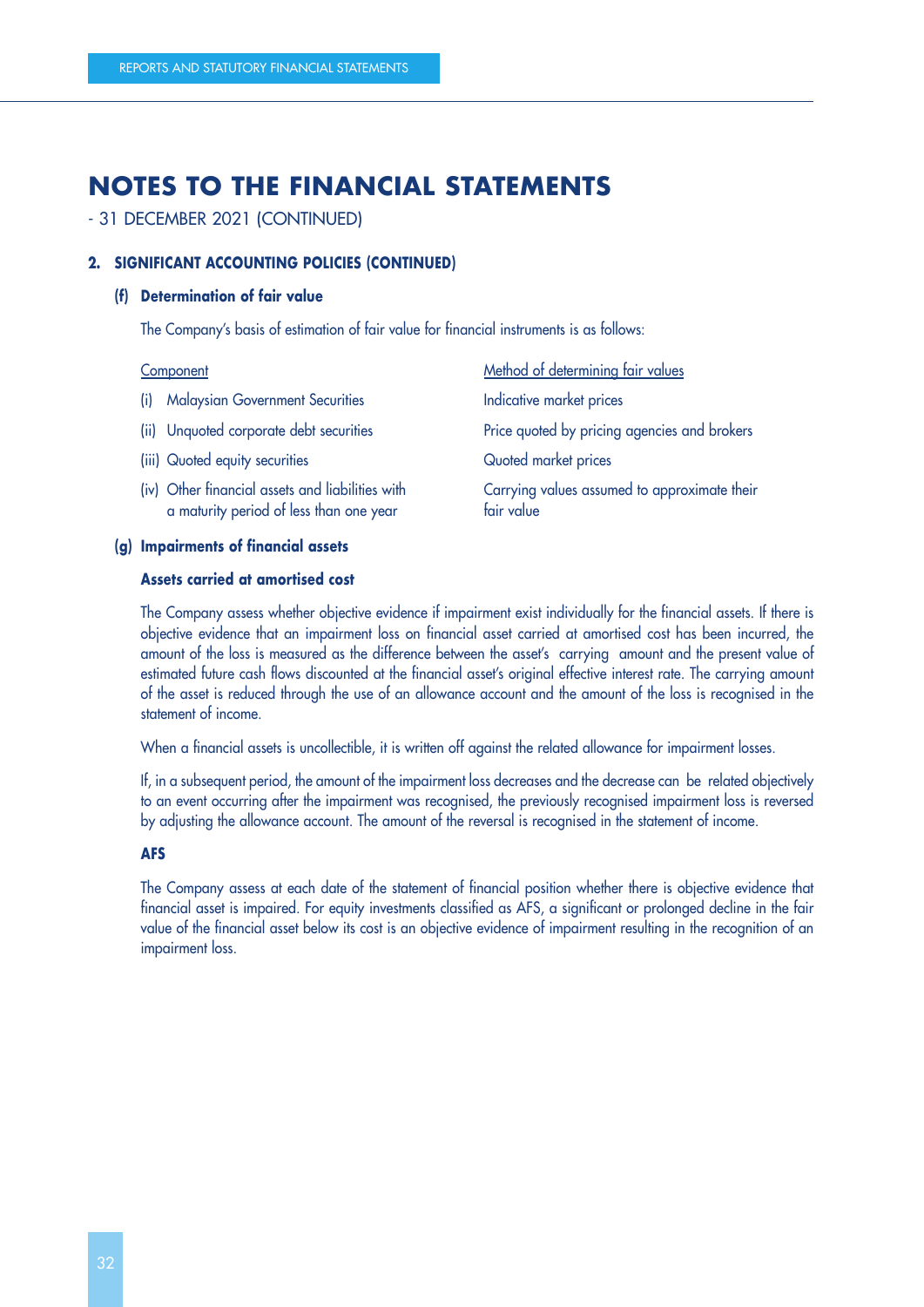### - 31 DECEMBER 2021 (CONTINUED)

#### **2. SIGNIFICANT ACCOUNTING POLICIES (CONTINUED)**

#### **(g) Impairments of financial assets (continued)**

#### **AFS (continued)**

If there is objective evidence that an impairment loss on financial asset classified as AFS has been incurred, the cumulative loss, measured as the difference between the acquisition cost and the current fair value, less any impairment loss on that financial asset previously recognised in equity change is removed from equity and recognised in the statement of income.

For debt securities, the Company uses criteria and measurement of impairment loss applicable to "assets carried at amortised cost" above. If, in a subsequent period, the fair value of a debt instrument classified as AFS increases and the increase can be objectively related to an event occurring after the impairment loss was recognised in the statement of income, the impairment loss is reversed through the statement of income. Impairment losses previously recognised in the statement of income on equity instruments are not reversed through the statement of income.

#### **(h) Derecognition of financial assets**

Financial assets are derecognised when the rights to receive cash flows from them have expired or where they have been transferred and the Company has also transferred substantially all risks and rewards of ownership.

#### **(i) Dividends to shareholders of the Company**

Dividends on ordinary shares are recognised as liabilities in the financial year in which they declared.

#### **(j) Product classification**

Insurance contracts are those contracts that transfer significant insurance risk. An insurance contract is a contract under which the Company (the insurer) has accepted significant insurance risk from another party (the policyholders) by agreeing to compensate the policyholders if a specified uncertain future event (the insured event) adversely affects the policyholders. As a general guideline, the Company determines as significant insurance risk the possibility of having to pay benefits on the occurrence of an insured event that are more than the benefits payable if the insured event did not occur.

Once a contract has been classified as an insurance contract, it remains an insurance contract for the remainder of its life-time, even if the insurance risk reduces significantly during this period, unless all rights and obligations are extinguished or expire.

The recognition and measurement of insurance contracts are set out in Note 2 (l) to the financial statements.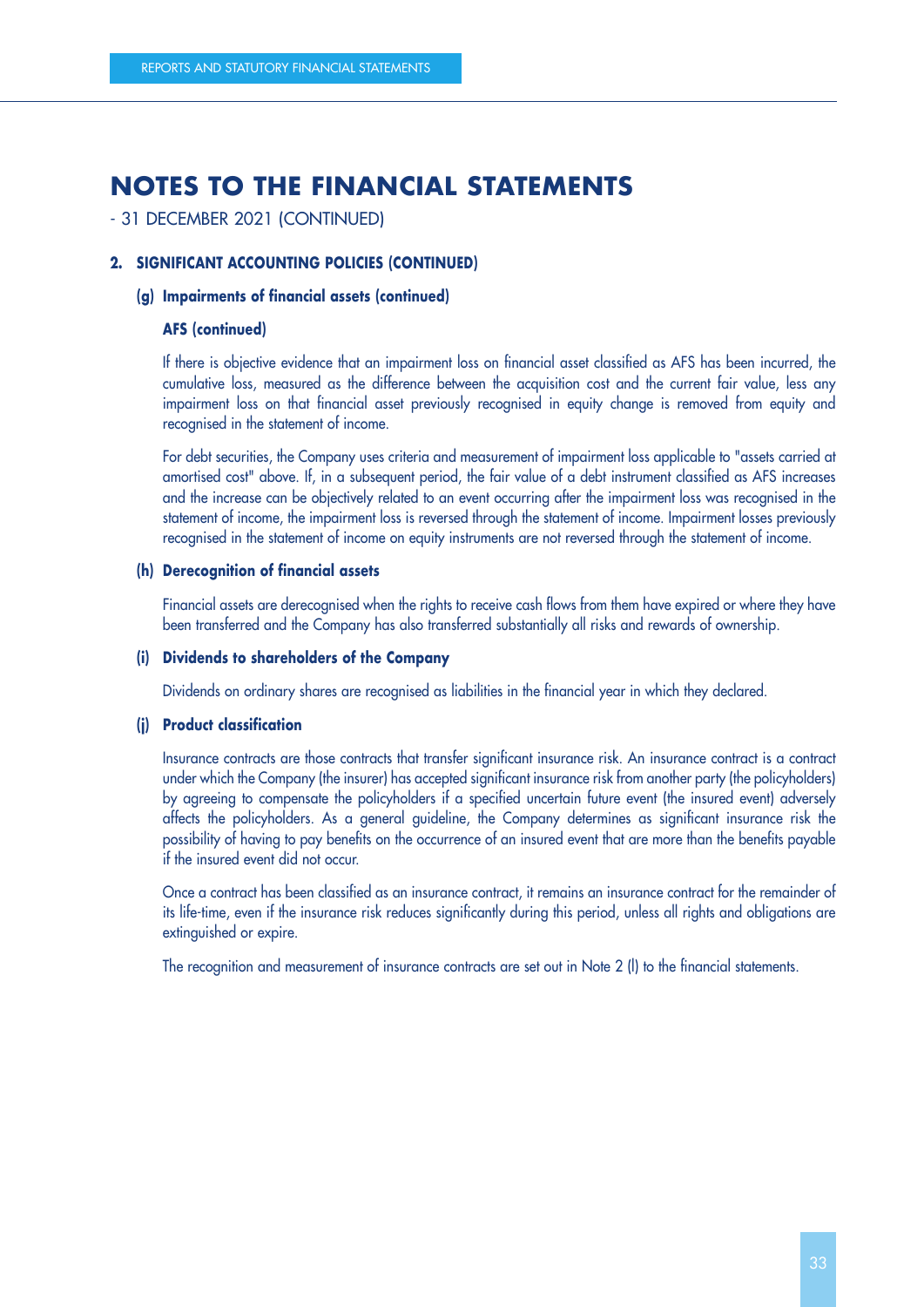#### - 31 DECEMBER 2021 (CONTINUED)

#### **2. SIGNIFICANT ACCOUNTING POLICIES (CONTINUED)**

#### **(k) Reinsurance**

The Company cedes insurance risk to reinsurance companies in the normal course of business for all of its businesses.

Reinsurance premium ceded and claims reimbursed are recognised in the same accounting period as the original policy to which the reinsurance relates, and are presented on a gross basis in the statement of income in the financial year in which they are earned.

The benefits to which the Company is entitled under its reinsurance contracts held are recognised as reinsurance assets.

Reinsurance assets consist of balances due from reinsurance companies. Amounts recoverable from reinsurers are estimated in a manner consistent with the outstanding claims provision or settled claims associated with the reinsurer's policies and are in accordance with the related reinsurance contracts.

Reinsurance assets are reviewed for impairment at each reporting date or more frequently when an indication of impairment arises during the reporting period. Impairment occurs when there is objective evidence as a result of an event that occurred after initial recognition of the reinsurance asset that the Company may not receive all outstanding amounts due under the terms of the contract and the event has a reliably measurable impact on the amounts that the Company will receive from the reinsurer. The impairment loss is recorded in statement of income.

Reinsurance contracts that do not transfer significant insurance risk are accounted for directly through the balance sheet. These are deposit assets or financial liabilities that are recognised based on the consideration paid or received less any explicit identified premiums or fees to be retained by the reinsured. Investment income on these contracts is accounted for using the effective yield method when accrued.

The Company also assumes reinsurance risk in the normal course of business for general insurance contracts when applicable.

Premiums and claims on assumed reinsurance are recognised as revenue or expenses in the same manner as they would be if the reinsurance were considered direct business, taking into account the product classification of the reinsured business.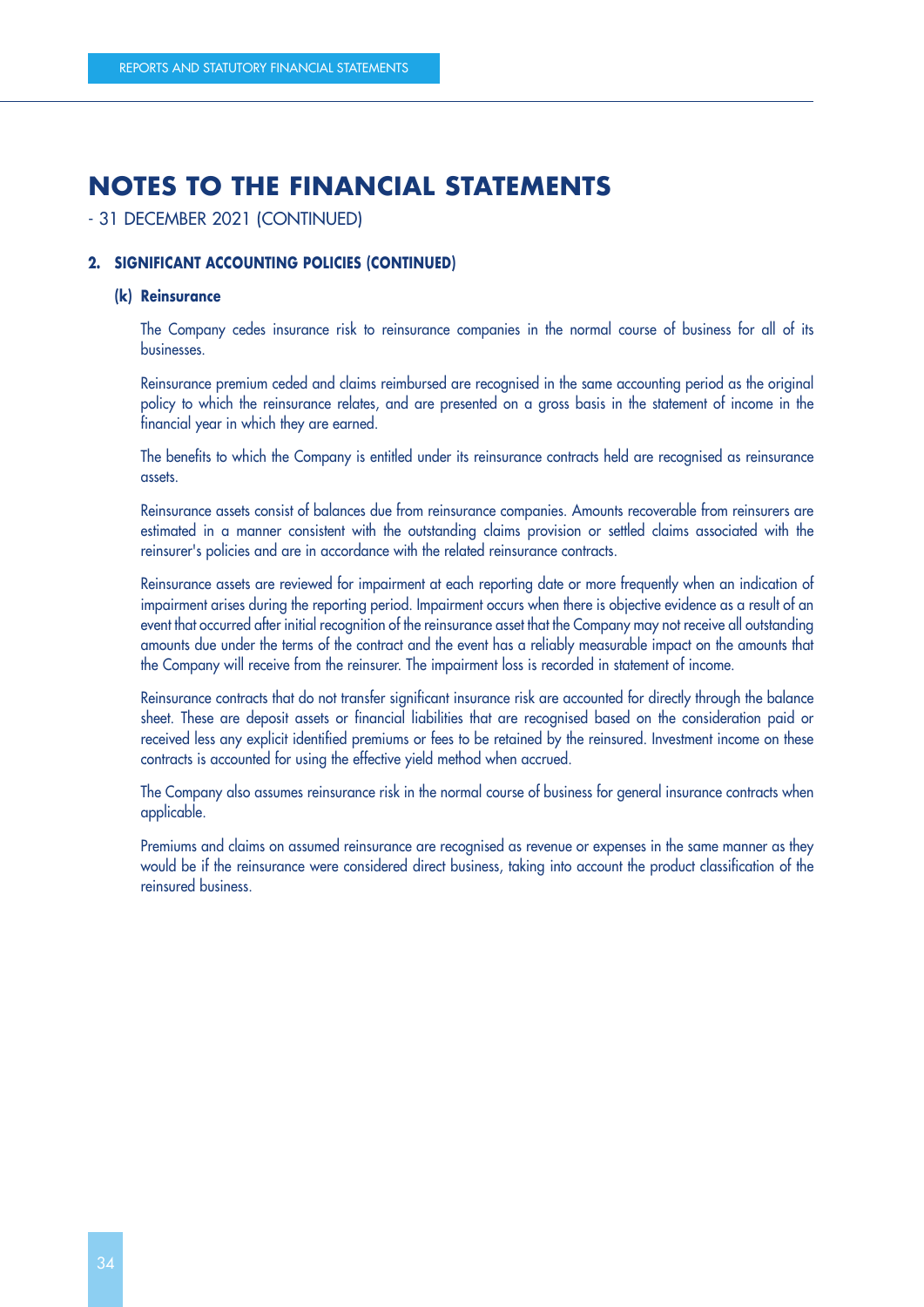## - 31 DECEMBER 2021 (CONTINUED)

## **2. SIGNIFICANT ACCOUNTING POLICIES (CONTINUED)**

### **(l) Insurance contracts**

#### Premium from insurance contract

Premium of insurance contracts is recognised in a financial year in respect of risks assumed during that particular financial year. Premiums from insurance contracts are recognised during the financial year upon the issuance of premium debit notes. Premiums in respect of risks incepted for which debit notes have not been issued as of the date of the statement of financial position are accrued at the date.

#### Insurance contracts liabilities

Insurance contracts liabilities are recognised when contracts are entered into and premiums are charged. These liabilities comprise premium liabilities and claim liabilities.

(i) Premium liabilities

Premium liabilities refer to the higher of:

- (a) the aggregate of the unearned premium reserves ("UPR"); or
- (b) the best estimate value of the insurer's unexpired risk reserves ("URR") at the valuation date and the Provision of Risk Margin for Adverse Deviation ("PRAD") calculated at the overall Company level. The best estimate value is a prospective estimate of the expected future payments arising from future events insured under policies in force as at the valuation date and also includes allowance for the insurer's expenses, including overheads and cost of reinsurance, expected to be incurred during the unexpired period in administering these policies and settling the relevant claims, and allows for expected future premium refunds.

PRAD is an additional component of liability value aimed at ensuring the value of insurance liabilities is established at a level such that there is a higher level of confidence (or probability) that the liability will ultimately be sufficient. For the purpose of URR valuation and claim liabilities, the level of confidence is set at 75% at an overall Company level.

UPR represent the portion of the gross premiums of insurance policies written net of the related reinsurance premiums ceded to qualified reinsurers, that relate to the unexpired periods of the policies at the end of the financial year.

In determining the UPR at the statement of financial position date, the method that most accurately reflects the actual unearned premium is used. UPR is computed with reference to the month of accounting for the premium on the following bases:

- (i) 25% method for marine and aviation cargo, and transit business;
- (ii) 1/24th method for all other classes of Malaysian general policies; and
- (iii) Time apportionment method for non-annual policies.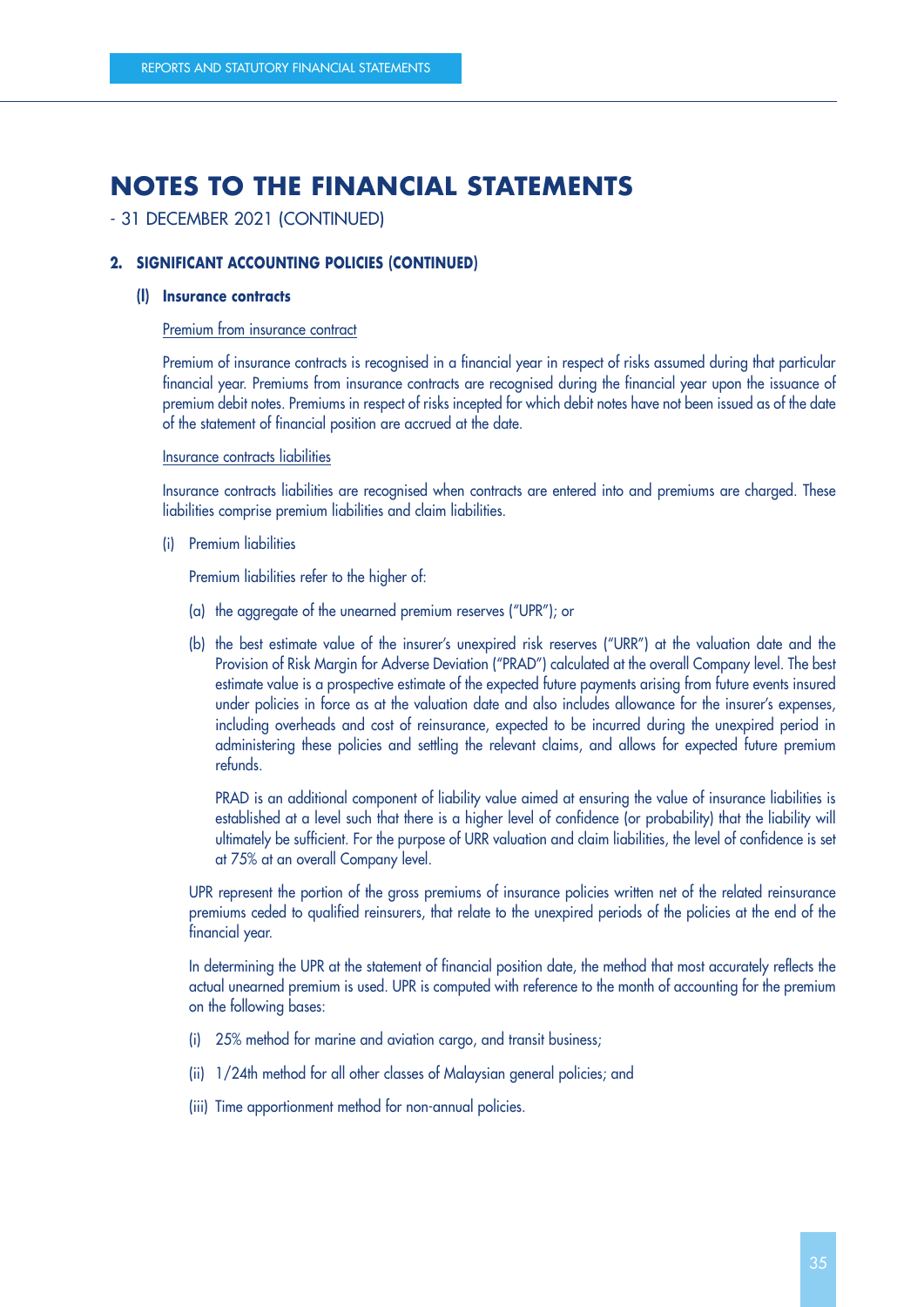# - 31 DECEMBER 2021 (CONTINUED)

## **2. SIGNIFICANT ACCOUNTING POLICIES (CONTINUED)**

### **(l) Insurance contracts (continued)**

(ii) Claims liabilities

Claims and loss adjustment expenses are charged to statement of income as incurred based on the estimated liability for compensations owed to contract holders or their parties damaged by the contract holders.

Claims liabilities (or outstanding claims provision) are based on the estimated ultimate cost of all claims incurred but not settled at the statement of financial position date, whether reported or not, together with related claims handling costs and reduction for the expected value of salvage and other recoveries. Delays can be experienced in the notification and settlement of certain types of claims, therefore, the ultimate cost of these claims cannot be known with certainty at the statement of financial position date. The liability is calculated at the reporting date using a range of standard actuarial claim projection techniques based on empirical data and current assumptions that include a PRAD which is calculated at the overall Company level and includes provision for incurred but not reported ("IBNR") losses. No provision for equalisation or catastrophe reserves is recognised. The liabilities are derecognised when the contract expires, is discharged or is cancelled.

(iii) Liability adequacy test on insurance contract liabilities

At each reporting date, the Company reviews its unexpired risks and a liability adequacy test is performed to determine whether there is any overall excess of expected claims and deferred acquisition costs over unearned premiums. This calculation uses current estimates of future contractual cash flows (taking into consideration current loss ratios) after taking account of the investment return expected to arise on assets relating to the relevant general insurance technical provisions. If these estimates show that the carrying amount of the unearned premiums less related deferred acquisition costs is inadequate, the deficiency is recognised in statement of income initially by writing off DAC and by subsequently establishing a provision for liability adequacy.

### Acquisition costs and Deferred Acquisition Cost ("DAC")

The cost of acquiring and renewing insurance policies net of income derived from ceding reinsurance premiums is recognised as incurred and properly allocated to the financial periods in which it is probable they give rise to income.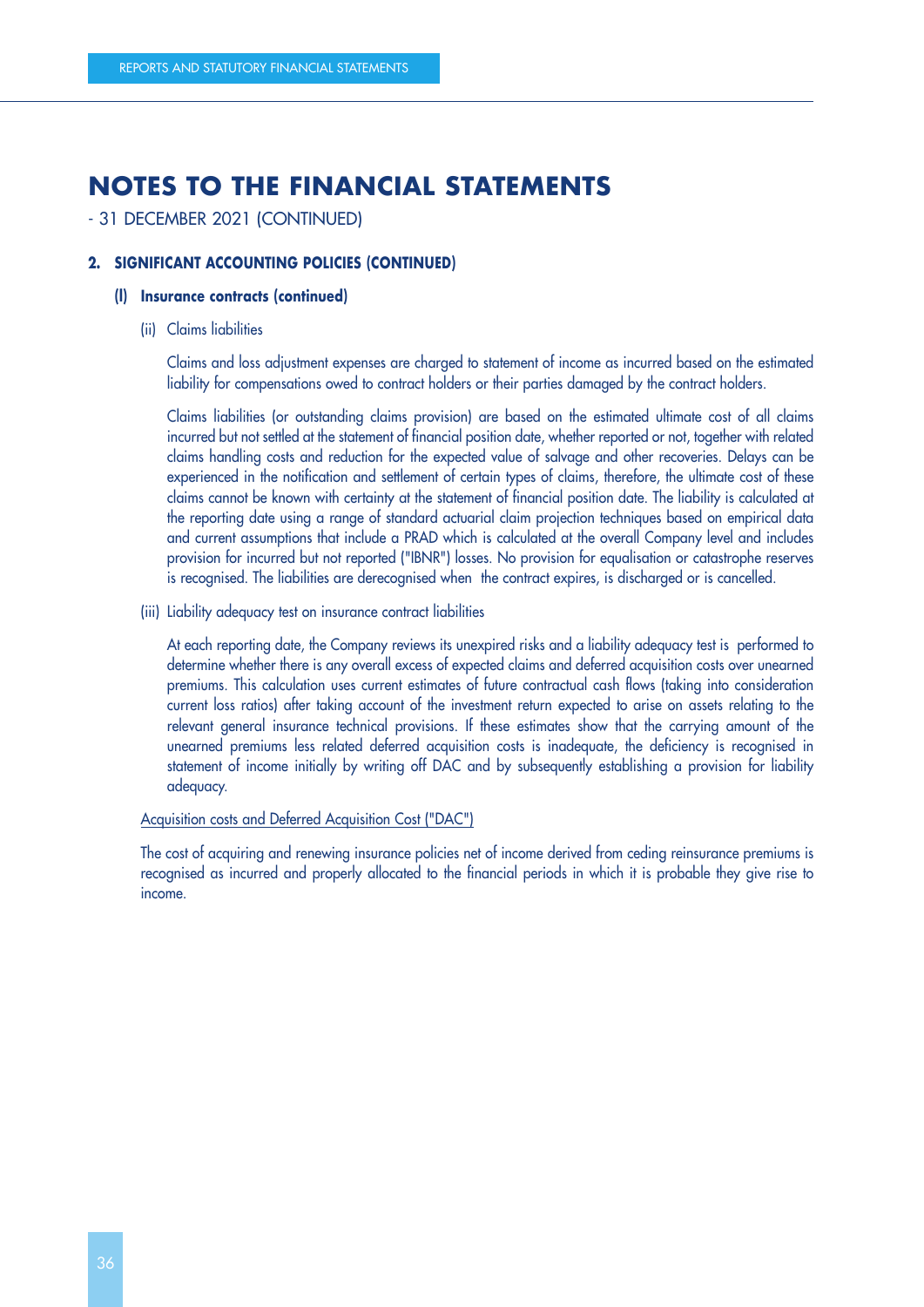## - 31 DECEMBER 2021 (CONTINUED)

### **2. SIGNIFICANT ACCOUNTING POLICIES (CONTINUED)**

### **(l) Insurance contracts (continued)**

### Acquisition costs and Deferred Acquisition Cost ("DAC") (continued)

Commission costs are deferred to the extent that these costs are recoverable out of future premiums. All other acquisition costs are recognised as an expense when incurred.

Subsequent to initial recognition, these costs are amortised/allocated to the periods according to the original policies which give rise to income. Amortisation is recognised in statement of income.

An impairment review is performed at each reporting date or more frequently when an indication of impairment arises. When the recoverable amount is less than the carrying value, an impairment loss is recognised in statement of income. DAC is also considered in the liability adequacy test for each accounting period.

DAC is derecognised when the related contracts are either settled or disposed off.

#### **(m) Insurance receivables**

Insurance receivables are recognised when due and measured on initial recognition at the fair value of the consideration received or receivable. Subsequent to initial recognition, insurance receivables are measured at amortised cost, using the effective yield method.

If there is objective evidence that the insurance receivable is impaired, the Company reduces the carrying amount of the insurance receivable accordingly and recognises that impairment loss in statement of income. The Company gathers the objective evidence that an insurance receivable is impaired using the same process adopted for financial assets carried at amortised cost. The impairment loss is calculated under the same method used for these financial assets. These processes are described in Note 2 (g) to the financial statements.

Insurance receivables are derecognised when the derecognition criteria for financial assets, as described in Note 2 (h) to the financial statement have been met.

#### **(n) Other revenue recognition**

Interest income for all interest bearing financial instruments including AFS securities, are recognised in the statement of income using effective interest rate method.

Dividend income is recognised in the statement of income as investment income when the right to receive payment is established.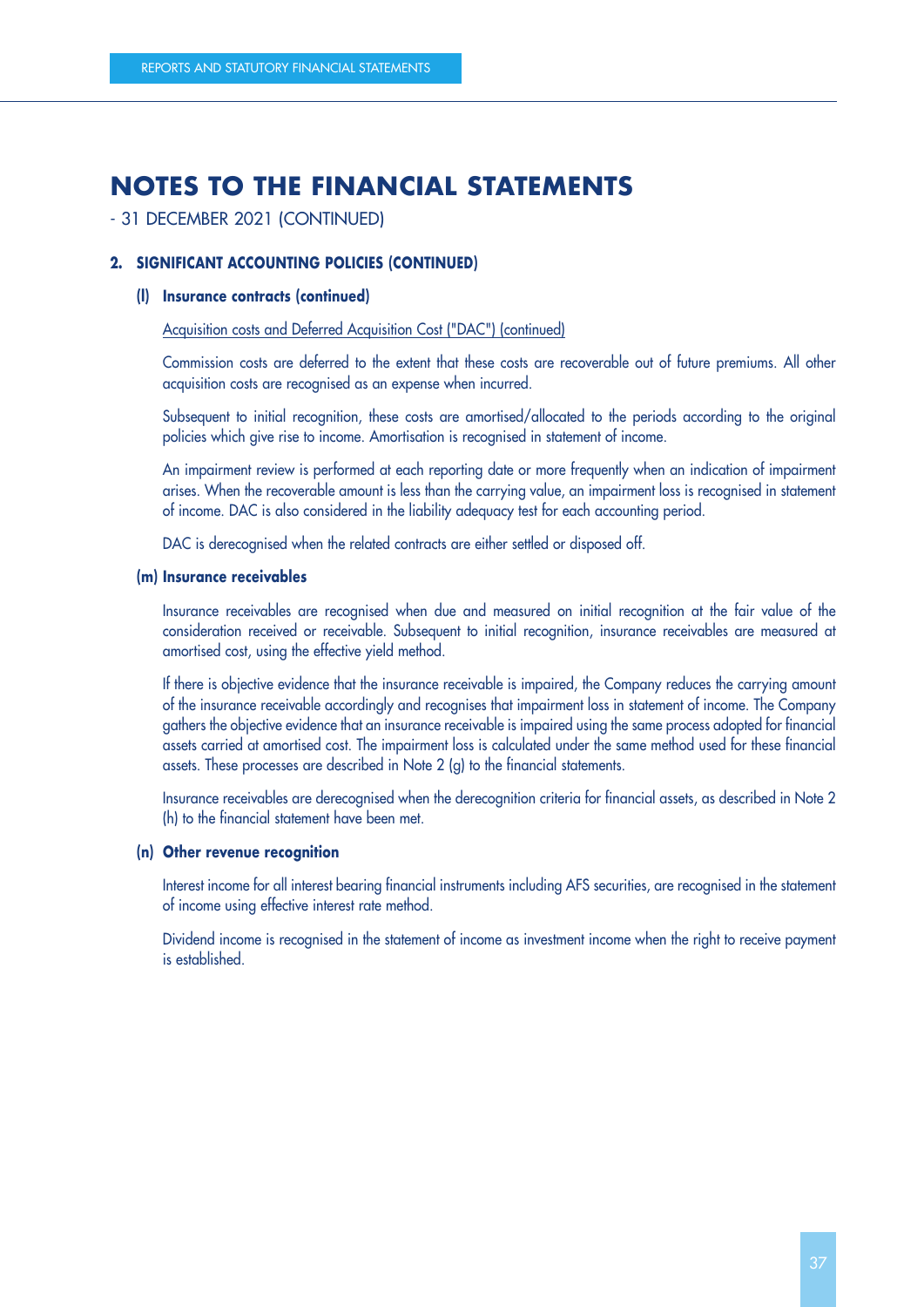# - 31 DECEMBER 2021 (CONTINUED)

## **2. SIGNIFICANT ACCOUNTING POLICIES (CONTINUED)**

### **(o) Leases**

The determination of whether an arrangement is or contains a lease is based on the substance of the arrangement and requires an assessment of whether the fulfillment of the arrangement is dependent on the use of a specific identified asset or assets and the arrangement conveys to the Company a right to control the use of the asset.

Contracts may contain both lease and non-lease components. Where consideration of these components is not separately identified within the contract, the Company has elected to combine these components and account for the entire contract as a single lease component.

Assets and liabilities arising from lease contracts are recognised at the lease commencement date which is the date when the identified asset or assets are available for use by the Company and are initially measured on a present value basis. Measurement is based on all expected contractual payments over the lease term which begins on the lease commencement date and extends for the non-cancellable lease period (including any rent free periods) during which the Company has the right-to-use the identified asset or assets. The lease term will include any periods covered by contractual renewal options that the Company is reasonably certain to exercise; but will exclude any periods covered by early termination options that the Company is reasonably certain to exercise.

Lease liabilities include the net present value of the following lease payments:

- Fixed payments (including in-substance fixed payments), less any lease incentives receivable;
- Variable lease payments that are based on an index or a rate, initially using the index or rate prevailing at the lease commencement date;
- Amounts expected to be payable under residual value guarantees;
- The exercise price of a purchase option if the Company is reasonably certain to exercise that option; and
- Payments of any penalties for early termination of the lease, if the lease term reflects the Company exercising that option.

The lease payments are discounted using the interest rate implicit in the lease. Where this rate cannot be readily determined, the incremental borrowing rate for the Company is used. This rate is determined based on rate that the Company would expect to pay to borrow funds to obtain an asset of similar value to the right-of-use under the same terms and conditions stated in the lease.

Where the lease includes variable lease payments based on an index or a rate, any potential changes to future lease payments are excluded from the measurement of the lease liability until they actually take effect. When future lease payments are adjusted based on an index or a rate, the lease liability is reassessed based on the revised payments and adjusted against the carrying value of the right-of-use asset.

Lease payments are allocated between the principal and finance cost. The finance cost is charged to profit or loss over the lease period so as to produce a constant periodic rate of interest on the remaining lease liability for each period.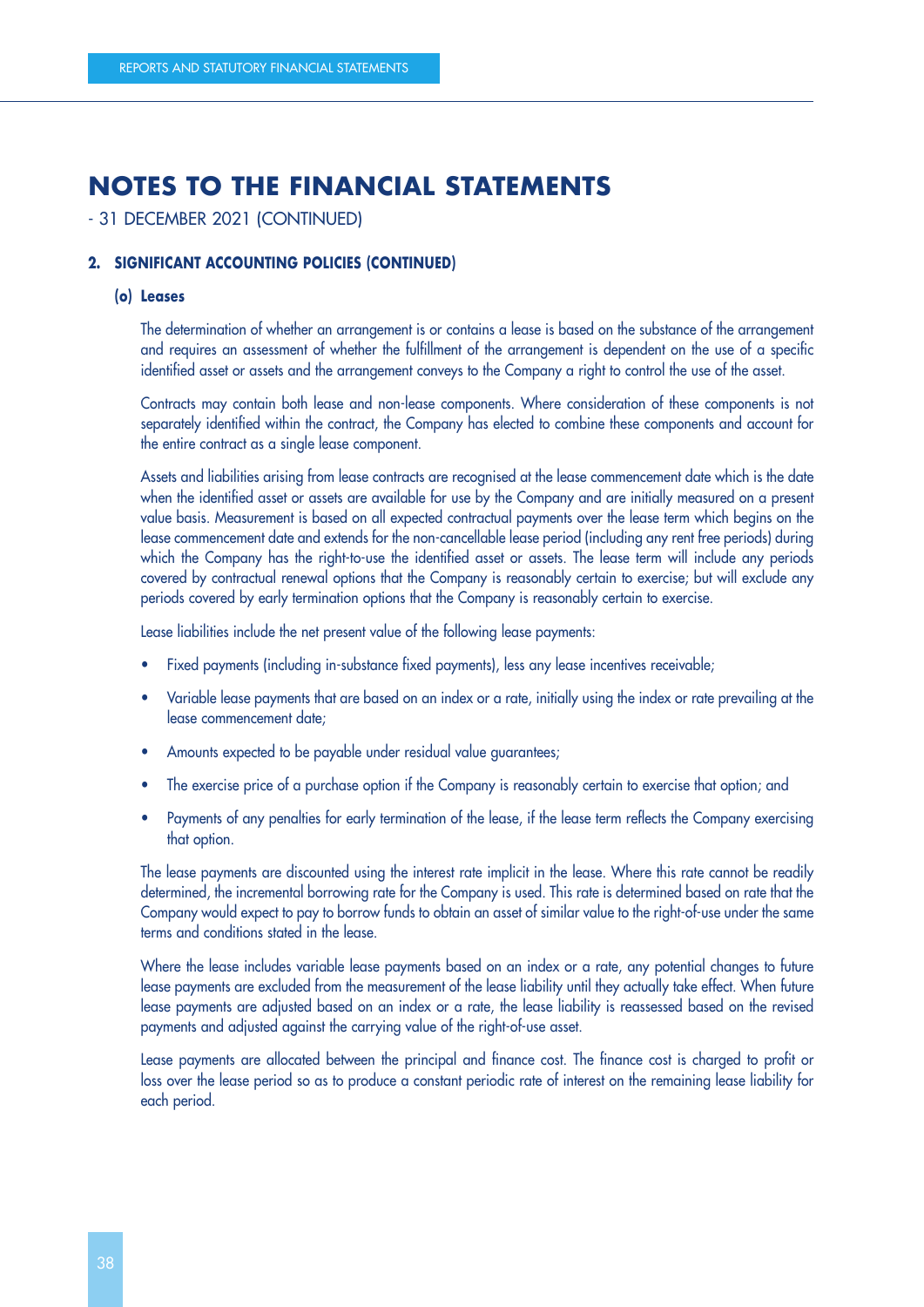- 31 DECEMBER 2021 (CONTINUED)

## **2. SIGNIFICANT ACCOUNTING POLICIES (CONTINUED)**

## **(o) Leases (continued)**

Right-of-use assets are measured at cost comprising the following:

- The amount of the lease liability at initial measurement;
- Any lease payments made at or prior to the lease commencement date less any incentives received;
- Any initial direct costs; and
- Restoration costs.

Right-of-use assets are depreciated over the shorter of the asset's useful life and the lease term on a straight-line basis.

Payments associated with short-term leases, where the lease term is 12 months or less, and all leases of low-value assets are recognised on a straight-line basis as an expense in profit or loss. No lease liability or right-of-use asset associated with these leases is recognised in the statement of financial position.

Operating lease payments, where the lessors effectively retain substantially all of the risk and benefits of ownership of the leased items, are recognised as an expense with payments made charged to the Statement of Profit or Loss and Other Comprehensive Income on a straight line basis over the lease term. Any lease incentives, such as rent free periods, are recognised as a liability and amortized through the Statement of Profit or Loss on a straight line basis over the lease term as a reduction to the related operating lease expense.

## **(p) Income taxes**

Income tax on the profit or loss for the financial year comprises current and deferred tax. Current tax is the expected amount of income taxes payable in respect of the taxable profit for the financial year and is measured using the tax rates that have been enacted or substantially enacted at the reporting date.

Deferred tax is provided for, using the liability method. In principle, deferred tax liabilities are recognised for all taxable temporary differences and deferred tax assets are recognised for all deductible temporary differences, unused tax losses and unused tax credits to the extent that it is probable that taxable profit will be available against which the deductible temporary differences, unused tax losses and unused tax credits can be utilised. Deferred tax is not recognised if the temporary difference arises from the initial recognition of an asset or liability in a transaction which is not a business combination and at the time of the transaction, affects neither accounting profit nor taxable profit.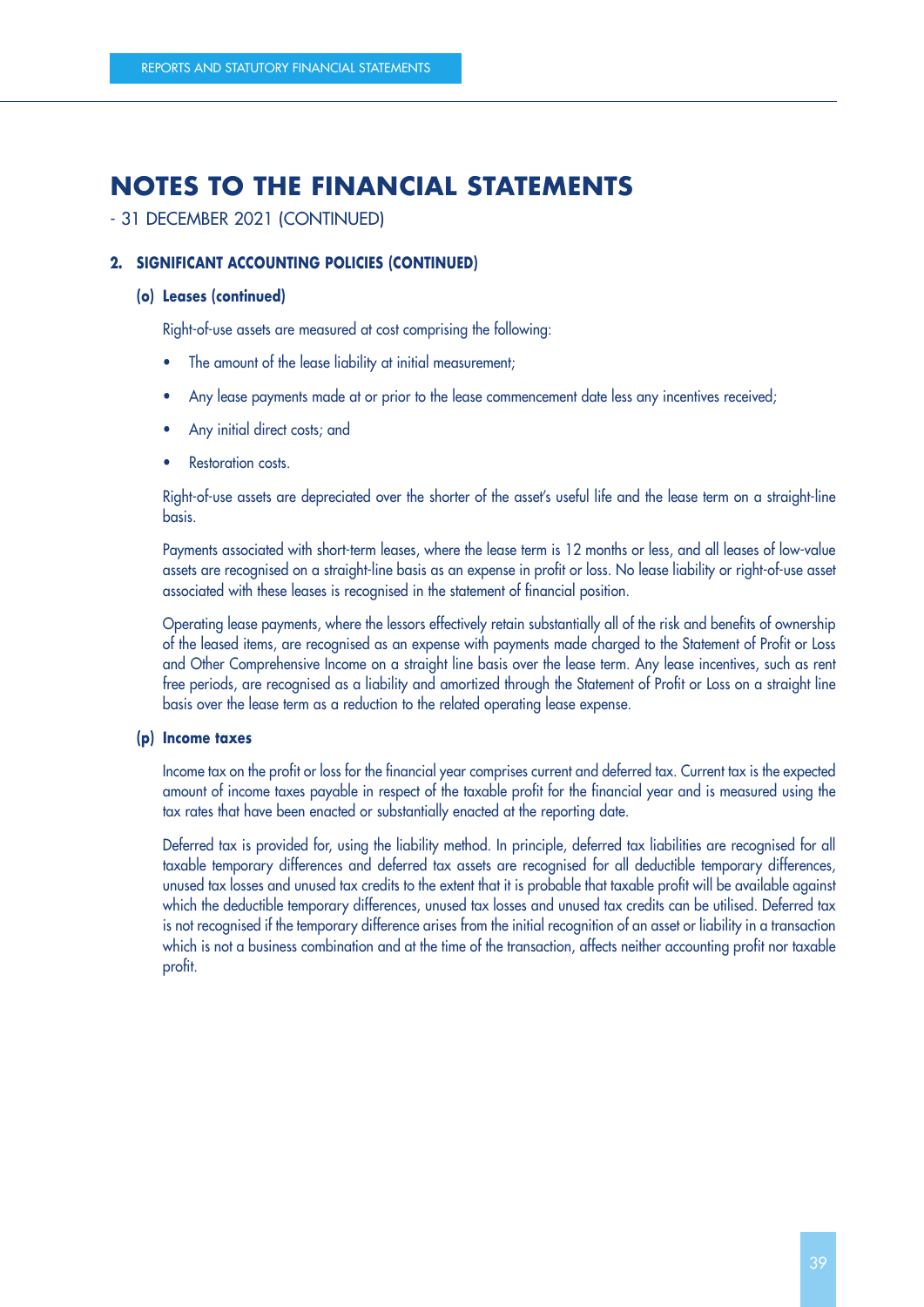## - 31 DECEMBER 2021 (CONTINUED)

## **2. SIGNIFICANT ACCOUNTING POLICIES (CONTINUED)**

### **(p) Income taxes (continued)**

Deferred tax is measured at the tax rates that are expected to apply in the period when the asset is realised or the liability is settled, based on tax rates that have been enacted or substantively enacted at the reporting date.

Deferred tax is recognised as income or an expense and included in the statement of income for the period, except when it arises from a transaction which is recognised directly in equity, in which case the deferred tax is also recognised directly in equity.

Deferred and income tax assets and liabilities are offset when there is a legal enforceable right to offset current tax assets against current tax liabilities and when the deferred income tax assets and liabilities relate to taxes levied by the same taxation authority on either the taxable entity or different taxable entities where there is an intention to settle the balance on net.

### **(q) Contingent liabilities and contingent assets**

The Company does not recognise a contingent liability but discloses its existence in the financial statements. A contingent liability is a possible obligation that arises from past events whose existence will be confirmed by uncertain future events beyond the control of the Company or a present obligation that is not recognised because it is not probable that an outflow of resources will be required to settle the obligation. A contingent liability also arises in the extremely rare case where there is a liability that cannot be recognised because it cannot be measured reliably.

A contingent asset is a possible asset that arises from past events whose existence will be confirmed by uncertain future events beyond the control of the Company. The Company does not recognise a contingent asset but discloses its existence where inflows of economic benefits are probable, but not virtually certain.

### **(r) Provisions**

Provisions are recognised when the Company has a present legal or constructive obligation as a result of past events, when it is probable that an outflow of resources will be required to settle the obligation, and when a reliable estimate of the amount can be made. Provision are reviewed at each date of the statement of financial position and adjusted to reflect the current best estimate. Where the effect of the time value of money is material, provisions are discounted using a current pre-tax rate that reflects, where appropriate, the risks specific to the liability. Where discounting is used, the increase in the provision due to the passage of time is recognised as finance cost.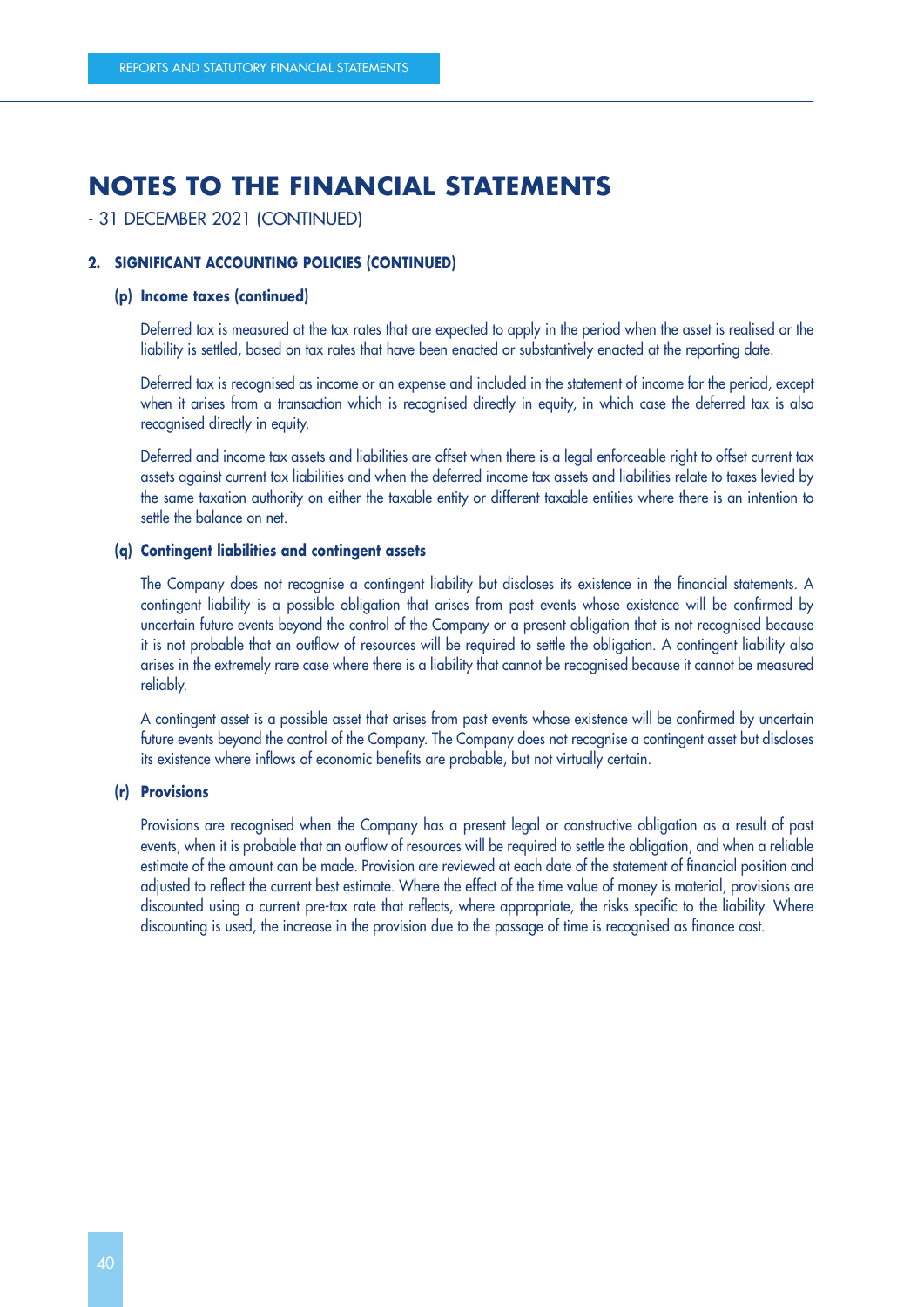# - 31 DECEMBER 2021 (CONTINUED)

## **2. SIGNIFICANT ACCOUNTING POLICIES (CONTINUED)**

### **(s) Employee benefits**

(i) Short-term employees benefits

Wages, salaries, paid annual leave and sick leave, bonuses and non-monetary benefits are accrued in the financial year in which the associated services are rendered by employees of the Company.

(ii) Post-employment benefits

The Company's contributions to the Employees' Provident Fund, the national defined contribution plan, are charged to the statement of income in the financial year to which they relate. Once the contributions have been paid, the Company has no further payment obligations.

## (iii) Share-based compensation

The eligible employees of the Company participate in an equity-settled, share-based compensation plan offered by its ultimate holding company, American International Group Inc. Employee services received in exchange for the grant of the shares and share options are recognised as an expense in the statement of income over the vesting periods of the grant with a corresponding increase equity.

The total amount to be expensed over the vesting period is determined by reference to the fair value of the share options granted, excluding the impact of any non-market vesting condition (for example, profitability and sales growth targets). Non-market vesting conditions are included in assumptions about the number of options that are expected to vest. At each date of the statement of financial position, the Company revises its estimates of the number of share options that are expected to vest. It recognises the impact of the revision of original estimates, if any, in the statement of income with a corresponding adjustment to equity.

## **(t) Foreign currencies**

The financial statements are presented in Ringgit Malaysia, which is the Company's functional and presentation currency.

Foreign currency transactions are translated into the functional currency using the exchange rates prevailing at the dates of transactions. Foreign exchange gains and losses resulting from the settlement of such transactions and from the translation at the financial year-end exchange rates of monetary assets and liabilities denominated in foreign currencies are recognised in the statement of income.

All financial assets and liabilities as at statement of financial position date were denominated in Ringgit Malaysia unless otherwise indicated.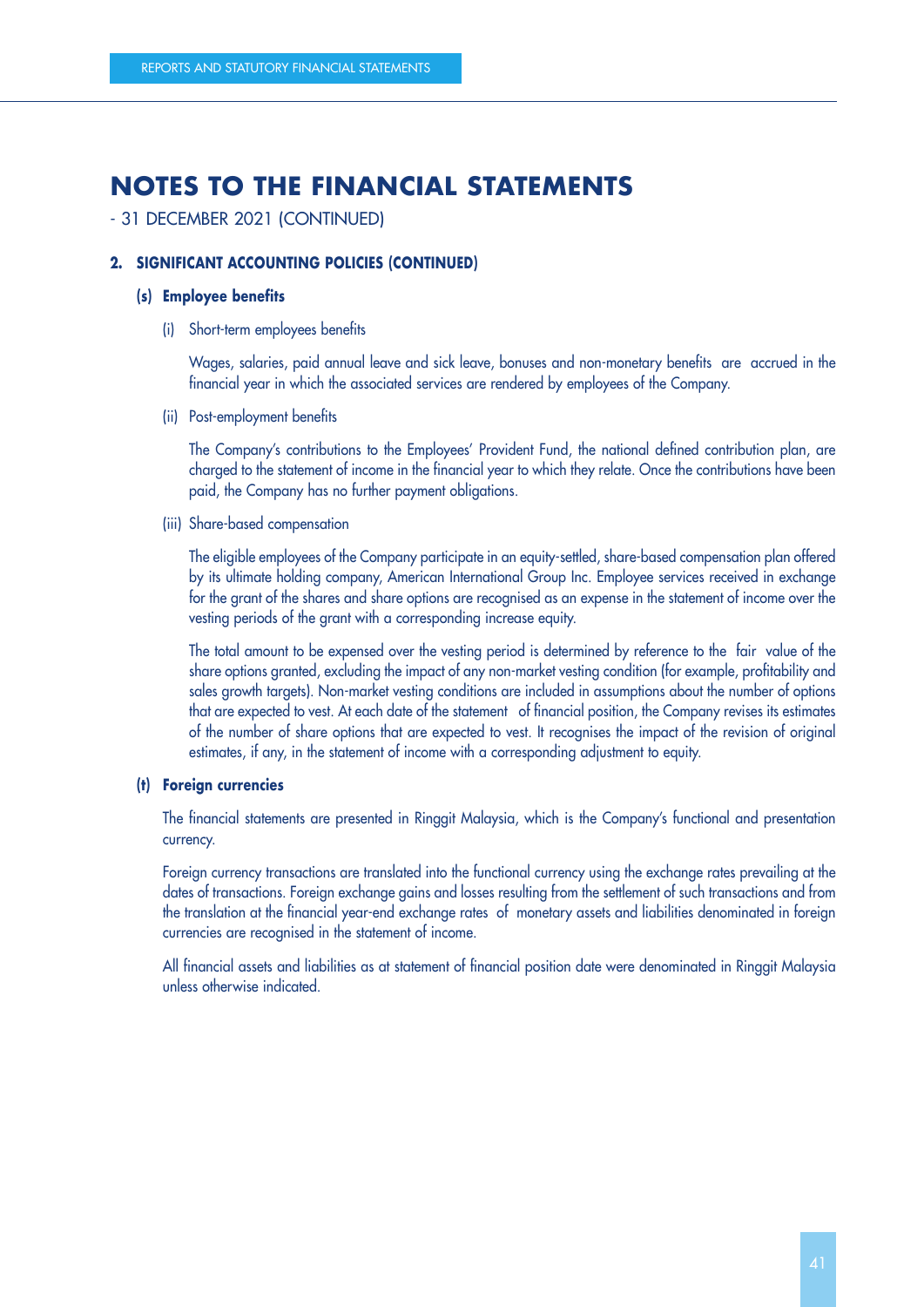## - 31 DECEMBER 2021 (CONTINUED)

## **2. SIGNIFICANT ACCOUNTING POLICIES (CONTINUED)**

### **(u) Other Financial Liabilities and Insurance Payables**

Other liabilities and payables are recognised when due and measured on initial recognition at the fair value of the consideration received less directly attributable transaction costs. Subsequent to initial recognition, they are measured at amortised cost using the effective yield method.

### **(v) Cash and cash equivalent**

Cash and cash equivalents consist of cash in hand, deposits held at call with financial institutions with original maturities of three months or less. It excludes deposits which are held for investment purpose.

The Company classified the cash flows for the purchase and disposal of investment in financial assets in its operating cash flows as the purchase are funded from the cash flow associated with the origination of insurance contracts, net of the cash flows for payments of insurance and claims benefits.

#### **(w) Events after the statement of financial position date**

Any post year-end event that provides additional information about the Company's position at the date of the statement of financial position (adjusting event) is reflected in the financial statements. Post year-end events that are not adjusting events, if any, are disclosed when material to the financial statements.

### **3. CRITICAL ACCOUNTING ESTIMATES, ASSUMPTIONS AND JUDGEMENTS**

The preparation of the Company's financial statements requires management to make judgements, estimates and assumptions that affect the reported amounts of revenue, expenses, assets and liabilities and the disclosure of contingent liabilities, at the reporting date. However, uncertainty about these assumptions and estimates could result in outcomes that could require a material adjustment to the carrying amount of the asset of liability affected in the future. The factors could include:

#### **(a) Critical accounting estimates and assumptions**

The Company makes estimates and assumptions concerning the future. The resulting accounting estimates will, by definition, rarely equal the related actual result. The estimated and assumptions that have a significant risk of causing a material judgement to the carrying amounts of assets and liabilities within the financial year are outlined below.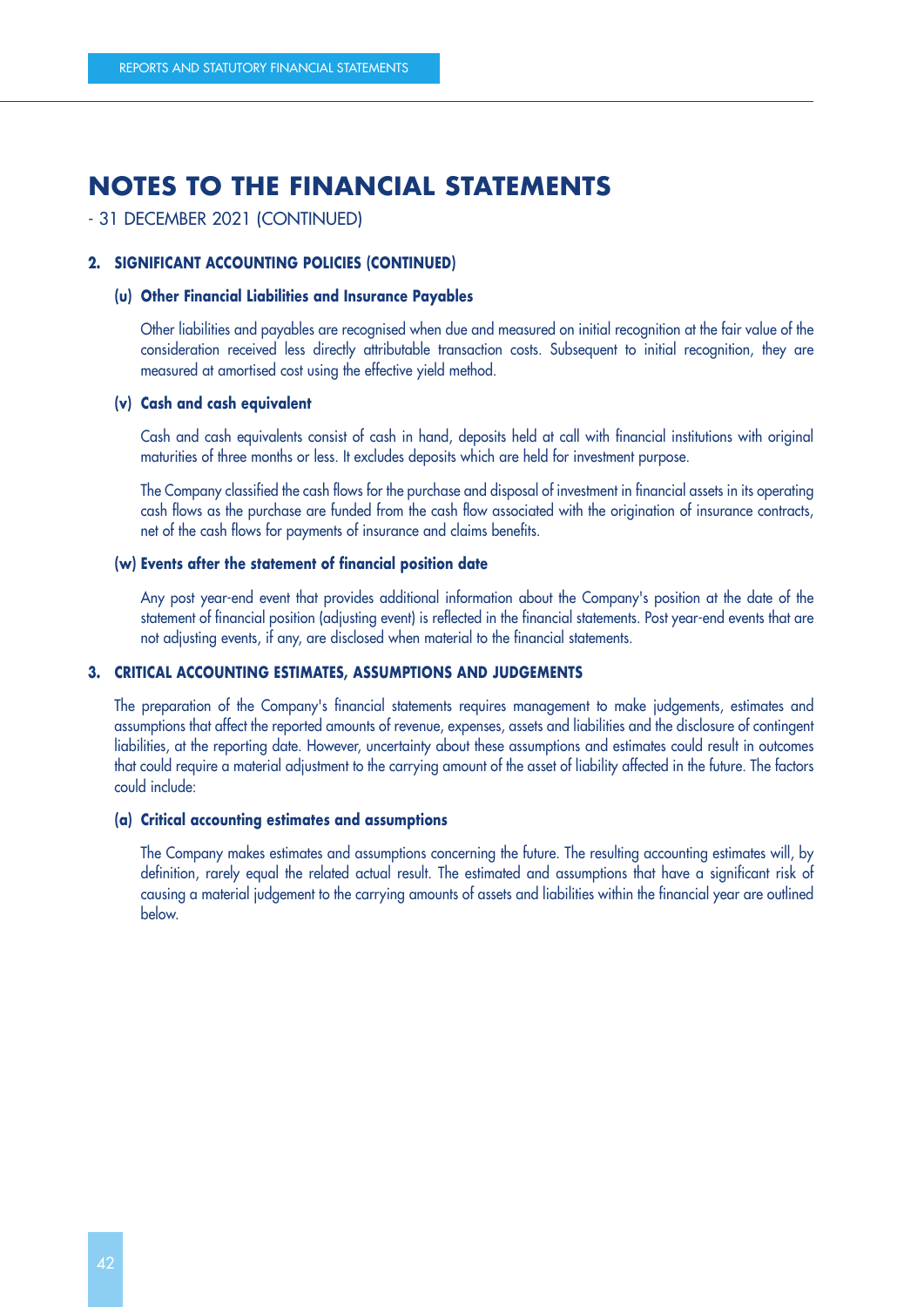- 31 DECEMBER 2021 (CONTINUED)

## **3. CRITICAL ACCOUNTING ESTIMATES, ASSUMPTIONS AND JUDGEMENTS (CONTINUED)**

### **(a) Critical accounting estimates and assumptions (continued)**

#### Claims liabilities arising from insurance contracts

Estimates have to be made for both the expected ultimate cost of claims reported at the date of the statement of financial position and for the expected ultimate cost of the IBNR claims at the date of the statement of financial position. It can take a significant period of time before the ultimate claim costs can be established with certainty and for some type of policies, IBNR claims form the majority of the claims liabilities as at the date of the statement of financial position. The primary technique adopted by management in estimating the cost of notified and IBNR claims is that of using past claims settlement trends to predict future claims settlement trends. At each reporting date, prior financial year claims estimates are assessed for adequacy and changes made are charged to statement of income. Claims liabilities are not discounted for the time value of money.

The main assumption underlying the estimation of the claims liabilities is that the Company's past claims development experience can be used to project future claims development and hence ultimate claims costs. Historical claims development is mainly analysed by accident years as well as by business lines and claim types. Large claims are usually separately addressed, either by being reserved at the face value of loss adjustor estimates or separately projected in order to reflect their future development. In most cases, no explicit assumptions are made regarding future rates of claims inflation or loss ratios. Instead, the assumptions used are those implicit in the historic claims development data on which the projections are based.

Additional qualitative judgement is used to assess the extent to which past trends may not apply in future, (for example to reflect one-off occurrences, changes in external or market factors such as public attitudes to claiming, economic conditions, levels of claims inflation, judicial decisions and legislation, as well as internal factors such as portfolio mix, policy conditions and claims handling procedures) in order to arrive at the estimated ultimate cost of claims that present the likely outcome from the range of possible outcomes, taking account of all the uncertainties involved. A margin for adverse deviation may also be included in the liability valuation.

The key assumptions used in estimates claims liabilities and sensitivity of those assumptions are set out in Note 29 to the financial statements.

#### **(b) Critical judgements in applying the entity accounting policies**

In determining and applying accounting policies, judgement is often required in respect of items where choice of specific policy could materially affect the reported result and financial position of the Company. However the Directors are of the opinion that there are currently no accounting policies which require significant judgement to be exercised.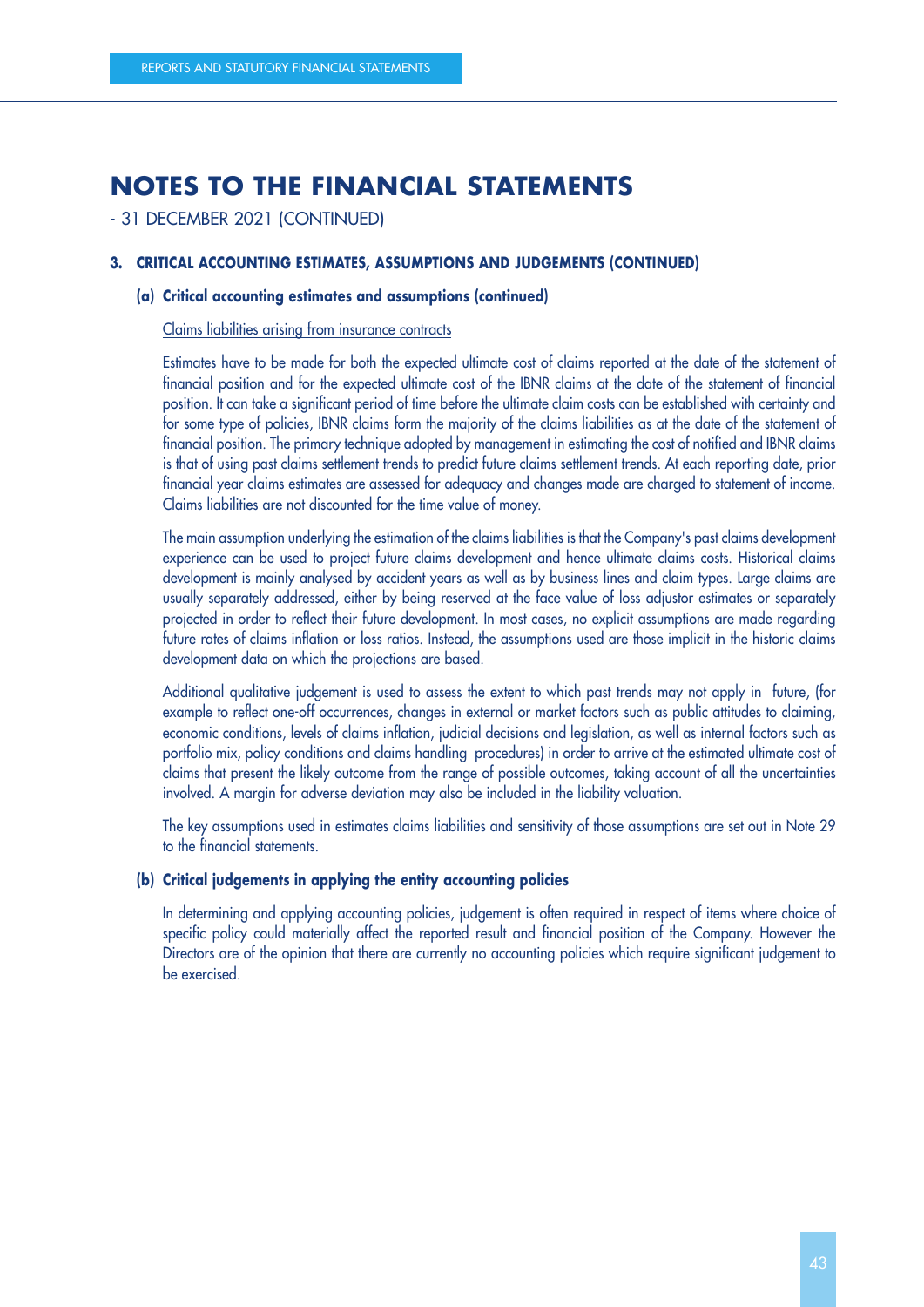- 31 DECEMBER 2021 (CONTINUED)

# **4. PROPERTY AND EQUIPMENT**

|                                 | <b>Furniture and</b><br>equipment<br><b>RM'000</b> | <b>Computer</b><br>equipment<br><b>RM'000</b> | <b>Renovation</b><br><b>RM'000</b> | Total<br><b>RM'000</b> |
|---------------------------------|----------------------------------------------------|-----------------------------------------------|------------------------------------|------------------------|
| <b>Cost</b>                     |                                                    |                                               |                                    |                        |
| At 1 January 2020               | 3,933                                              | 967                                           | 7,803                              | 12,703                 |
| <b>Additions</b>                |                                                    |                                               | 71                                 | 71                     |
| At 31 December 2020             | 3,933                                              | 967                                           | 7,874                              | 12,774                 |
| <b>Additions</b>                |                                                    | 34                                            | 150                                | 184                    |
| At 31 December 2021             | 3,933                                              | 1,001                                         | 8,024                              | 12,958                 |
| <b>Accumulated Depreciation</b> |                                                    |                                               |                                    |                        |
| At 1 January 2020               | 3,689                                              | 966                                           | 6,083                              | 10,738                 |
| Charge for financial year       | 177                                                |                                               | 680                                | 858                    |
| At 31 December 2020             | 3,866                                              | 967                                           | 6,763                              | 11,596                 |
| Charge for financial year       | 59                                                 | 6                                             | 487                                | 552                    |
| At 31 December 2021             | 3,925                                              | 973                                           | 7,250                              | 12,148                 |
| <b>Net book value</b>           |                                                    |                                               |                                    |                        |
| At 31 December 2020             | 67                                                 |                                               | 1,111                              | 1,178                  |
| At 31 December 2021             | 8                                                  | 28                                            | 774                                | 810                    |
|                                 |                                                    |                                               |                                    |                        |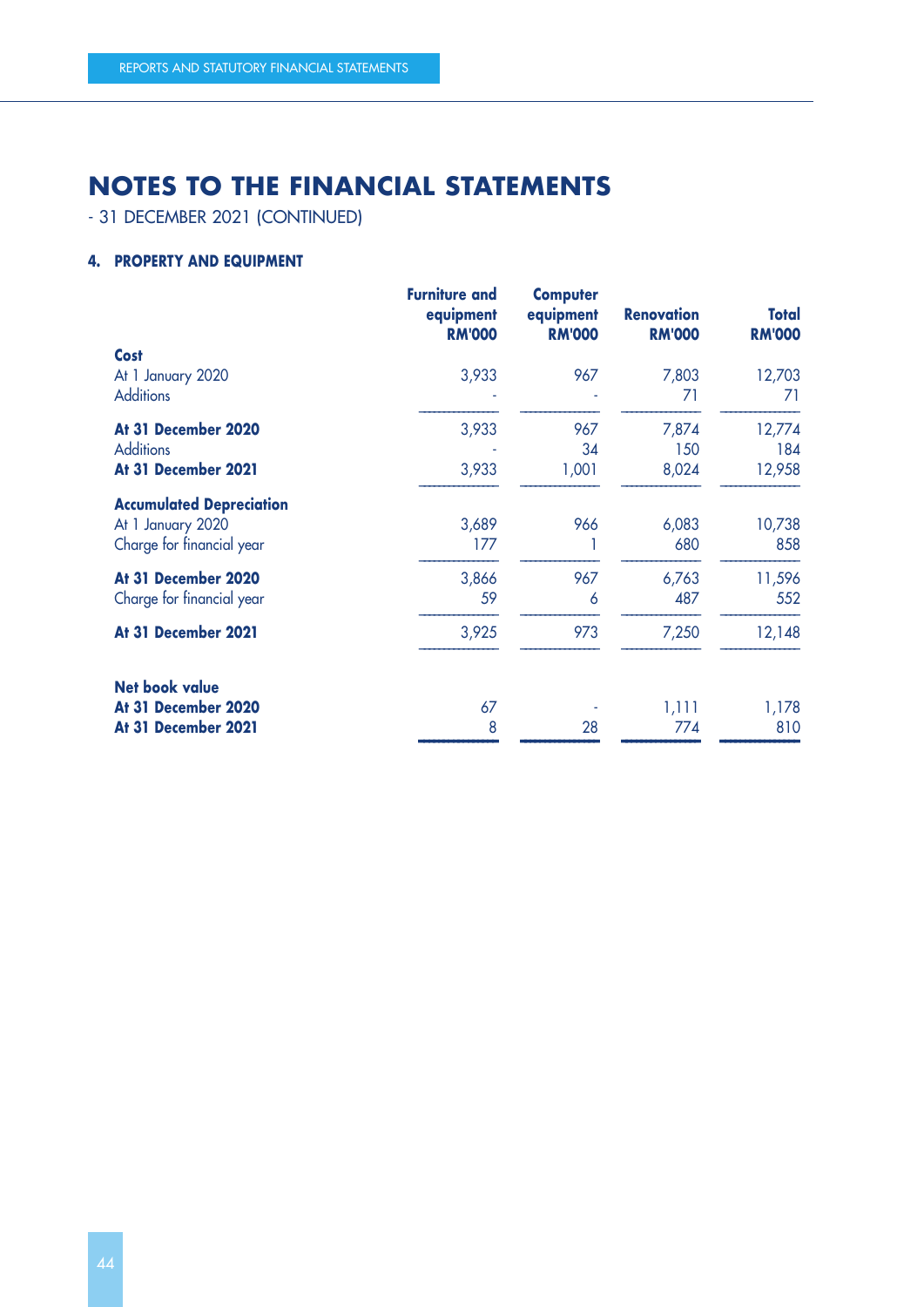- 31 DECEMBER 2021 (CONTINUED)

## **5. INTANGIBLE ASSETS**

|                                                                                             | <b>Intangible</b><br><b>RM'000</b> |
|---------------------------------------------------------------------------------------------|------------------------------------|
| <b>Cost</b><br>At 1 January 2020                                                            | 25,562                             |
| <b>Additions</b>                                                                            | 438                                |
| At 31 December 2020<br><b>Additions</b>                                                     | 26,000<br>623                      |
| At 31 December 2021                                                                         | 26,623                             |
| <b>Accumulated amortisation</b><br>At 1 January 2020<br>Amortisation for the financial year | 21,863<br>1,427                    |
| At 31 December 2020<br>Amortisation for the financial year                                  | 23,290<br>1,185                    |
| At 31 December 2021                                                                         | 24,475                             |
| <b>Net book value</b><br>At 31 December 2020<br>At 31 December 2021                         | 2,710<br>2,148                     |

Intangible assets comprise computer application software which were acquired to meet the unique requirements of the Company.

## **6. AVAILABLE-FOR-SALE FINANCIAL ASSETS**

|                                   | 2021<br><b>RM'000</b> | 2020          |
|-----------------------------------|-----------------------|---------------|
| At fair value<br>(a)              |                       | <b>RM'000</b> |
| Quoted:                           |                       |               |
| Equity securities of corporations | 78,880                | 58,969        |
| Real estate investment trust      | 2,833                 | 2,663         |
|                                   | 81,713                | 61,632        |
| Unquoted:                         |                       |               |
| Malaysian government securities   | 763,088               | 626,494       |
| Cagamas papers                    | 70,776                | 71,626        |
| Corporate debt securities         | 264,838               | 183,755       |
|                                   | 1,098,702             | 881,875       |
|                                   | 1,180,415             | 943,507       |
| Maturity within 12 months         | 225,479               | 224,723       |
| Maturity after 12 months          | 873,223               | 657,152       |
|                                   | 1,098,702             | 881,875       |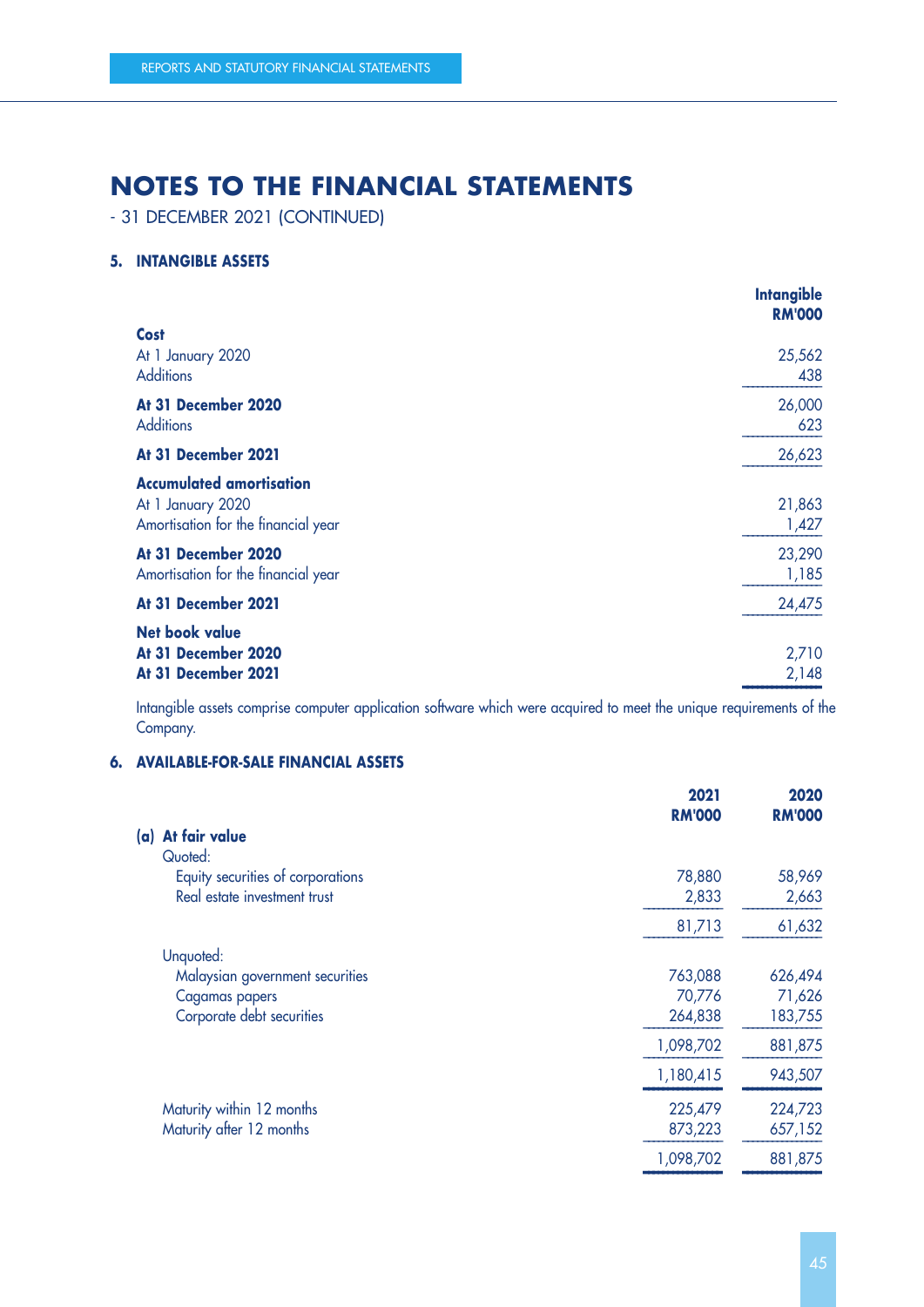- 31 DECEMBER 2021 (CONTINUED)

# **6. AVAILABLE-FOR-SALE FINANCIAL ASSETS (CONTINUED)**

|                                                         | <b>RM'000</b> |
|---------------------------------------------------------|---------------|
| (b) Available-for-sale financial assets                 |               |
| At 1 January 2020                                       | 728,470       |
| <b>Purchases</b>                                        | 350,462       |
| <b>Maturities</b>                                       | (120,000)     |
| <b>Disposals</b>                                        | (23, 251)     |
| Fair value gains transferred to statement of income     | 254           |
| Fair value gains recorded in other comprehensive income | 10,253        |
| Amortisation of premium, net of accretion of discounts  | (2,668)       |
| Movement in impairment allowance                        | (1,898)       |
| Movement in interest income due and accrued             | 1,883         |
| At 31 December 2020 / 1 January 2021                    | 943,505       |
| <b>Purchases</b>                                        | 510,859       |
| <b>Maturities</b>                                       | (235,000)     |
| <b>Disposals</b>                                        | (13, 130)     |
| Fair value gains transferred to statement of income     | 512           |
| Fair value loss recorded in other comprehensive income  | (14,936)      |
| Amortisation of premium, net of accretion of discounts  | (6,902)       |
| Movement in impairment allowance                        | (6,018)       |
| Movement in interest income due and accrued             | 1,525         |
| At 31 December 2021                                     | 1,180,415     |

#### –––––––––––––––– **7. REINSURANCE ASSETS**

|                                     | <b>Note</b> | 2021<br><b>RM'000</b> | 2020<br><b>RM'000</b> |
|-------------------------------------|-------------|-----------------------|-----------------------|
| Reinsurance of insurance contracts: | 12          |                       |                       |
| <b>Claims</b> liabilities           |             | 356,700               | 314,176               |
| <b>Premium liabilities</b>          |             | 80,173                | 69,092                |
|                                     |             | 436,873               | 383,268               |
| Current                             |             | 191,536               | 278,923               |
| Non current                         |             | 245,337               | 104,345               |
|                                     |             | 436,873               | 383,268               |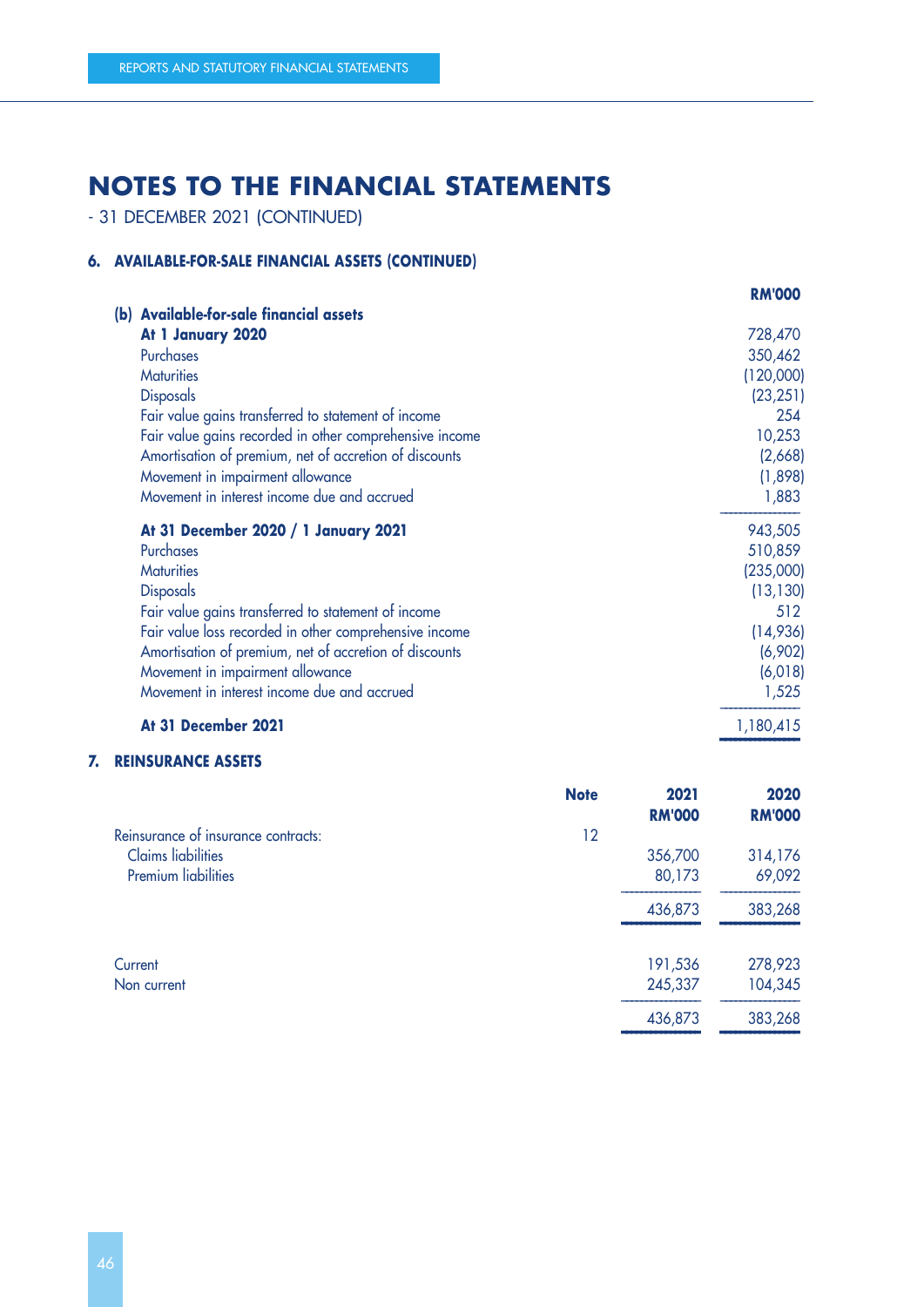- 31 DECEMBER 2021 (CONTINUED)

## **8. LOANS AND RECEIVABLES, EXCLUDING INSURANCE RECEIVABLES**

| Fixed deposits with licensed banks in Malaysia<br>Staff loans                                     | 2021<br><b>RM'000</b><br>20,533<br>328 | 2020<br><b>RM'000</b><br>132,632<br>406 |
|---------------------------------------------------------------------------------------------------|----------------------------------------|-----------------------------------------|
| Less: Allowance for impairment                                                                    | 20,861<br>(159)                        | 133,038<br>(159)                        |
|                                                                                                   | 20,702                                 | 132,879                                 |
| <b>Other receivables:</b><br>Amount due from Malaysian Motor Insurance pool ("MMIP")              | 44,502                                 | 46,854                                  |
| - Assets held under MMIP<br>- Cash contribution to MMIP                                           | 28,643<br>15,859                       | 29,995<br>16,859                        |
| Other receivables, deposits and prepayments<br>Amount due from related corporations (Note 27 (c)) | 1,930<br>225                           | 3,813<br>307                            |
|                                                                                                   | 46,657                                 | 50,974                                  |
| <b>Total loans and receivables</b>                                                                | 67,359                                 | 183,853                                 |
| Current<br>Non-current                                                                            | 67,249<br>110                          | 183,668<br>185                          |
|                                                                                                   | 67,359                                 | 183,853                                 |

MMIP balance as at 31 December 2021 is a net receivable of RM23,392,455 (2020: RM20,292,552) after setting off the amounts due from MMIP against the Company's share of MMIP's claims and premium liabilities amounting to RM21,109,983 (2020: RM26,561,966) included in Note 12 to the financial statements.

The amount due from related corporations is non-trade in nature, interest-free, unsecured and repayable on demand.

## **9. INSURANCE RECEIVABLES**

|                                                               | 2021<br><b>RM'000</b> | 2020<br><b>RM'000</b> |
|---------------------------------------------------------------|-----------------------|-----------------------|
| Due premiums including agents/brokers and co-insurers balance | 66,690                | 55,179                |
| Due from reinsurers and cedants                               | 30,638                | 30,321                |
|                                                               | 97,328                | 85,500                |
| Less: Allowance for impairment                                | (4,380)               | (666)                 |
|                                                               | 92,948                | 84,834                |
| Current                                                       | 92,948                | 84,834                |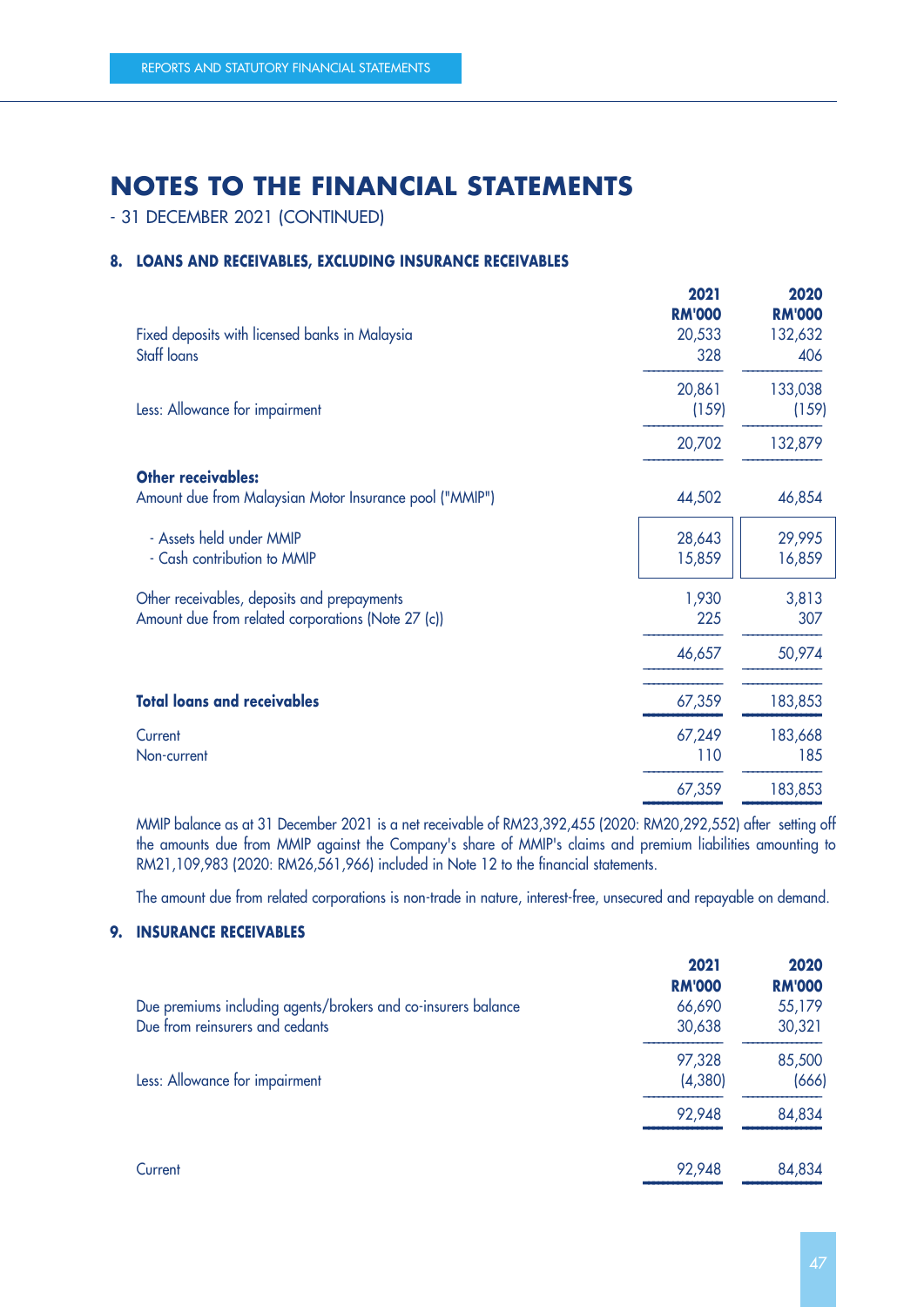- 31 DECEMBER 2021 (CONTINUED)

## **10. DEFERRED ACQUISITION COSTS**

|                             | <b>Note</b> | 2021<br><b>RM'000</b> | 2020<br><b>RM'000</b> |
|-----------------------------|-------------|-----------------------|-----------------------|
| <b>Gross of reinsurance</b> |             |                       |                       |
| At 1 January                |             | 42,095                | 44,287                |
| Commission expense paid     | 21(b)       | 74,329                | 72,859                |
| Amortisation                | 21(b)       | (76, 130)             | (75,051)              |
|                             |             | 40,294                | 42,095                |
| <b>Reinsurance</b>          |             |                       |                       |
| At 1 January                |             | 902                   | 1,012                 |
| Commission income received  | 21(a)       | 46,940                | 40,640                |
| Amortisation                | 21(a)       | (47, 240)             | (40, 750)             |
|                             |             | 602                   | 902                   |
| <b>Net of reinsurance</b>   |             |                       |                       |
| At 1 January                |             | 41,193                | 43,275                |
| Net commission expense      |             | 27,389                | 32,219                |
| Amortisation                |             | (28, 890)             | (34, 301)             |
| At 31 December              |             | 39,692                | 41,193                |
| Current                     |             | 39,692                | 41,193                |
|                             |             |                       |                       |

## **11. EQUITY**

# **(a) Share capital**

|                                       | 2021                        |               | 2020                                |                                |
|---------------------------------------|-----------------------------|---------------|-------------------------------------|--------------------------------|
|                                       | <b>No of Shares</b><br>'000 | <b>RM'000</b> | <b>Amount</b> No of Shares<br>'000' | <b>Amount</b><br><b>RM'000</b> |
| Ordinary share issued and fully paid: |                             |               |                                     |                                |
| At 1 January / 31 December            | 310,800                     | 310,800       | 310,800                             | 310,800                        |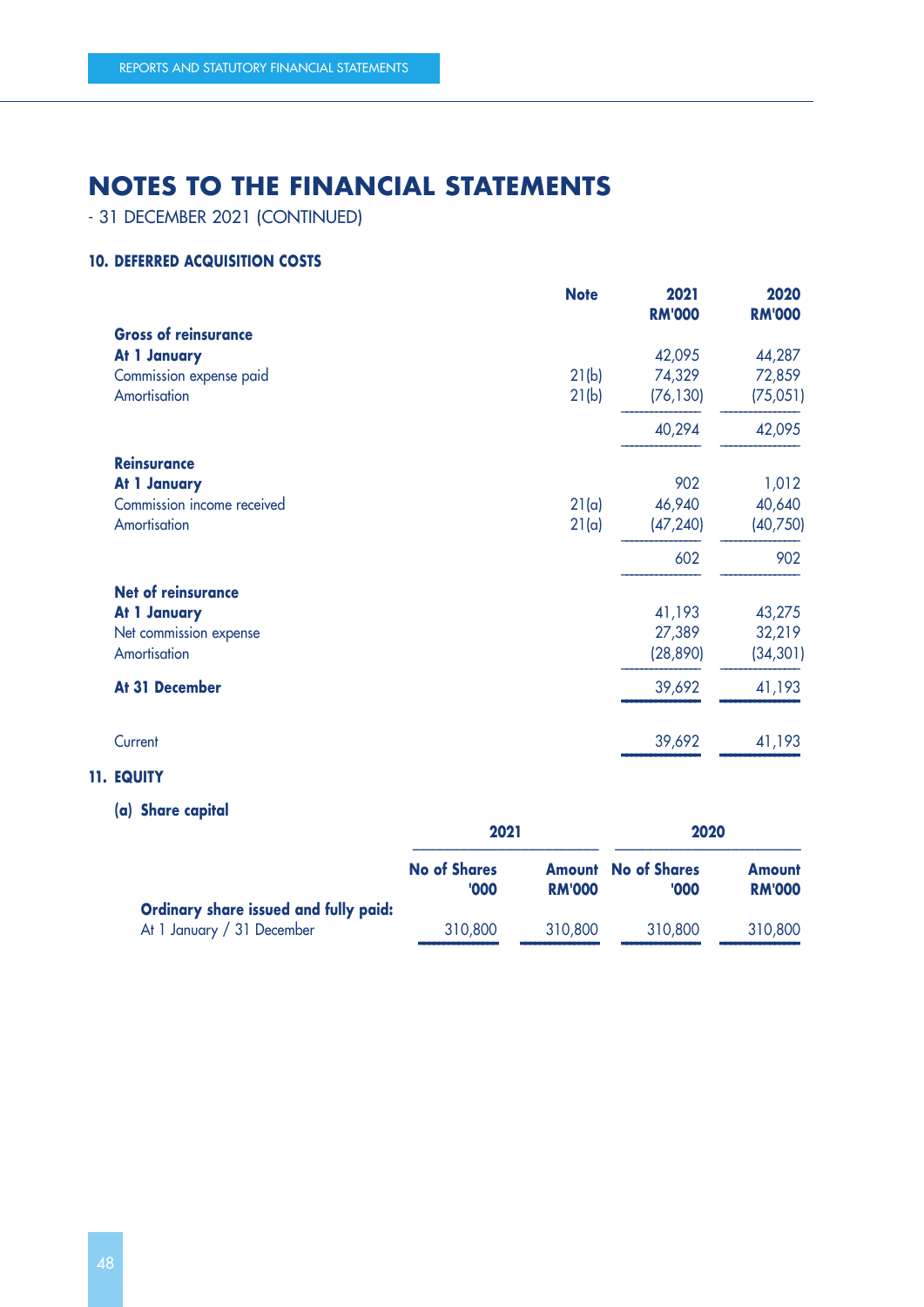- 31 DECEMBER 2021 (CONTINUED)

## **11. EQUITY (CONTINUED)**

### **(b) Retained earnings**

The Company is under single-tier tax system, tax paid on the Company's income is a final tax and any dividend distributed will be exempted from tax in the hands of shareholders.

The Company may distribute single tier tax exempt dividend to its shareholder out of its retained earnings. Pursuant to Section 51(1) of the Financial Service Act 2013, the Company is required to obtain Bank Negara Malaysia's written approval prior to declaring or paying any dividend. Pursuant to the RBC Framework for insurers, the Company shall not pay dividend if its Capital Adequacy Ratio portion is less than its internal target capital level or if the payment of dividend would impair its Capital Adequacy Ratio portion is below its internal target.

## **(c) Available-for-sale reserves**

The available-for-sale reserves comprises of unrealised gain or loss on financial assets classified as available-forsale, net of deferred taxation.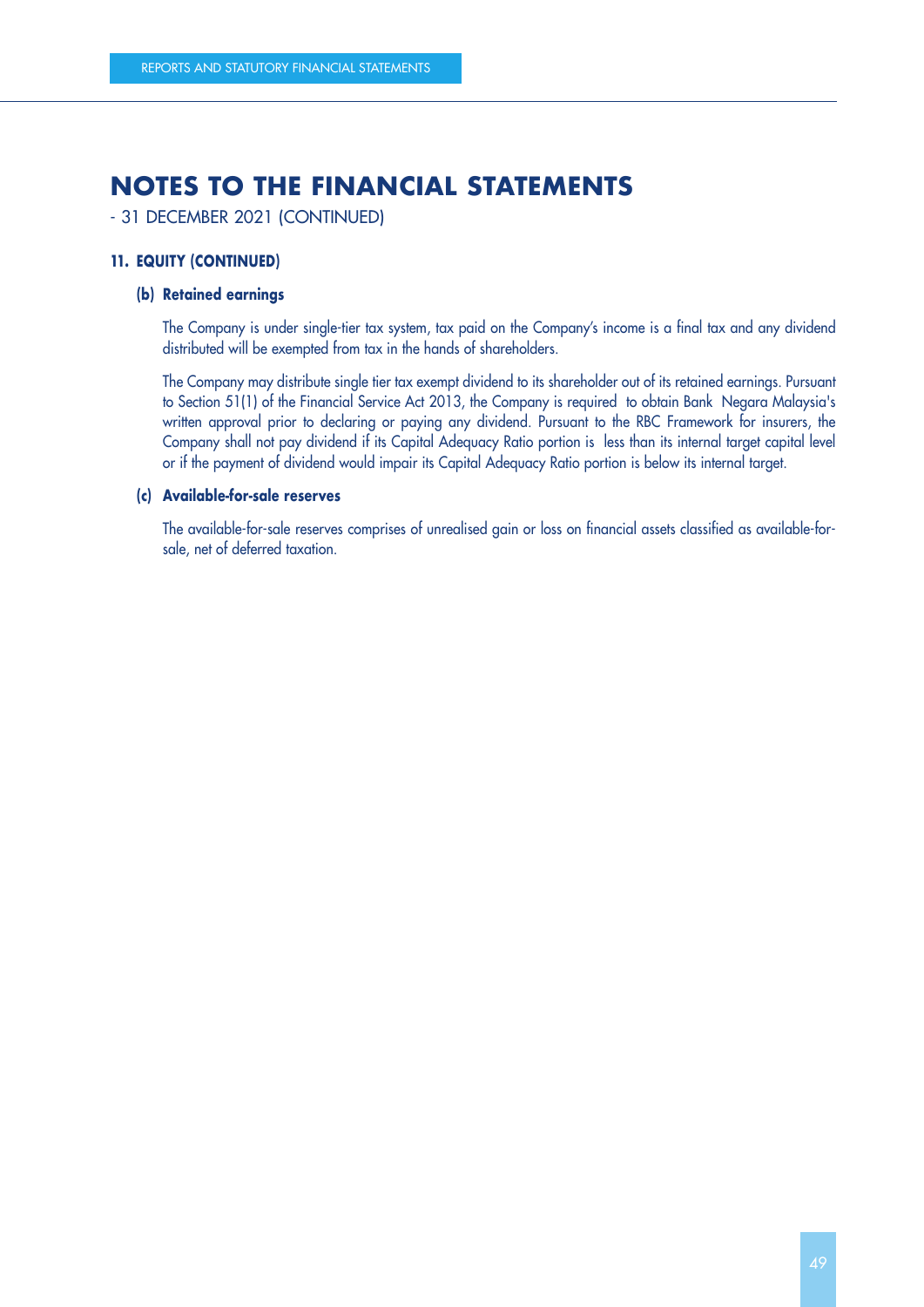- 31 DECEMBER 2021 (CONTINUED)

## **12. INSURANCE CONTRACT LIABILITIES**

|                                                         | <b>Gross</b><br><b>RM'000</b> | <b>Reinsurance</b><br><b>RM'000</b> | <b>Net</b><br><b>RM'000</b> |
|---------------------------------------------------------|-------------------------------|-------------------------------------|-----------------------------|
| 2021                                                    |                               |                                     |                             |
| Provision for claims reported by policyholders          | 522,369                       | (234,769)                           | 287,600                     |
| Provision for incurred but not reported claims ("IBNR") | 263,067                       | (121, 931)                          | 141,136                     |
| Claims liabilities (i)                                  | 785,436                       | (356,700)                           | 428,736                     |
| Premiums liabilities (ii)                               | 377,250                       | (80, 173)                           | 297,077                     |
|                                                         | 1,162,686                     | (436, 873)                          | 725,813                     |
| 2020                                                    |                               |                                     |                             |
| Provision for claims reported by policyholders          | 463,623                       | (216,759)                           | 246,864                     |
| Provision for incurred but not reported claims ("IBNR") | 214,616                       | (97, 417)                           | 117,199                     |
| Claims liabilities (i)                                  | 678,239                       | (314, 176)                          | 364,063                     |
| Premiums liabilities (ii)                               | 384,660                       | (69,092)                            | 315,568                     |
|                                                         | 1,062,899                     | (383, 268)                          | 679,631                     |

–––––––––––––––– –––––––––––––––– ––––––––––––––––

|                                                      | <b>Gross</b>              | <b>Reinsurance</b> | <b>Net</b>    |
|------------------------------------------------------|---------------------------|--------------------|---------------|
|                                                      | <b>RM'000</b>             | <b>RM'000</b>      | <b>RM'000</b> |
| At 1 January 2021                                    | 678,239                   | (314, 176)         | 364,063       |
| Claims incurred in current accident year             | 204,869                   | (58, 201)          | 146,668       |
| Adjustment to claims incurred in prior accident year | 74,061                    | (24,076)           | 49,985        |
| Effect of changes in key assumptions                 | 48,451                    | (24, 514)          | 23,937        |
| Claims paid during the financial year                | (220, 184)                | 64,267             | (155, 917)    |
| At 31 December 2021                                  | 785,436                   | (356, 700)         | 428,736       |
| At 1 January 2020                                    | 531,532                   | (197, 248)         | 334,284       |
| Claims incurred in current accident year             | 256,924                   | (62, 516)          | 194,408       |
| Adjustment to claims incurred in prior accident year | 70,198                    | (50, 225)          | 19,973        |
| Effect of changes in key assumptions                 | 72,352                    | (43, 571)          | 28,781        |
| Claims paid during the financial year                | (252,768)                 | 39,385             | (213, 383)    |
| At 31 December 2020                                  | 678,238                   | (314,175)          | 364,063       |
|                                                      | <b>Claims Liabilities</b> |                    |               |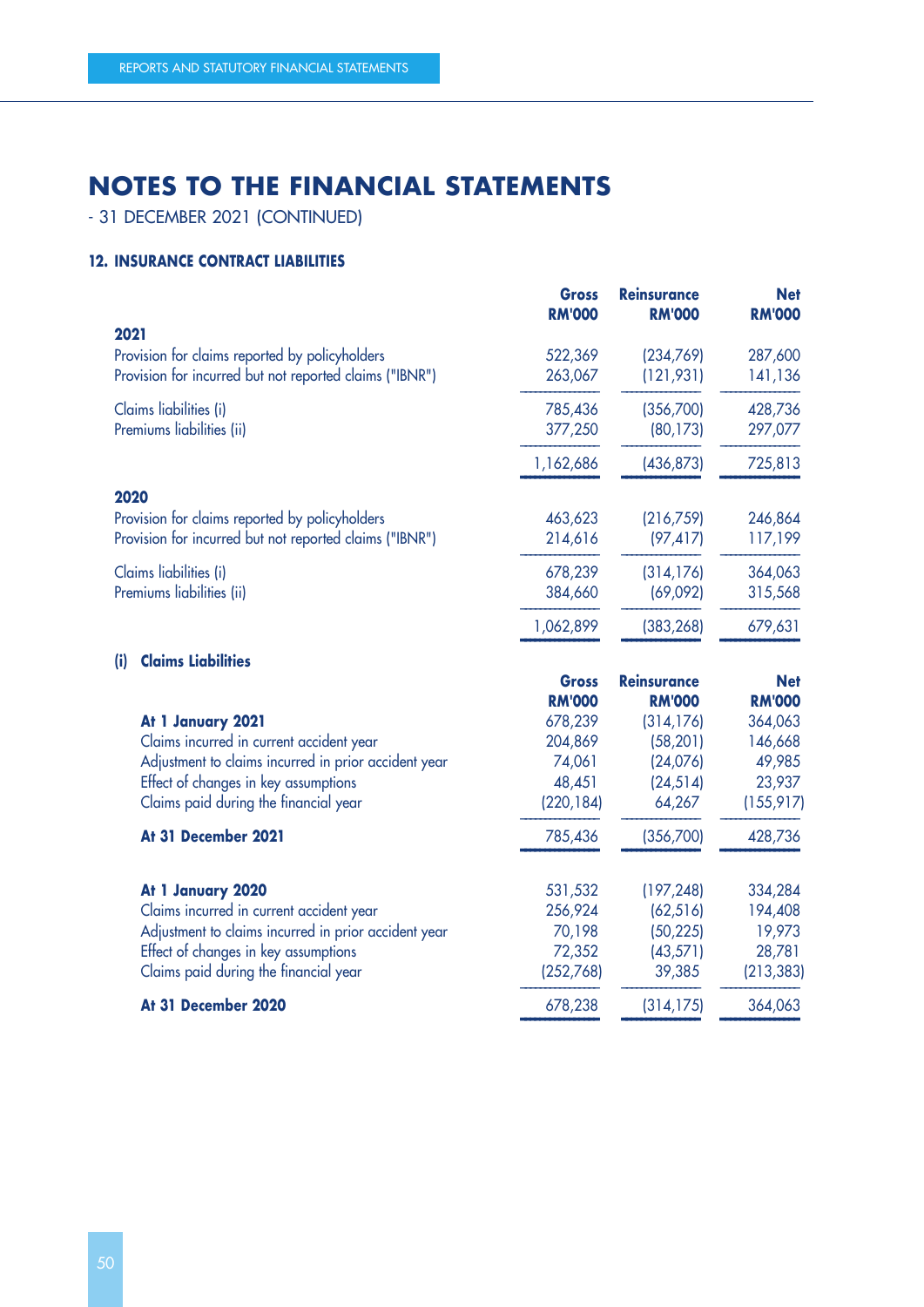- 31 DECEMBER 2021 (CONTINUED)

# **12. INSURANCE CONTRACT LIABILITIES (CONTINUED)**

**(ii) Premiums Liabilities**

|                                           | <b>Note</b> | Gross         | <b>Reinsurance</b> | <b>Net</b>    |
|-------------------------------------------|-------------|---------------|--------------------|---------------|
|                                           |             | <b>RM'000</b> | <b>RM'000</b>      | <b>RM'000</b> |
| At 1 January 2021                         |             | 384,660       | (69,092)           | 315,568       |
| Premiums written in the financial year    | 18          | 703,911       | (214,098)          | 489,813       |
| Premiums earned during the financial year | 18          | (711, 321)    | 203,017            | (508, 304)    |
| At 31 December 2021                       |             | 377,250       | (80, 173)          | 297,077       |
| At 1 January 2020                         |             | 380,143       | (46, 492)          | 333,651       |
| Premiums written in the financial year    | 18          | 660,108       | (179, 709)         | 480,399       |
| Premiums earned during the financial year | 18          | (655, 591)    | 157,109            | (498,482)     |
| At 31 December 2020                       |             | 384,660       | (69,092)           | 315,568       |
|                                           |             |               |                    |               |

### **13. RIGHT-OF-USE ASSETS**

|                                                                                               | <b>Properties</b><br><b>RM'000</b> |
|-----------------------------------------------------------------------------------------------|------------------------------------|
| <b>Cost</b><br>At 1 January 2020<br><b>Additions</b>                                          | 7,712<br>156                       |
| At 31 December 2020 / 1 January 2021<br><b>Additions</b><br><b>Early Termination</b>          | 7,868<br>8,111<br>(60)             |
| At 31 December 2021                                                                           | 15,919                             |
| <b>Accumulated Depreciation</b><br>At 1 January 2020<br>Charge for financial year             | 2,616<br>2,811                     |
| At 31 December 2020 / 1 January 2021<br>Charge for financial year<br><b>Early Termination</b> | 5,427<br>3,274<br>(2)              |
| At 31 December 2021                                                                           | 8,699                              |
| <b>Net book value</b><br>At 31 December 2020<br>At 31 December 2021                           | 2,441<br>7,220                     |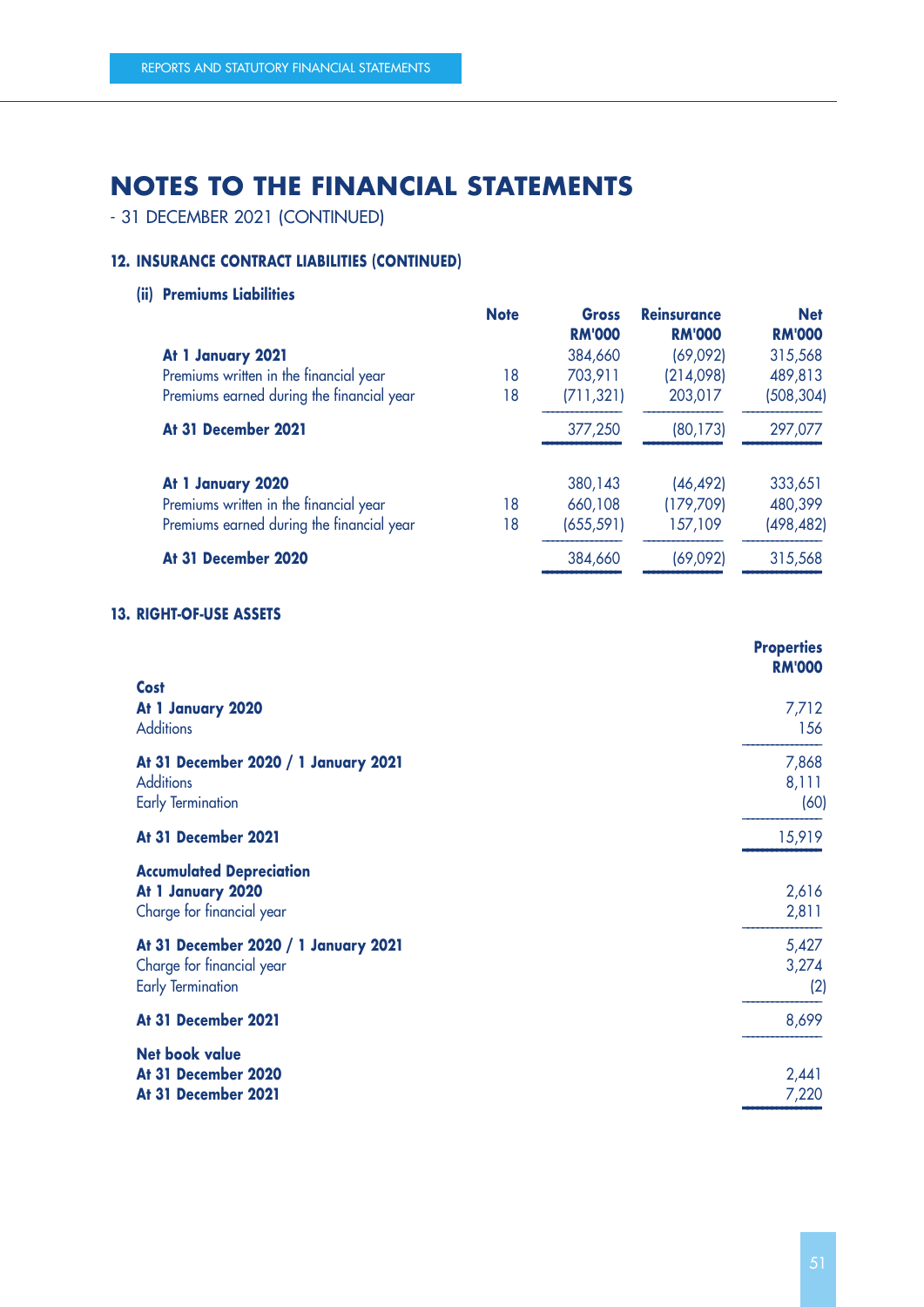- 31 DECEMBER 2021 (CONTINUED)

## **14. DEFERRED TAXATION**

Deferred tax assets and liabilities are offset when there is a legally enforceable right to set off current tax assets against current tax liabilities and when the deferred taxes relate to the same tax authority.

The following amounts, determined after appropriate offsetting, are shown in the statement of financial position:

|                                                             | 2021<br><b>RM'000</b> | 2020<br><b>RM'000</b> |
|-------------------------------------------------------------|-----------------------|-----------------------|
| Subject to income tax:                                      |                       |                       |
| Deferred tax assets                                         | 7,384                 | 1,640                 |
| At 1 January                                                | 1,640                 | 4,093                 |
| (Charged)/Credited to statement of income:                  |                       |                       |
| - property and equipment                                    | (107)                 | (75)                  |
| - available-for-sale financial assets                       | 2,625                 | 1,109                 |
| - insurance receivables                                     |                       |                       |
| - LAR, excluding insurance receivables                      |                       |                       |
| - other payables                                            | (1, 270)              | (474)                 |
| - premium liabilities                                       | (103)                 | (392)                 |
| - others                                                    | 891                   | (221)                 |
|                                                             | 2,036                 | (53)                  |
| Charged to other comprehensive income                       | 3,708                 | (2,400)               |
| At 31 December                                              | 7,384                 | 1,640                 |
| Subject to income tax:                                      |                       |                       |
| Deferred tax assets (before offsetting)                     |                       |                       |
| - other payables                                            | 3,869                 | 5,140                 |
| - premium liabilities<br>- property and equipment           | 543<br>(62)           | 645<br>45             |
| - others                                                    | 5,540                 | 2,023                 |
|                                                             |                       |                       |
|                                                             | 9,890                 | 7,853                 |
| Offsetting                                                  | (2,506)               | (6, 213)              |
| Deferred tax assets (after offsetting)                      | 7,384                 | 1,640                 |
| Deferred tax liabilities (before offsetting)                |                       |                       |
| - fair value changes on available-for-sale financial assets | (2,506)               | (6, 213)              |
| - others                                                    |                       |                       |
|                                                             | (2,506)               | (6, 213)              |
| Offsetting                                                  | 2,506                 | 6,213                 |
| Deferred tax liabilities (after offsetting)                 |                       |                       |
| Current                                                     |                       |                       |
|                                                             |                       |                       |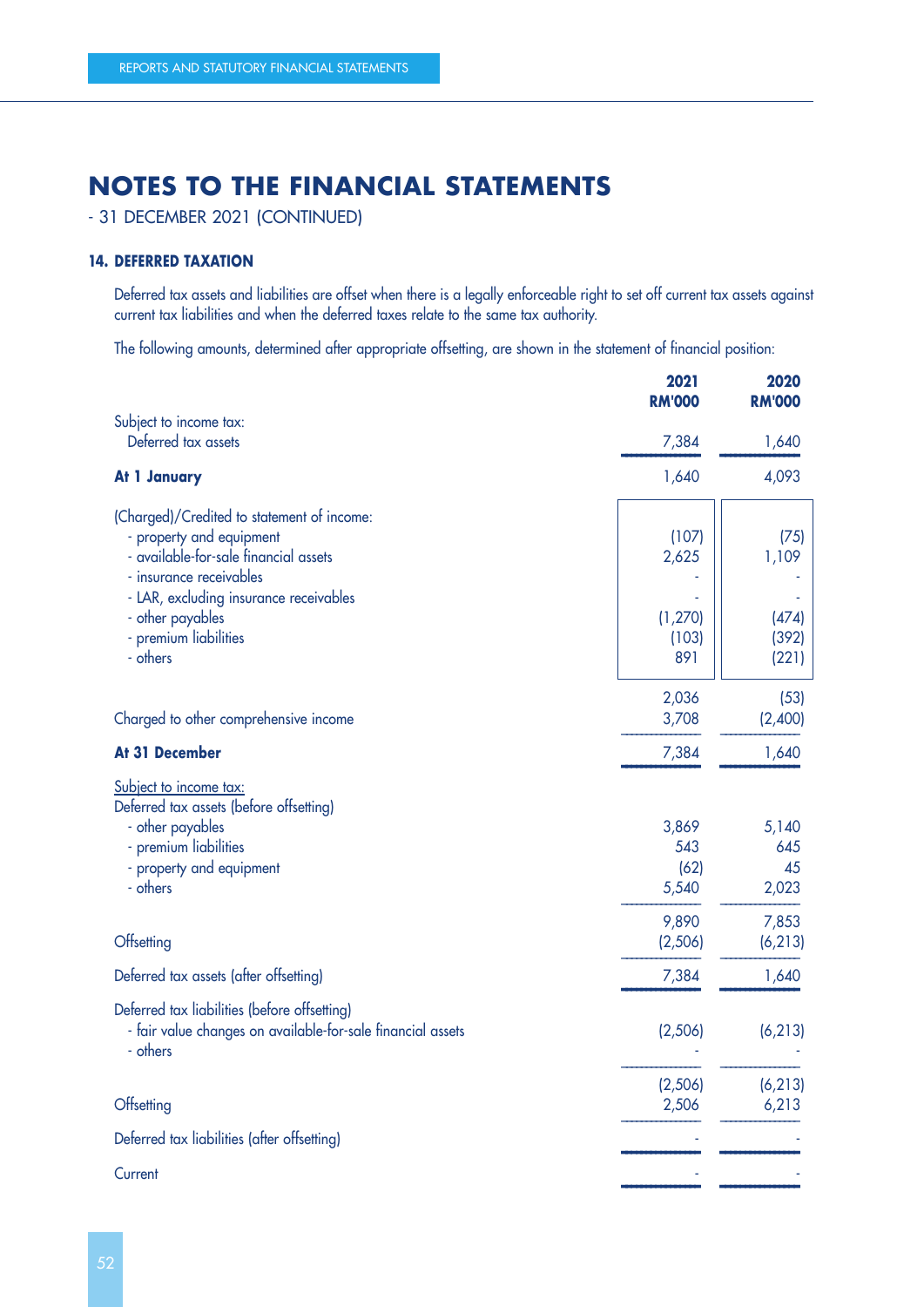- 31 DECEMBER 2021 (CONTINUED)

## **15. INSURANCE PAYABLES**

|                                   | 2021          | 2020          |
|-----------------------------------|---------------|---------------|
|                                   | <b>RM'000</b> | <b>RM'000</b> |
| Due to agents and intermediaries  | 31,817        | 25,291        |
| Due to reinsurers and cedants     | 47,366        | 25,981        |
| Deposits received from reinsurers | 59.797        | 41,525        |
|                                   | 138,980       | 92.797        |

All amounts are payable within one year.

## **16. OTHER PAYABLES**

|                                              | 2021          | 2020          |
|----------------------------------------------|---------------|---------------|
|                                              | <b>RM'000</b> | <b>RM'000</b> |
| Accrued expenses                             | 19,363        | 16,277        |
| <b>Payroll liabilities</b>                   | 5,529         | 4,965         |
| Amount due to related corporations (Note 27) | 23,223        | 26,300        |
| Other payables                               | 8,613         | 9,421         |
|                                              | 56,728        | 56,963        |

All amounts are payable within one year.

## **17. LEASE LIABILITY**

| 2021<br><b>RM'000</b> | 2020<br><b>RM'000</b> |
|-----------------------|-----------------------|
| 2,420                 | 2,477                 |
| 4,218                 | 114                   |
| 6,638                 | 2,591                 |
| 6,923                 | 2,640                 |
| (285)                 | (49)                  |
| 6,638                 | 2,591                 |
|                       |                       |
| 2,583                 | 2,525                 |
| (163)                 | (48)                  |
| 2,420                 | 2,477                 |
|                       |                       |
| 4,340                 | 115                   |
| (122)                 | (1)                   |
| 4,218                 | 114                   |
|                       |                       |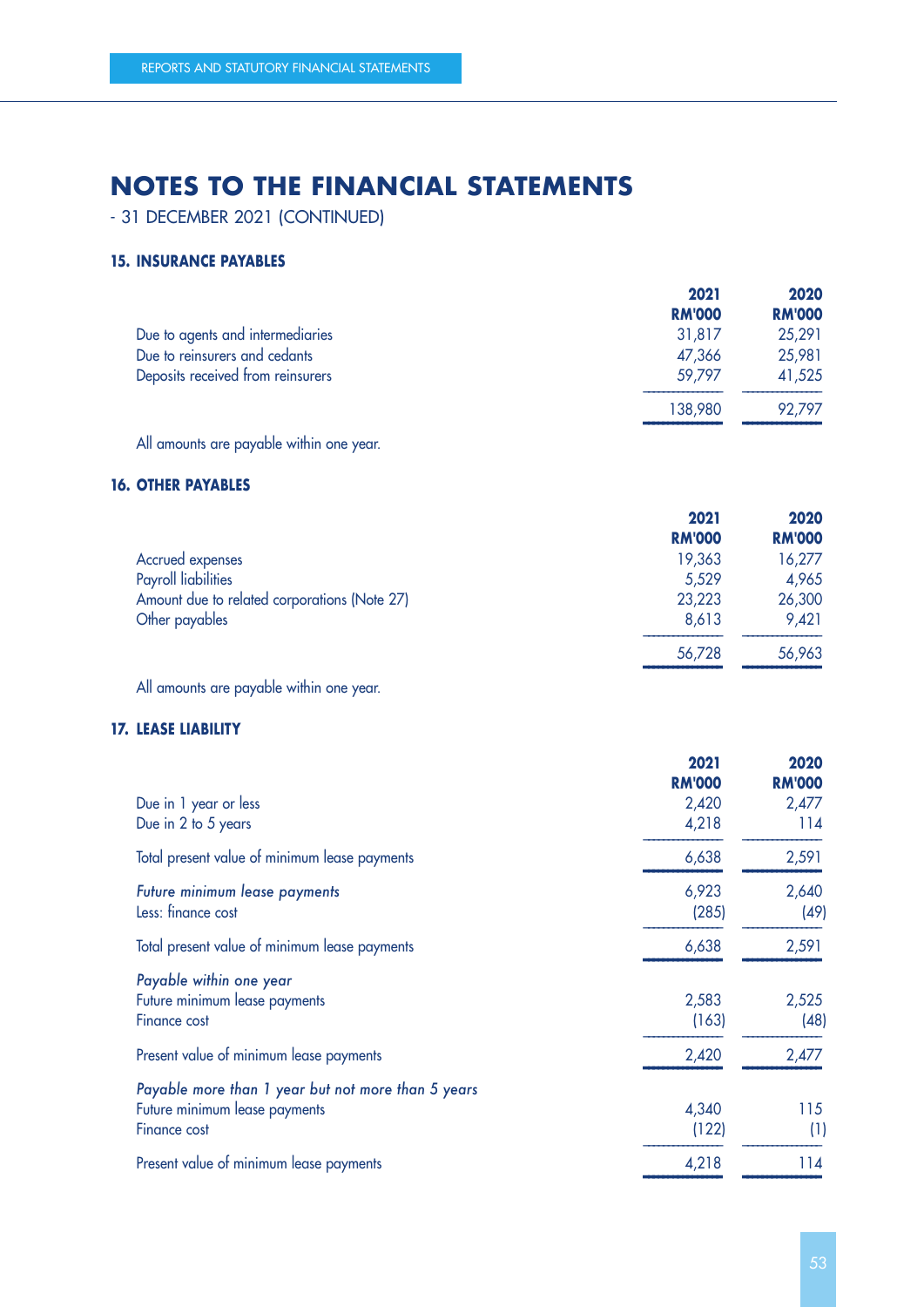- 31 DECEMBER 2021 (CONTINUED)

## **18. NET EARNED PREMIUMS**

|                                             | <b>Fire</b><br><b>RM'000</b> | <b>Motor</b><br><b>RM'000</b> | Marine,<br><b>Aviation &amp;</b><br><b>RM'000</b> | <b>Transit Miscellaneous</b><br><b>RM'000</b> | <b>Total</b><br><b>RM'000</b> |
|---------------------------------------------|------------------------------|-------------------------------|---------------------------------------------------|-----------------------------------------------|-------------------------------|
| 2021                                        |                              |                               |                                                   |                                               |                               |
| (a) Gross premiums earned<br>Gross premiums | 117,383                      | 181,393                       | 32,124                                            | 373,011                                       | 703,911                       |
| Changes in premium liabilities              | 7,045                        | 22,854                        | (580)                                             | (21,909)                                      | 7,410                         |
|                                             | 124,428                      | 204,247                       | 31,544                                            | 351,102                                       | 711,321                       |
| <b>Premiums ceded</b><br>(b)                |                              |                               |                                                   |                                               |                               |
| Reinsurance                                 | (67, 956)                    | (7, 421)                      | (16, 597)                                         | (122, 124)                                    | (214,098)                     |
| Changes in premium liabilities              | 1,587                        | (478)                         | (1,077)                                           | 11,049                                        | 11,081                        |
|                                             | (66, 369)                    | (7,899)                       | (17,674)                                          | (111, 075)                                    | (203, 017)                    |
| <b>Net earned premiums</b>                  | 58,059                       | 196,348                       | 13,870                                            | 240,027                                       | 508,304                       |
| 2020                                        |                              |                               |                                                   |                                               |                               |
| (a) Gross premiums earned                   |                              |                               |                                                   |                                               |                               |
| Gross premiums                              | 122,582                      | 205,064                       | 34,595                                            | 297,867                                       | 660,108                       |
| Changes in premium liabilities              | (11, 326)                    | 33,678                        | 4,737                                             | (31,606)                                      | (4, 517)                      |
|                                             | 111,256                      | 238,742                       | 39,332                                            | 266,261                                       | 655,591                       |
| (b) Premiums ceded                          |                              |                               |                                                   |                                               |                               |
| Reinsurance                                 | (62, 545)                    | (7, 529)                      | (22,766)                                          | (86, 869)                                     | (179, 709)                    |
| Changes in premium liabilities              | 2,947                        | 3,027                         | (3, 538)                                          | 20,164                                        | 22,600                        |
|                                             | (59, 598)                    | (4, 502)                      | (26, 304)                                         | (66, 705)                                     | (157, 109)                    |
| <b>Net earned premiums</b>                  | 51,658                       | 234,240                       | 13,028                                            | 199,556                                       | 498,482                       |

#### –––––––––––––––– –––––––––––––––– –––––––––––––––– –––––––––––––––– –––––––––––––––– **19. INVESTMENT INCOME**

|                                                         | 2021          | 2020          |
|---------------------------------------------------------|---------------|---------------|
|                                                         | <b>RM'000</b> | <b>RM'000</b> |
| AFS financial assets:                                   |               |               |
| Interest income                                         | 35,273        | 29,230        |
| Dividend income                                         | 3,560         | 1,597         |
| LAR interest income                                     | 2,361         | 6,426         |
| Amortisation of premiums, net of accretion of discounts | (6,902)       | (2,668)       |
|                                                         | 34,292        | 34,585        |

 $\mathbf{r}$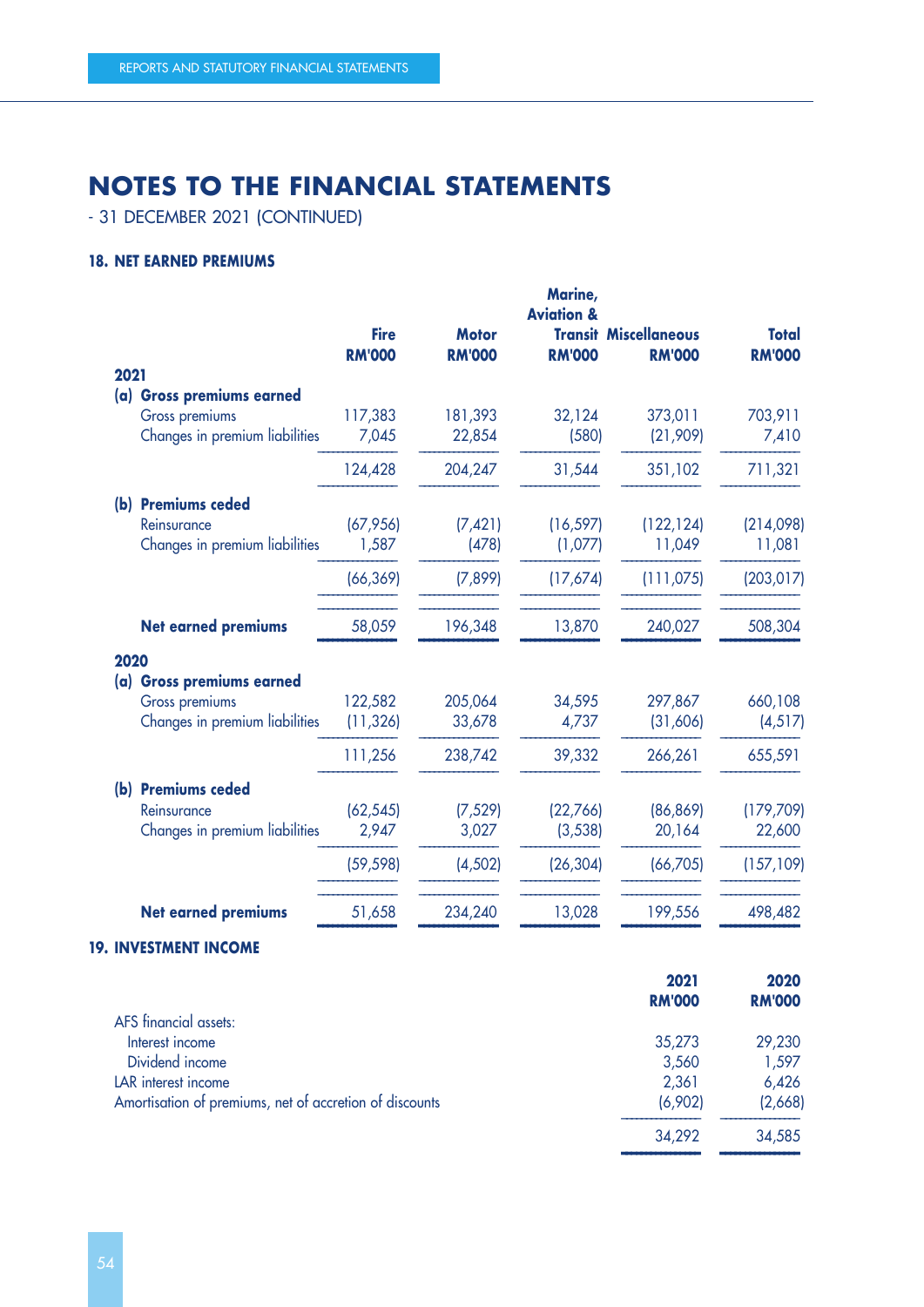- 31 DECEMBER 2021 (CONTINUED)

# **20. REALISED GAINS AND (LOSSES)**

|                                        | 2021<br><b>RM'000</b> | 2020<br><b>RM'000</b> |
|----------------------------------------|-----------------------|-----------------------|
| <b>Realised gains/(losses) for:</b>    |                       |                       |
| <b>AFS</b> financial assets:           |                       |                       |
| Equity securities                      | 441                   | 254                   |
| Debt securities                        | 71                    |                       |
|                                        | 512                   | 254                   |
| 21. COMMISSION INCOME/EXPENSE          |                       |                       |
|                                        | 2021                  | 2020                  |
|                                        | <b>RM'000</b>         | <b>RM'000</b>         |
| (a) Commission income                  |                       |                       |
| Commission income received             | 46,940                | 40,640                |
| Movement in deferred acquisition costs | 300                   | 110                   |
|                                        | 47,240                | 40,750                |
| (b) Commission expense                 |                       |                       |
| Commission expense paid                | (74, 329)             | (72, 859)             |
| Movement in deferred acquisition costs | (1,801)               | (2,192)               |

–––––––––––––––– ––––––––––––––––

–––––––––––––––– ––––––––––––––––

## **22. NET CLAIMS INCURRED**

| <b>Fire</b> | <b>Motor</b><br><b>RM'000</b>                                                                                                      | <b>Aviation &amp;</b><br><b>RM'000</b> | <b>RM'000</b>             | Total<br><b>RM'000</b>                                                                                                                        |
|-------------|------------------------------------------------------------------------------------------------------------------------------------|----------------------------------------|---------------------------|-----------------------------------------------------------------------------------------------------------------------------------------------|
|             |                                                                                                                                    |                                        |                           |                                                                                                                                               |
|             |                                                                                                                                    |                                        |                           | (220, 184)                                                                                                                                    |
|             |                                                                                                                                    |                                        |                           | 64,267                                                                                                                                        |
|             |                                                                                                                                    |                                        |                           | (107, 198)                                                                                                                                    |
|             | (452)                                                                                                                              |                                        | 29,432                    | 42,525                                                                                                                                        |
|             | (72, 372)                                                                                                                          | (8,611)                                | (78, 567)                 | (220, 590)                                                                                                                                    |
|             |                                                                                                                                    |                                        |                           |                                                                                                                                               |
|             | (146, 303)                                                                                                                         |                                        | (75, 807)                 | (252,768)                                                                                                                                     |
|             | 3,603                                                                                                                              | 9,186                                  | 14,418                    | 39,385                                                                                                                                        |
|             |                                                                                                                                    |                                        |                           | (146,707)                                                                                                                                     |
|             | (736)                                                                                                                              |                                        | 59,347                    | 116,928                                                                                                                                       |
|             | (110, 113)                                                                                                                         |                                        | (102, 564)                | (243, 162)                                                                                                                                    |
|             | <b>RM'000</b><br>(35, 268)<br>27,681<br>(95, 994)<br>42,541<br>(61, 040)<br>(18, 845)<br>12,178<br>(81, 483)<br>65,230<br>(22,920) | (97, 750)<br>2,404<br>23,426<br>33,323 | 22,169<br>25,152<br>1,975 | <b>Transit Miscellaneous</b><br>(26, 936)<br>(60, 230)<br>12,013<br>(59, 782)<br>(28, 996)<br>(11, 813)<br>(100, 522)<br>(6, 913)<br>(7, 565) |

(76,130) (75,051)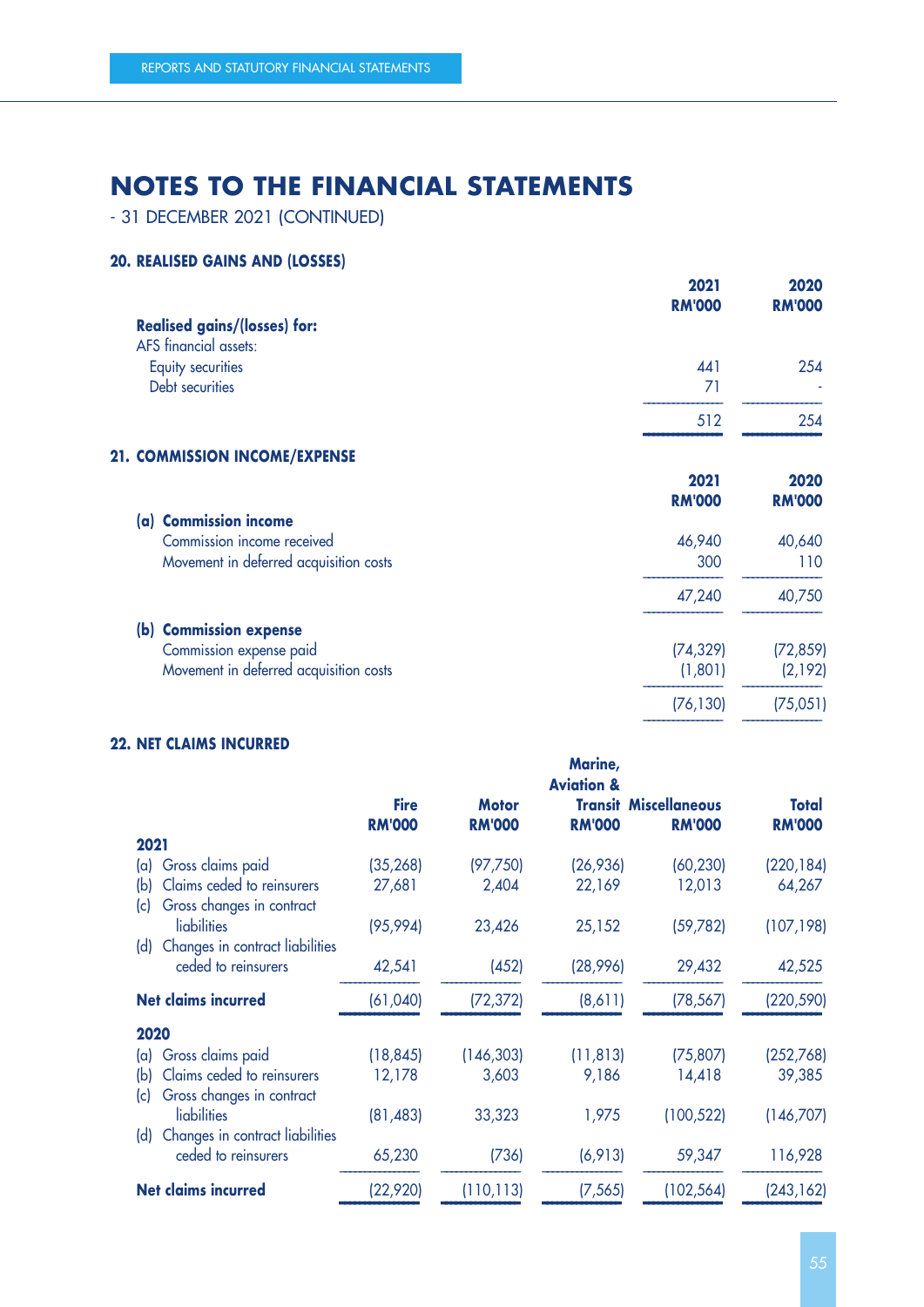- 31 DECEMBER 2021 (CONTINUED)

## **23. MANAGEMENT EXPENSES**

|                                                                | <b>Note</b> | 2021<br><b>RM'000</b> | 2020<br><b>RM'000</b> |
|----------------------------------------------------------------|-------------|-----------------------|-----------------------|
| Employee benefits expense                                      | 23(a)       | 56,127                | 49,685                |
| Non-executive Directors' remuneration                          | 23(b)       | 500                   | 571                   |
| Auditors' remuneration:                                        |             |                       |                       |
| - Statutory audit                                              |             | 419                   | 400                   |
| - Non-audit fee                                                |             |                       |                       |
| <b>Traveling expenses</b>                                      |             | 25                    | 155                   |
| Motor vehicle expenses                                         |             | $\overline{7}$        | 116                   |
| Legal expenses                                                 |             | (40)                  | 50                    |
| Advertising                                                    |             | 7,160                 | 10,011                |
| Printing and stationery                                        |             | 1,878                 | 2,477                 |
| Rent and rates                                                 |             | 73                    | 57                    |
| Electricity and water                                          |             | 165                   | 326                   |
| Postage, telephone and telefax                                 |             | 28,797                | 21,494                |
| Office maintenance                                             |             | 394                   | 508                   |
| Entertainment                                                  |             | 133                   | 386                   |
| <b>Training expenses</b>                                       |             | (832)                 | 1,352                 |
| <b>Electronic Data Processing expenses</b>                     |             | 22,237                | 24,860                |
| Depreciation of property and equipment                         |             | 552                   | 858                   |
| Amortisation of intangible assets                              |             | 1,185                 | 1,427                 |
| Amortisation of right-of-use assets                            |             | 3,272                 | 2,811                 |
| Reversal of impairment on insurance receivables                | 30(a)       | 3,714                 | (1,472)               |
| Reversal of impairment of LAR, excluding insurance receivables | 30(a)       |                       | (151)                 |
| Impairment of AFS financial assets                             |             | 6,018                 | 1,898                 |
| Write-off of bad debts                                         |             | (27)                  | 675                   |
| Global service fees                                            |             | 6,447                 | 13,162                |
| Other expenses                                                 |             | 17,550                | 19,923                |
|                                                                |             | 155,755               | 151,579               |
| (a) Employee benefits expense                                  |             |                       |                       |
| Wages and salaries                                             |             | 46,251                | 41,469                |
| Contributions to defined contribution plan                     |             | 5,471                 | 4,915                 |
| Other benefits                                                 |             | 4,405                 | 3,301                 |
|                                                                |             | 56,127                | 49,685                |

There are no indemnity given or insurance effected for auditor for the current financial year (2020: Nil)

## **(b) Directors' Remuneration**

The details of remuneration receivable by Directors during the financial year are as follows:

| <b>RM'000</b> | 2020<br><b>RM'000</b> |
|---------------|-----------------------|
|               |                       |
| 1,662         | 1,724                 |
| 175           | 174                   |
| 1,837         | 1,898                 |
|               |                       |
| 500           | 571                   |
| 500           | 571                   |
| 2,337         | 2,469                 |
|               | 2021                  |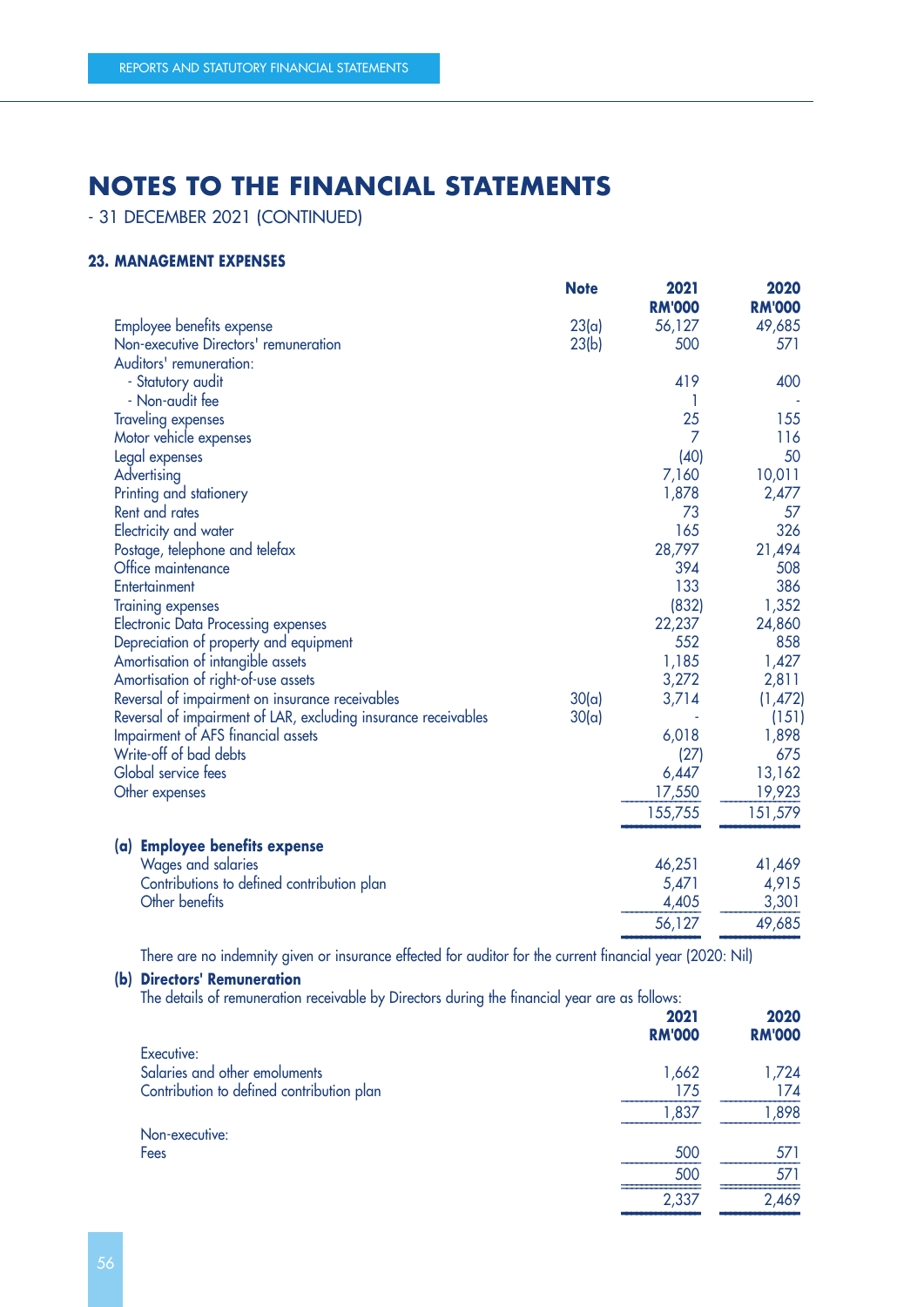# - 31 DECEMBER 2021 (CONTINUED)

## **23. MANAGEMENT EXPENSES (CONTINUED)**

## **(b) Directors' Remuneration (continued)**

The amount paid to a firm in which a Director is a Senior Partner for professional services rendered during the financial year is nil (2020: Nil).

The total remuneration (including benefits-in-kind) of the Chief Executive Officer and Directors are as follows:

| 2021                                                                                              | Fees/<br><b>Salary</b><br><b>RM'000</b> | <b>Bonus &amp;</b><br>$LTIP*$<br><b>RM'000</b> | <b>EPF</b><br><b>RM'000</b> | <b>Benetits-</b><br>in-kind/<br>others**<br><b>RM'000</b> | <b>Total</b><br><b>RM'000</b> |
|---------------------------------------------------------------------------------------------------|-----------------------------------------|------------------------------------------------|-----------------------------|-----------------------------------------------------------|-------------------------------|
| <b>Chief Executive Officer</b>                                                                    |                                         |                                                |                             |                                                           |                               |
| - Antony Fook Weng Lee                                                                            | 1,385                                   | 195                                            | 175                         | 82                                                        | 1,837                         |
| <b>Non-Executive Director</b>                                                                     |                                         |                                                |                             |                                                           |                               |
| - Raziyah binti Yahya                                                                             | 200                                     |                                                |                             |                                                           | 200                           |
| - Thayaparan s/o Sangarapillai                                                                    | 150                                     |                                                |                             |                                                           | 150                           |
| - Richard Lewis Bender                                                                            | 150                                     |                                                |                             |                                                           | 150                           |
| <b>Total Directors' Remuneration</b>                                                              | 500                                     |                                                |                             |                                                           | 500                           |
| <b>Total Chief Executive Officer</b><br>and Director Remuneration<br>(including benefits-in-kind) | 1,885                                   | 195                                            | 175                         | 82                                                        | 2,337                         |
| 2020                                                                                              | Fees/<br><b>Salary</b><br><b>RM'000</b> | <b>Bonus &amp;</b><br>LTIP*<br><b>RM'000</b>   | <b>EPF</b><br><b>RM'000</b> | <b>Benefits-</b><br>in-kind/<br>others**<br><b>RM'000</b> | Total<br><b>RM'000</b>        |
| <b>Chief Executive Officer</b>                                                                    |                                         |                                                |                             |                                                           |                               |
| - Antony Fook Weng Lee                                                                            | 1,447                                   | 272                                            | 174                         | $\overline{5}$                                            | 1,898                         |
| <b>Non-Executive Director</b>                                                                     |                                         |                                                |                             |                                                           |                               |
| - Dato' Thomas Mun Lung Lee                                                                       | 87                                      |                                                |                             |                                                           | 87                            |
| - Ou Shian Waei                                                                                   | 117                                     |                                                |                             |                                                           | 117                           |
| - Raziyah binti Yahya                                                                             | 167                                     |                                                |                             |                                                           | 167                           |
| - Thayaparan s/o Sangarapillai                                                                    | 150                                     |                                                |                             |                                                           | 150                           |
| - Richard Lewis Bender                                                                            | 50                                      |                                                |                             |                                                           | 50                            |
| <b>Total Directors' Remuneration</b>                                                              | 571                                     |                                                |                             |                                                           | 571                           |
| <b>Total Chief Executive Officer</b><br>and Director Remuneration                                 |                                         |                                                |                             |                                                           | 2,469                         |
| (including benefits-in-kind)                                                                      | 2,018                                   | 272                                            | 174                         | 5                                                         |                               |

–––––––––––––––– –––––––––––––––– –––––––––––––––– –––––––––––––––– –––––––––––––––– *\* Long Term Incentive Plan (Share based)*

\*\* Travelling allowance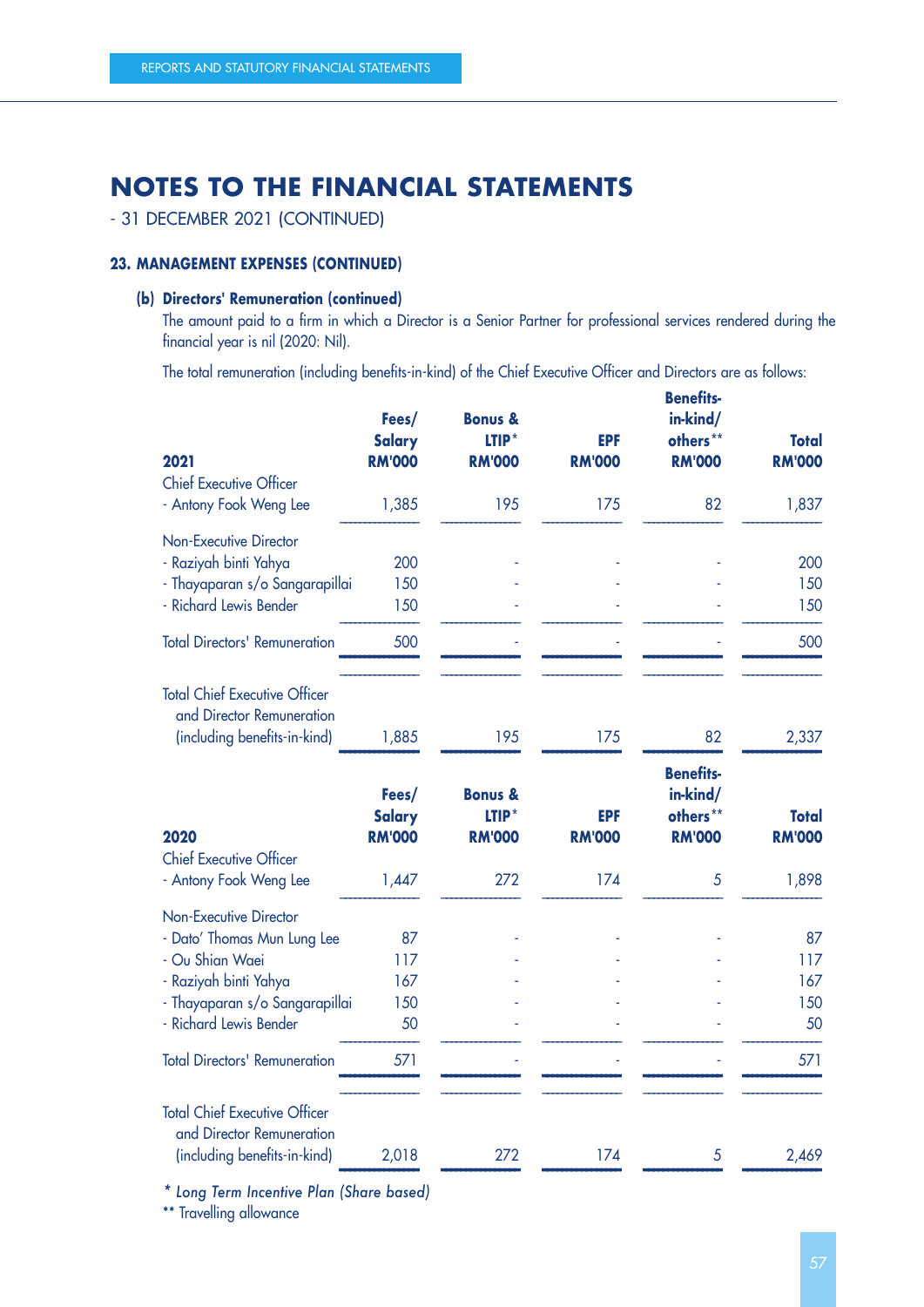- 31 DECEMBER 2021 (CONTINUED)

### **24. INCOME TAX EXPENSE**

| 2021          | 2020          |
|---------------|---------------|
| <b>RM'000</b> | <b>RM'000</b> |
|               |               |
| 41,183        | 29,905        |
| (2, 269)      | (2,157)       |
| 38,914        | 27,748        |
|               |               |
| (2,036)       | 53            |
| 36,878        | 27,801        |
|               |               |

An explanation of relationship between tax expense and profit before taxation is as follows:

|                                                         | 2021          | 2020          |
|---------------------------------------------------------|---------------|---------------|
|                                                         | <b>RM'000</b> | <b>RM'000</b> |
| Profit before taxation                                  | 147,924       | 108,772       |
| Tax calculated at Malaysian tax rate of 24% (2020: 24%) | 35,502        | 26,105        |
| Tax effects of expenses not deductible for tax purposes | 4,260         | 3,198         |
| Income not subject to tax                               | (879)         | (485)         |
| Over provision of deferred and current taxes            | (2,005)       | (1,017)       |
| Tax expense                                             | 36,878        | 27,801        |
|                                                         |               |               |

#### **25. EARNINGS PER SHARE**

Basic earnings per share is calculated by dividing the net profit for the financial year attributable to ordinary equity holders of the Company by the weighted average number of ordinary shares in issue during the financial year.

|                                                | 2021          | 2020          |
|------------------------------------------------|---------------|---------------|
|                                                | <b>RM'000</b> | <b>RM'000</b> |
| Profit attributable to ordinary equity holders | 111.046       | 80,971        |
| Weighted average number of shares in issue     | 310,800       | 310,800       |
| Basic earnings per share (sen)                 | 36            | 26            |

Diluted earnings per share are not presented as there were no dilutive potential ordinary shares as at the date of statement of financial position.

## **26. DIVIDENDS**

A final single-tier dividend of 26.06% (RM0.2606 per share) on ordinary shares declared and paid in respect of financial year ended 31 December 2020 amounting to RM81 million on 26 July 2021.

The Directors have not recommended any final dividend to be paid for the financial year under review.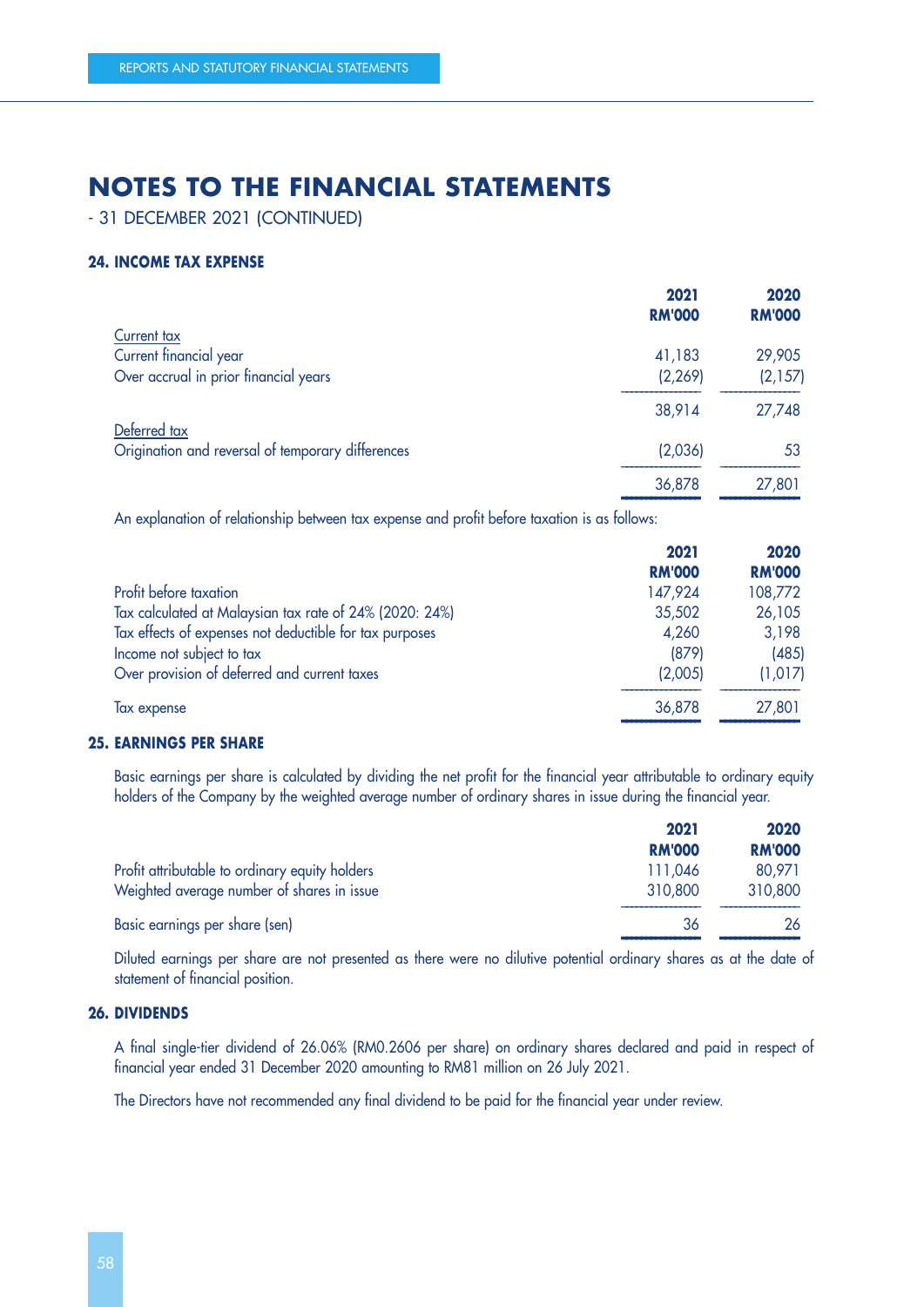- 31 DECEMBER 2021 (CONTINUED)

## **27. RELATED PARTY DISCLOSURES**

The related parties of, and their relationship with the Company, are as follows:

| Company                               | Country of incorporation | Relationship               |
|---------------------------------------|--------------------------|----------------------------|
| American International Group, Inc.    | State of Delaware, USA   | Ultimate holding company   |
| AIG Asia Pacific Insurance Pte Ltd    | Singapore                | Immediate holding company  |
| AIG Assets Management Ireland Limited | <b>Ireland</b>           | <b>Fellow Subsidiaries</b> |
| AIG Claims, Inc                       | State of New York, USA   | <b>Fellow Subsidiaries</b> |
| AIG Global Operations, Inc            | State of New York, USA   | <b>Fellow Subsidiaries</b> |
| AIG Re-Takaful (L) Berhad             | Malaysia                 | <b>Fellow Subsidiaries</b> |
| AIG Shared Service Corp, Philippines  | Philippines              | <b>Fellow Subsidiaries</b> |
| AIG Shared Services (M) Sdn Bhd       | Malaysia                 | <b>Fellow Subsidiaries</b> |
| AIG Technologies (M) Sdn Bhd          | Malaysia                 | <b>Fellow Subsidiaries</b> |
| AIG Technologies, Inc (Livingston)    | State of New Jersey, USA | <b>Fellow Subsidiaries</b> |
| <b>AIG Travel Asia Pacific Pte</b>    | Singapore                | <b>Fellow Subsidiaries</b> |
| AIG Travel Assist (M) Sdn Bhd         | Malaysia                 | <b>Fellow Subsidiaries</b> |
| <b>AIG Travel Emea Limited</b>        | United Kingdom           | <b>Fellow Subsidiaries</b> |
| <b>Tata AIG General</b>               | India                    | <b>Fellow Subsidiaries</b> |
|                                       |                          |                            |

In the normal course of business, the Company undertakes at agreed terms and prices, various transactions with the ultimate holding company and other related corporations deemed related parties by virtue of them being members of American International Group, Inc. group of companies ("AIG Group").

(a) Details of significant related party transactions during the financial year between the Company and AIG Group are as follows:

|                                                                       | 2021          | 2020          |
|-----------------------------------------------------------------------|---------------|---------------|
|                                                                       | <b>RM'000</b> | <b>RM'000</b> |
| Inward reinsurance premium received                                   |               |               |
| Reinsurance premium ceded                                             | (101, 709)    | (82, 212)     |
| Claims paid                                                           | (31, 476)     | (17, 297)     |
| Commission earned                                                     | 39,932        | 34,699        |
| System related costs paid to related corporations                     | (17, 168)     | (17, 206)     |
| Reimbursement of expenses paid on behalf of immediate holding company | 1,815         | 1,504         |
| Asset management fees                                                 | (192)         | (132)         |
| Policy processing and related administration costs                    | (539)         | (6, 569)      |
| Global service fees                                                   |               | (13, 162)     |
| Training                                                              | (6, 447)      |               |
| <b>Professional fees</b>                                              |               | (379)         |
| Management fees                                                       | (317)         | 338           |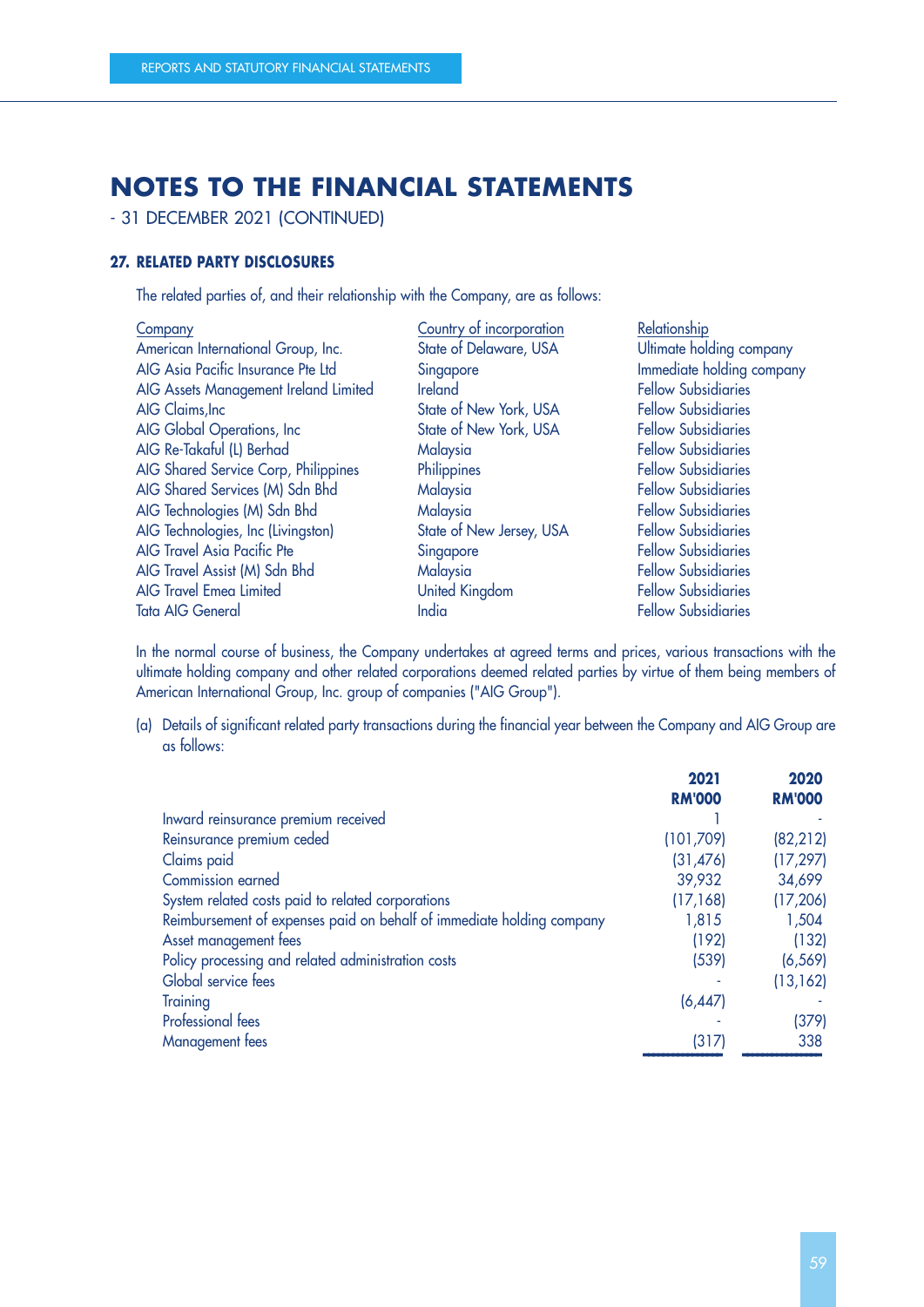- 31 DECEMBER 2021 (CONTINUED)

## **27. RELATED PARTY DISCLOSURES (CONTINUED)**

(b) Compensation of key management personnel

**The remuneration of Directors and other members of key management during the financial year are as follows:**

|                                                                                                       | 2021<br><b>RM'000</b> | 2020<br><b>RM'000</b> |
|-------------------------------------------------------------------------------------------------------|-----------------------|-----------------------|
| Short-term employee benefits                                                                          | 4,994                 | 4,289                 |
| Post-employment benefits:                                                                             |                       |                       |
| - Defined contribution plan                                                                           | 514                   | 449                   |
|                                                                                                       | 5,508                 | 4,738                 |
| Included in the total key management personnel are:<br>Executive Directors' remuneration (Note 23(b)) | 1,837                 | 1,898                 |

Members of key management comprise those persons having authority and responsibility for planning, directing and controlling the activities of the entity, directly or indirectly, including any Director (whether executive or otherwise) of that entity.

(c) The significant outstanding balances of the Company with its related parties as at 31 December are as follows:

|                                               | 2021<br><b>RM'000</b> | 2020<br><b>RM'000</b> |
|-----------------------------------------------|-----------------------|-----------------------|
| Amount due from/(to) related parties          |                       |                       |
| Trade related:                                |                       |                       |
| - Insurance receivables                       | 3,359                 | 10,523                |
| - Insurance payables                          | (66, 309)             | (48, 712)             |
| Amount due from related corporations (Note 8) | 225                   | 307                   |
| Amount due to related corporations (Note 16)  | (23, 223)             | (26, 300)             |
|                                               |                       |                       |

#### –––––––––––––––– –––––––––––––––– **28. RISK MANAGEMENT FRAMEWORK**

### **(a) Governance and Regulatory Framework**

The Board has oversight responsibility for the management of risk within the Company through the Risk Management Committee. It monitors the implementation of the Company's Risk Management Framework, including:

- Management of risk consistent with the risk management strategy and risk governance structure;
- Ensuring the proper functioning of the Enterprise Risk Management ("ERM") function in meeting its responsibilities within the framework;
- Setting and adhering to risk appetite consistent with the Company's risk appetite; and
- Systematically identifying, measuring and managing the various types of risk inherent within the operations.

The successful execution of the risk management strategy will require the combined and coordinated responsibility of leadership of all business units and corporate functions.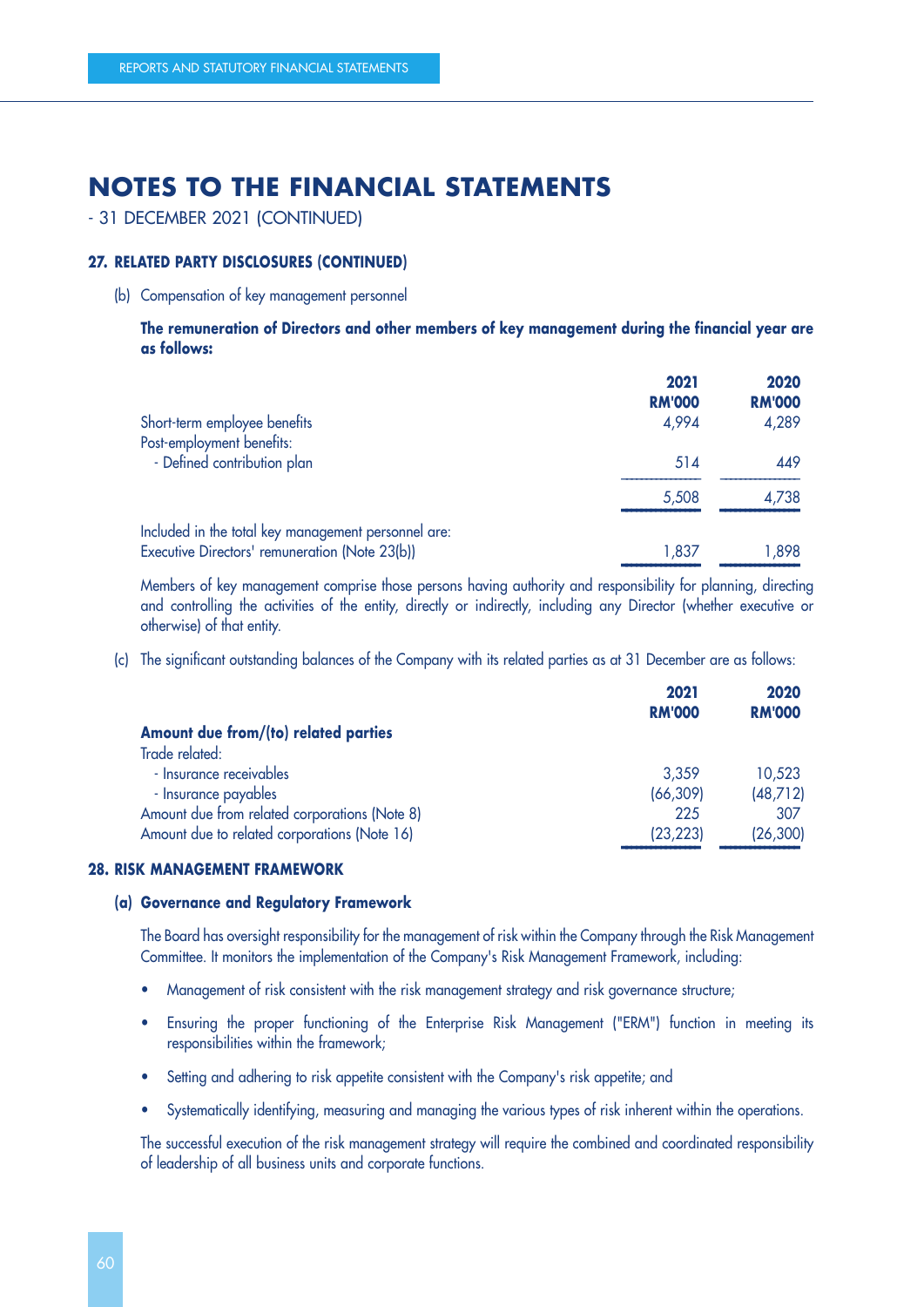- 31 DECEMBER 2021 (CONTINUED)

### **28. RISK MANAGEMENT FRAMEWORK (CONTINUED)**

### **(b) Risk Management Framework**

The ultimate objective for managing risks is to maximise the likelihood of meeting the Company's strategic objectives. Strategic objectives are developed to ensure long-term viability and value creation. They are realised through the coordinated management of: (i) risk, (ii) profitability and (iii) growth. The specific objective for risk management is to manage the risk profile (i.e., distribution of outcomes of short-term and long-term financial performance) consistent with strategic objectives.

The Management through oversight of the Board implemented the risk management processes within the Company that sets out the overall business strategies and the general risk management philosophy. The major areas of risk that the activities of the Company are exposed to are, operational risk, liquidity risk, insurance risk, market risk and credit risk.

The risk management infrastructure of the Company sets out clear accountability and responsibility for the risk management process which underlines the principal risk management and control responsibilities.

| <b>Processes</b>                                                                  | <b>Parties responsible</b>                                                                                                                                                                                                                                                                                                                                                                                                                                                     |
|-----------------------------------------------------------------------------------|--------------------------------------------------------------------------------------------------------------------------------------------------------------------------------------------------------------------------------------------------------------------------------------------------------------------------------------------------------------------------------------------------------------------------------------------------------------------------------|
| Establishment of risk management regime and<br>Company's risk appetite and policy | <b>Board of Directors</b><br><b>Risk Management Committee ("RMC")</b>                                                                                                                                                                                                                                                                                                                                                                                                          |
| Implementation of Company's risk policy and<br>compliance                         | <b>Dedicated Committees</b><br>• Risk & Capital Committee ("RCC")<br>• Investment Committee<br><b>Independent Risk Management and Control Unit</b><br>• Internal Audit Department<br>• Compliance Department<br>• Risk Management Department                                                                                                                                                                                                                                   |
| Implementation and compliance with the<br>Company risk policy                     | <b>Business Units</b><br>• Agency Branch Channel Management Department<br>• Claims Department<br>• Finance & Accounting Department<br>• Human Resource Department<br>• Management Information Systems (MIS) Department<br>• Operations Department<br>• Underwriting Departments:<br>o Commercial Lines Division<br>o Consumer Lines Division<br>• Service Centres covering:<br>o Administration<br>o Compliance<br>o Legal<br>o Communications & Branding<br>o Risk Management |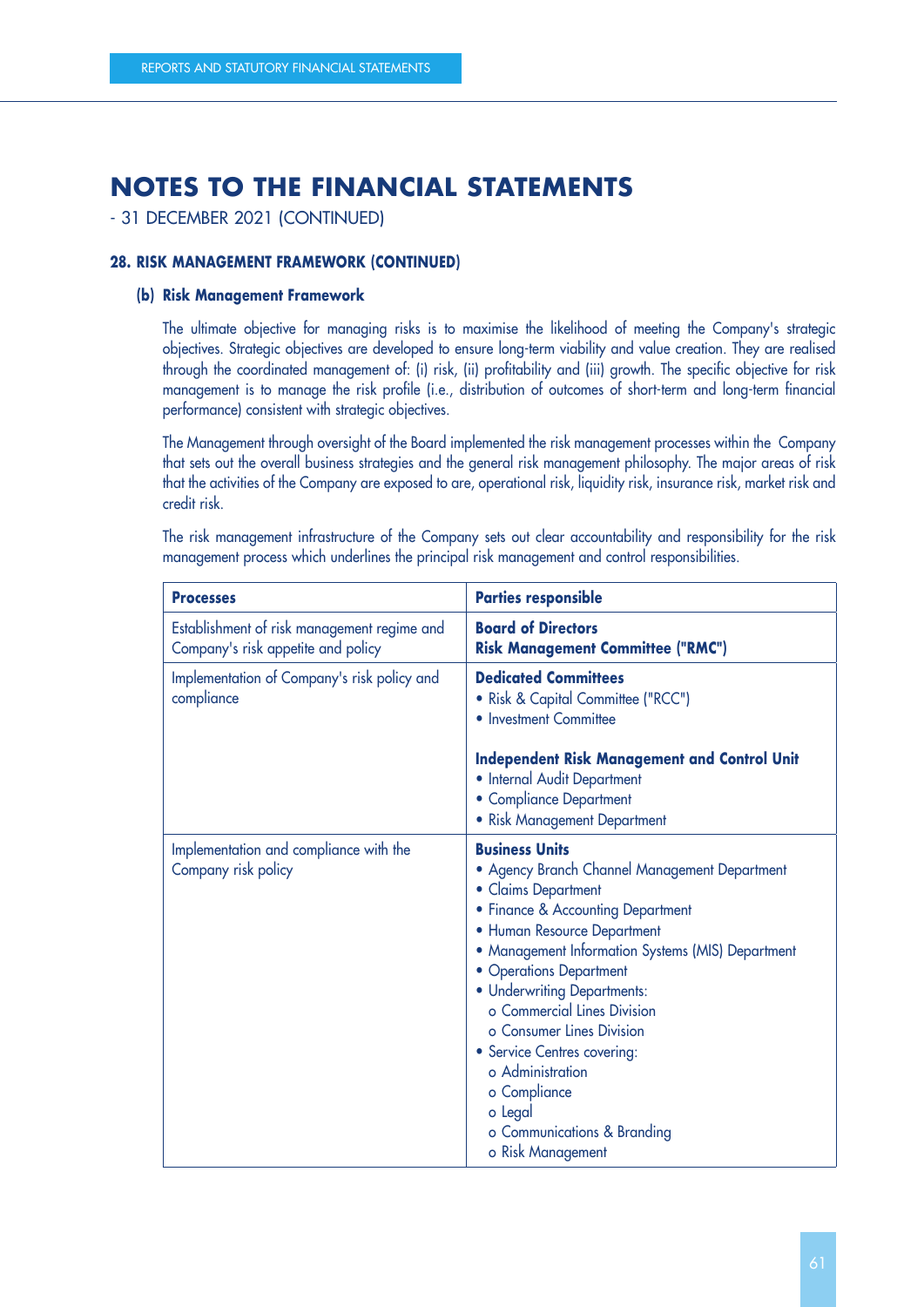# - 31 DECEMBER 2021 (CONTINUED)

### **28. RISK MANAGEMENT FRAMEWORK (CONTINUED)**

### **(b) Risk Management Framework (continued)**

The formal risk management framework of the Company is as follows:

- The RMC was established at Board level to provide oversight on the senior management's activities in managing the key risk areas of the Company and to ensure that an appropriate risk management process is in place and functioning effectively.
- At the management level, the Risk & Capital Committee ("RCC"), co-chaired by the Chief Executive Officer and the Head of Risk was established with the responsibility to identify and communicate to the RMC on critical risks (present and potential) in terms of likelihood of exposures and impact on the Company's business and the management action plans to manage these risks on a continuing basis.
- The independent risk management and control functions provide support to the RCC and the RMC and are responsible to ascertain that the risk policies are implemented and complied with.
- The Business Units are responsible for identifying, mitigating and managing risks within their lines of business and to ensure that their day-to-day business activities are carried out in accordance with established risk policies, procedures and limits.
- The role of the Audit Committee, supported by the Internal Audit Department, is to provide an independent assessment of the adequacy and reliability of the risk management processes and system of internal controls and compliance with risk policies, laws, internal and regulatory guidelines.
- The risk management policies are subject to review to ensure that they remain applicable and effective in managing the associated risks due to changes in the market and regulatory environments. Risk management policies follow the structure set out by American International Group, Inc, ultimate holding company of the Company.
- The consolidated risk profile of the Company are presented to the RCC and RMC on a quarterly basis.

## **(c) Risk-based Capital Framework**

Bank Negara Malaysia ("BNM") introduced a Risk Based Capital ("RBC") Framework, with effect from 1 January 2009. This Framework applies to all insurers licensed under the Insurance Act 1996. Under this Framework, an insurer is required to hold capital at a level that commensurate with its risk profile, taking into account credit, market, insurance and operational risks. Under this Framework, the Company is required to set an individual target capital level ("ITCL") with clearance from BNM and the minimum statutory capital adequacy ratio ("CAR") is 130%.

The Company has established adequate capital position for both of its ITCL and CAR at all times.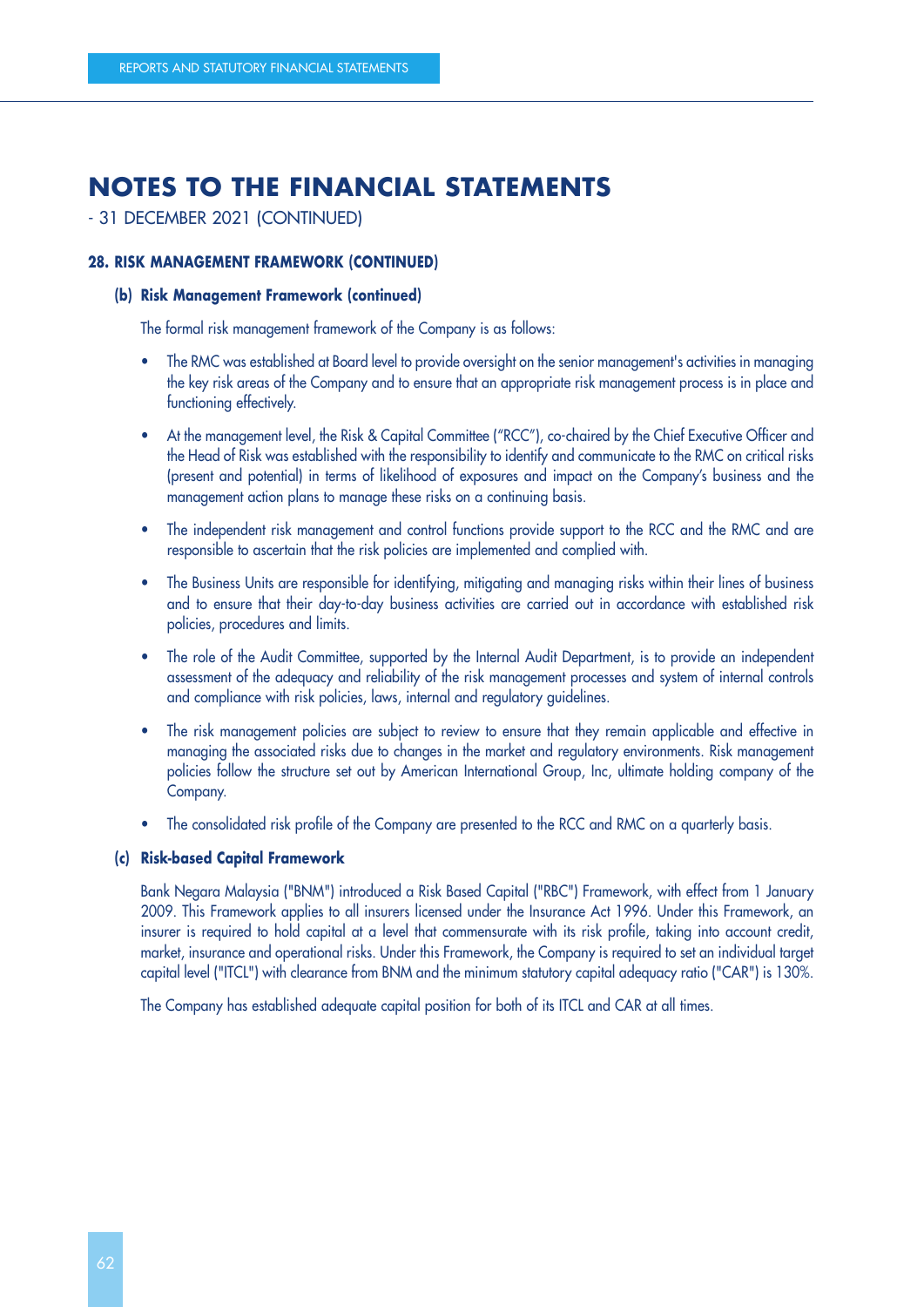## - 31 DECEMBER 2021 (CONTINUED)

### **28. RISK MANAGEMENT FRAMEWORK (CONTINUED)**

### **(c) Risk-based Capital Framework (continued)**

### **RBC approach**

The RBC Framework uses a standardised approach, with prescribed capital risk charge applicable against each of the identified risk areas. Capital is equal to the difference between assets and liabilities of the insurer. The RBC Framework specifies the method of valuation for both assets and liabilities - and essential first step in establishing a base level of risk in the level of adequacy of the capital itself.

Assets are generally required to be valued at fair market value. Insurance liabilities (claims and premium liabilities) are required to be valued by an actuary.

The prescribed capital risk charges are then applied against the values of each of the asset and liability classes, in order to bring the base level of adequacy up to a level considered to provide regulatory security.

#### **(d) Capital Management Plan**

With clearance from BNM, the Board approved and adopted the Capital Management Plan ("CMP") for the Company in line with the requirements set out in the RBC Framework.

The objective of the CMP is to optimise the efficient and effective use of resources in order to maximise the return on equity and to provide an appropriate level of capital to protect the policyholders while taking into account events that can impact the operations and financial resilience of the Company directly or indirectly.

The CMP guides the management of capital in accordance with by the Company's business strategies and organisational requisites that take into account the business and regulatory environment that the Company operates in. In this respect, the Company sets capital targets for both Tier 1 and Tier 2 as defined under the RBC Framework that is above the minimum regulatory requirements.

The management committee responsible for the oversight of the Company's capital management is the Risk & Capital Committee. All proposals on any deviation from capital targets or capital raising exercise must be addressed to and approved by the RMC prior to recommendation to the Board for approval and implementation.

The RBC Framework and Guidelines on Internal Capital Adequacy Assessment Process ("ICAAP") for the insurance industry came into effect on 1 January 2009 and 1 September 2012 respectively. Under the frameworks, the Company has to maintain a capital adequacy level that commensurate with its risk profiles. The minimum capital requirement under the Risk-Based Capital Framework regulated by Bank Negara Malaysia is 130%.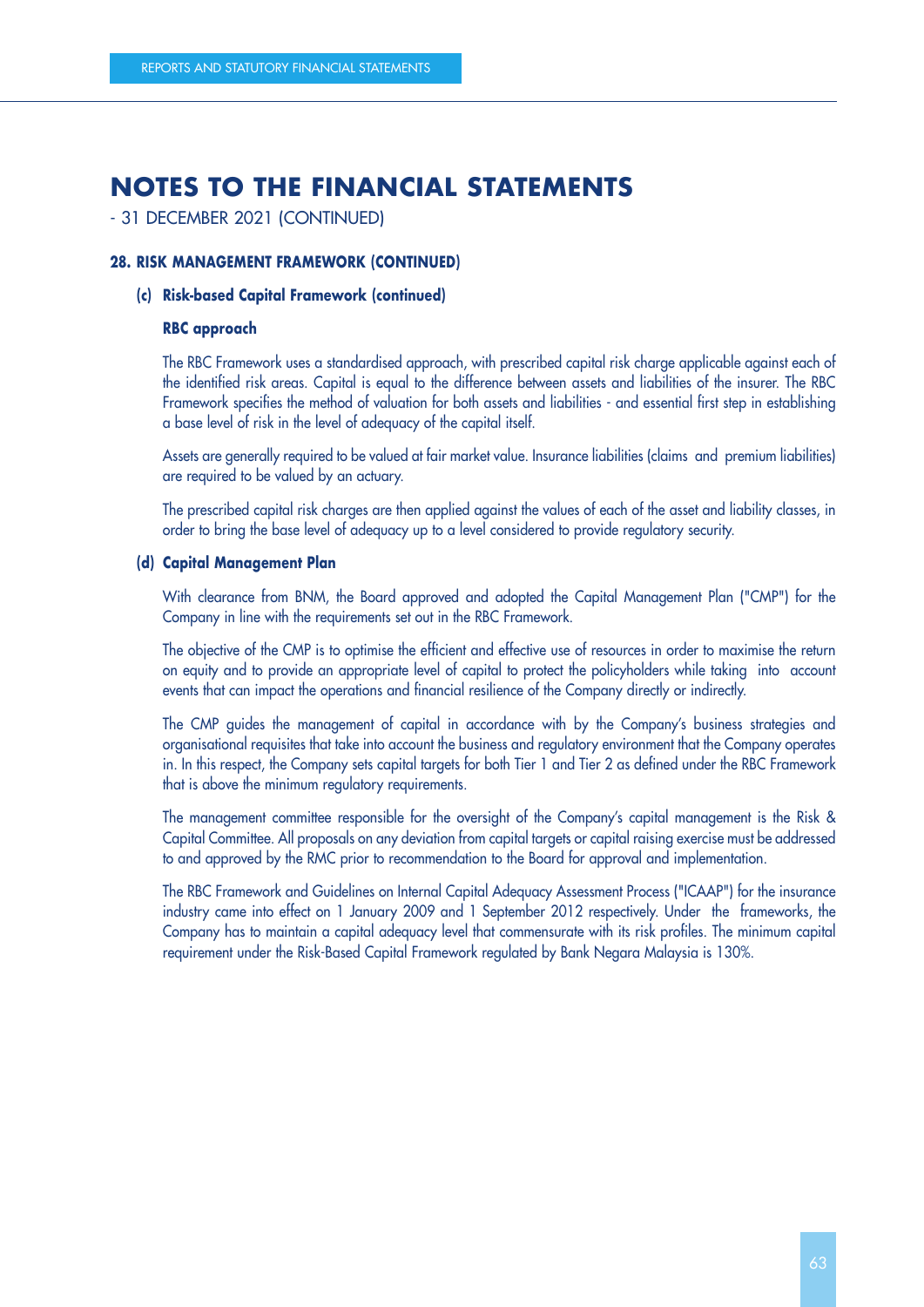## - 31 DECEMBER 2021 (CONTINUED)

### **28. RISK MANAGEMENT FRAMEWORK (CONTINUED)**

### **(d) Capital Management Plan (continued)**

#### **Stress Testing**

The RBC framework also includes a Stress Testing Policy. Stress Tests will be conducted twice a year and as and when required to systematically evaluate the extent by which the Company's capital could withstand market shocks and by which capital will be eroded by the principal risks identified due to exceptional but adverse plausible events and to determine the impact on the performance and financial conditions. The stress tests results together with the counter measures are tabled to the RMC for deliberation and recommendation to the Board for approval. The Stress Tests Result will be submitted to BNM upon request from time to time.

This is consistent with the Company to review and study ITCL every half-year which is consistent to the stress test guidelines.

#### **(e) Asset-Liability Management ("ALM") Framework**

The primary objective of the Company's ALM policy is to ensure that adequate liquid assets are held at all times and to provide satisfactory and consistent earnings on these assets. The Company's ALM is integrated with the management of the financial risks associated with the Company's other financial assets and liabilities not directly associated with insurance. The Company's Investment Committee is primarily responsible for the asset/liability management based on guidelines approved by the Board.

#### **ALM Philosophy**

The primary investment objective of the fixed income portfolios is long-term preservation of capital and to ensure adequate liquidity to meet claims and other expense liabilities as they occur. A secondary investment objective of the fixed income portfolios is yield and return performance while controlling risk.

With respect to the general insurance business where the average duration of the liabilities ranges mostly between two and five years, the fixed income portfolios shall normally be constructed on a laddered basis with a duration target of between two and seven years and a spread of bond maturities out to around 10 years. In normal general insurance market circumstances, the insurance cash flows together with investment income and bond maturities are likely to be sufficient to meet claims payments. When this is not the case, then the fixed income holdings need to be in liquid bonds which can be easily sold to meet such insurance claim payments.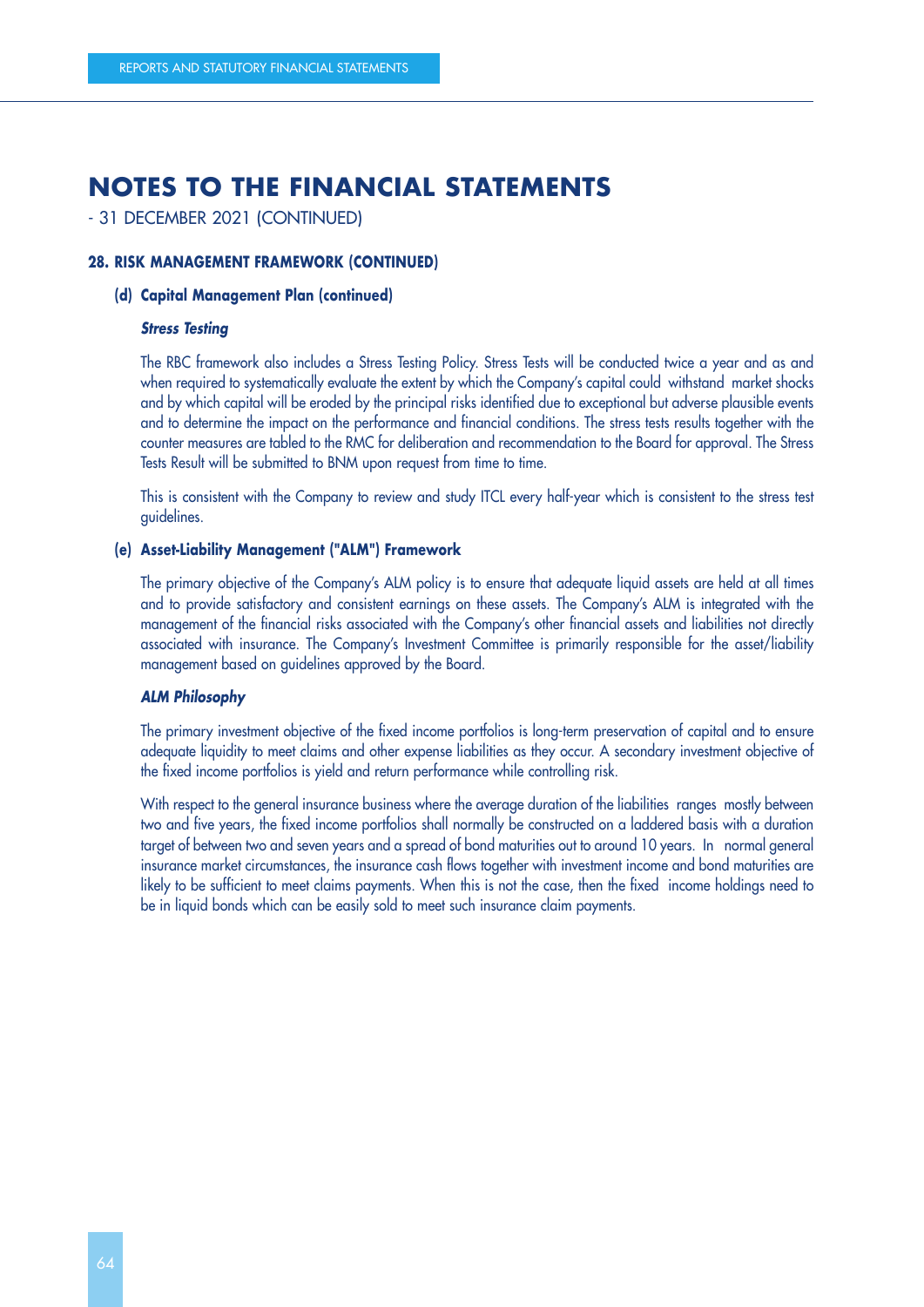- 31 DECEMBER 2021 (CONTINUED)

## **29. INSURANCE RISK**

The risk under any insurance contract is the possibility that the insured event occurs and the uncertainty of the timing and the amount of the resulting claim. By the very nature of an insurance contract, this risk is random and therefore unpredictable.

For a portfolio of insurance contracts where the theory of probability is applied to pricing and reserving, the principal risk that the Company faces under its insurance contracts is that the actual claims and benefit payments exceed the carrying amount of the insurance liabilities. This could occur because the frequency or the severity of claims are greater that estimated. Insurance events are random, and the actual number and amount of claims will vary from year to year from the level established using statistical techniques.

Factors that aggravate insurance risk include lack of risk diversification in terms of type and amount of risk and type of business covered. The Company manages these risks through its underwriting strategy, adequate reinsurance arrangements and proactive claim handling.

### Underwriting policy

The Company has developed its insurance underwriting strategy to diversify the type of insurance risks accepted and within each of these categories to achieve a sufficiently large population of risks to reduce the variability of the expected outcome.

The Company's basic underwriting policy is that each line of business is expected to make an underwriting profit on a stand-alone basis. Each product or line of business has its own detailed underwriting guidelines approved locally and regionally in New York. Underwriting authorities are clearly stipulated for each line of business within each profit center, and audited regularly by the profit center. Underwriting authorities and referral levels relate to both amounts and selection of risks to be covered.

Brief details of the Company's underwriting policy for the main classes of business are as follows:

| Motor                          | Almost all business written consists of comprehensive insurance for private cars, generally sold<br>through agents. The remainder consists of comprehensive cover for light commercial vehicles (C<br>permit) and a very small amount of third party cover for private cars. Motor cycles are not<br>accepted, other than on an accommodation basis. Cover is declined for vehicle models subject to<br>high theft rates. A list of such vehicles (based on the Company's own experience) is monitored<br>monthly and updated for underwriters at regular intervals. Rating is strictly in accordance with<br>the BNM tariff and guidelines. Loadings are not generally applied, other than on risks which<br>require referral (eg. young drivers, high value vehicles). |
|--------------------------------|--------------------------------------------------------------------------------------------------------------------------------------------------------------------------------------------------------------------------------------------------------------------------------------------------------------------------------------------------------------------------------------------------------------------------------------------------------------------------------------------------------------------------------------------------------------------------------------------------------------------------------------------------------------------------------------------------------------------------------------------------------------------------|
| Accident & Health<br>(''AAH'') | The Company's A&H business comprises travel insurance, personal accident policies (both group<br>and individual), and a relatively small amount of health cover, which are generally packaged<br>products.                                                                                                                                                                                                                                                                                                                                                                                                                                                                                                                                                               |
| <b>Commercial Lines</b>        | All accounts are individually underwritten, other than combined packages which are available on<br>a pre-underwritten basis. Rating for property business is on a tariff basis.                                                                                                                                                                                                                                                                                                                                                                                                                                                                                                                                                                                          |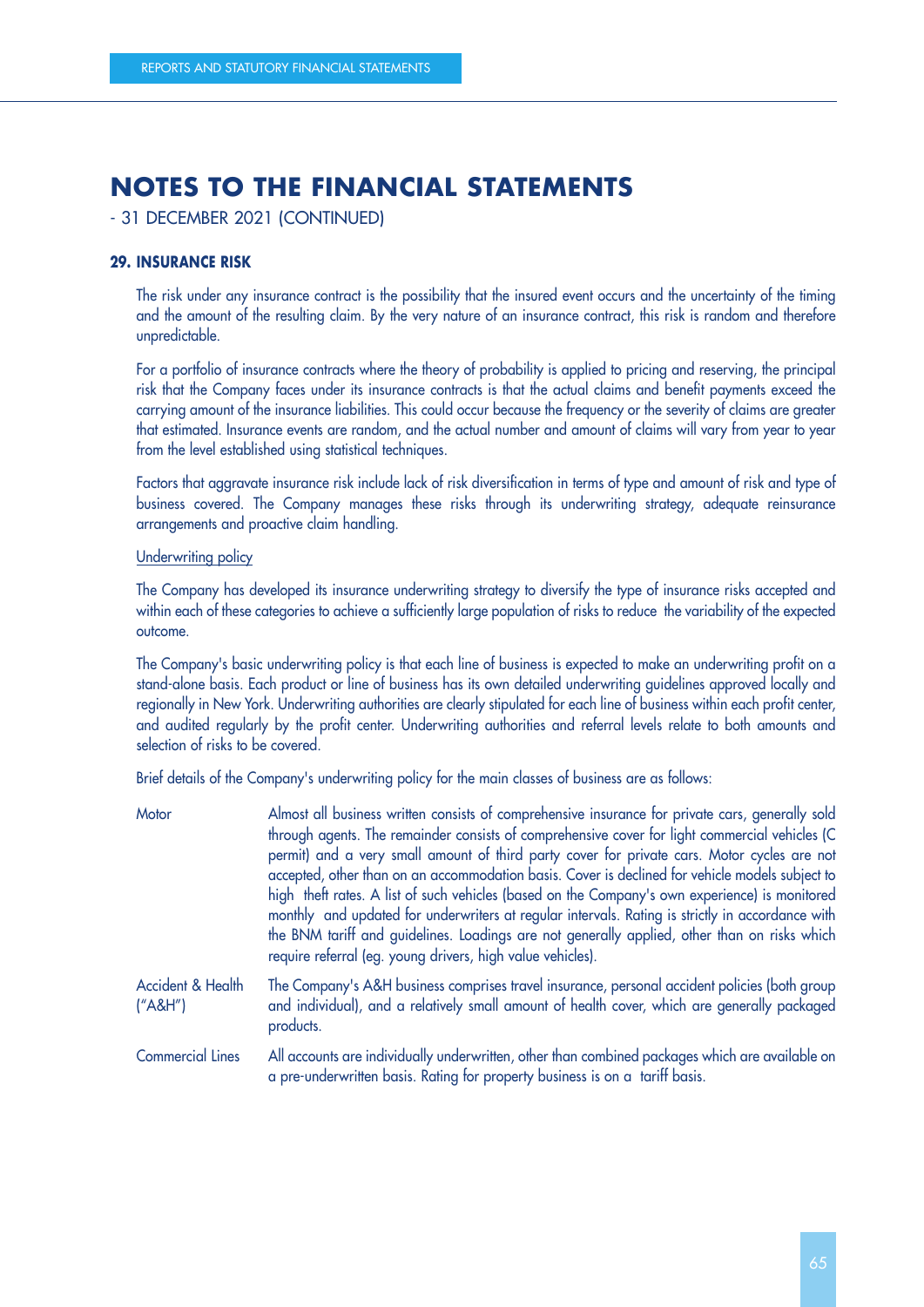- 31 DECEMBER 2021 (CONTINUED)

## **29. INSURANCE RISK (CONTINUED)**

#### **Reinsurance**

Reinsurance is used to limit the Company's exposure to losses by ceding risk with reinsurers providing high security.

AIG, Inc. formed the American International Overseas Association (the "Association"), a Bermuda unincorporated association, in 1976 as the pooling mechanism for AIG Inc.'s international general insurance operations. At the time of forming the Association, the member companies entered into a reinsurance agreement governing the insurance business pooled in the Association. The member companies of the Association are National Union Fire Insurance Company of Pittsburgh, Pa., American Home Assurance Company, and New Hampshire Insurance Company. The member companies of the Association act as the Company's immediate reinsurer for all of the Company's treaty reinsurance

In the ordinary course of business, the Company also cedes facultative reinsurance to other insurance companies in order to further limit the Company's exposure to losses.

#### Claims management

Proactive claims handling procedures are followed to investigate and adjust claims thereby preventing settlement of dubious or fraudulent claims.

The Company's claims reserving policy is to promptly establish a realistic case reserve based on all available factual information in order to produce a best estimate of the total ultimate payment of the claim. In addition, emphasis is placed on the need for consistency and stability of the reserving process, as case estimates are used in the Incurred but not reported ("IBNR") projections. The IBNR estimates are assessed by the external actuary appointed by the management.

Where there is insufficient information to set a case reserve when the claim file is first opened, a nominal initial reserve is established, equal to the average claim payment in the previous year for that class of business. As soon as additional information is received, the initial reserve is then updated.

Open claim files are reviewed at regular intervals, and reserves are adjusted whenever additional information is received. In addition, all open files are reviewed annually.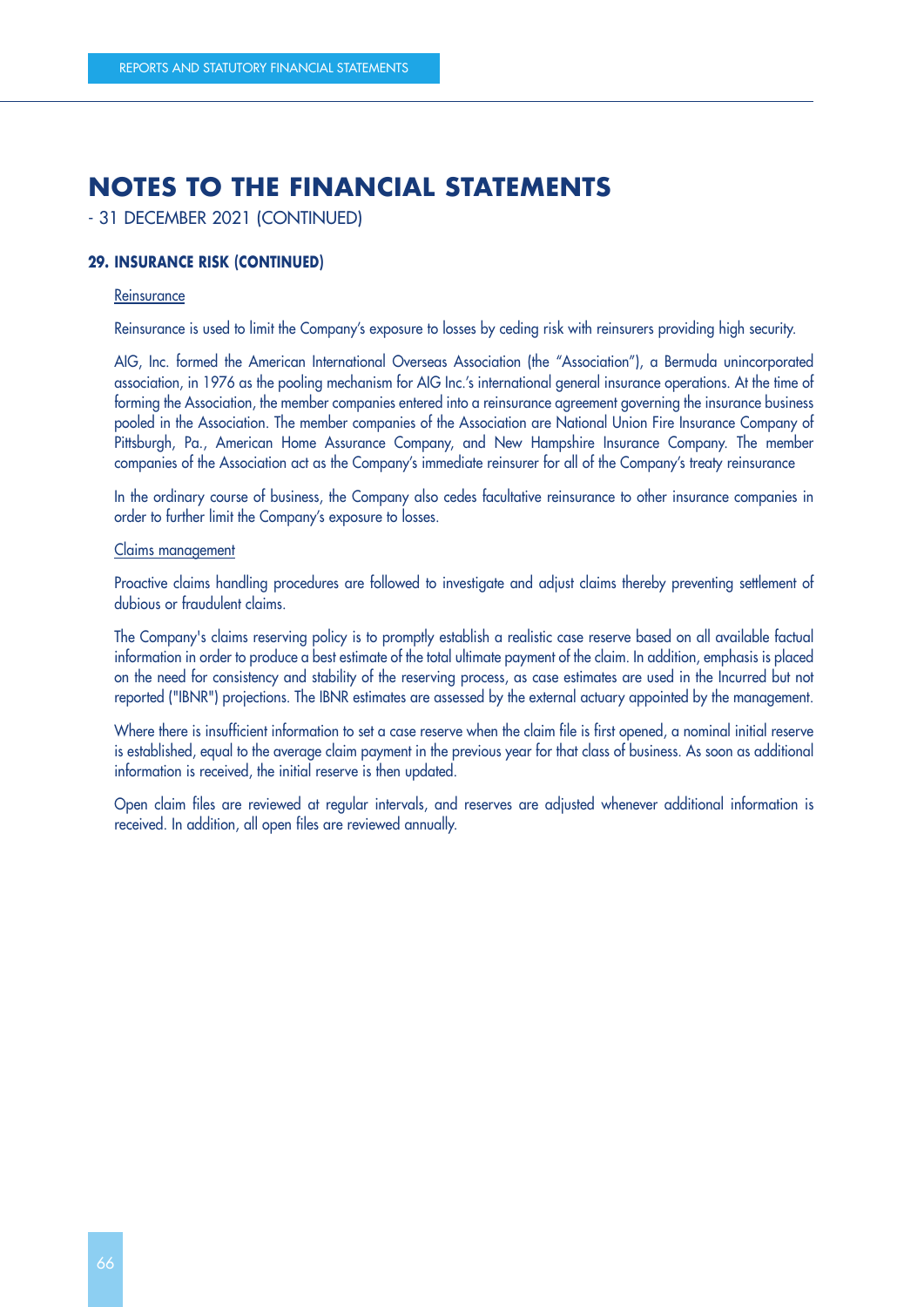- 31 DECEMBER 2021 (CONTINUED)

### **29. INSURANCE RISK (CONTINUED)**

## **Diversification**

Diversification is accomplished by achieving sufficiently large population of risks to reduce the variability of the expected outcome. The diversification strategy seeks to ensure that underwritten risks are well diversified in terms of type and amount of risk, industry and geography.

The Company has an objective to control and minimise insurance risk, to reduce volatility of operating profits. The Company manages insurance risk through the following mechanisms:

- The use and maintenance of sophisticated management information systems that provide up-to-date, accurate and reliable data on risk exposure at any point in time.
- \* Guidelines are issued for concluding insurance contracts and assuming insurance risks.
- \* Proactive claims handling procedures are followed to investigate and adjust claims thereby preventing settlement of fraudulent claims.
- \* Reinsurance is used to limit the Company's exposure to large claims by placing risk with reinsurers providing high security.

The concentration of insurance risk before and after reinsurance (based on insurance contract liabilities) in relation to the type of risk accepted is summarised below:

|    | <b>Gross</b>               | <b>Reinsurance</b>                                   | <b>Net</b><br><b>RM'000</b>                             |
|----|----------------------------|------------------------------------------------------|---------------------------------------------------------|
|    |                            |                                                      |                                                         |
|    |                            |                                                      |                                                         |
|    |                            |                                                      | 235,418                                                 |
|    |                            |                                                      | 134,719                                                 |
|    | 65,483                     | (35, 200)                                            | 30,283                                                  |
|    | 553,558                    | (228, 165)                                           | 325,393                                                 |
| 12 | 1,162,686                  | (436, 873)                                           | 725,813                                                 |
|    | <b>Gross</b>               | <b>Reinsurance</b>                                   | <b>Net</b>                                              |
|    |                            |                                                      | <b>RM'000</b>                                           |
|    |                            |                                                      |                                                         |
|    |                            |                                                      |                                                         |
|    | 285,537                    | (4,769)                                              | 280,768                                                 |
|    | 215,439                    | (125, 541)                                           | 89,898                                                  |
|    | 90,055                     | (65, 272)                                            | 24,783                                                  |
|    | 471,868                    | (187,686)                                            | 284,182                                                 |
|    | <b>Note</b><br><b>Note</b> | <b>RM'000</b><br>239,257<br>304,388<br><b>RM'000</b> | <b>RM'000</b><br>(3,839)<br>(169, 669)<br><b>RM'000</b> |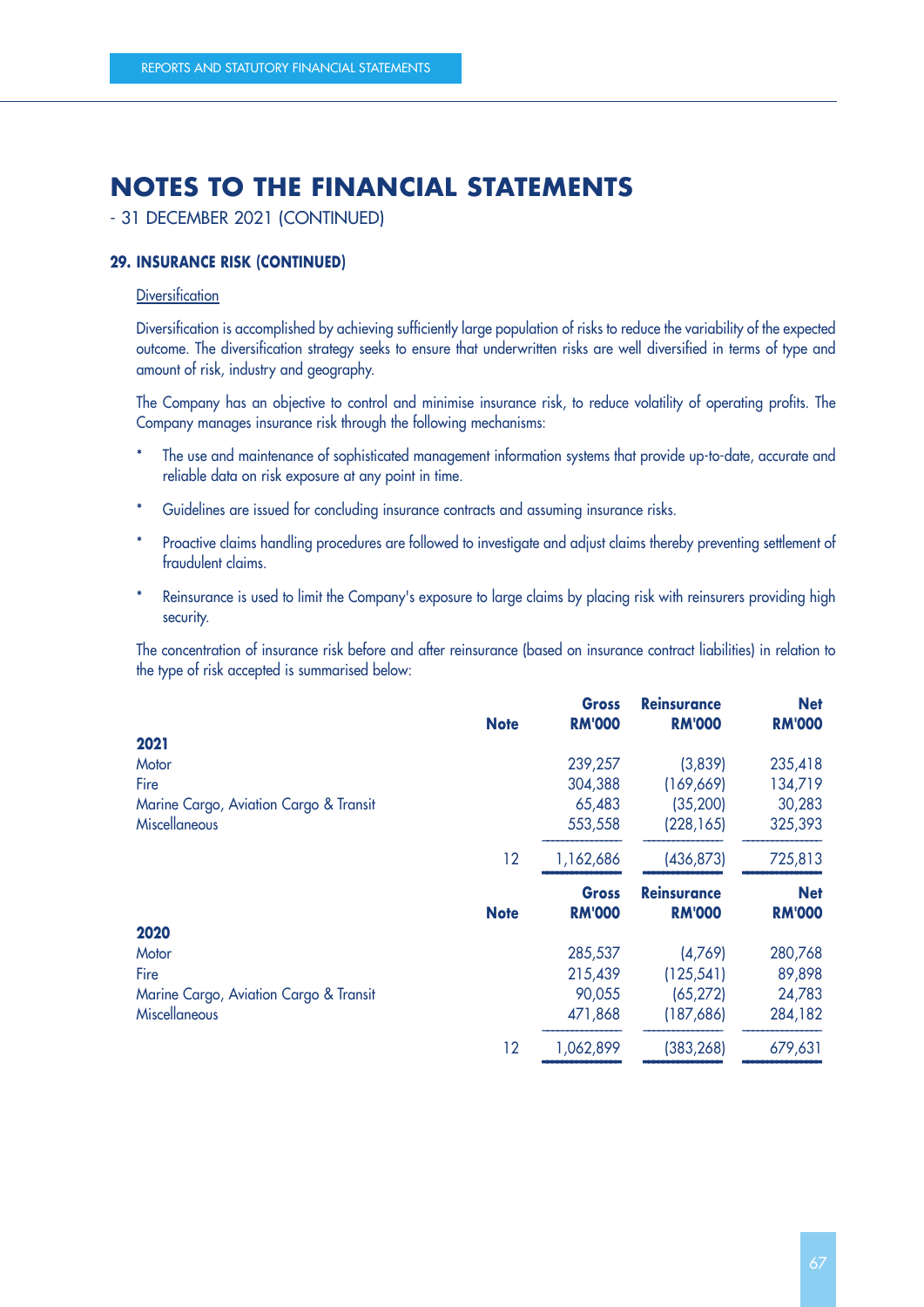- 31 DECEMBER 2021 (CONTINUED)

### **29. INSURANCE RISK (CONTINUED)**

### Key Assumptions

The principal assumptions underlying the estimation of liabilities is that the Company's future claims development will follow a similar pattern to past claims development experience. This includes assumptions in respect of loss development pattern and loss ratio movement.

Additional qualitative judgments are used to assess the extent to which past trends may not apply in the future, for example, isolated occurrence, changes in market factors such as public attitude to claiming, economic conditions, as well as internal factors, such as, portfolio mix, policy conditions and claims handling procedures. Judgement is further used to assess the extent to which external factors, such as, judicial decisions and government legislation affect the estimates. The valuation of claims and premium liabilities as at 31 December 2021 have taken into account the COVID-19 impact.

#### **Sensitivities**

The general insurance claim liabilities are sensitive to the key assumptions shown below. It has not been possible to quantify the sensitivity of certain assumptions, such as, legislative changes or uncertainty in the estimation process.

The analysis below is performed for reasonably possible movements in key assumptions with all other assumptions held constant, showing the impact on gross and net liabilities, profit before taxation and equity. The correlation of assumptions will have a significant effect in determining the ultimate claims liabilities, but to demonstrate the impact due to changes in assumptions, assumptions had to be changed on an individual basis. It should be noted that movements on these assumptions are non-linear.

| 2021              | Changes in<br>assumptions | Impact<br>of gross<br>liabilities<br><b>RM'000</b> | Impact<br>of net<br>liabilities<br><b>RM'000</b> | Impact<br>on profit<br>before tax<br><b>RM'000</b> | Impact on<br>equity<br><b>RM'000</b> |
|-------------------|---------------------------|----------------------------------------------------|--------------------------------------------------|----------------------------------------------------|--------------------------------------|
| Loss Development  | $+1.5%$                   | 45,314                                             | 36,351                                           | (36, 351)                                          | (27,627)                             |
|                   | $+1.0%$                   | 30,209                                             | 24,234                                           | (24, 234)                                          | (18, 418)                            |
|                   | $+0.5%$                   | 15,105                                             | 12,117                                           | (12, 117)                                          | (9, 209)                             |
| <b>Loss Ratio</b> | $+1.5%$                   | 100,706                                            | 75,889                                           | (75, 889)                                          | (57,676)                             |
|                   | $+1.0%$                   | 67,137                                             | 50,593                                           | (50, 593)                                          | (38, 451)                            |
|                   | $+0.5%$                   | 33,569                                             | 25,296                                           | (25, 296)                                          | (19, 225)                            |
| 2020              | Changes in<br>assumptions | Impact<br>of gross<br>liabilities<br><b>RM'000</b> | Impact<br>of net<br>liabilities<br><b>RM'000</b> | Impact<br>on profit<br>before tax<br><b>RM'000</b> | Impact on<br>equity<br><b>RM'000</b> |
| Loss Development  | $+1.5%$                   | 45,179                                             | 35,832                                           | (35, 832)                                          | (27, 232)                            |
|                   | $+1.0%$                   | 30,119                                             | 23,888                                           | (23, 888)                                          | (18, 155)                            |
|                   | $+0.5%$                   | 15,060                                             | 11,944                                           | (11, 944)                                          | (9,077)                              |
| <b>Loss Ratio</b> | $+1.5%$                   | 97,884                                             | 73,321                                           | (73, 321)                                          | (55, 724)                            |
|                   | $+1.0%$                   | 65,256                                             | 48,880                                           | (48, 880)                                          | (37, 149)                            |
|                   | $+0.5%$                   | 32,628                                             | 24,440                                           | (24, 440)                                          | (18, 575)                            |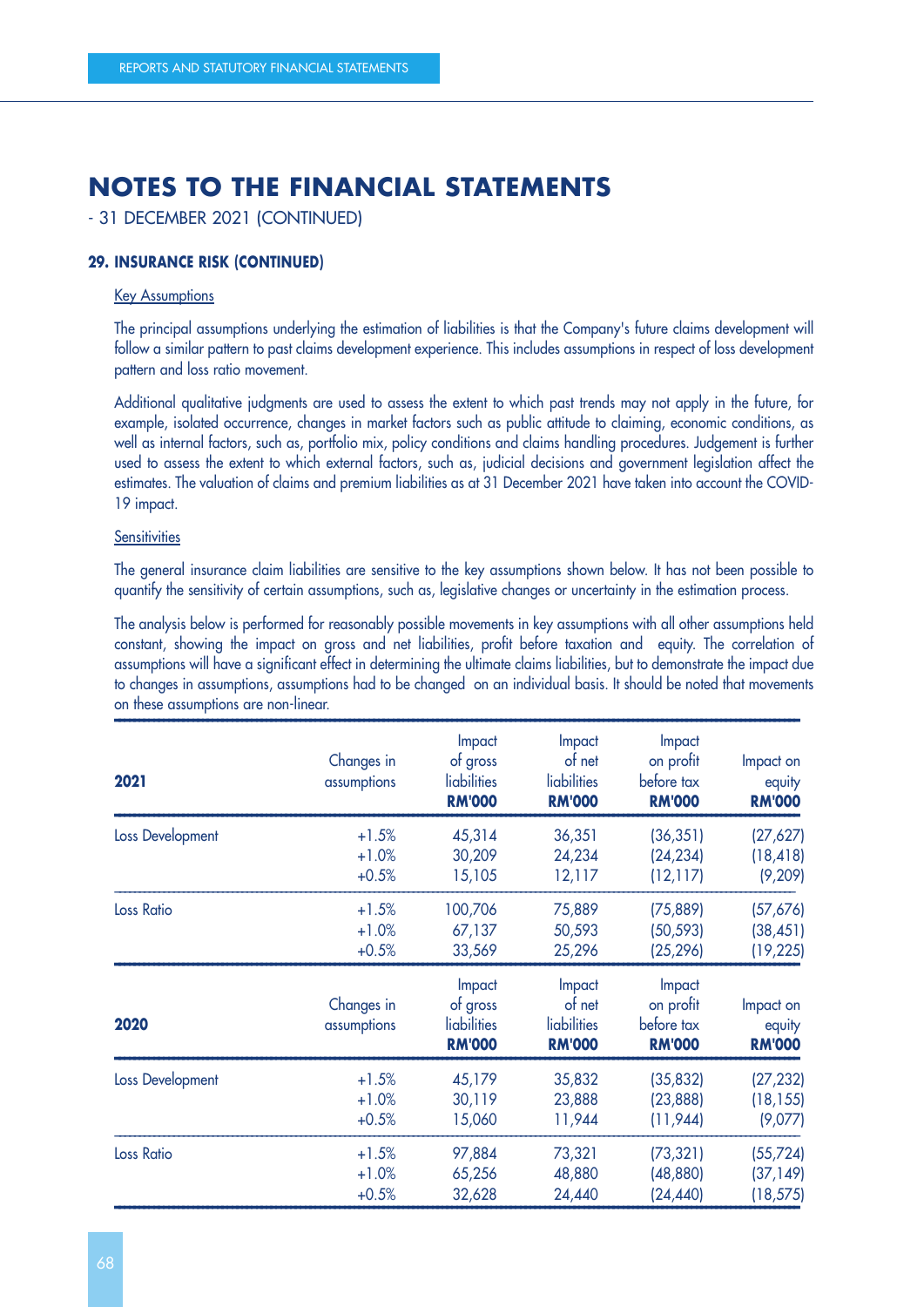- 31 DECEMBER 2021 (CONTINUED)

### **29. INSURANCE RISK (CONTINUED)**

## Claims development table

The following tables show the estimate of cumulative incurred claims, including both claims notified and IBNR reserves for each successive accident year at each date of the statement of financial position, together with cumulative payments to-date.

In setting provisions for claims, the Company gives consideration to the probability and magnitude of future experience being more adverse than assumed and exercises a degree of caution in setting reserves when there is considerable uncertainty. In general, the uncertainty associated with the ultimate claims experience in an accident year is greatest when the accident year is at an early stage of development. As claims develop and the ultimate cost of claims becomes more certain.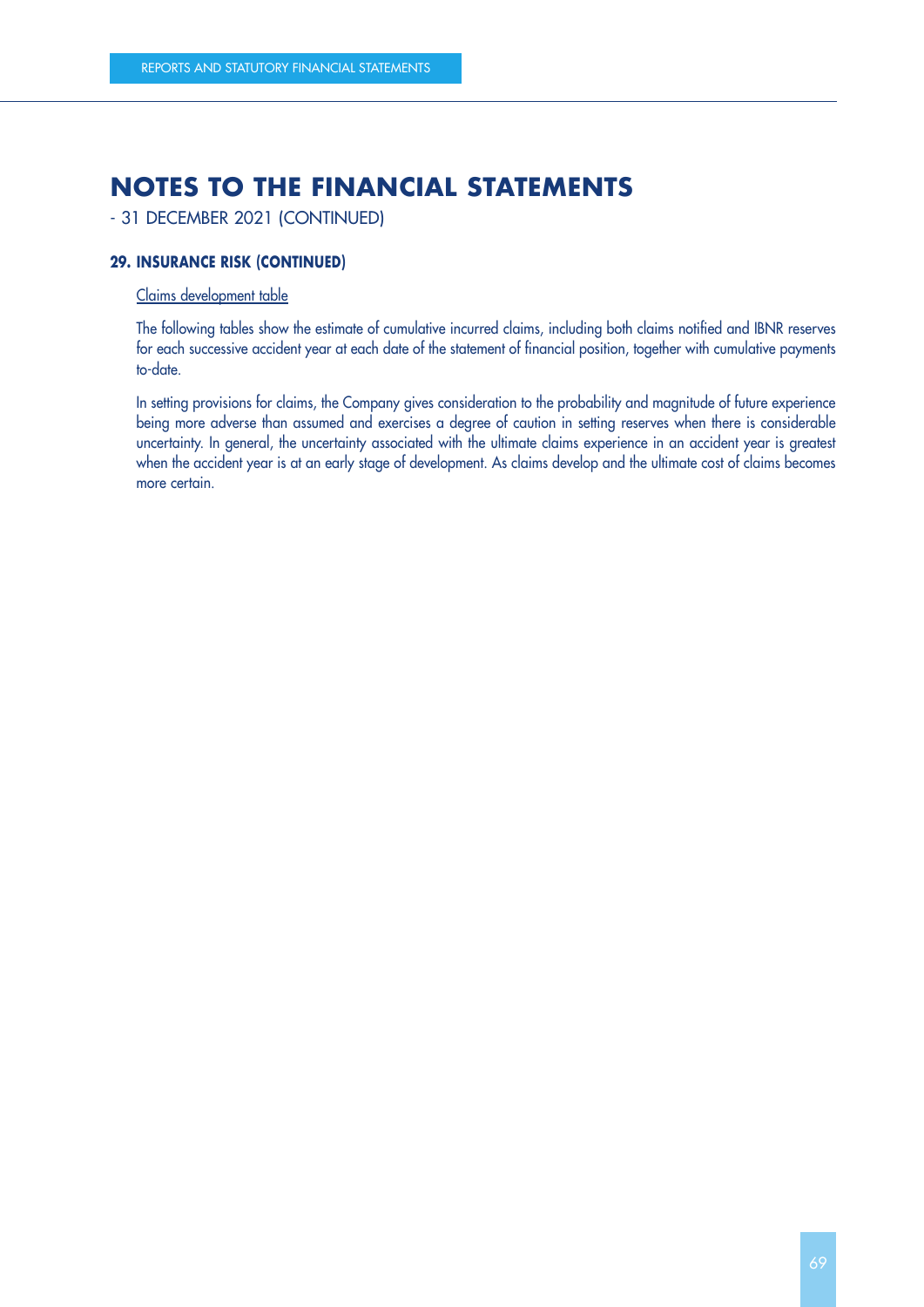- 31 DECEMBER 2021 (CONTINUED)

# **29. INSURANCE RISK (CONTINUED)**

Claims Development table (continued)

**Gross Insurance Contract Liabilities for 31 December 2021:**

| <b>Accident year</b>                                                                  | Before 2016   | 2016          | 2017          | 2018          | 2019          | 2020          | 2021          | <b>Total</b>  |
|---------------------------------------------------------------------------------------|---------------|---------------|---------------|---------------|---------------|---------------|---------------|---------------|
|                                                                                       | <b>RM'000</b> | <b>RM'000</b> | <b>RM'000</b> | <b>RM'000</b> | <b>RM'000</b> | <b>RM'000</b> | <b>RM'000</b> | <b>RM'000</b> |
| At end of accident year                                                               |               | 326,777       | 326,176       | 354,414       | 478,935       | 322,928       | 325,270       |               |
| One year later                                                                        |               | 316,708       | 338,952       | 315,455       | 508,975       | 351,623       |               |               |
| Two years later                                                                       |               | 300,782       | 324,480       | 342,267       | 485,740       |               |               |               |
| Three years later                                                                     |               | 295,850       | 318,690       | 332,863       |               |               |               |               |
| Four years later                                                                      |               | 294,534       | 311,879       |               |               |               |               |               |
| Five years later                                                                      |               | 294,739       |               |               |               |               |               |               |
| <b>Current estimate of</b>                                                            |               |               |               |               |               |               |               |               |
| cumulative claims incurred                                                            |               | 294,739       | 311,879       | 332,863       | 485,740       | 351,623       | 325,270       |               |
| At end of accident year                                                               |               | 171,274       | 154,397       | 164,107       | 201,840       | 110,593       | 86,885        |               |
| One year later                                                                        |               | 248,760       | 248,335       | 249,100       | 305,908       | 154,296       |               |               |
| Two years later                                                                       |               | 271,387       | 276,228       | 268,239       | 374,397       |               |               |               |
| Three years later                                                                     |               | 279,687       | 282,952       | 277,817       |               |               |               |               |
| Four years later                                                                      |               | 281,232       | 290,002       |               |               |               |               |               |
| Five years later                                                                      |               | 282,465       |               |               |               |               |               |               |
| <b>Cumulative payments to - date</b>                                                  |               | 282,465       | 290,002       | 277,817       | 374,397       | 154,296       | 86,885        |               |
| <b>Gross general insurance</b><br>outstanding liabilities                             |               |               |               |               |               |               |               |               |
| (direct and facultative)                                                              | 18,283        | 12,274        | 21,877        | 55,046        | 111,343       | 197,327       | 238,385       | 654,535       |
| <b>Gross general insurance</b><br>outstanding liabilities                             |               |               |               |               |               |               |               |               |
| (treaty & MMIP)                                                                       |               |               |               |               |               |               |               | 20,198        |
| <b>Best estimate of claims liabilities</b>                                            |               |               |               |               |               |               |               | 674,733       |
| <b>Claims handling expenses</b>                                                       |               |               |               |               |               |               |               | 15,900        |
| Fund PRAD at 75% confidence level                                                     |               |               |               |               |               |               |               | 94,803        |
|                                                                                       |               |               |               |               |               |               |               |               |
| Gross insurance contract liabilities per statement of financial position (Note 12(i)) |               |               |               |               |               |               |               | 785,436       |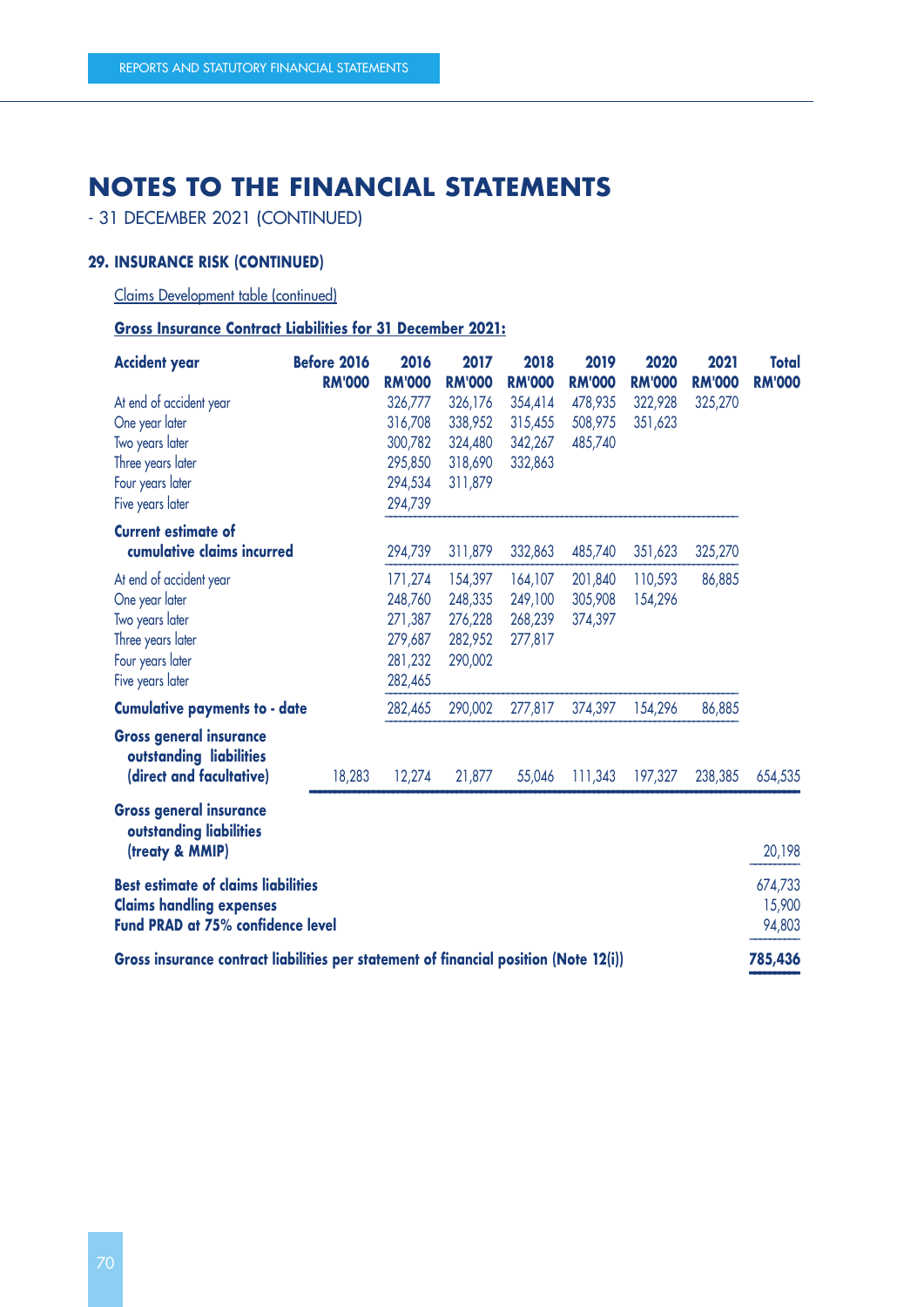- 31 DECEMBER 2021 (CONTINUED)

### **29. INSURANCE RISK (CONTINUED)**

Claims Development table (continued)

**Net Insurance Contract Liabilities for 31 December 2021:**

| <b>Accident year</b>                                                                | <b>Before 2016</b> | 2016          | 2017          | 2018          | 2019          | 2020          | 2021          | <b>Total</b>  |
|-------------------------------------------------------------------------------------|--------------------|---------------|---------------|---------------|---------------|---------------|---------------|---------------|
|                                                                                     | <b>RM'000</b>      | <b>RM'000</b> | <b>RM'000</b> | <b>RM'000</b> | <b>RM'000</b> | <b>RM'000</b> | <b>RM'000</b> | <b>RM'000</b> |
| At end of accident year                                                             |                    | 282,890       | 270,722       | 305,265       | 338,527       | 231,610       | 206,123       |               |
| One year later                                                                      |                    | 277,947       | 269,004       | 280,898       | 335,949       | 243,098       |               |               |
| Two years later                                                                     |                    | 264,063       | 259,382       | 292,739       | 335,889       |               |               |               |
| Three years later                                                                   |                    | 261,525       | 256,587       | 288,354       |               |               |               |               |
| Four years later                                                                    |                    | 260,413       | 255,964       |               |               |               |               |               |
| Five years later                                                                    |                    | 260,345       |               |               |               |               |               |               |
| <b>Current estimate of</b>                                                          |                    |               |               |               |               |               |               |               |
| cumulative claims incurred                                                          |                    | 260,345       | 255,964       | 288,354       | 335,889       | 243,098       | 206,123       |               |
| At end of accident year                                                             |                    | 162,509       | 147,238       | 157,461       | 173,489       | 106,297       | 82,537        |               |
| One year later                                                                      |                    | 230,032       | 219,576       | 232,268       | 252,306       | 145,236       |               |               |
| Two years later                                                                     |                    | 243,963       | 235,448       | 249,170       | 273,655       |               |               |               |
| Three years later                                                                   |                    | 249,971       | 240,441       | 256,422       |               |               |               |               |
| Four years later                                                                    |                    | 251,124       | 242,452       |               |               |               |               |               |
| Five years later                                                                    |                    | 252,063       |               |               |               |               |               |               |
| <b>Cumulative payments to - date</b>                                                |                    | 252,063       | 242,452       | 256,422       | 273,655       | 145,236       | 82,537        |               |
| <b>Net general insurance</b><br>outstanding liabilities                             |                    |               |               |               |               |               |               |               |
| (direct and facultative)                                                            | 9,243              | 8,282         | 13,512        | 31,932        | 62,234        | 97,862        | 123,586       | 346,651       |
| <b>Net general insurance</b><br>outstanding liabilities<br>(treaty & MMIP)          |                    |               |               |               |               |               |               | 20,198        |
|                                                                                     |                    |               |               |               |               |               |               |               |
| <b>Best estimate of claims liabilities</b>                                          |                    |               |               |               |               |               |               | 366,849       |
| <b>Claims handling expenses</b>                                                     |                    |               |               |               |               |               |               | 15,900        |
| Fund PRAD at 75% confidence level                                                   |                    |               |               |               |               |               |               | 45,987        |
| Net insurance contract liabilities per statement of financial position (Note 12(i)) |                    |               |               |               |               |               |               | 428,736       |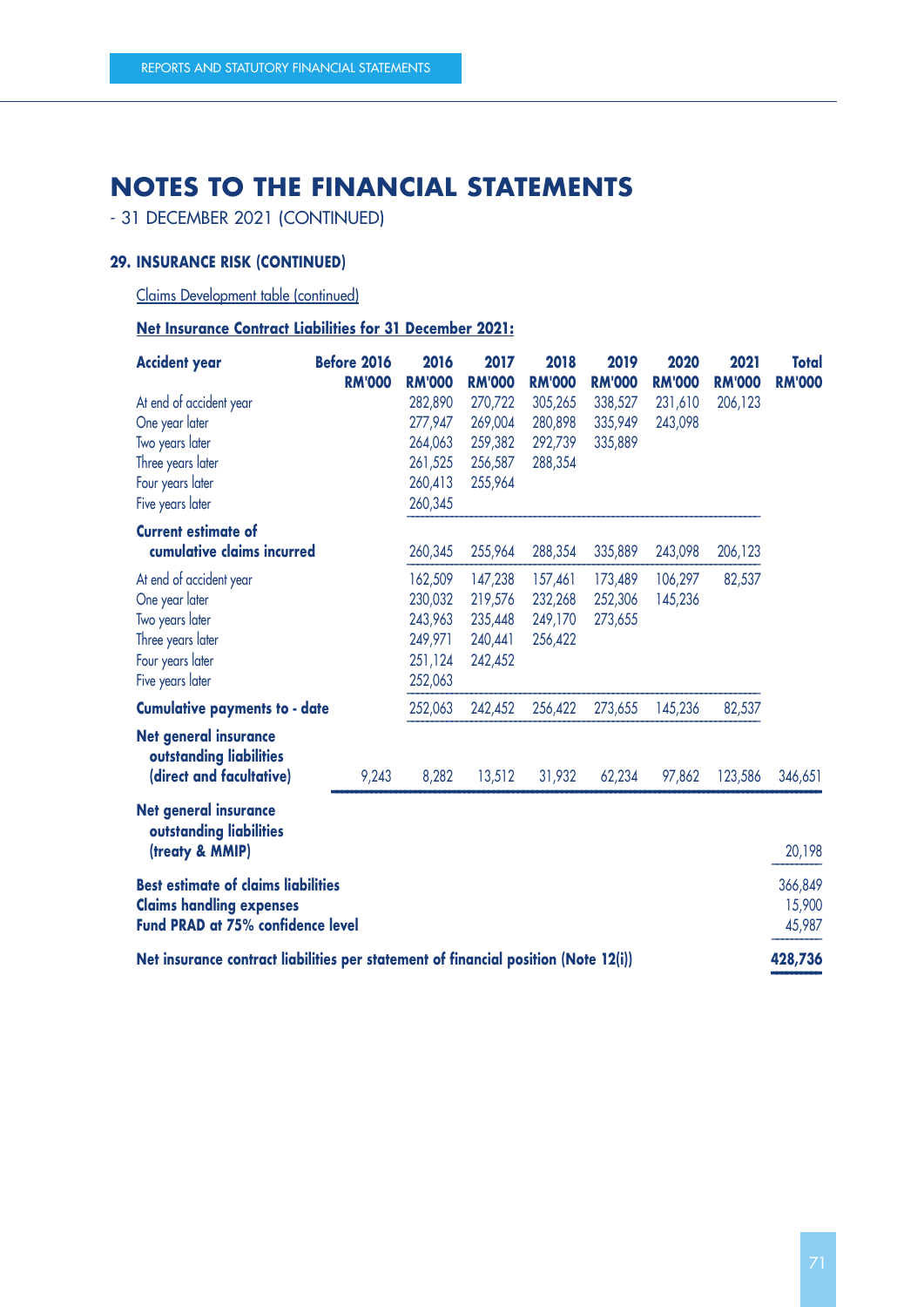- 31 DECEMBER 2021 (CONTINUED)

### **29. INSURANCE RISK (CONTINUED)**

Claims Development table (continued)

**Gross Insurance Contract Liabilities for 31 December 2020:**

| <b>Accident year</b>                                                                  | <b>Before 2015</b> | 2015          | 2016          | 2017          | 2018          | 2019          | 2020          | <b>Total</b>  |
|---------------------------------------------------------------------------------------|--------------------|---------------|---------------|---------------|---------------|---------------|---------------|---------------|
|                                                                                       | <b>RM'000</b>      | <b>RM'000</b> | <b>RM'000</b> | <b>RM'000</b> | <b>RM'000</b> | <b>RM'000</b> | <b>RM'000</b> | <b>RM'000</b> |
| At end of accident year                                                               |                    | 302,706       | 326,777       | 326,176       | 354,414       | 478,935       | 322,928       |               |
| One year later                                                                        |                    | 295,284       | 316,708       | 338,952       | 315,455       | 508,975       |               |               |
| Two years later                                                                       |                    | 302,200       | 300,782       | 324,480       | 342,267       |               |               |               |
| Three years later                                                                     |                    | 302,977       | 295,850       | 318,690       |               |               |               |               |
| Four years later                                                                      |                    | 295,215       | 294,534       |               |               |               |               |               |
| Five years later                                                                      |                    | 297,675       |               |               |               |               |               |               |
| <b>Current estimate of</b>                                                            |                    |               |               |               |               |               |               |               |
| cumulative claims incurred                                                            |                    | 297,675       | 294,534       | 318,690       | 342,267       | 508,975       | 322,928       |               |
| At end of accident year                                                               |                    | 137,751       | 171,274       | 154,397       | 164,107       | 201,840       | 110,593       |               |
| One year later                                                                        |                    | 236,291       | 248,760       | 248,335       | 249,100       | 305,908       |               |               |
| Two years later                                                                       |                    | 261,292       | 271,387       | 276,228       | 268,239       |               |               |               |
| Three years later                                                                     |                    | 280,528       | 279,687       | 282,952       |               |               |               |               |
| Four years later                                                                      |                    | 285,706       | 281,232       |               |               |               |               |               |
| Five years later                                                                      |                    | 289,649       |               |               |               |               |               |               |
| <b>Cumulative payments to-date</b>                                                    |                    | 289,649       | 281,232       | 282,952       | 268,239       | 305,908       | 110,593       |               |
| <b>Gross general insurance</b><br>outstanding liabilities<br>(direct and facultative) | 15,058             | 8,026         | 13,302        | 35,738        | 74,028        | 203,067       | 212,335       | 561,554       |
| <b>Gross general insurance</b><br>outstanding liabilities<br>(treaty & MMIP)          |                    |               |               |               |               |               |               | 25,069        |
|                                                                                       |                    |               |               |               |               |               |               |               |
| <b>Best estimate of claims liabilities</b>                                            |                    |               |               |               |               |               |               | 586,623       |
| <b>Claims handling expenses</b><br>Fund PRAD at 75% confidence level                  |                    |               |               |               |               |               |               | 13,407        |
|                                                                                       |                    |               |               |               |               |               |               | 78,209        |
| Gross insurance contract liabilities per statement of financial position (Note 12(i)) |                    |               |               |               |               |               |               | 678,239       |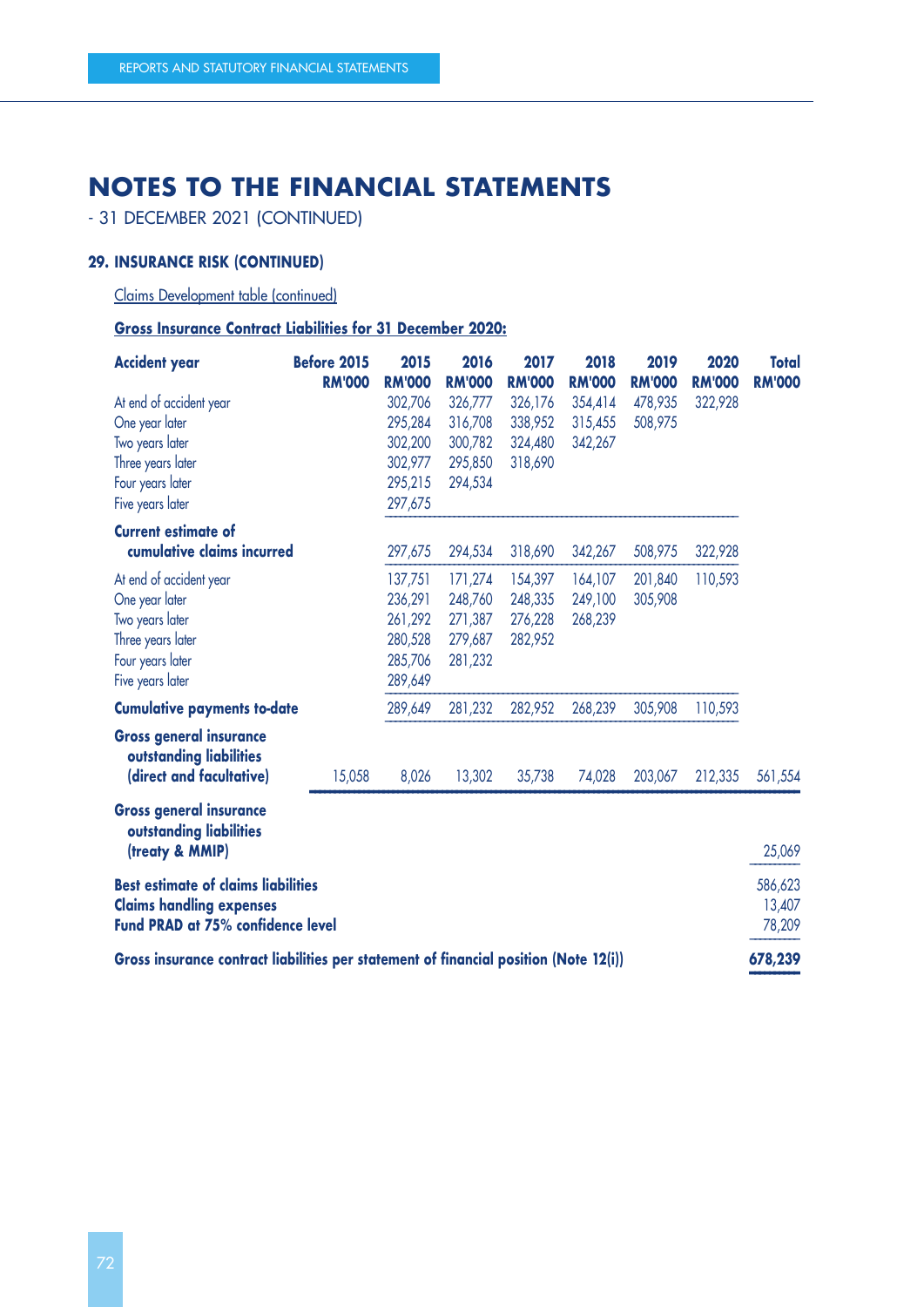- 31 DECEMBER 2021 (CONTINUED)

### **29. INSURANCE RISK (CONTINUED)**

Claims Development table (continued)

**Net Insurance Contract Liabilities for 31 December 2020:**

| <b>Accident year</b>                                                                | <b>Before 2015</b> | 2015          | 2016          | 2017          | 2018          | 2019          | 2020          | <b>Total</b>  |
|-------------------------------------------------------------------------------------|--------------------|---------------|---------------|---------------|---------------|---------------|---------------|---------------|
|                                                                                     | <b>RM'000</b>      | <b>RM'000</b> | <b>RM'000</b> | <b>RM'000</b> | <b>RM'000</b> | <b>RM'000</b> | <b>RM'000</b> | <b>RM'000</b> |
| At end of accident year                                                             |                    | 263,953       | 282,890       | 270,722       | 305,265       | 338,527       | 231,610       |               |
| One year later                                                                      |                    | 260,547       | 277,947       | 269,004       | 280,898       | 335,949       |               |               |
| Two years later                                                                     |                    | 258,261       | 264,063       | 259,382       | 292,739       |               |               |               |
| Three years later                                                                   |                    | 255,808       | 261,525       | 256,587       |               |               |               |               |
| Four years later                                                                    |                    | 252,872       | 260,413       |               |               |               |               |               |
| Five years later                                                                    |                    | 252,654       |               |               |               |               |               |               |
| <b>Current estimate of</b>                                                          |                    |               |               |               |               |               |               |               |
| cumulative claims incurred                                                          |                    | 252,654       | 260,413       | 256,587       | 292,739       | 335,949       | 231,610       |               |
| At end of accident year                                                             |                    | 128,764       | 162,509       | 147,238       | 157,461       | 173,489       | 106,297       |               |
| One year later                                                                      |                    | 211,204       | 230,032       | 219,576       | 232,268       | 252,306       |               |               |
| Two years later                                                                     |                    | 229,568       | 243,963       | 235,448       | 249,170       |               |               |               |
| Three years later                                                                   |                    | 240,919       | 249,971       | 240,441       |               |               |               |               |
| Four years later                                                                    |                    | 246,317       | 251,124       |               |               |               |               |               |
| Five years later                                                                    |                    | 247,282       |               |               |               |               |               |               |
| <b>Cumulative payments to-date</b>                                                  |                    | 247,282       | 251,124       | 240,441       | 249,170       | 252,306       | 106,297       |               |
| <b>Net general insurance</b><br>outstanding liabilities                             |                    |               |               |               |               |               |               |               |
| (direct and facultative)                                                            | 7,068              | 5,372         | 9,289         | 16,146        | 43,569        | 83,643        | 125,313       | 290,400       |
| <b>Net general insurance</b><br>outstanding liabilities<br>(treaty & MMIP)          |                    |               |               |               |               |               |               | 25,069        |
|                                                                                     |                    |               |               |               |               |               |               |               |
| <b>Best estimate of claims liabilities</b>                                          |                    |               |               |               |               |               |               | 315,469       |
| <b>Claims handling expenses</b>                                                     |                    |               |               |               |               |               |               | 13,407        |
| Fund PRAD at 75% confidence level                                                   |                    |               |               |               |               |               |               | 35,187        |
| Net insurance contract liabilities per statement of financial position (Note 12(i)) |                    |               |               |               |               |               |               | 364,063       |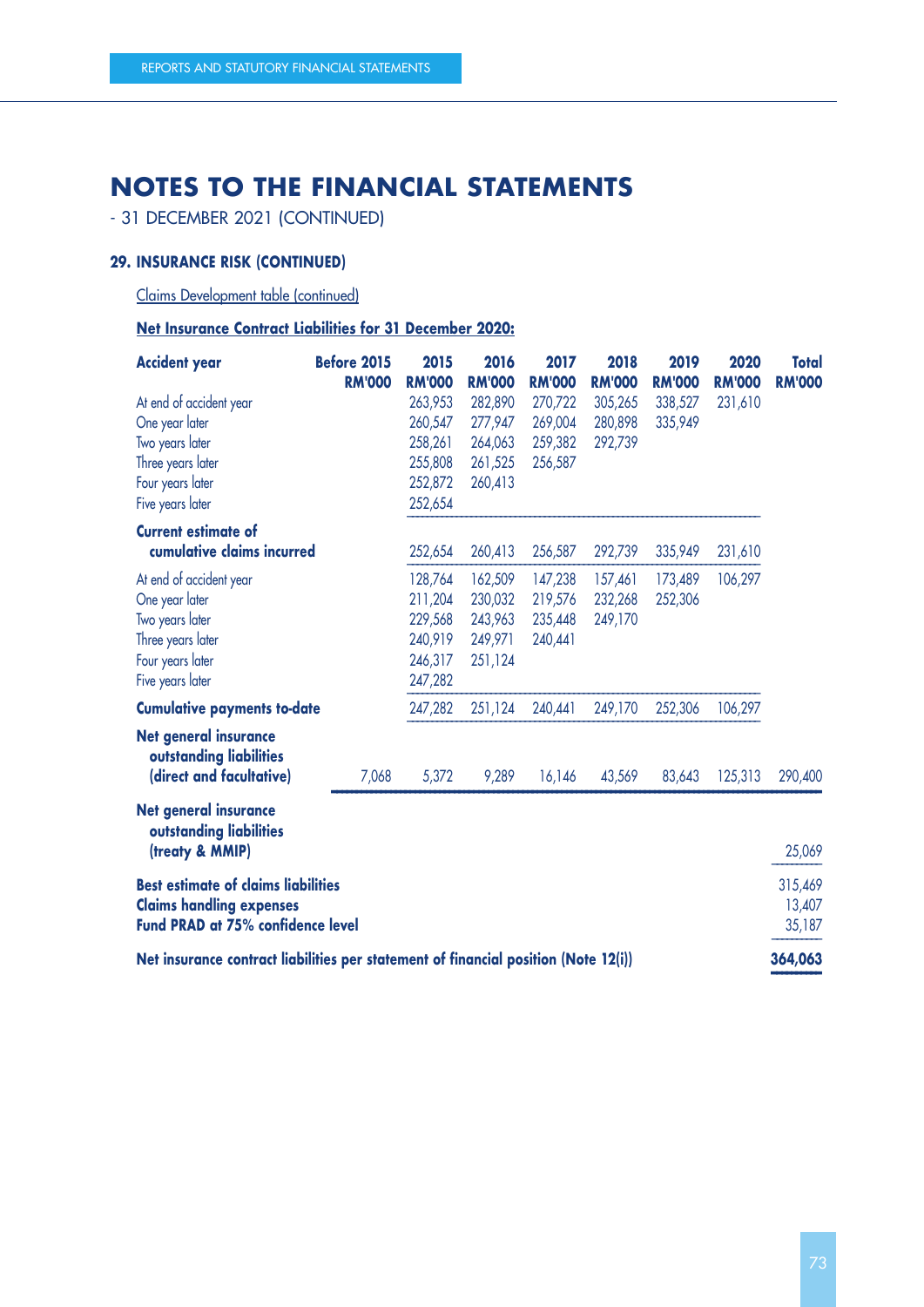- 31 DECEMBER 2021 (CONTINUED)

#### **30. FINANCIAL RISK**

The Company is exposed to a range of financial risks through its financial assets, financial liabilities, reinsurance assets and insurance liabilities. In particular, the key financial risk is the proceeds from its financial assets are not sufficient to fund the obligation arising from its insurance contracts. The most important components of this financial risk are credit risk, liquidity risk and market risk. These risks arise from open positions in interest rate and equity products, all of which are exposed to general and specific market movements.

#### **(a) Credit risk**

The Company has exposure to credit risk, which is the risk that a counterparty will be unable to pay amounts in full when due. Credit risk includes credit risks in investments and insurance portfolios and counterparty risks. Key areas where the Company is exposed to credit risk are:

- reinsurer's share of insurance liabilities
- amounts due from reinsurer in respect of claims already paid
- amounts due from insurance contract holders
- amounts due from insurance intermediaries
- amounts due from loans and receivables
- amounts due from debt securities
- amounts due from money market and cash position

Reinsurance is used to manage insurance risk. This does not, however, discharge the Company's liability as primary insurer. If a reinsurer fails to pay a claim for any reason, the Company remains liable for the payment to the policyholder. Thus, a credit exposure exists with respect to reinsurance ceded to the extent that any reinsurer is unable to meet the obligations assumed under the reinsurance agreements. The Company manages its credit risk in its reinsurance relationships by transacting with reinsurers that it considers financially sound.

The Company manages the levels of credit risk it accepts by placing limits on its exposure to a single counterparty, or groups of counterparties, and to geographical and industry segments. The Company also puts in place policies on credit terms extended to its producers and cancellation of insurance contracts with unpaid premiums beyond the agreed credit terms.

The Company manages the level of risk it accepts by putting in place policies on credit terms. Strict cash before cover and premium warranty endorsement of 60 days are enforced on all policies to prevent capital being tied up in receivables. Upon default, agents will be suspended and policies will be terminated or cancelled unless an appropriate proposal to settle is satisfactory to the management. Thereafter, management keeps a close monitoring on such defaulters by imposing cash terms until debts are completely settled.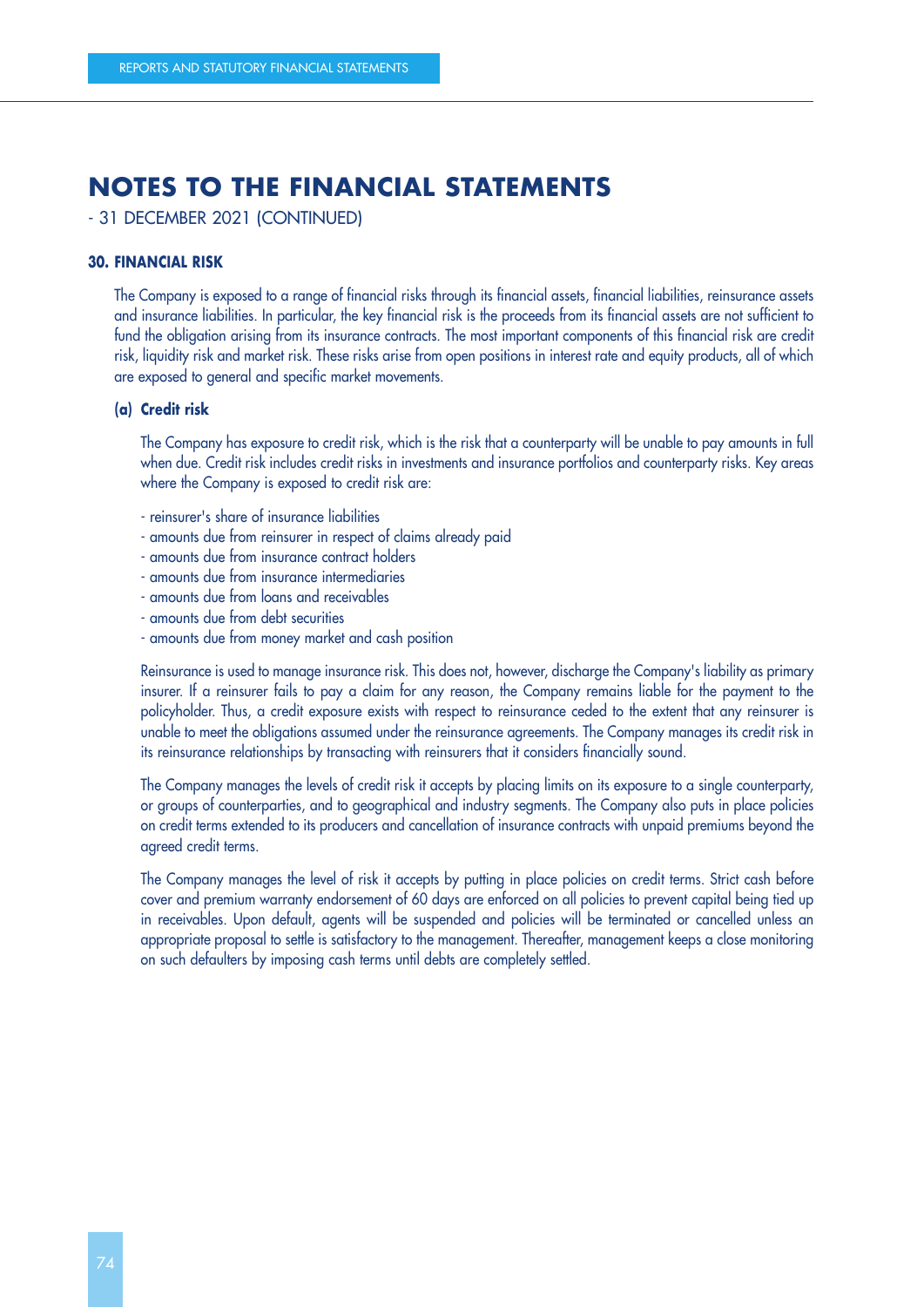- 31 DECEMBER 2021 (CONTINUED)

#### **30. FINANCIAL RISK (CONTINUED)**

#### **(a) Credit risk (continued)**

Significant credit risk management expertise and resources are available at the regional and corporate offices of the ultimate parent company. The Company adopted policies and procedures developed internally and those mandated by its regional, its ultimate parent company.

The Company has put in place various monitoring and control measures depending on the types of financial assets for which the credit risk arises. For cash and cash equivalents, the Company monitors credit risk through the use of exposure limits. The level of bank exposure is monitored by the Company on a daily basis vis-a-vis the exposure limits. They are reported to the AIG New York office on a monthly basis.

For receivables, the Company prepares aging reports for each creditor type which management reviews on a monthly basis.

#### **Credit exposure**

The table below shows the maximum exposure to credit risk for the components on the statement of financial position and items such as future commitments. The maximum exposure is shown gross, before the effect of mitigation through the use of master netting or collateral agreements.

|                                                       |             | 2021          | 2020          |
|-------------------------------------------------------|-------------|---------------|---------------|
|                                                       | <b>Note</b> | <b>RM'000</b> | <b>RM'000</b> |
| Loans and receivables excluding insurance receivables | 8           | 67,359        | 183,853       |
| Available-for-sale financial assets                   | 6           | 1,098,702     | 881,875       |
| Reinsurance assets                                    |             | 436,873       | 383,268       |
| Insurance receivables                                 | 9           | 92,948        | 84,834        |
| Cash and bank balances                                |             | 70,813        | 97,072        |
|                                                       |             | 1,766,695     | 1,630,902     |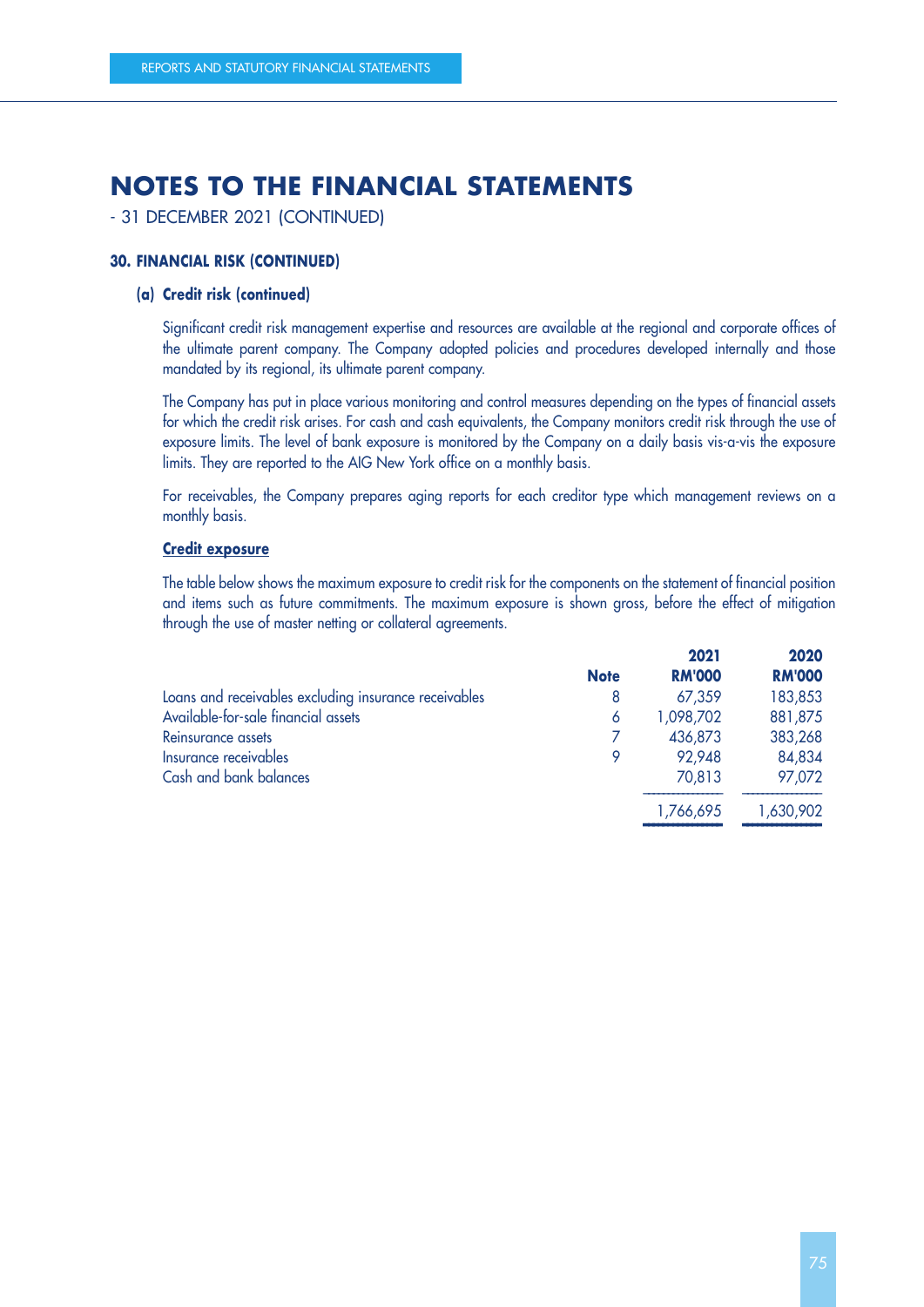- 31 DECEMBER 2021 (CONTINUED)

#### **30. FINANCIAL RISK (CONTINUED)**

### **(a) Credit risk (continued)**

#### **Credit exposure by credit rating**

The table below provides information regarding the credit quality of financial assets of the Company by classifying assets according to the Company's credit ratings of counterparties.

|                                     | Neither past<br>due nor<br>impaired | Past-due but<br>not impaired | Past-due and<br>impaired | Total         |
|-------------------------------------|-------------------------------------|------------------------------|--------------------------|---------------|
|                                     | <b>RM'000</b>                       | <b>RM'000</b>                | <b>RM'000</b>            | <b>RM'000</b> |
| 2021                                |                                     |                              |                          |               |
| Loans and receivables               |                                     |                              |                          |               |
| excluding insurance receivables     | 67,359                              |                              | 159                      | 67,518        |
| Available-for-sale financial assets | 1,098,702                           |                              | 14,012                   | 1,112,714     |
| Reinsurance assets                  | 436,873                             |                              |                          | 436,873       |
| Insurance receivables               | 65,566                              | 27,382                       | 4,380                    | 97,328        |
| Cash and bank balances              | 70,813                              |                              |                          | 70,813        |
|                                     | 1,739,313                           | 27,382                       | 18,551                   | 1,785,246     |
| Allowance for impairment            |                                     |                              | (18, 551)                | (18, 551)     |
|                                     | 1,739,313                           | 27,382                       |                          | 1,766,695     |
|                                     | Neither past                        |                              |                          |               |
|                                     | due nor                             | Past-due but                 | Past-due and             |               |
|                                     | impaired                            | not impaired                 | impaired                 | Total         |
|                                     | <b>RM'000</b>                       | <b>RM'000</b>                | <b>RM'000</b>            | <b>RM'000</b> |
| 2020                                |                                     |                              |                          |               |
| Loans and receivables               |                                     |                              |                          |               |
| excluding insurance receivables     | 183,853                             |                              | 159                      | 184,012       |
| Available-for-sale financial assets | 881,875                             |                              | 7,994                    | 889,869       |
| Reinsurance assets                  | 383,268                             |                              |                          | 383,268       |
| Insurance receivables               | 54,067                              | 30,767                       | 666                      | 85,500        |
| Cash and bank balances              | 97,072                              |                              |                          | 97,072        |
|                                     | 1,600,135                           | 30,767                       | 8,819                    | 1,639,721     |
| Allowance for impairment            |                                     |                              | (8, 819)                 | (8, 819)      |
|                                     | 1,600,135                           | 30,767                       |                          | 1,630,902     |
|                                     |                                     |                              |                          |               |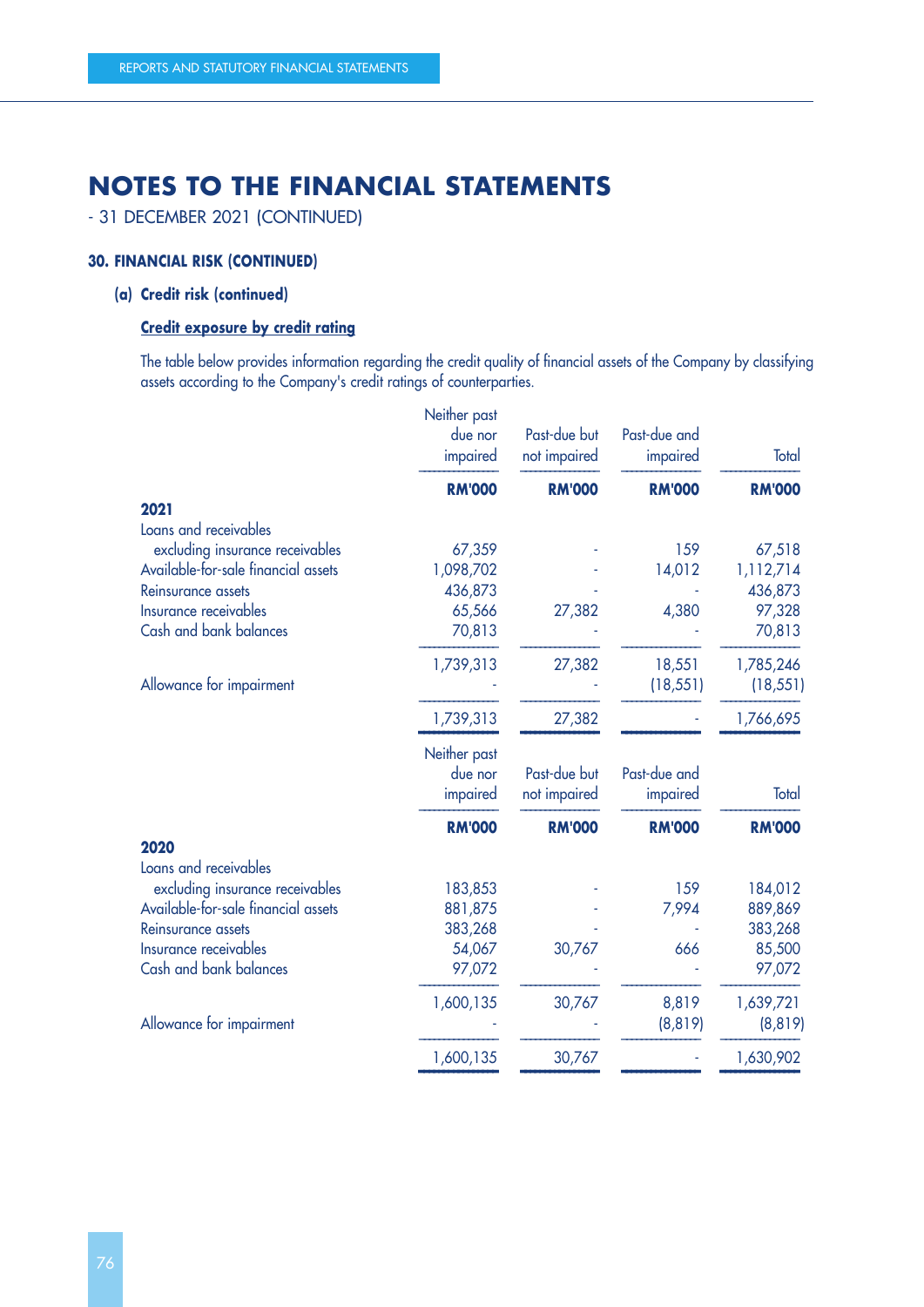- 31 DECEMBER 2021 (CONTINUED)

#### **30. FINANCIAL RISK (CONTINUED)**

#### **(a) Credit risk (continued)**

#### **Credit exposure by credit rating (continued)**

The table below provides information regarding the credit risk exposure of the Company by classifying assets according to the Rating Agency of Malaysia's ("RAM") and Malaysian Rating Corporation Berhad ("MARC") credit ratings of counterparties. AAA is the highest possible rating. Assets that fall outside the range of AAA to BBB are classified as speculative grade.

|                                              | <b>AAA</b><br><b>RM'000</b> | AA<br><b>RM'000</b> | A<br><b>RM'000</b> | <b>Not rated</b><br><b>RM'000</b> | <b>Total</b><br><b>RM'000</b> |
|----------------------------------------------|-----------------------------|---------------------|--------------------|-----------------------------------|-------------------------------|
| 2021                                         |                             |                     |                    |                                   |                               |
| Loans and receivables<br>excluding insurance |                             |                     |                    |                                   |                               |
| receivables                                  | 36                          |                     |                    | 67,316                            | 67,359                        |
| Available-for-sale financial                 |                             |                     |                    |                                   |                               |
| assets <sup>*</sup>                          | 95,907                      | 5,088               |                    | 997,707                           | 1,098,702                     |
| Reinsurance assets                           |                             | 321                 | 332,648            | 103,904                           | 436,873                       |
| Insurance receivables                        |                             | 79                  | 292                | 92,577                            | 92,948                        |
| Cash and bank balances                       | 46,615                      | 22,159              |                    | 2,039                             | 70,813                        |
|                                              | 142,558                     | 27,654              | 332,940            | 1,263,543                         | 1,766,695                     |

 –––––––––––––––– –––––––––––––––– –––––––––––––––– –––––––––––––––– –––––––––––––––– \* The unrated available-for-sale financial assets includes RM763,087,846 in Malaysia Government Securities and RM234,619,797 in Corporate Bonds.

|                                              | <b>AAA</b>    | AA            | A             | <b>Not rated</b> | <b>Total</b>  |
|----------------------------------------------|---------------|---------------|---------------|------------------|---------------|
|                                              | <b>RM'000</b> | <b>RM'000</b> | <b>RM'000</b> | <b>RM'000</b>    | <b>RM'000</b> |
| 2020                                         |               |               |               |                  |               |
| Loans and receivables<br>excluding insurance |               |               |               |                  |               |
| receivables                                  | 8,828         | 46,501        | ٠             | 128,524          | 183,853       |
| Available-for-sale financial                 |               |               |               |                  |               |
| assets <sup>*</sup>                          | 97,163        | 5,178         |               | 779,534          | 881,875       |
| Reinsurance assets                           |               | 315           | 311,921       | 71,032           | 383,268       |
| Insurance receivables                        |               | 78            | 795           | 83,961           | 84,834        |
| Cash and bank balances                       | 83,764        | 10,969        | ٠             | 2,339            | 97,072        |
|                                              | 189,755       | 63,041        | 312,716       | 1,065,390        | 1,630,902     |

\* The unrated available-for-sale financial assets includes RM626,493,641 in Malaysia Government Securities and RM153,039,434 in Corporate Bonds.

Amount due from insurance receivables and reinsurance assets that are neither past due nor impaired are contracted with corporations with good collection track records with the Company.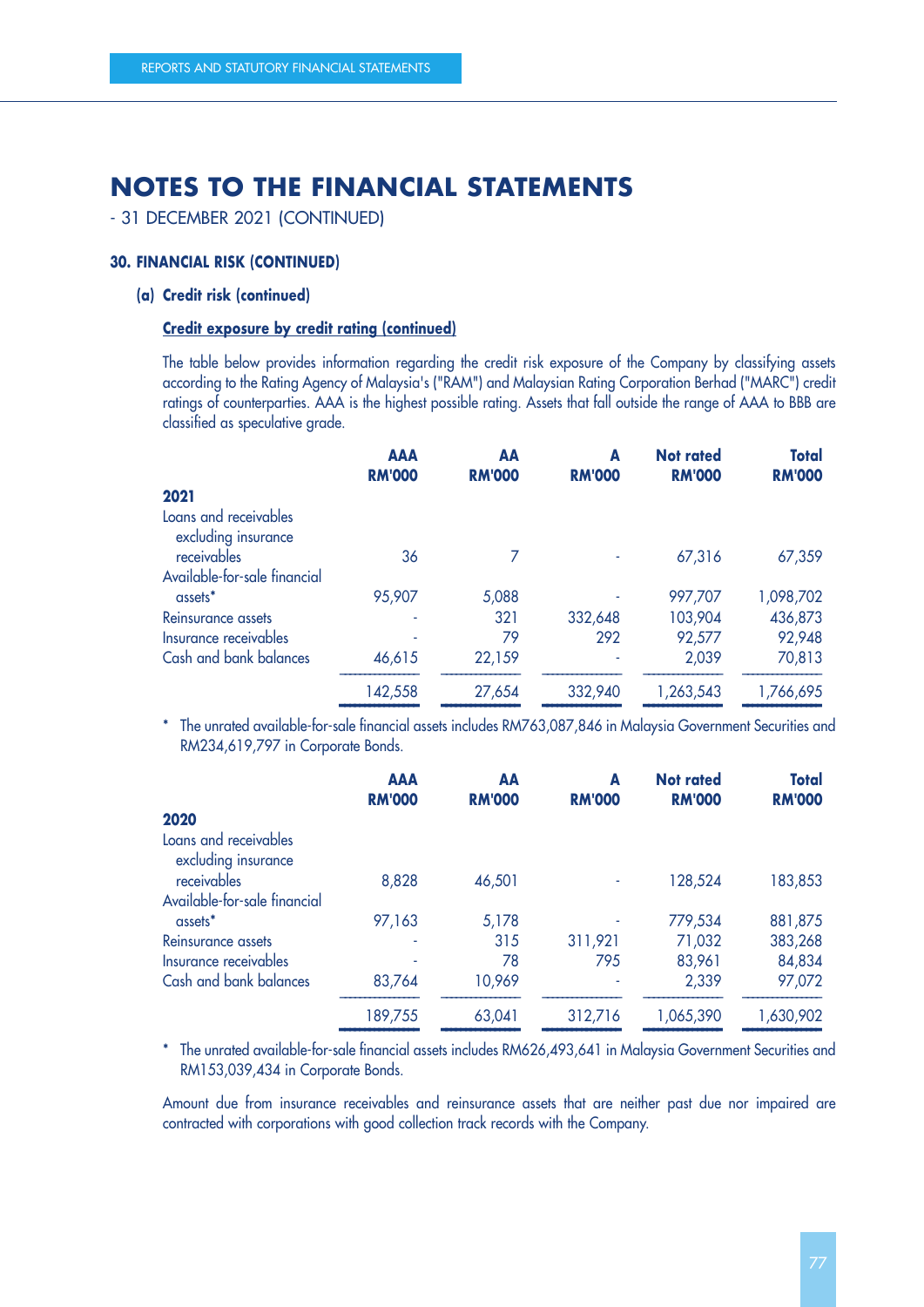- 31 DECEMBER 2021 (CONTINUED)

#### **30. FINANCIAL RISK (CONTINUED)**

#### **(a) Credit risk (continued)**

#### **Credit exposure by credit rating (continued)**

#### **Age analysis of financial assets past-due but not impaired**

As of 31 December 2021, insurance receivables of RM27,381,914 (2020: RM30,766,747) were past due but not impaired. These related to a number of independent customers for whom there is no recent history of default and historically indicate that these specific debtors will settle within 1 year. The ageing analysis of these insurance receivables is as follows:

| $30$<br>days<br><b>RM'000</b> | 31 to 60<br>days<br><b>RM'000</b> | 61 to 90<br>days<br><b>RM'000</b> | > 91<br>days<br><b>RM'000</b> | <b>Total</b><br><b>RM'000</b> |
|-------------------------------|-----------------------------------|-----------------------------------|-------------------------------|-------------------------------|
|                               |                                   |                                   |                               | 27,382                        |
|                               |                                   |                                   |                               |                               |
|                               |                                   |                                   |                               | 27,382                        |
|                               |                                   |                                   |                               |                               |
| 4,101                         | (2, 218)                          | 4,958                             | 23,926                        | 30,767                        |
| 4,101                         | (2, 218)                          | 4,958                             | 23,926                        | 30,767                        |
|                               | 3,376<br>3,376                    | (1, 872)<br>(1, 872)              | 3,363<br>3,363                | 22,515<br>22,515              |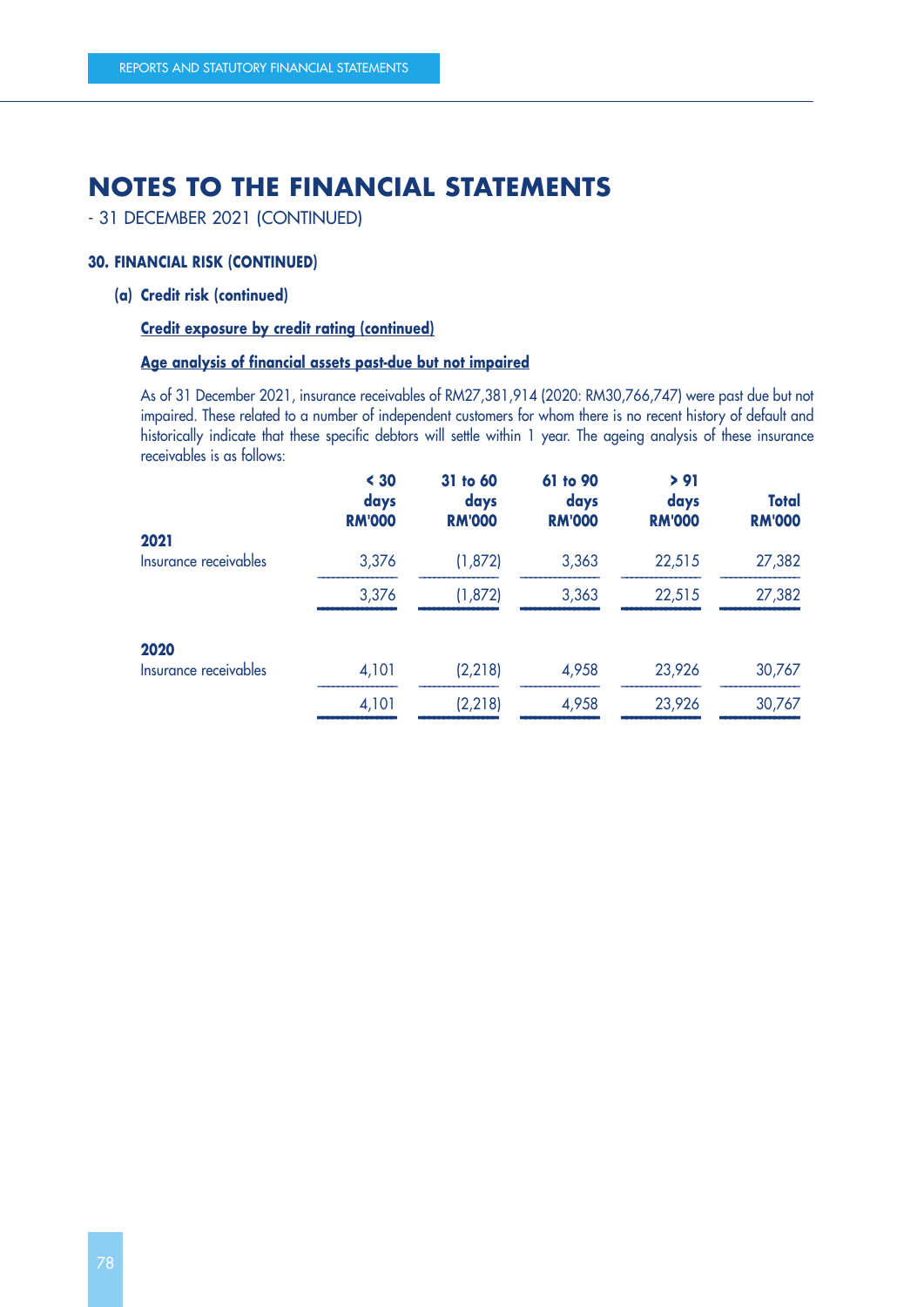- 31 DECEMBER 2021 (CONTINUED)

#### **30. FINANCIAL RISK (CONTINUED)**

**(a) Credit risk (continued)**

#### **Credit exposure by credit rating (continued)**

#### **Impaired financial assets**

At 31 December 2021, based on an individual assessment of receivables, there are impaired insurance receivables of **RM4,379,210 (2020: RM666,592)**. For assets to be classified as "past-due and impaired", contractual payments must be in arrears for more than two (2) months. No collateral is held as security for any past due or impaired assets. The Company records impairment allowance for loans and receivables and insurance receivables in separate allowance for doubtful debts accounts. A reconciliation of the allowance for impairment losses for loans and receivables and insurance receivables is as follows:

| <b>Insurance receivables</b>                    | <b>Note</b> | 2021<br><b>RM'000</b> | 2020<br><b>RM'000</b> |
|-------------------------------------------------|-------------|-----------------------|-----------------------|
| At 1 January<br>Movement for the financial year | 23          | 666<br>3,714          | 2,138<br>(1,472)      |
| At 31 December                                  | 9           | 4,380                 | 666                   |
| <b>Available-for-sale financial assets</b>      |             |                       |                       |
| At 1 January<br>Movement for the financial year | 23          | 7,994<br>6,018        | 6,096<br>1,898        |
| At 31 December                                  |             | 14,012                | 7,994                 |
| LAR, excluding insurance receivables            |             |                       |                       |
| At 1 January<br>Movement for the financial year | 23          | 159                   | 310<br>(151)          |
| At 31 December                                  | 8           | 159                   | 159                   |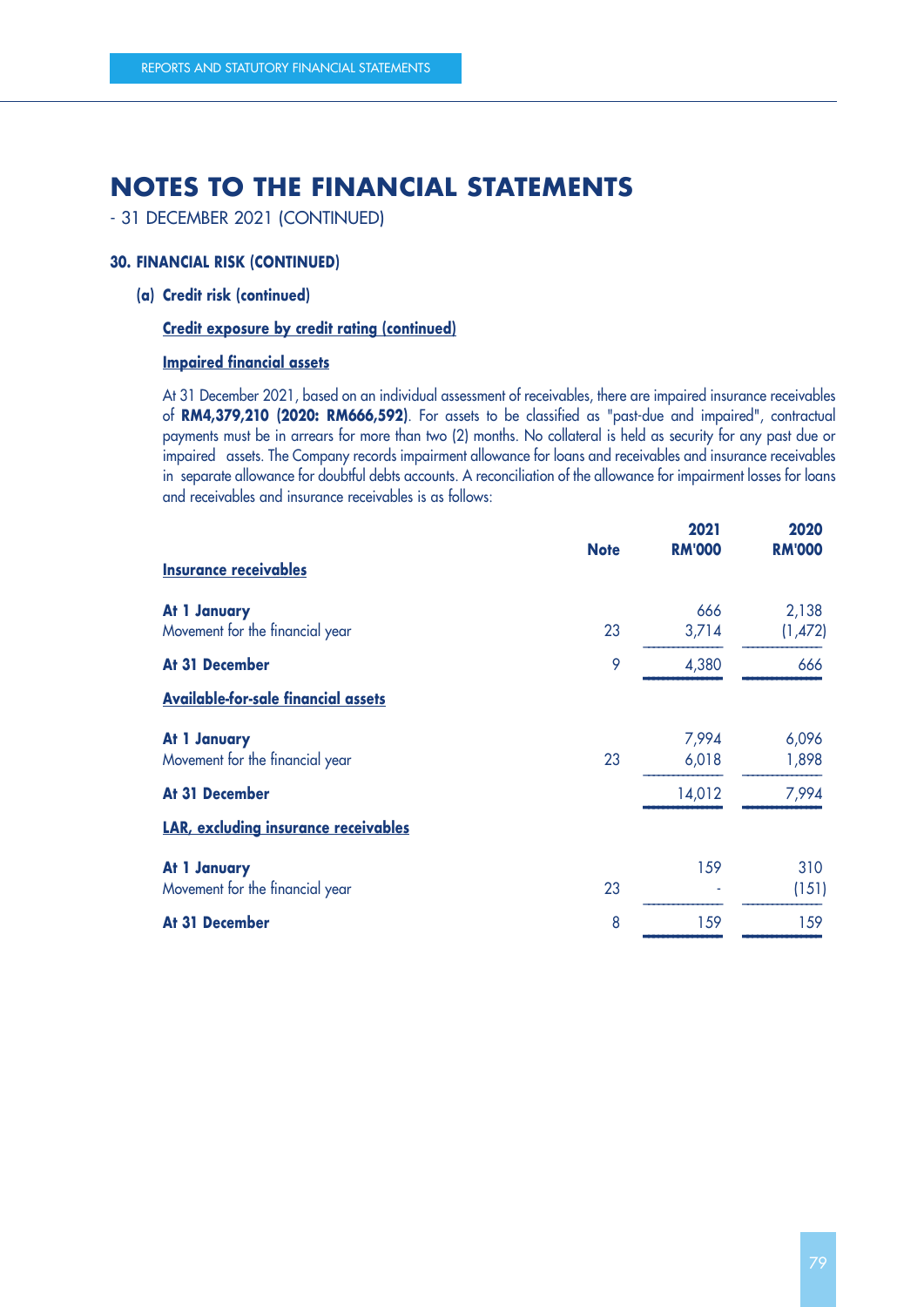- 31 DECEMBER 2021 (CONTINUED)

#### **30. FINANCIAL RISK (CONTINUED)**

#### **(b) Liquidity risk**

Liquidity risk is the risk that the Company will encounter difficulty in meeting obligations associated with financial instruments. The Company's liquidity is primarily derived from the operating cash flows which are derived from two sources i.e. underwriting operations and investment operations.

The Company's strong capital position is integral to managing this liquidity. Directors believe that the Company's liquid assets and its net cash provided by operations will enable it to meet any foreseeable cash requirements. In addition, being a 100%-owned subsidiary, the Company relies on the funding capability of its immediate parent company. The major liquidity risk confronting the Company is the day-to-day cash requirements for claims arising from insurance contracts. This risk is addressed by an effective cash management function and ensuring that liquidity is a major consideration for selecting long-term investment securities.

A daily cash position report is prepared and reviewed by management on daily bank balances. The report takes into account projections for settlement of major claims and other liabilities based on the input provided by the different departments executing the transactions.

The table below summarises the maturity profile of the financial assets and financial liabilities of the Company based on remaining undiscounted contractual obligations, including interest/profit payable and receivable.

It is unusual for a company primarily transacting insurance business to predict the requirements of funding with absolute certainty as theory of probability its applied on insurance contracts to ascertain the likely provision and the time period when such liabilities will require settlement. The amounts and maturities in respect of insurance liabilities are thus based on management's best estimate using information that develops during the course of the loss adjustment process.

For insurance contracts liabilities and reinsurance assets, maturity profiles are determined based on estimated timing of net cash outflows from the recognised insurance liabilities.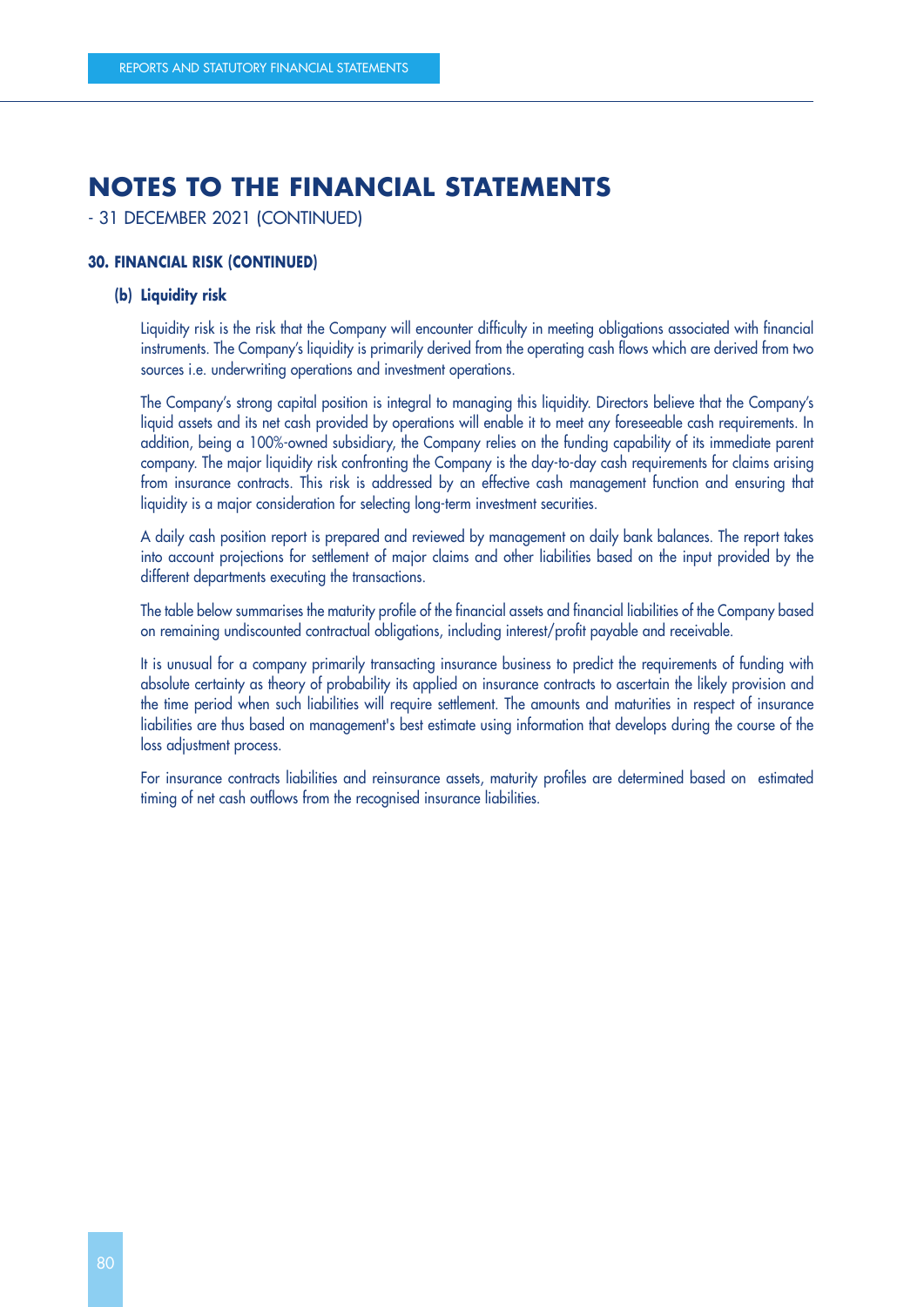- 31 DECEMBER 2021 (CONTINUED)

### **30. FINANCIAL RISK (CONTINUED)**

### **(b) Liquidity Risk (continued)**

|                                               | <b>Carrying</b><br><b>Value</b><br><b>RM'000</b> | Up to<br>a year<br><b>RM'000</b> | $1 - 3$<br>years<br><b>RM'000</b> | $3 - 5$<br>years<br><b>RM'000</b> | > 5<br>years<br><b>RM'000</b> | <b>No</b><br>maturity<br>date<br><b>RM'000</b> | Total<br><b>RM'000</b> |
|-----------------------------------------------|--------------------------------------------------|----------------------------------|-----------------------------------|-----------------------------------|-------------------------------|------------------------------------------------|------------------------|
| 2021                                          |                                                  |                                  |                                   |                                   |                               |                                                |                        |
| Financial investments:                        |                                                  |                                  |                                   |                                   |                               |                                                |                        |
| Loans and receivables,                        |                                                  |                                  |                                   |                                   |                               |                                                |                        |
| excluding insurance                           |                                                  |                                  |                                   |                                   |                               |                                                |                        |
| receivables                                   | 67,359                                           | 21,445                           | 110                               |                                   |                               | 46,013                                         | 67,568                 |
| Available-for-sale<br>financial assets        | 1,180,415                                        | 287,926                          | 776,174                           | 97,049                            |                               | 81,713                                         | 1,242,862              |
| Reinsurance assets on                         |                                                  |                                  |                                   |                                   |                               |                                                |                        |
| claims liabilities                            | 356,700                                          | 156,109                          | 138,263                           | 49,372                            | 12,956                        |                                                | 356,700                |
| Insurance receivables                         | 92,948                                           | 92,948                           |                                   |                                   |                               |                                                | 92,948                 |
| Cash and bank balances                        | 70,813                                           | 70,813                           |                                   |                                   |                               |                                                | 70,813                 |
| <b>Total assets</b>                           | 1,768,235                                        | 629,241                          | 914,547                           | 146,421                           | 12,956                        | 127,726                                        | 1,830,891              |
| Insurance contract                            |                                                  |                                  |                                   |                                   |                               |                                                |                        |
| liabilities on                                |                                                  |                                  |                                   |                                   |                               |                                                |                        |
| claims liabilities                            | 785,436                                          | 343,745                          | 304,448                           | 108,715                           | 28,528                        |                                                | 785,436                |
| Insurance payables                            | 138,980                                          | 138,980                          |                                   |                                   |                               |                                                | 138,980                |
| Other payables                                | 56,728                                           | 56,728                           |                                   |                                   |                               |                                                | 56,728                 |
| <b>Total liabilities</b>                      | 981,144                                          | 539,453                          | 304,448                           | 108,715                           | 28,528                        |                                                | 981,144                |
|                                               |                                                  |                                  |                                   |                                   |                               | <b>No</b>                                      |                        |
|                                               | <b>Carrying</b>                                  | Up to                            | $1 - 3$                           | $3 - 5$                           | > 5                           | maturity                                       |                        |
|                                               | <b>Value</b>                                     | a year                           | years                             | years                             | years                         | date                                           | Total                  |
|                                               | <b>RM'000</b>                                    | <b>RM'000</b>                    | <b>RM'000</b>                     | <b>RM'000</b>                     | <b>RM'000</b>                 | <b>RM'000</b>                                  | <b>RM'000</b>          |
| 2020                                          |                                                  |                                  |                                   |                                   |                               |                                                |                        |
| Financial investments:                        |                                                  |                                  |                                   |                                   |                               |                                                |                        |
| Loans and receivables,<br>excluding insurance |                                                  |                                  |                                   |                                   |                               |                                                |                        |
| receivables                                   | 183,853                                          | 133,381                          | 185                               |                                   |                               | 50,192                                         | 183,758                |
| Available-for-sale                            |                                                  |                                  |                                   |                                   |                               |                                                |                        |
| financial assets                              | 943,507                                          | 267,136                          | 605,159                           | 51,993                            |                               | 61,633                                         | 985,921                |
| Reinsurance assets on                         |                                                  |                                  |                                   |                                   |                               |                                                |                        |
| claims liabilities                            | 314,176                                          | 157,945                          | 110,484                           | 37,547                            | 8,200                         |                                                | 314,176                |
| Insurance receivables                         | 84,834                                           | 84,834                           |                                   |                                   |                               |                                                | 84,834                 |
| Cash and bank balances                        | 97,072                                           | 97,072                           |                                   |                                   |                               |                                                | 97,072                 |
| <b>Total assets</b>                           | 1,623,442                                        | 740,368                          | 715,828                           | 89,540                            | 8,200                         | 111,825                                        | 1,665,761              |
| Insurance contract                            |                                                  |                                  |                                   |                                   |                               |                                                |                        |
| liabilities on                                |                                                  |                                  |                                   |                                   |                               |                                                |                        |
| claims liabilities                            | 678,239                                          | 340,970                          | 238,512                           | 81,055                            | 17,702                        |                                                | 678,239                |
| Insurance payables                            | 92,797                                           | 92,797                           |                                   |                                   |                               |                                                | 92,797                 |
| Other payables<br><b>Total liabilities</b>    | 56,963<br>827,999                                | 56,963<br>490,730                | 238,512                           | 81,055                            | 17,702                        |                                                | 56,963<br>827,999      |
|                                               |                                                  |                                  |                                   |                                   |                               |                                                |                        |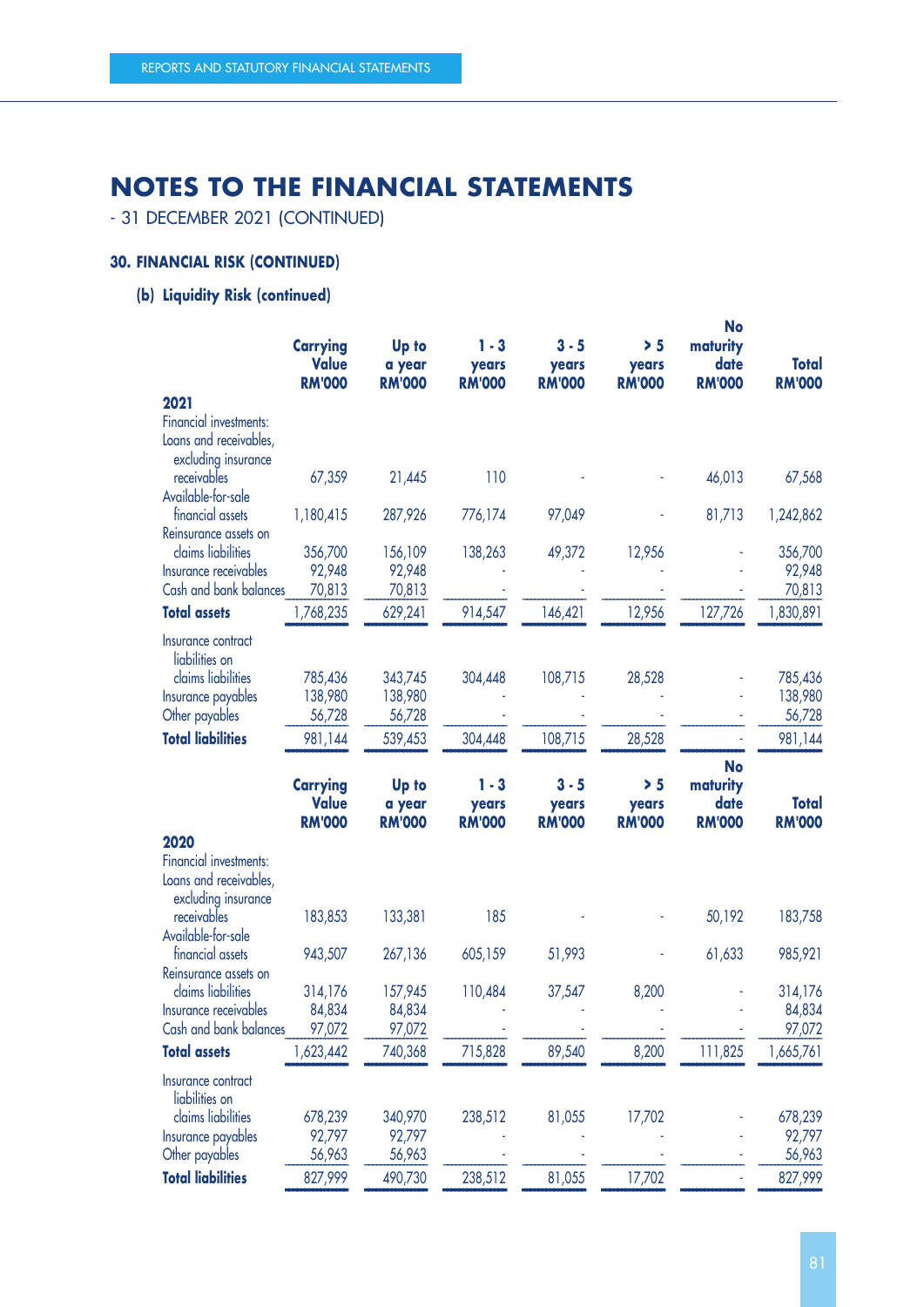- 31 DECEMBER 2021 (CONTINUED)

#### **30. FINANCIAL RISK (CONTINUED)**

#### **(c) Currency risk**

Currency risk is the risk that fair value of the financial instrument will fluctuate because of changes in foreign exchange rates.

The Company's primary transactions are carried out in Ringgit and its exposure to foreign exchange risk arises principally with respect to US Dollar. The Company faces foreign currency risk, primarily because of its intracompany operating activities and some of its fixed deposit are held in US Dollar.

The following are the carrying amounts of the financial instrument that are denominated in currency other than the functional currency of the Company:

|                                                  | 2021<br><b>RM'000</b> | 2020<br><b>RM'000</b> |
|--------------------------------------------------|-----------------------|-----------------------|
| <b>Financial assets</b><br><b>US Dollar</b>      | 215                   | 297                   |
| <b>Financial liabilities</b><br><b>US Dollar</b> | 23,114                | 25,765                |

The following table demonstrates the sensitivity to a reasonably possible change in currency rates for all currencies other than the functional currency stated above, with all other variables held constant showing the impact on the Company's profit before tax and equity. The correlation of variables will have a significant effect in determining the ultimate impact on currency risk, but to demonstrate the impact due to changes in variables, variables had to be changed on an individual basis. It should be noted that movements in these variables are non-linear.

|                                             |                       | 2021                                               |                                                   | 2020                                               |                                                   |
|---------------------------------------------|-----------------------|----------------------------------------------------|---------------------------------------------------|----------------------------------------------------|---------------------------------------------------|
|                                             | Change in<br>variable | Impact on<br>profit<br>before tax<br><b>RM'000</b> | Impact on<br>equity <sup>*</sup><br><b>RM'000</b> | Impact on<br>profit<br>before tax<br><b>RM'000</b> | Impact on<br>equity <sup>*</sup><br><b>RM'000</b> |
| <b>Foreign Currency</b><br>Foreign Currency | $+15%$<br>$-15%$      | (3, 435)<br>3,435                                  | (2,611)<br>2,611                                  | (3,820)<br>3,820                                   | (2,903)<br>2,903                                  |

\* impact on equity reflects adjustments for tax, when applicable.

#### **(d) Market risk**

Market risk is the risk that the fair value or future cash flows of a financial instrument will fluctuate because of changes in foreign exchange rates, interest rates or market prices, whether such change in price is caused by factors specific to the individual instrument or its issuer or factors affecting all instruments traded in the market.

The Company makes moderate term investments primarily in Malaysian Government Securities and investment graded corporate bonds to support the general insurance policy liabilities.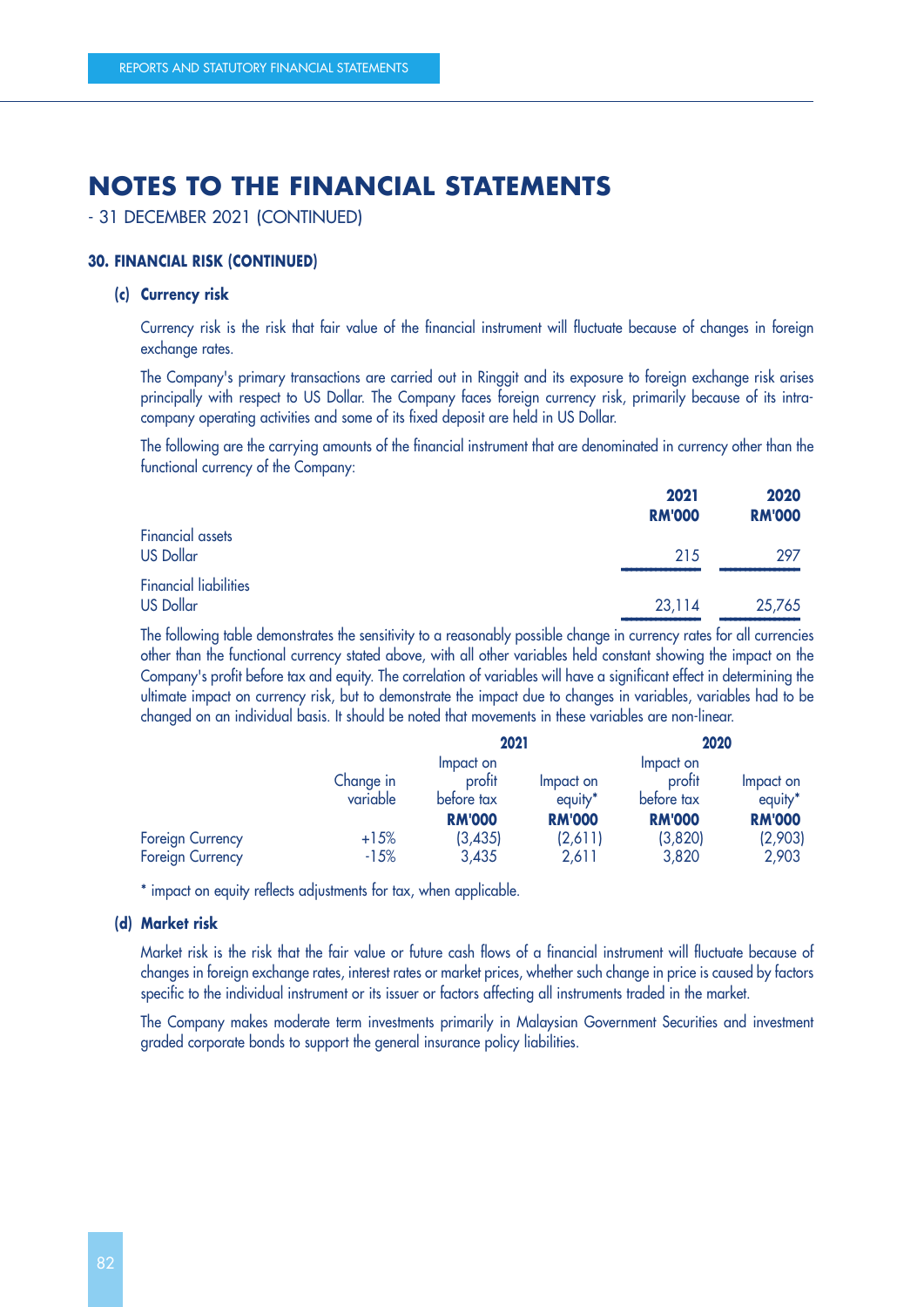- 31 DECEMBER 2021 (CONTINUED)

#### **30. FINANCIAL RISK (CONTINUED)**

#### **(d) Market risk (continued)**

Generally, insurance regulations restrict the types of assets in which an insurance company may invest. Investment risk represents the exposure to loss resulting from the cash flows from the invested assets, primarily long-term fixed rate investments, being less than the cash flows required to meet the obligations of the expected policy and contract liabilities and the necessary returns on investments.

To minimise its exposure to investment risk, the Company adopts fundamental research and active management to seek a balanced portfolio to meet the investment objectives for income, security of principal and diversification in terms of size, issuers and types of industry.

#### Equity price risk

The Company's equity price risk exposure at financial year-end relates to financial assets and liabilities whose values will fluctuate as a result of changes in market prices, principally available-for-sale equity securities.

Such investment securities are subject to price risk due to changes in market values of instruments arising either from factors specific to individual instruments or their issuers or factors affecting all instruments traded in the market.

The Company's market risk policy requires it to manage such risks by setting and monitoring objectives and constraints on investment, diversification plan and limits on investments.

The Company currently maintains low exposure to listed equity securities at less than 10% of its total portfolio to limit equity price risk.

The analysis below is performed for reasonably possible movements in key variables with all other variables held constant, showing the impact on profit before tax (due to changes in fair value of financial assets and liabilities whose changes in fair value or recorded in Income Statement) and Equity (that reflects changes in fair value of available-for-sale financial assets). The correlation of variables will have a significant effect in determining the ultimate impact on equity risk, but to demonstrate the impact due to changes in variables, variables had to be changed on an individual basis. It should be noted that movements in these variables are non-linear.

|                       |           | 2021          |               | 2020          |               |
|-----------------------|-----------|---------------|---------------|---------------|---------------|
|                       |           | Impact on     |               | Impact on     |               |
|                       | Change in | profit        | Impact on     | profit        | Impact on     |
| <b>Market Indices</b> | variable  | before tax    | equity*       | before tax    | equity*       |
|                       |           | <b>RM'000</b> | <b>RM'000</b> | <b>RM'000</b> | <b>RM'000</b> |
| <b>Bursa Malaysia</b> | $+15%$    | 12,257        | 9,315         | 9,245         | 7,026         |
| <b>Bursa Malaysia</b> | $-15%$    | (12, 257)     | (9,315)       | (9, 245)      | (7,026)       |

\* impact on equity reflects adjustments for tax, when applicable.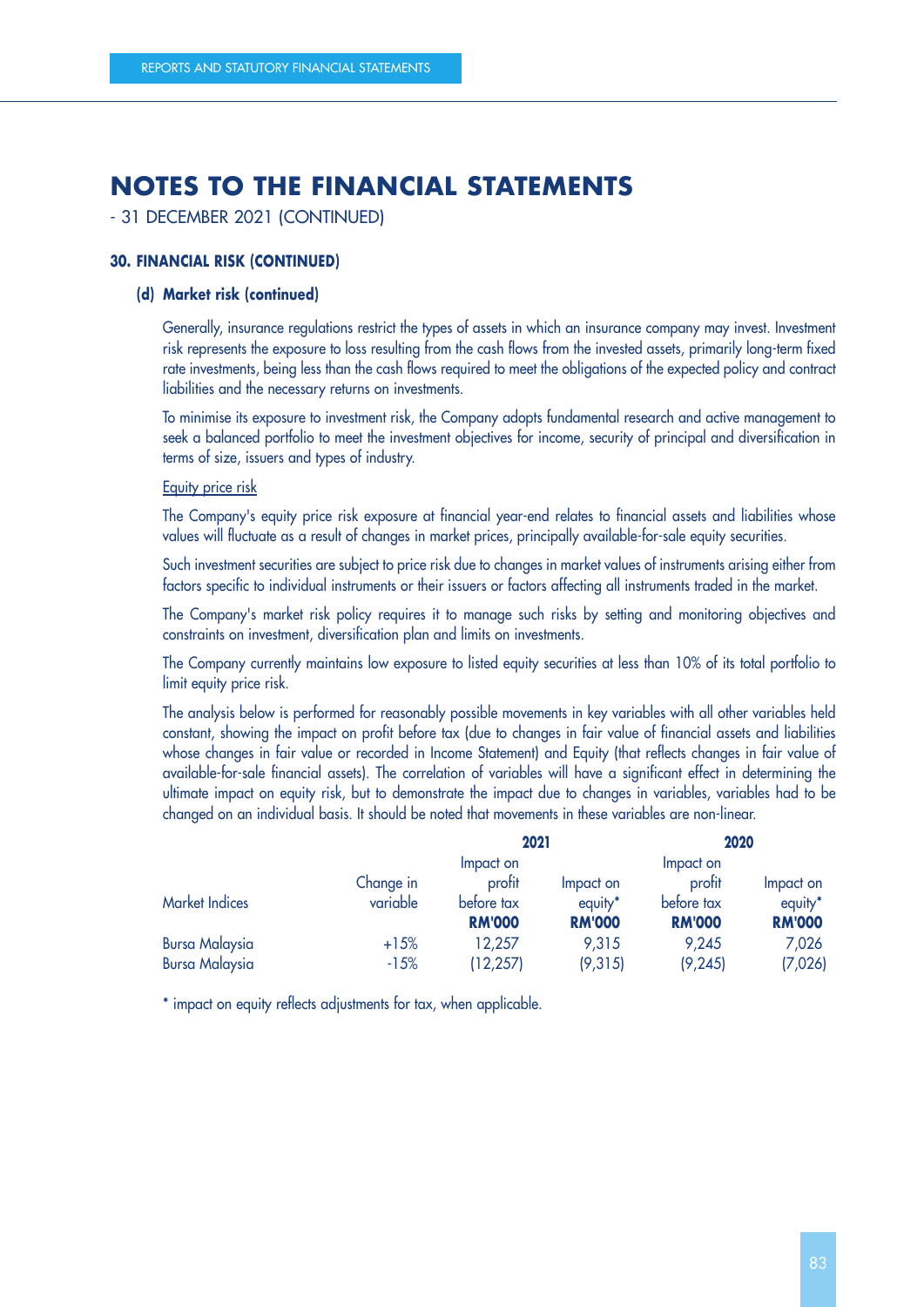- 31 DECEMBER 2021 (CONTINUED)

#### **30. FINANCIAL RISK (CONTINUED)**

#### **(d) Market risk (continued)**

#### Interest rate risk

Interest rate risk is the risk that the value of future cash flows of a financial instrument will fluctuate because of changes in market interest rate. The Company's available-for-sale debt securities bear fixed interest rates and therefore the Company is exposed to fair value interest rate risk, but not to cash flow interest rate risk.

In dealing with this risk, the Company adopts an approach of focusing on achieving a desired overall interest rate profile, which may change over time, based on management's longer term view of interest rates and economic conditions.

The analysis below is performed for reasonably possible movements in key variables with all other variables held constant, showing the impact on equity that reflects re-valuing fixed rate available-for-sale debt securities. The correlation of variables will have a significant effect in determining the ultimate impact on interest rate but to demonstrate the impact due to changes in variables, variables had to be changed on an individual basis. It should be noted that movements in these variables are non-linear.

|               |                     | 2021          |                     | 2020          |                     |
|---------------|---------------------|---------------|---------------------|---------------|---------------------|
|               |                     | Impact on     |                     | Impact on     |                     |
|               | Change in           | profit        | Impact on           | profit        | Impact on           |
|               | variable            | before tax    | equity <sup>*</sup> | before tax    | equity <sup>*</sup> |
|               |                     | <b>RM'000</b> | <b>RM'000</b>       | <b>RM'000</b> | <b>RM'000</b>       |
| Interest rate | $+100$ basis point: | (12, 571)     | (9, 554)            | (11,695)      | (8,888)             |
| Interest rate | -100 basis point:   | 13,160        | 10,001              | 12,243        | 9,305               |

\* impact on equity reflects adjustments for tax, when applicable.

#### **(e) Business and operational risk**

Operational risk is the risk of loss arising from system failure, human error, fraud or external events. When controls fail to perform, operational risks can cause damage to reputation, have legal or regulatory implications or can lead to financial loss.

The Company cannot expect to eliminate all operational risks but by initiating a rigorous control framework and by monitoring and responding to potential risks, the Company is able to manage the risks. Controls include effective segregation of duties, access controls, authorisation and reconciliation procedures, staff training and evaluation procedures. Internal Audit, supported by Legal and Compliance Departments, review the effectiveness of internal controls on a regular basis.

#### **(f) Fair value of financial instruments**

Financial instruments comprise financial assets, financial liabilities and items not recognised in the statement of financial position. Fair value is the amount at which a financial asset could be exchanged or a financial liability settled, between knowledgeable and willing parties in an arm's length transaction.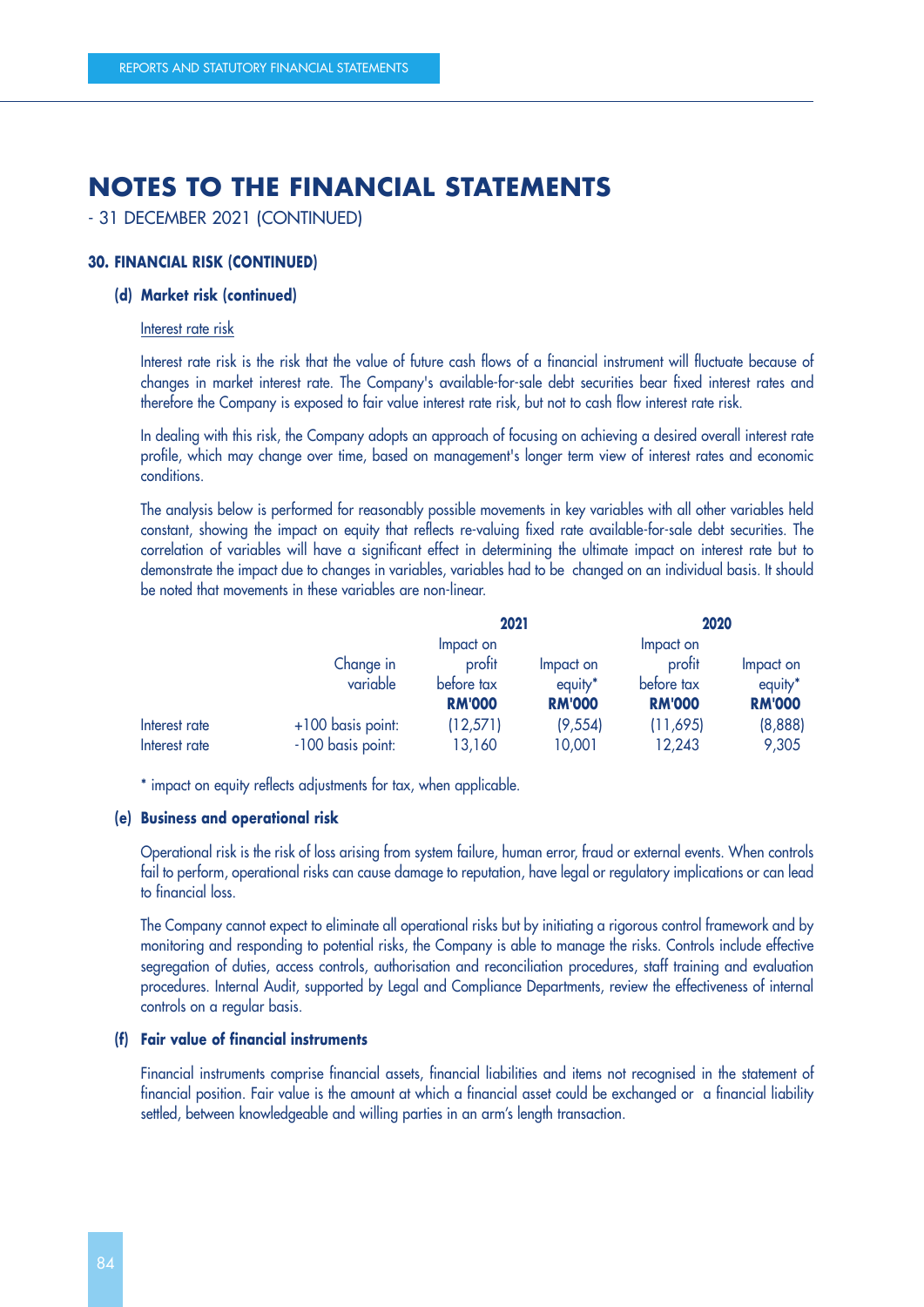- 31 DECEMBER 2021 (CONTINUED)

#### **30. FINANCIAL RISK (CONTINUED)**

#### **(f) Fair value of financial instruments (continued)**

The Company classifies all financial assets as either available-for-sale, which are carried at fair value, or as loan and receivables, which are carried at amortised cost. Financial liabilities are classified at amortised cost.

The following table present the estimated fair value of the Company's financial assets and financial liabilities.

|                                     | 2021                                      |                                         |                                            |                                |
|-------------------------------------|-------------------------------------------|-----------------------------------------|--------------------------------------------|--------------------------------|
|                                     | <b>Amortised</b><br>cost<br><b>RM'000</b> | <b>Market</b><br>value<br><b>RM'000</b> | <b>Carrying</b><br>amount<br><b>RM'000</b> | Fair<br>value<br><b>RM'000</b> |
| <b>Financial assets</b>             |                                           |                                         |                                            |                                |
| Available-for-sale financial assets | ۰                                         | 1,180,415                               | 1,180,415                                  | 1,180,415                      |
| Loans and receivables,              |                                           |                                         |                                            |                                |
| excluding insurance receivables*    | 67,359                                    |                                         | 67,359                                     | 67,359                         |
| Insurance receivables*              | 92,948                                    |                                         | 92,948                                     | 92,948                         |
|                                     | 160,307                                   | 1,180,415                               | 1,340,722                                  | 1,340,722                      |
| <b>Financial liabilities</b>        |                                           |                                         |                                            |                                |
| Insurance payables*                 | 138,980                                   |                                         | 138,980                                    | 138,980                        |
| Other payables*                     | 56,728                                    |                                         | 56,728                                     | 56,728                         |
|                                     | 195,708                                   |                                         | 195,708                                    | 195,708                        |
|                                     |                                           |                                         |                                            |                                |

\* The carrying amounts approximate the fair value as at the date of the statement of financial position due to the relatively short-term maturity of these balances.

| <b>Amortised</b><br>cost<br><b>RM'000</b> | <b>Market</b><br>value<br><b>RM'000</b> | <b>Carrying</b><br>amount<br><b>RM'000</b> | Fair<br>value<br><b>RM'000</b> |
|-------------------------------------------|-----------------------------------------|--------------------------------------------|--------------------------------|
|                                           |                                         |                                            |                                |
| ٠                                         | 943,507                                 | 943,507                                    | 943,507                        |
|                                           |                                         |                                            |                                |
| 183,853                                   |                                         | 183,853                                    | 183,853                        |
| 84,834                                    |                                         | 84,834                                     | 84,834                         |
| 268,687                                   | 943,507                                 | 1,212,194                                  | 1,212,194                      |
|                                           |                                         |                                            |                                |
| 92,797                                    |                                         | 92,797                                     | 92,797                         |
| 56,963                                    |                                         | 56,963                                     | 56,963                         |
| 149,760                                   |                                         | 149,760                                    | 149,760                        |
|                                           |                                         |                                            | 2020                           |

\* The carrying amounts approximate the fair value as at the date of the statement of financial position due to the relatively short-term maturity of these balances.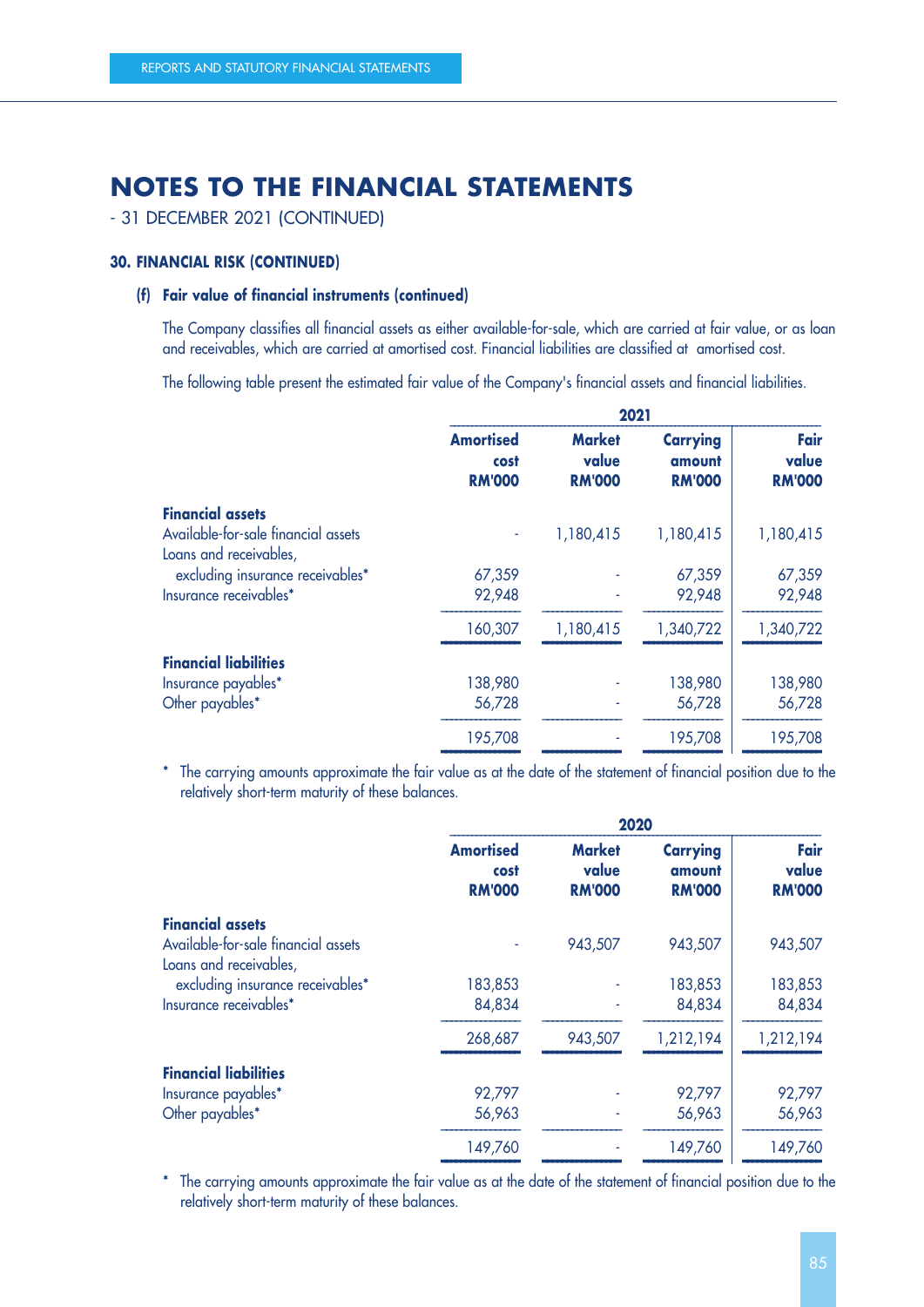- 31 DECEMBER 2021 (CONTINUED)

### **30. FINANCIAL RISK (CONTINUED)**

### **(g) Fair value hierarchy**

#### **Recurring for value measurement**

The following table present information about assets carried at fair value by their valuation method.

|                                     | Level 1<br><b>RM'000</b>        | <b>Level 2</b><br><b>RM'000</b> | <b>Total</b><br><b>RM'000</b> |
|-------------------------------------|---------------------------------|---------------------------------|-------------------------------|
| 2021                                |                                 |                                 |                               |
| <b>Financial assets</b>             |                                 |                                 |                               |
| Available-for-sale financial assets |                                 |                                 |                               |
| - Equity securities of corporations | 78,880                          |                                 | 78,880                        |
| - Real estate investment trust      | 2,833                           |                                 | 2,833                         |
| - Malaysian government securities   |                                 | 763,088                         | 763,088                       |
| - Cagamas papers                    |                                 | 70,776                          | 70,776                        |
| - Corporate debt securities         |                                 | 264,838                         | 264,838                       |
|                                     | 81,713                          | 1,098,702                       | 1,180,415                     |
|                                     | <b>Level 1</b><br><b>RM'000</b> | <b>Level 2</b><br><b>RM'000</b> | <b>Total</b><br><b>RM'000</b> |
| 2020                                |                                 |                                 |                               |
| <b>Financial assets</b>             |                                 |                                 |                               |
| Available-for-sale financial assets |                                 |                                 |                               |
| - Equity securities of corporations | 58,969                          |                                 | 58,969                        |
| - Real estate investment trust      | 2,663                           |                                 | 2,663                         |
| - Malaysian government securities   |                                 | 626,494                         | 626,494                       |
| - Cagamas papers                    |                                 | 71,626                          | 71,626                        |
| - Corporate debt securities         |                                 | 183,755                         | 183,755                       |
|                                     | 61,632                          | 881,875                         | 943,507                       |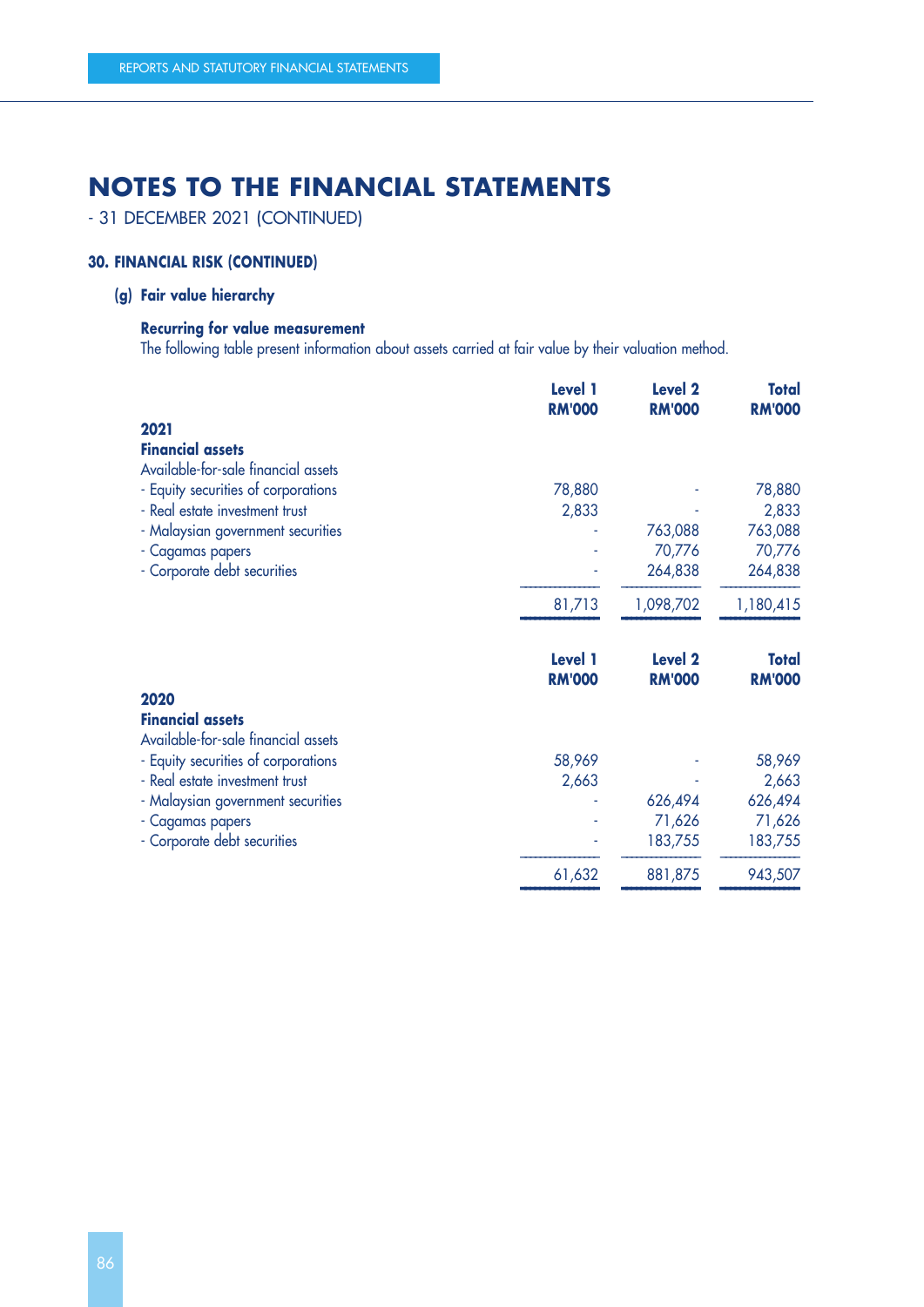- 31 DECEMBER 2021 (CONTINUED)

#### **30. FINANCIAL RISK (CONTINUED)**

#### **(g) Fair value hierarchy (continued)**

Financial instruments are classified as Level 1 if their value is observable in an active market. Such instruments are valued by reference to unadjusted quoted prices for identical assets or liabilities in active markets where the quoted prices is readily available, and the price represents actual and regularly occurring market transactions. An active market is one in which transactions occur with sufficient volume and frequency to provide pricing information on an on-going basis. These would include actively traded listed equities and actively exchange-traded derivatives.

Where fair value is determined using unquoted market prices in less active markets or quoted prices for similar assets and liabilities, such instruments are generally classified as Level 2. In cases where quoted prices are generally not available, the Company then determines fair value based upon valuation techniques that use as inputs, market parameters including but not limited to yield curves, volatilities and foreign exchange rates. The majority of valuation techniques employ only observable market data and so reliability of the fair value measurement is high. These would include certain bonds, government bonds, corporate debt securities, repurchase and reverse purchase agreements, loans.

Financial instruments are classified as Level 3 if their valuation incorporates significant inputs that are not based on observable market data (unobservable inputs). Such inputs are generally determined based on observable inputs of a similar nature, historical observations on the level of the input or other analytical techniques.

Specific valuation techniques used to value financial instruments include:

- Quoted market prices or dealer quotes for similar instruments;
- Other techniques, such as discounted cash flow analysis, are used to determine fair value for the remaining financial instruments.

There is no transfer between Level 1 and Level 2 of the fair value hierarchy during the current financial year.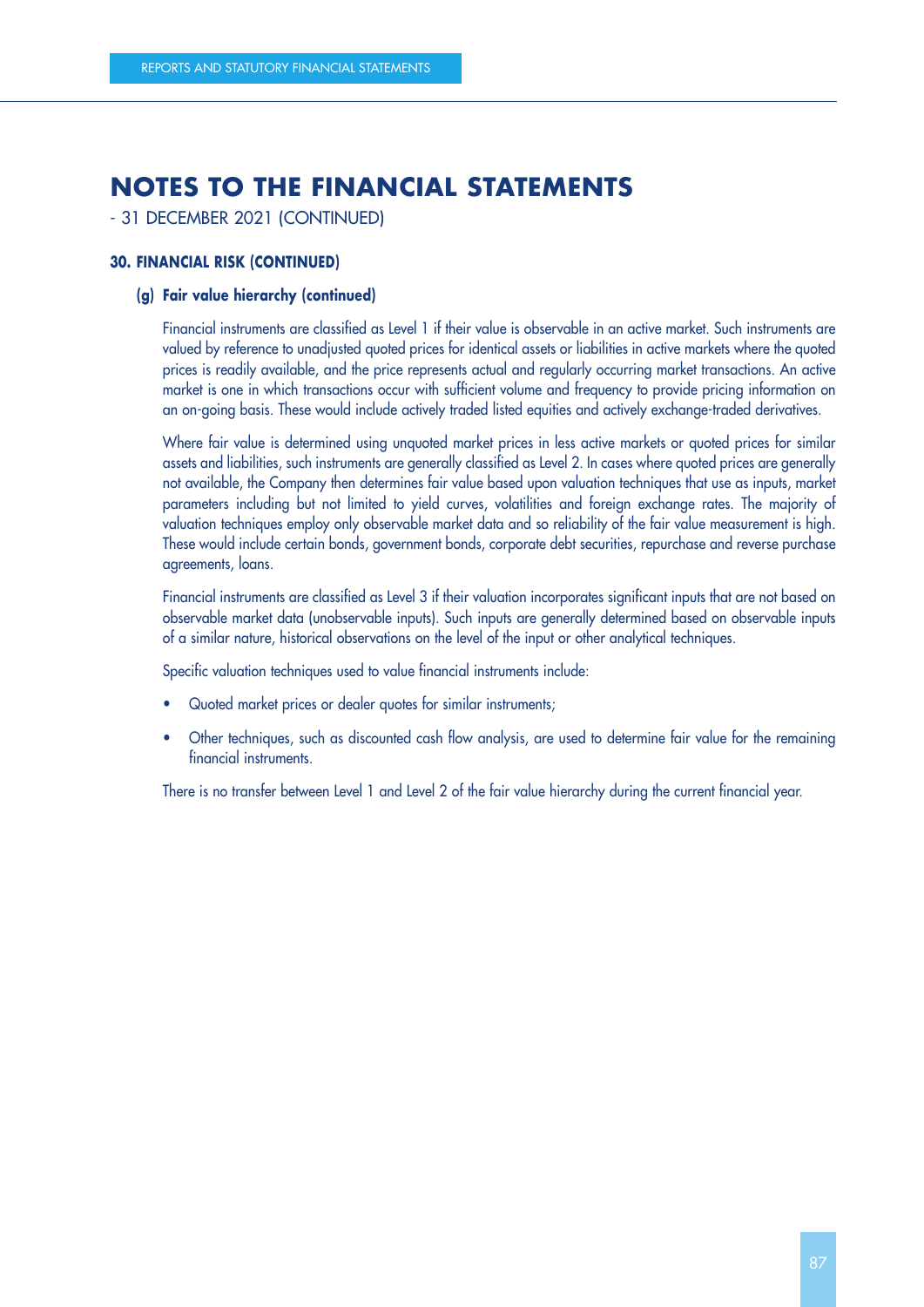- 31 DECEMBER 2021 (CONTINUED)

#### **30. FINANCIAL RISK (CONTINUED)**

### **(h) Regulatory capital requirements**

The capital structure of the Company as at 31 December, as prescribed under the Framework is provided below:

|          | 2020<br><b>RM'000</b> |
|----------|-----------------------|
|          |                       |
| 310,800  | 310,800               |
| 217,154  | 187,108               |
| 527,954  | 497,908               |
|          |                       |
| 7,936    | 19,676                |
| 7,936    | 19,676                |
| (9, 531) | (4, 350)              |
| 526,359  | 513,234               |
|          | 2021<br><b>RM'000</b> |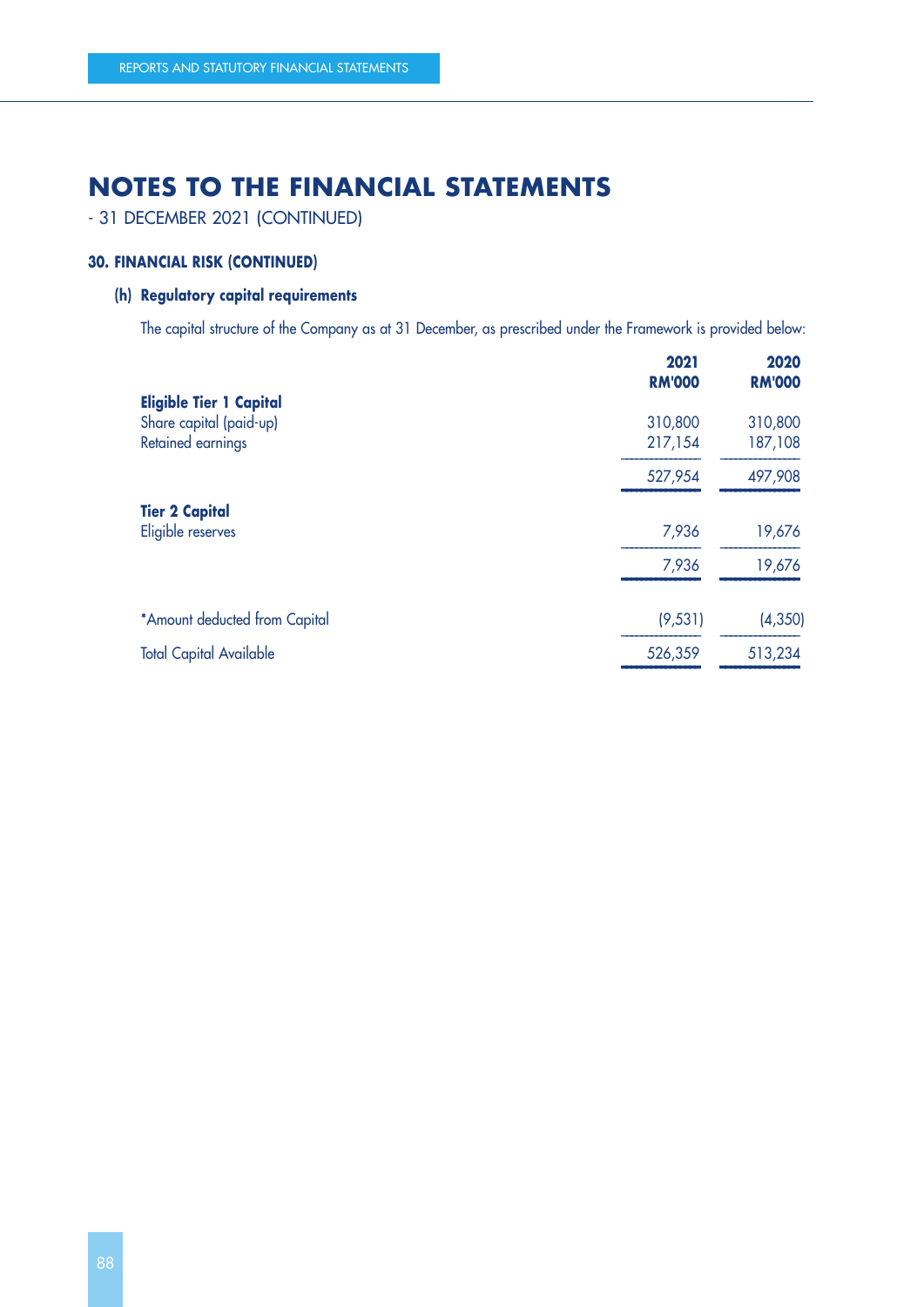- 31 DECEMBER 2021 (CONTINUED)

#### **31. OFFSETTING FINANCIAL ASSETS AND FINANCIAL LIABILITIES**

The following financial assets are subject to offsetting, enforceable master netting arrangements and similar arrangements.

**2021**

|                       | <b>Gross</b><br>amounts of<br>recognised<br>financial<br><b>RM'000</b> | recognised<br>financial<br>liabilities set<br>off in the<br>assets balance sheet<br><b>RM'000</b> | <b>Gross</b> Net amounts<br>amounts of of recognised<br>financial<br>assets<br>presented in<br>the balance<br>sheet<br><b>RM'000</b> | <b>Net</b><br>amount<br><b>RM'000</b> |
|-----------------------|------------------------------------------------------------------------|---------------------------------------------------------------------------------------------------|--------------------------------------------------------------------------------------------------------------------------------------|---------------------------------------|
| Insurance receivables | 124,627                                                                | (31,679)                                                                                          | 92,948                                                                                                                               | 92,948                                |
|                       | 124,627                                                                | (31,679)                                                                                          | 92,948                                                                                                                               | 92,948                                |

 –––––––––––––––– –––––––––––––––– –––––––––––––––– –––––––––––––––– **2020**

|                       | <b>Gross</b><br>amounts of<br>recognised<br>financial<br><b>RM'000</b> | recognised<br>financial<br>liabilities set<br>off in the<br>assets balance sheet<br><b>RM'000</b> | <b>Gross</b> Net amounts<br>amounts of of recognised<br>financial<br>assets<br>presented in<br>the balance<br>sheet<br><b>RM'000</b> | <b>Net</b><br>amount<br><b>RM'000</b> |
|-----------------------|------------------------------------------------------------------------|---------------------------------------------------------------------------------------------------|--------------------------------------------------------------------------------------------------------------------------------------|---------------------------------------|
| Insurance receivables | 126,121                                                                | (41, 287)                                                                                         | 84,834                                                                                                                               | 84,834                                |
|                       | 126,121                                                                | (41, 287)                                                                                         | 84,834                                                                                                                               | 84,834                                |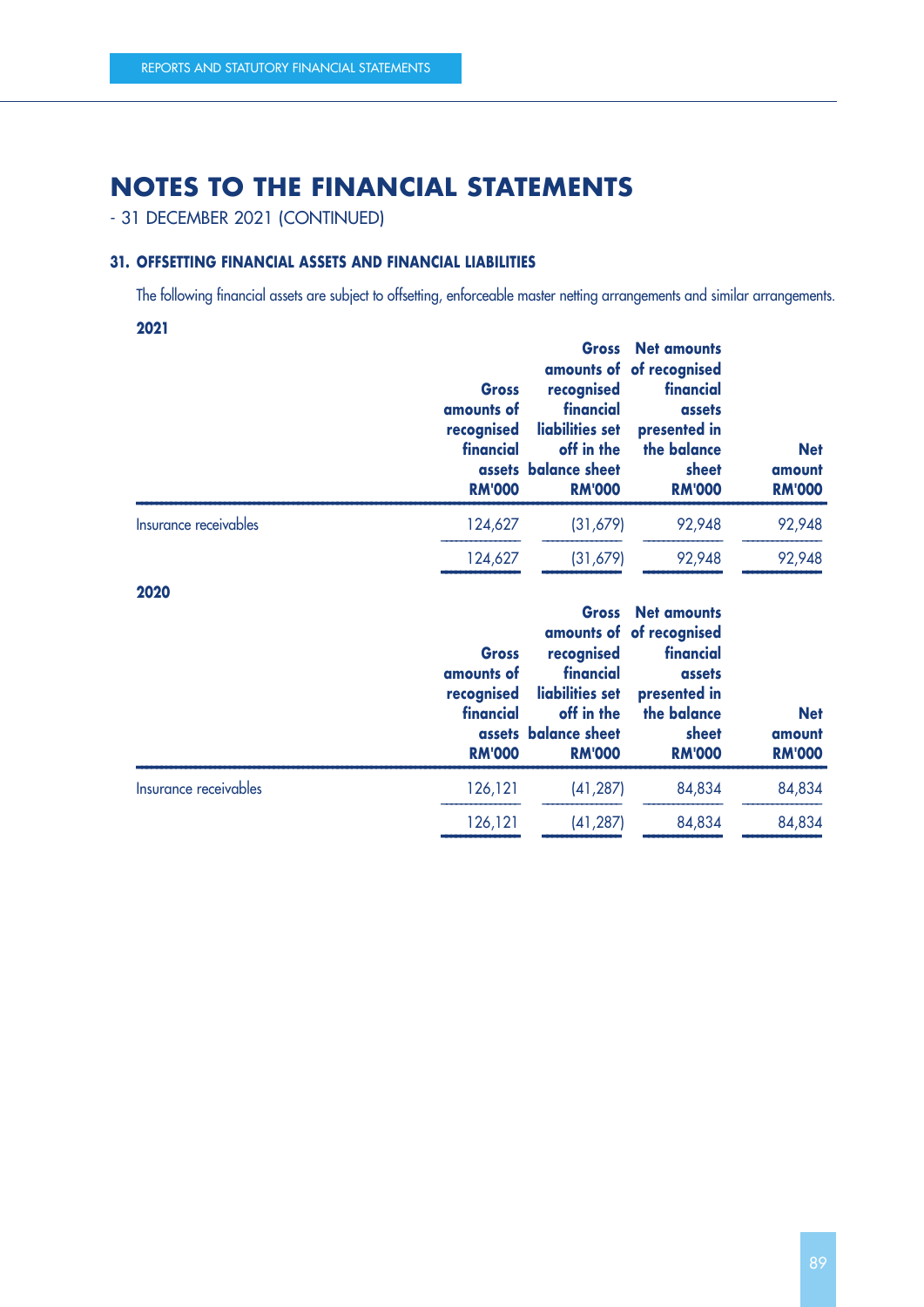- 31 DECEMBER 2021 (CONTINUED)

#### **31. OFFSETTING FINANCIAL ASSETS AND FINANCIAL LIABILITIES (CONTINUED)**

The following financial liabilities are subject to offsetting, enforceable master netting arrangements and similar arrangements.

**2021**

|                    | <b>Gross</b><br>amounts of<br>recognised<br>financial<br><b>RM'000</b> | recognised<br>financial<br>assets set<br>off in the<br>liabilities balance sheet<br><b>RM'000</b> | <b>Gross</b> Net amounts<br>amounts of of recognised<br>financial<br><b>liabilities</b><br>presented in<br>the balance<br>sheet<br><b>RM'000</b> | <b>Net</b><br>amount<br><b>RM'000</b> |
|--------------------|------------------------------------------------------------------------|---------------------------------------------------------------------------------------------------|--------------------------------------------------------------------------------------------------------------------------------------------------|---------------------------------------|
| Insurance payables | (170,660)                                                              | 31,680                                                                                            | (138,980)                                                                                                                                        | (138,980)                             |
|                    | (170,660)                                                              | 31,680                                                                                            | (138,980)                                                                                                                                        | (138,980)                             |
| ----               |                                                                        |                                                                                                   |                                                                                                                                                  |                                       |

**2020**

|                    | <b>Gross</b><br>amounts of<br>recognised<br>financial<br><b>RM'000</b> | recognised<br>financial<br>assets set<br>off in the<br>liabilities balance sheet<br><b>RM'000</b> | <b>Gross</b> Net amounts<br>amounts of of recognised<br>financial<br><b>liabilities</b><br>presented in<br>the balance<br>sheet<br><b>RM'000</b> | <b>Net</b><br>amount<br><b>RM'000</b> |
|--------------------|------------------------------------------------------------------------|---------------------------------------------------------------------------------------------------|--------------------------------------------------------------------------------------------------------------------------------------------------|---------------------------------------|
| Insurance payables | (134,084)                                                              | 41,287                                                                                            | (92, 797)                                                                                                                                        | (92, 797)                             |
|                    | (134,084)                                                              | 41,287                                                                                            | (92, 797)                                                                                                                                        | (92, 797)                             |

For the financial assets and liabilities subject to enforceable master netting arrangements or similar arrangements above, each agreement between the Company and the counterparty allows for net settlement of the relevant financial assets and liabilities when both elect to settle on a net basis. In the absence of such an election, financial assets and liabilities will be settled on a gross basis, however, each party to the master netting agreement or similar agreement will have the option to settle all such amounts on a net basis in the event of default of the other party. Per the terms of each agreement, an event of default includes failure by a party to make payment when due; failure by a party to perform any obligation required by the agreement (other than payment) if such failure is not remedied within periods of 30 to 60 days after notice of such failure is given to the party; or bankruptcy.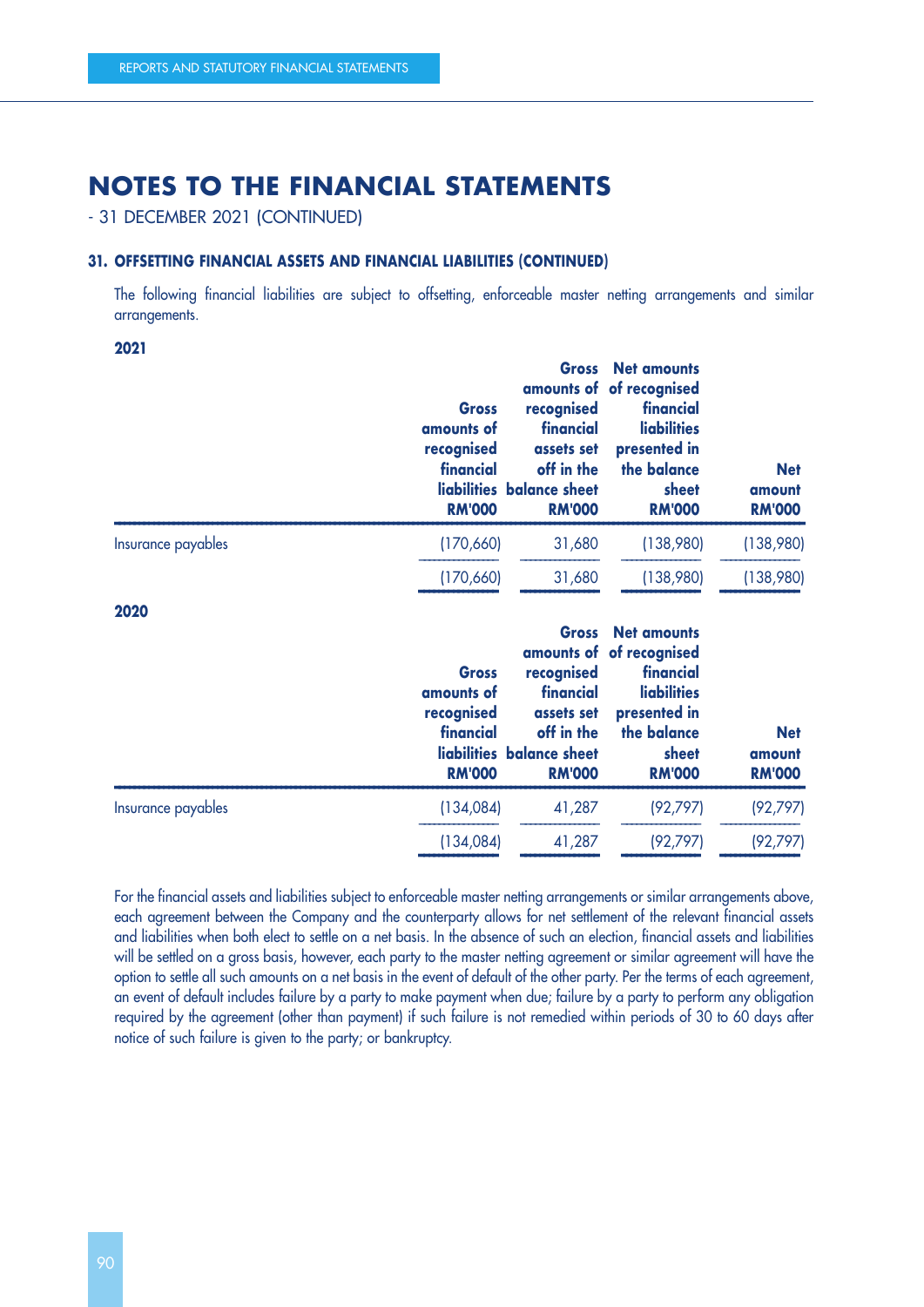- 31 DECEMBER 2021 (CONTINUED)

#### **32. CONTINGENT LIABILITY**

On 10 August 2016, the Malaysia Competition Commission ("MyCC") commenced an investigation into an alleged infringement by Persatuan Insurans Am Malaysia ("PIAM") and all 22 general insurers including the Company of Section 4(2)(a) of the Competition Act 2010 ("CA"). The alleged infringement is in relation to the agreement reached between PIAM and the Federation Of Automobile Workshop Owners' Association Of Malaysia ("FAWOAM") in relation to trade discount rates for parts for certain vehicle makes and labour hourly rates for PIAM Approved Repairers Scheme ("PARS").

On 22 February 2017, the Company received MyCC's notice of proposed decision ("Proposed Decision") that the Company and all the other 21 general insurers who are members of PIAM have infringed Section 4 of the Act prohibition by participating in an agreement which has, as its object, the prevention, restriction or distortion in relation to the market of parts trade and labour charges for PARS workshops from 1 January 2012 to 17 February 2017 ("Infringement").

The Proposed Decision includes a proposed financial penalty of RM213,454,814.00 on all the 22 general insurers. The Company as one of the members of PIAM, will have a share of RM5,869,631.00 of the proposed penalty.

Between April 2017 to February 2018, the Company (and the other general insurers) submitted written submissions followed by oral representations before the MyCC. Due to the changes of the Members of MyCC (including the Chairman) de novo (new) proceedings took place between February 2019 and June 2019 for the Company (and the other general insurers) to resubmit the oral representations. BNM's Oral Representation took place on 13 May 2019.

On 25 September 2020, the Company's solicitors received the decision dated 14 September 2020 from the MyCC ("Decision") that parties have infringed the prohibition under Section 4 of the Act and which imposes on each of the 22 general insurers financial penalties and a cease and desist from implementing the agreed parts trade discount and hourly labour rates for PARS workshop ("Cease & Desist Order") for the said Infringement. The MyCC imposed a financial penalty of RM5,576,149.86 ("Fine") on the Company based on its submission on mitigation factors. Notwithstanding this, in view of the impact of COVID-19 pandemic, the MyCC granted a reduction of 25% of the financial penalty imposed and a moratorium period for the payment of the financial penalty up to 6-months and payment of the financial penalty by equal monthly instalment for up to 6 months. Accordingly, the Company's financial penalty was reduced from RM5,576,149.86 to RM4,182,112.40.

The Company filed a Notice of Appeal with the Competition Appeal Tribunal ("CAT") and an Application for Stay on the payment of the Fine and Cease & Desist Order on 14 October 2020. This was granted by the CAT on 23 March 2021. As such the Company's potential financial liability is RM4,182,112.40.

BNM's session with the CAT together with counsel of the MYCC were completed on 29 October 2021. The first tranche of the appeal hearing before the CAT was completed by 26 November 2021. Counsel for MyCC will commence their reply before the CAT on 17, 21, 24 March 2022 and 6 April 2022 following by the Company's (and other general insurers, including PIAM's) final right of reply fixed on 7 and 21 April 2022.

Saved as disclosed above, the management of the Company believes the criteria to disclose the above as contingent liability are met. Save as disclosed above, the Company does not have any other contingent assets and liabilities since the last annual balance sheet date.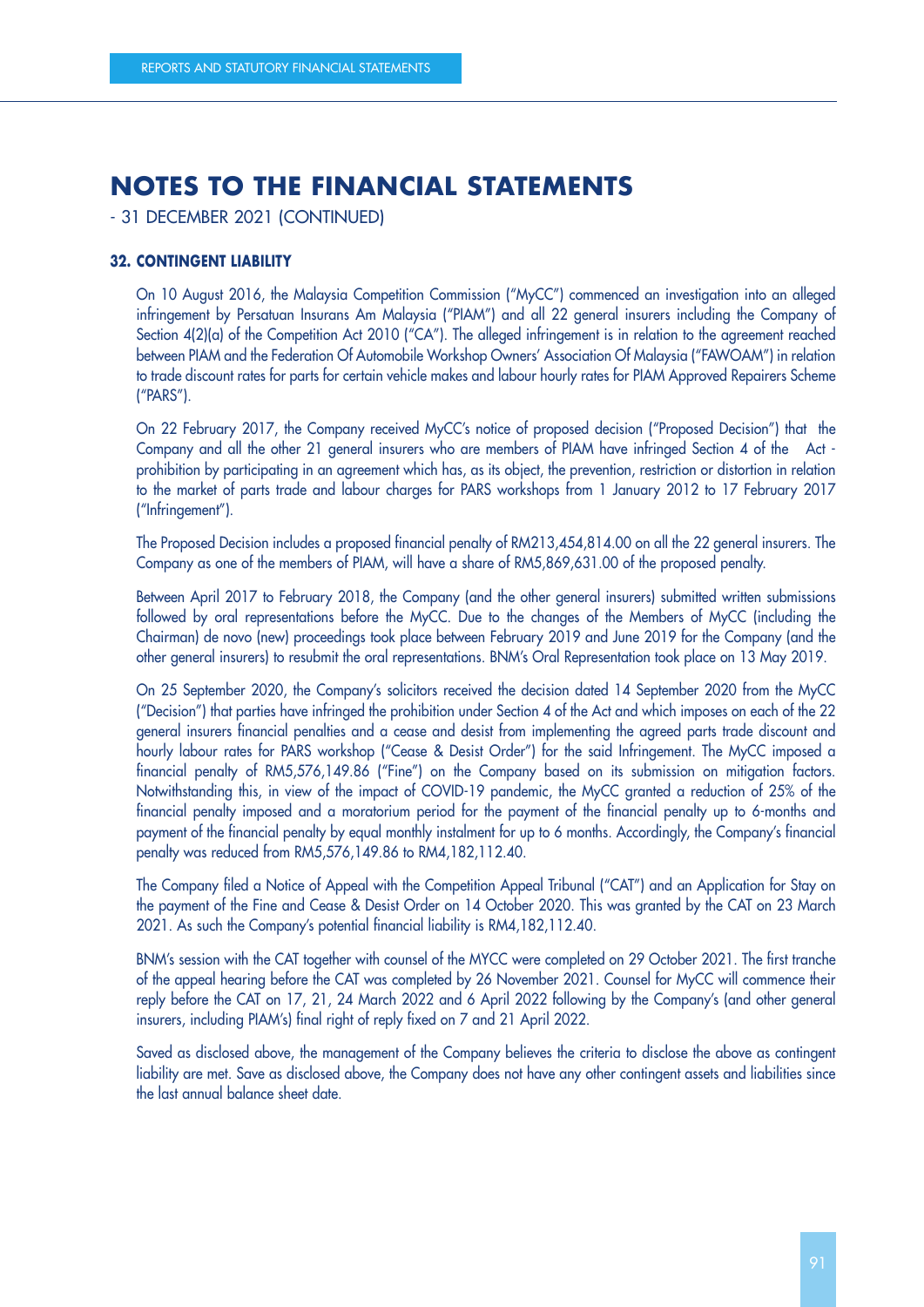- 31 DECEMBER 2021 (CONTINUED)

#### **33. ADDITIONAL DISCLOSURE UNDER AMENDMENTS TO MFRS 4 INSURANCE CONTRACT**

The Company meets the eligibility requirements set out in "Amendments to MFRS 4, 'Insurance Contracts' regarding the implementation of MFRS 9 'Financial Instruments'"; and has elected to defer the application of MFRS 9 until the date that the Company first adopts MFRS 17, 'Insurance Contracts' (the 'deferral option'), which is currently expected to be the financial statements for the year ended December 31, 2023. The eligibility criteria for the application of the deferral option are that the Company's activities were predominantly connected with insurance activities at its annual reporting date immediately preceding April 1, 2016 (being the year ended December 31, 2015) at which date the percentage of the total carrying amount of the Company's liabilities connected with insurance activities was greater than 90% of the total carrying amount of all of its liabilities. There has been no significant change in the Company's activities subsequent to this date.

In order to compare with entities applying MFRS 9, the amendments require deferring entities to disclose additional information including contractual cash flows characteristics and credit exposure of the financial assets. The following table presents the Company's financial assets by their contractual cash flows characteristics, which indicate if they are solely payments of principal and interest on the principal outstanding ("SPPI")

The details of the Company's liabilities connected with insurance as at 31 December 2021 are as follows:

| (a) Liabilities arising from contracts within scope of MFRS 4                                           | As a % of<br>total liabilities<br>84.9% | <b>RM'000</b><br>1,162,686 |
|---------------------------------------------------------------------------------------------------------|-----------------------------------------|----------------------------|
| Liabilities arising from insurance or fulfilment of obligations arising from<br>(b)<br>contracts above: |                                         |                            |
| - Insurance payables                                                                                    | 10.1%                                   | 138,980                    |
|                                                                                                         | 95.0%                                   | 1,301,666                  |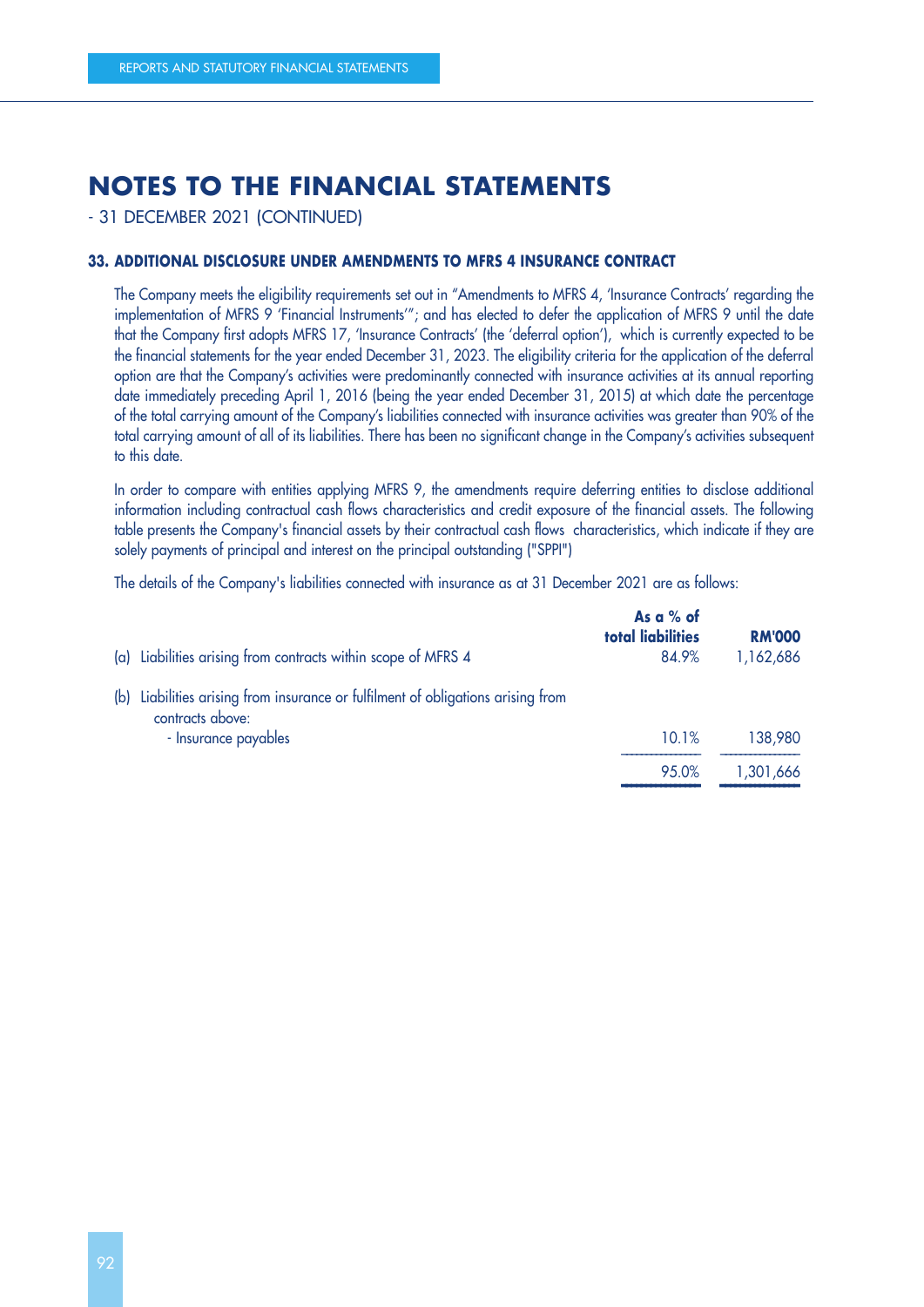- 31 DECEMBER 2021 (CONTINUED)

### **33. ADDITIONAL DISCLOSURE UNDER AMENDMENTS TO MFRS 4 INSURANCE CONTRACT (CONTINUED)**

|                                                | <b>Fair Value</b><br>as at 31<br><b>December</b><br>2021 | <b>Change</b><br>value | <b>Result of the</b><br>cash flows<br>in fair characteristics<br>test |
|------------------------------------------------|----------------------------------------------------------|------------------------|-----------------------------------------------------------------------|
|                                                | <b>RM'000</b>                                            | <b>RM'000</b>          |                                                                       |
| <b>FVOCI</b>                                   |                                                          |                        |                                                                       |
| Malaysian government securities                | 763,088                                                  | (12,710)               | <b>SPPI</b>                                                           |
| Cagamas papers                                 | 70,776                                                   | (722)                  | <b>SPPI</b>                                                           |
| Corporate debt securities                      | 264,838                                                  | (3,737)                | <b>SPPI</b>                                                           |
| Fixed deposits with licensed banks in Malaysia | 20,533                                                   |                        | <b>SPPI</b>                                                           |
| <b>Mandatorily measured at FVTPL</b>           |                                                          |                        |                                                                       |
| Equity securities of corporations              | 78,880                                                   | 2,326                  | Non-SPPI                                                              |
| Real estate investment trust                   | 2,833                                                    | (165)                  | Non-SPPI                                                              |

The following table shows the fair value if financial assets by credit quality:

|                                                | <b>AAA</b>    | AA            | Not-rated     | <b>Total</b>  |
|------------------------------------------------|---------------|---------------|---------------|---------------|
|                                                | <b>RM'000</b> | <b>RM'000</b> | <b>RM'000</b> | <b>RM'000</b> |
| <b>FVOCI</b>                                   |               |               |               |               |
| Malaysian government securities                |               |               | 763,088       | 763,088       |
| Cagamas papers                                 | 70,776        |               |               | 70,776        |
| Corporate debt securities                      | 25,131        | 5,088         | 234,619       | 264,838       |
| Fixed deposits with licensed banks in Malaysia | 36            |               | 20,490        | 20,533        |
| <b>Mandatorily measured at FVTPL</b>           |               |               |               |               |
| Equity securities of corporations              |               |               | 78,880        | 78,880        |
| Real estate investment trust                   |               |               | 2,833         | 2,833         |
|                                                | 95,943        | 5,095         | 1,099,910     | 1,200,948     |